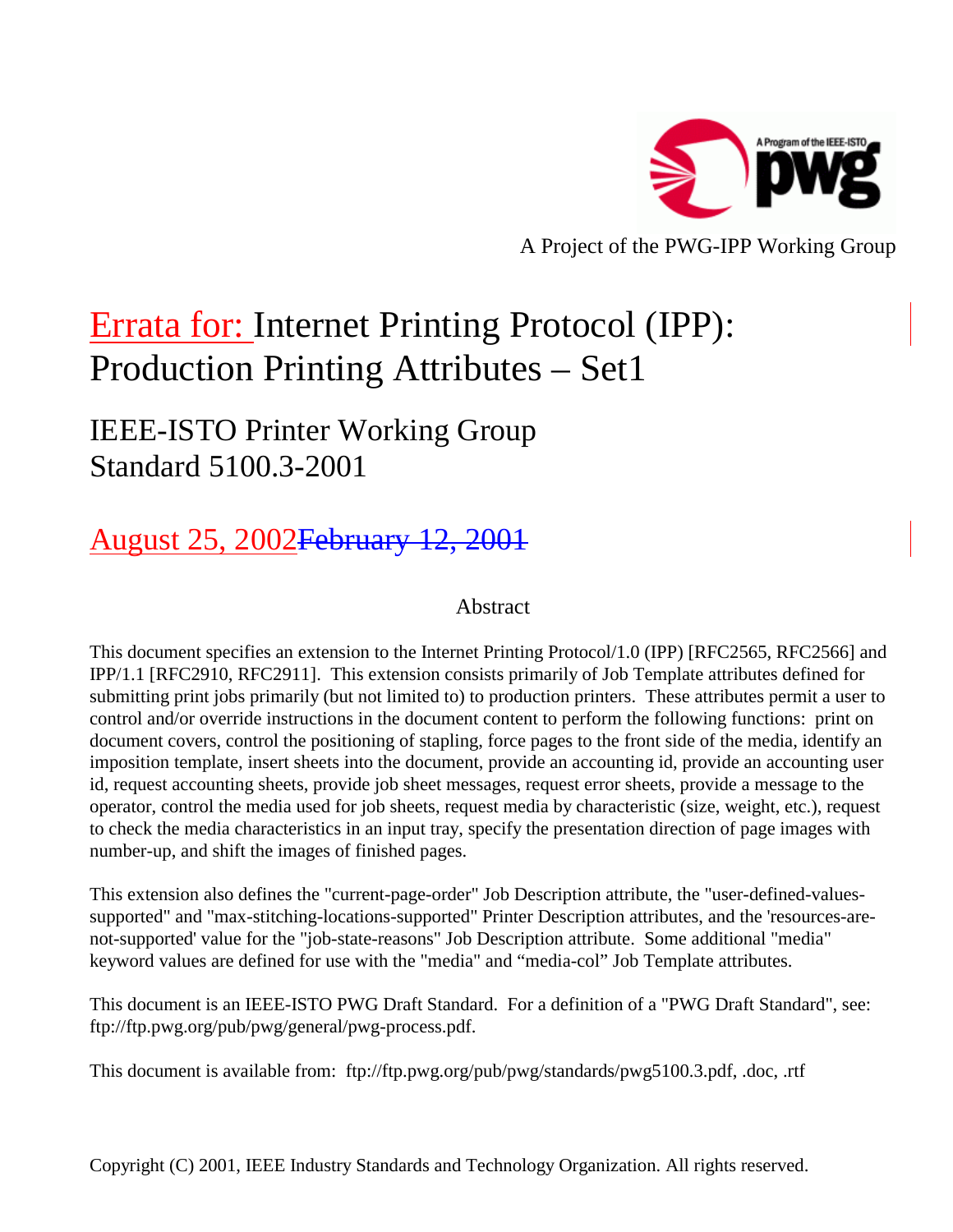Copyright (C) 20021, IEEE Industry Standards and Technology Organization. All rights reserved.

This document may be copied and furnished to others, and derivative works that comment on, or otherwise explain it or assist in its implementation may be prepared, copied, published and distributed, in whole or in part, without restriction of any kind, provided that the above copyright notice, this paragraph and the title of the Document as referenced below are included on all such copies and derivative works. However, this document itself may not be modified in any way, such as by removing the copyright notice or references to the IEEE-ISTO and the Printer Working Group, a program of the IEEE-ISTO.

Title: Internet Printing Protocol (IPP): Production Printing Attributes - Set1

#### The IEEE-ISTO and the Printer Working Group DISCLAIM ANY AND ALL WARRANTIES, WHETHER EXPRESS OR IMPLIED INCLUDING (WITHOUT LIMITATION) ANY IMPLIED WARRANTIES OF MERCHANTABILITY OR FITNESS FOR A PARTICULAR PURPOSE.

The Printer Working Group, a program of the IEEE-ISTO, reserves the right to make changes to the document without further notice. The document may be updated, replaced or made obsolete by other documents at any time.

The IEEE-ISTO takes no position regarding the validity or scope of any intellectual property or other rights that might be claimed to pertain to the implementation or use of the technology described in this document or the extent to which any license under such rights might or might not be available; neither does it represent that it has made any effort to identify any such rights.

The IEEE-ISTO invites any interested party to bring to its attention any copyrights, patents, or patent applications, or other proprietary rights which may cover technology that may be required to implement the contents of this document. The IEEE-ISTO and its programs shall not be responsible for identifying patents for which a license may be required by a document and/or IEEE-ISTO Industry Group Standard or for conducting inquiries into the legal validity or scope of those patents that are brought to its attention. Inquiries may be submitted to the IEEE-ISTO by e-mail at:

ieee-isto@ieee.org.

The Printer Working Group acknowledges that the IEEE-ISTO (acting itself or through its designees) is, and shall at all times, be the sole entity that may authorize the use of certification marks, trademarks, or other special designations to indicate compliance with these materials.

Use of this document is wholly voluntary. The existence of this document does not imply that there are no other ways to produce, test, measure, purchase, market, or provide other goods and services related to its scope.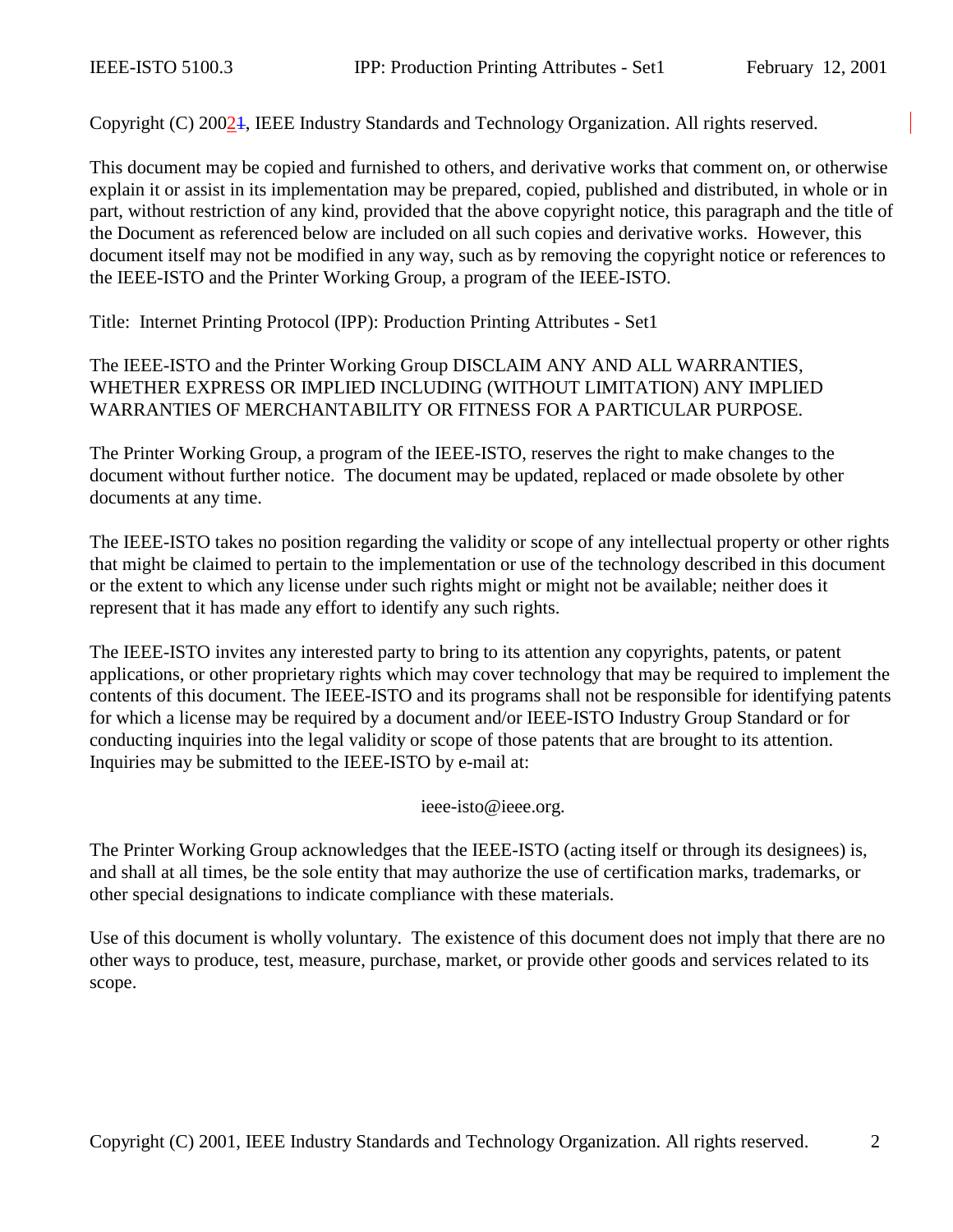## **Table of Contents**

| 1.  |                                                                                                               |  |
|-----|---------------------------------------------------------------------------------------------------------------|--|
| 2.  |                                                                                                               |  |
| 2.1 |                                                                                                               |  |
| 2.2 |                                                                                                               |  |
| 2.3 | 2.3.1                                                                                                         |  |
| 2.4 |                                                                                                               |  |
| 2.5 |                                                                                                               |  |
| 2.6 |                                                                                                               |  |
| 2.7 |                                                                                                               |  |
| 3.  |                                                                                                               |  |
|     | 3.1.1<br>3.1.2                                                                                                |  |
|     | 3.1.3<br>cover-front-supported (1setOf type2 keyword), cover-back-supported (1setOf type2 keyword)21<br>3.1.4 |  |
|     | 3.2.1                                                                                                         |  |
|     | 3.2.2                                                                                                         |  |
|     |                                                                                                               |  |
|     |                                                                                                               |  |
|     | 3.2.2.2.1 stitching-offset-supported (1setOf (integer (0:MAX)   rangeOfInteger(0:MAX)))  25                   |  |
|     |                                                                                                               |  |
|     | 3.2.2.3.1 stitching-locations-supported (1setOf (integer(0:MAX)   rangeOfInteger(0:MAX)))25                   |  |
|     | 3.2.3                                                                                                         |  |
|     | 3.2.4                                                                                                         |  |
|     | 3.2.5                                                                                                         |  |
| 3.3 | 3.3.1                                                                                                         |  |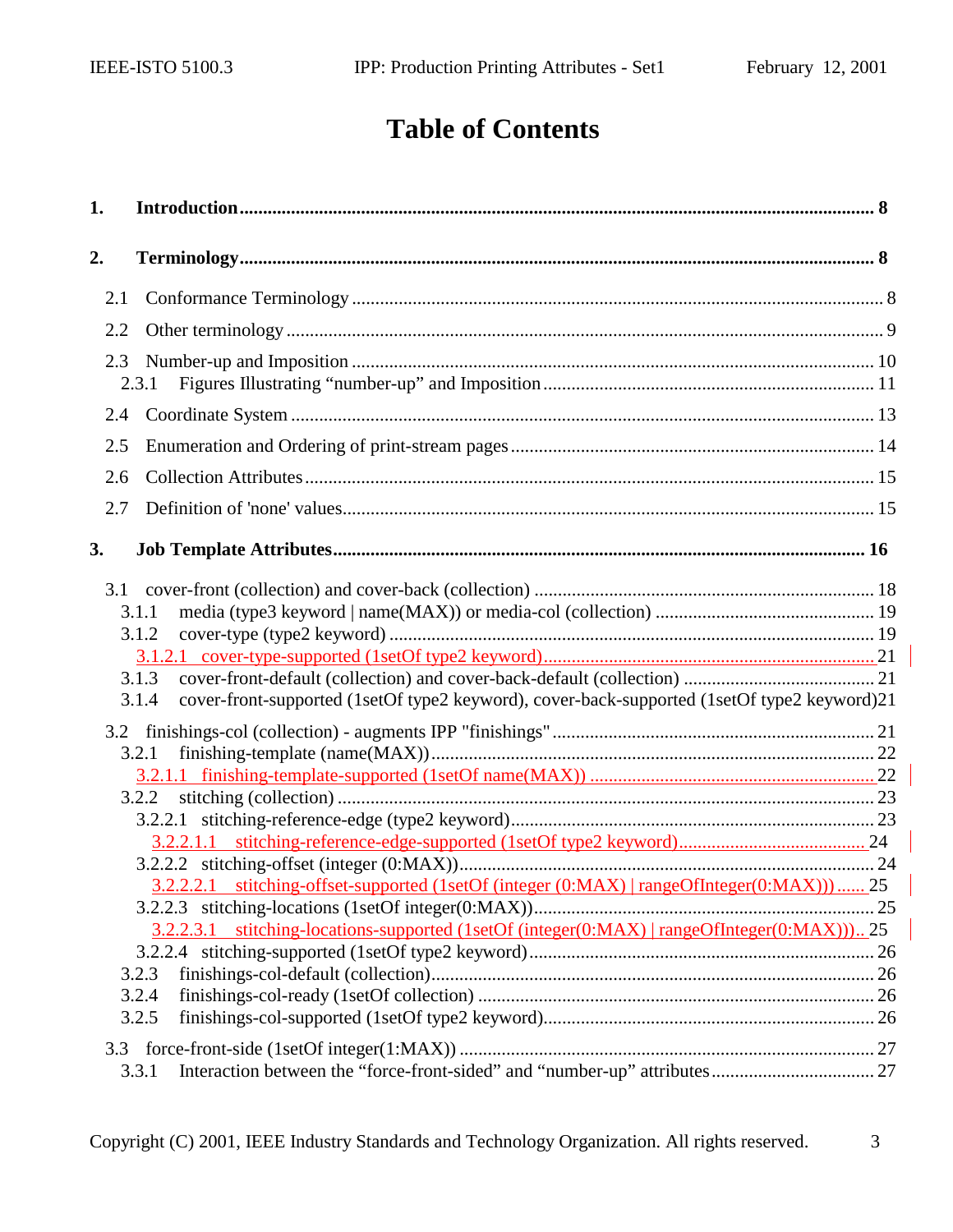| 3.4.1                                                                                |  |
|--------------------------------------------------------------------------------------|--|
| Interaction between the "imposition-template" and "number-up" attributes 28<br>3.4.2 |  |
| 3.5                                                                                  |  |
| 3.5.1                                                                                |  |
|                                                                                      |  |
| 3.5.2                                                                                |  |
|                                                                                      |  |
| 3.5.3                                                                                |  |
| 3.5.4                                                                                |  |
| 3.5.5                                                                                |  |
| 3.6                                                                                  |  |
| 3.7                                                                                  |  |
| 3.8                                                                                  |  |
| 3.8.1                                                                                |  |
| 3.8.1.1 job-accounting-sheets-type-supported (1setOf (type3 keyword   name(MAX)))31  |  |
| 3.8.2                                                                                |  |
| 3.8.3                                                                                |  |
|                                                                                      |  |
| 3.8.3.2 job-accounting-output-bin-supported (1setOf (type3 keyword   name(MAX)))32   |  |
| 3.8.4                                                                                |  |
| 3.8.5                                                                                |  |
|                                                                                      |  |
| 3.9.1                                                                                |  |
|                                                                                      |  |
| 3.9.2                                                                                |  |
|                                                                                      |  |
| 3.9.3                                                                                |  |
| 3.9.4                                                                                |  |
|                                                                                      |  |
|                                                                                      |  |
|                                                                                      |  |
|                                                                                      |  |
|                                                                                      |  |
|                                                                                      |  |
|                                                                                      |  |
|                                                                                      |  |
|                                                                                      |  |
|                                                                                      |  |
|                                                                                      |  |
|                                                                                      |  |
|                                                                                      |  |

Copyright (C) 2001, IEEE Industry Standards and Technology Organization. All rights reserved. 4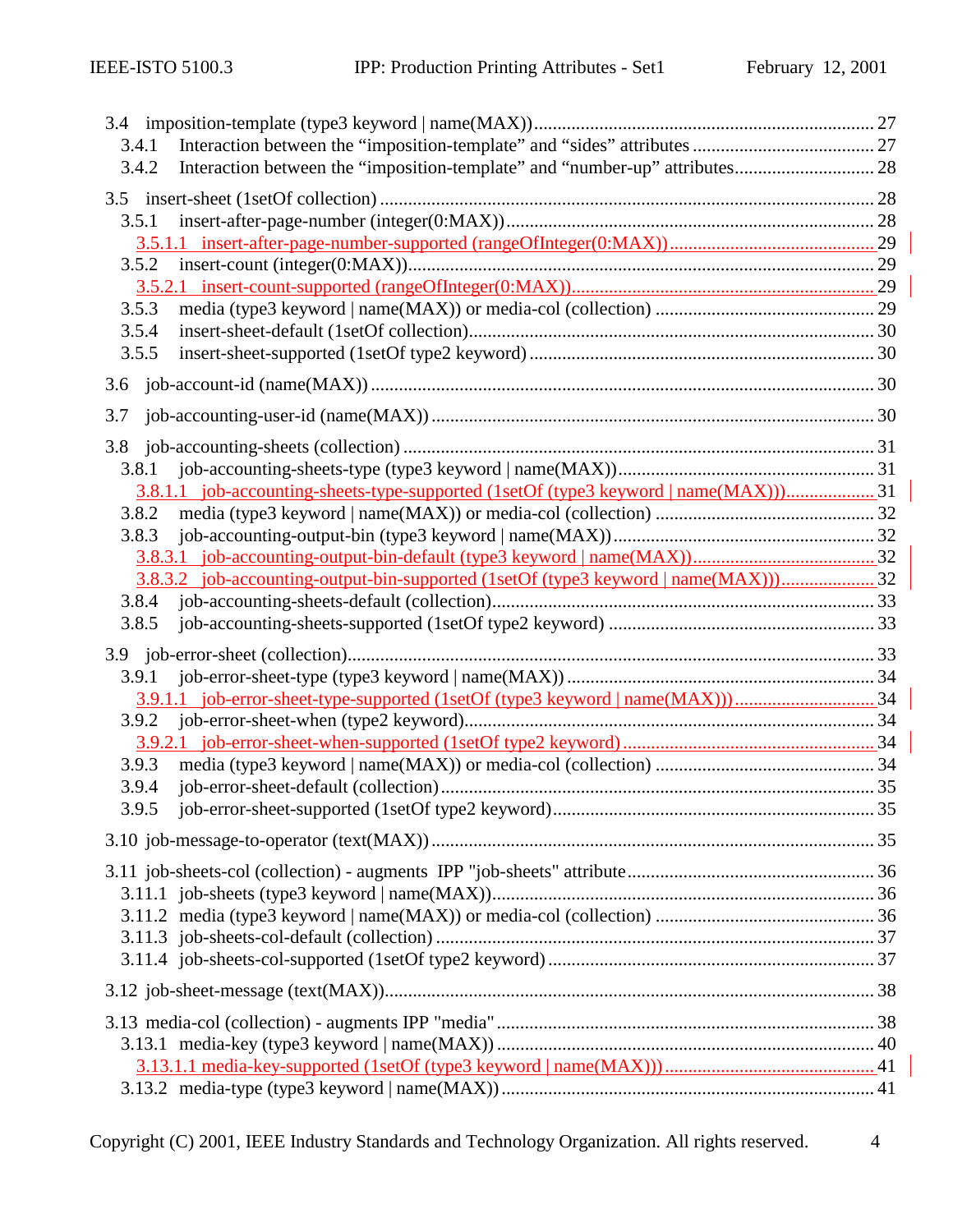| 3.13.10 media-front-coating (type3 keyword   name(MAX)) and media-back-coating (type3 keyword      |  |
|----------------------------------------------------------------------------------------------------|--|
|                                                                                                    |  |
|                                                                                                    |  |
|                                                                                                    |  |
|                                                                                                    |  |
| 3.13.12 media-default (type3 keyword   name(MAX)) and media-col-default (collection)  48           |  |
| 3.13.13 media-ready (1setOf (type3 keyword   name(MAX))) and media-col-ready (1setOf collection)48 |  |
|                                                                                                    |  |
|                                                                                                    |  |
|                                                                                                    |  |
|                                                                                                    |  |
|                                                                                                    |  |
|                                                                                                    |  |
|                                                                                                    |  |
|                                                                                                    |  |
|                                                                                                    |  |
| 3.18.1.1 separator-sheets-type-supported (1setOf (type3 keyword   name(MAX)))55                    |  |
|                                                                                                    |  |
|                                                                                                    |  |
|                                                                                                    |  |
|                                                                                                    |  |
|                                                                                                    |  |
|                                                                                                    |  |
|                                                                                                    |  |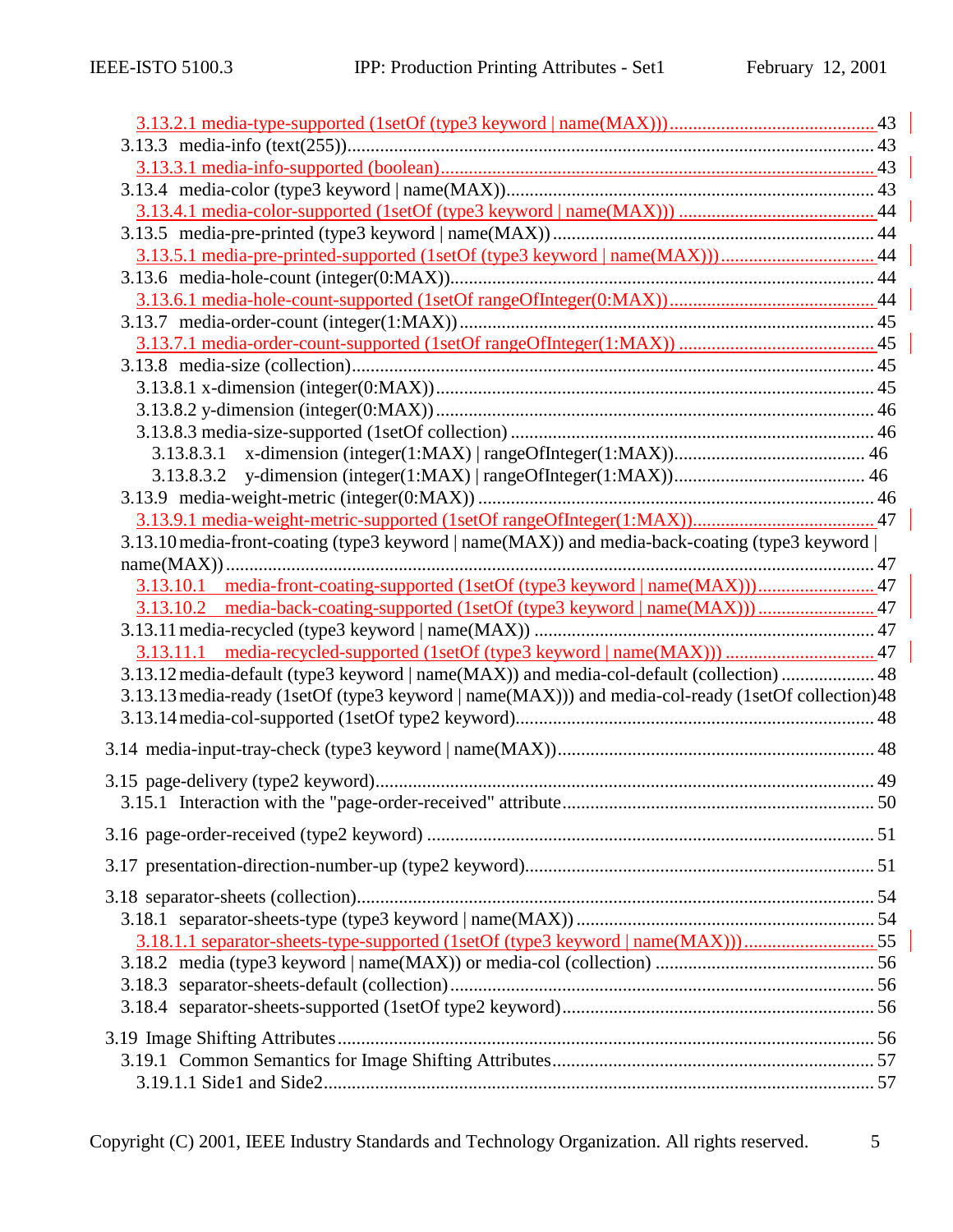|     | 3.19.1.2 Interaction between the Image Shifting and "number-up" and Imposition attributes 57 |  |
|-----|----------------------------------------------------------------------------------------------|--|
|     |                                                                                              |  |
|     |                                                                                              |  |
|     |                                                                                              |  |
|     |                                                                                              |  |
|     |                                                                                              |  |
|     |                                                                                              |  |
|     |                                                                                              |  |
|     |                                                                                              |  |
|     |                                                                                              |  |
| 4.  |                                                                                              |  |
| 4.1 |                                                                                              |  |
| 5.  |                                                                                              |  |
| 5.1 |                                                                                              |  |
| 5.2 |                                                                                              |  |
| 5.3 |                                                                                              |  |
| 6.  |                                                                                              |  |
| 6.1 |                                                                                              |  |
| 6.2 |                                                                                              |  |
| 6.3 | Additional values for the IPP "media" Job Template and "media-key" member attributes 68      |  |
| 7.  |                                                                                              |  |
|     |                                                                                              |  |
| 7.2 |                                                                                              |  |
| 8.  |                                                                                              |  |
| 8.1 |                                                                                              |  |
| 8.2 |                                                                                              |  |
| 9.  |                                                                                              |  |
| 10. |                                                                                              |  |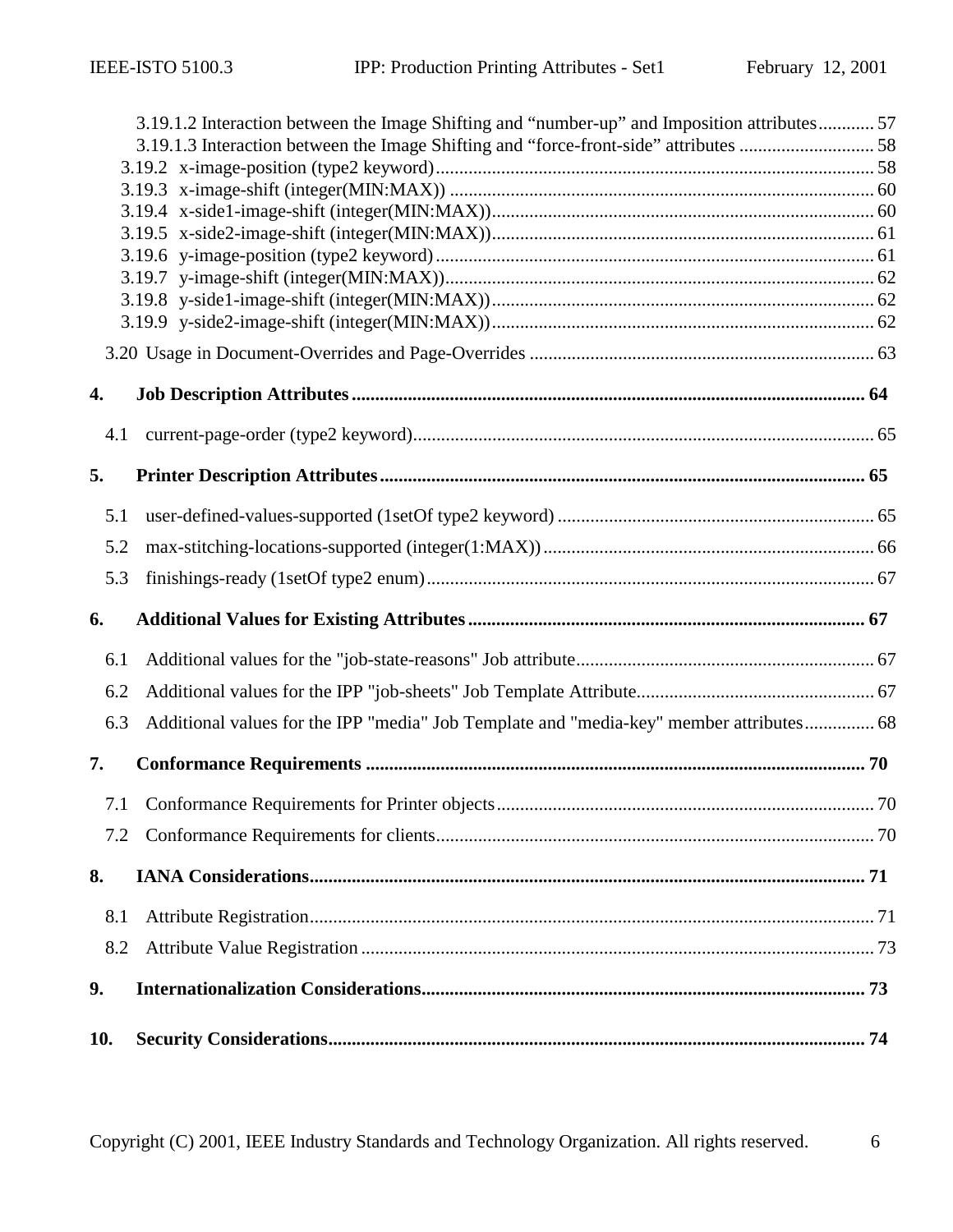| 14. Appendix B: Description of the IEEE Industry Standards and Technology (ISTO) 78 |  |
|-------------------------------------------------------------------------------------|--|
|                                                                                     |  |

## **Table of Tables**

## **Table of Figures**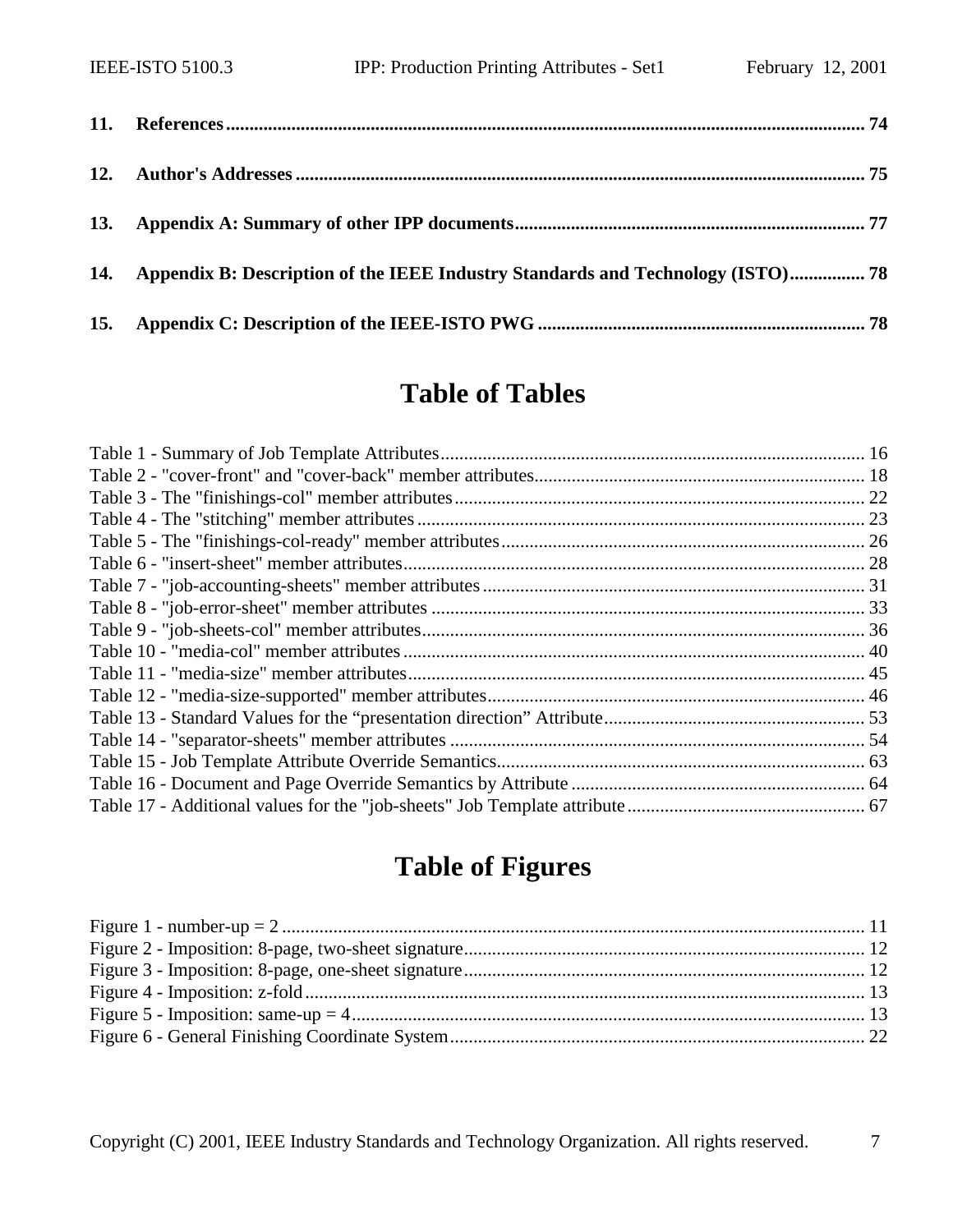## <span id="page-7-0"></span>**1. Introduction**

This document specifies an extension to the Internet Printing Protocol/1.0 (IPP) [RFC2565, RFC2566] and IPP/1.1 [RFC2910, RFC2911]. This extension consists primarily of OPTIONAL Job Template attributes defined for submitting print jobs primarily (but not limited to) to production printers. These attributes permit a user to control and/or override instructions in the document content to perform the following functions: print on document covers, control the positioning of stapling, force pages to the front side of the media, identify an imposition template, insert sheets into the document, provide an accounting id, provide an accounting user id, request accounting sheets, provide job sheet messages, request error sheets, provide a message to the operator, control the media used for job sheets, request media by characteristic (size, weight, etc.), request to check the media characteristics in an input tray, specify the presentation direction of page images with number-up, and shift the images of finished pages. All of these Job Template attributes are OPTIONAL for a Printer to support. However, some of these Job Template attributes do require other Job Template attributes in this document to be supported. See the Conformance section (section [7.1\)](#page-69-0).

This extension document also defines the "current-page-order" Job Description attribute, the "user-definedvalues-supported" and "max-stitching-locations-supported" Printer Description attributes, and the 'resources-are-not-supported' value for the "job-state-reasons" Job Description attribute.

Some additional "media" keyword values are defined for use with the "media" and "media-col" Job Template attribute.

Many of these functions MAY be specified in a document format (PDL). In such cases, the user MAY request that the application include these instructions as part of the document data when the document is generated, rather than in the IPP protocol at print time. However, some applications are unable to support some of the functions. Also some of these functions are not supported in some PDLs. Finally, in a production environment, the document may be generated separately from being printed, in which case the end user or the production printer operator supplies the instructions at print time, long after the document had been created.

## **2. Terminology**

This section defines the following additional terms that are used throughout this document.

## **2.1 Conformance Terminology**

Capitalized terms, such as **MUST, MUST NOT, REQUIRED, SHOULD, SHOULD NOT, MAY, NEED NOT, and <b>OPTIONAL**, have special meaning relating to conformance to this specification. These terms are defined in [RFC2911 section 13.1 on conformance terminology, most of which is taken from RFC 2119 [RFC2119]. Since support of this entire IPP extension specification is OPTIONAL for conformance to IPP/1.0 ([RFC2566], [RFC2565]) or IPP/1.1 ([RFC2911], [RFC2910]), the terms MUST, MUST NOT,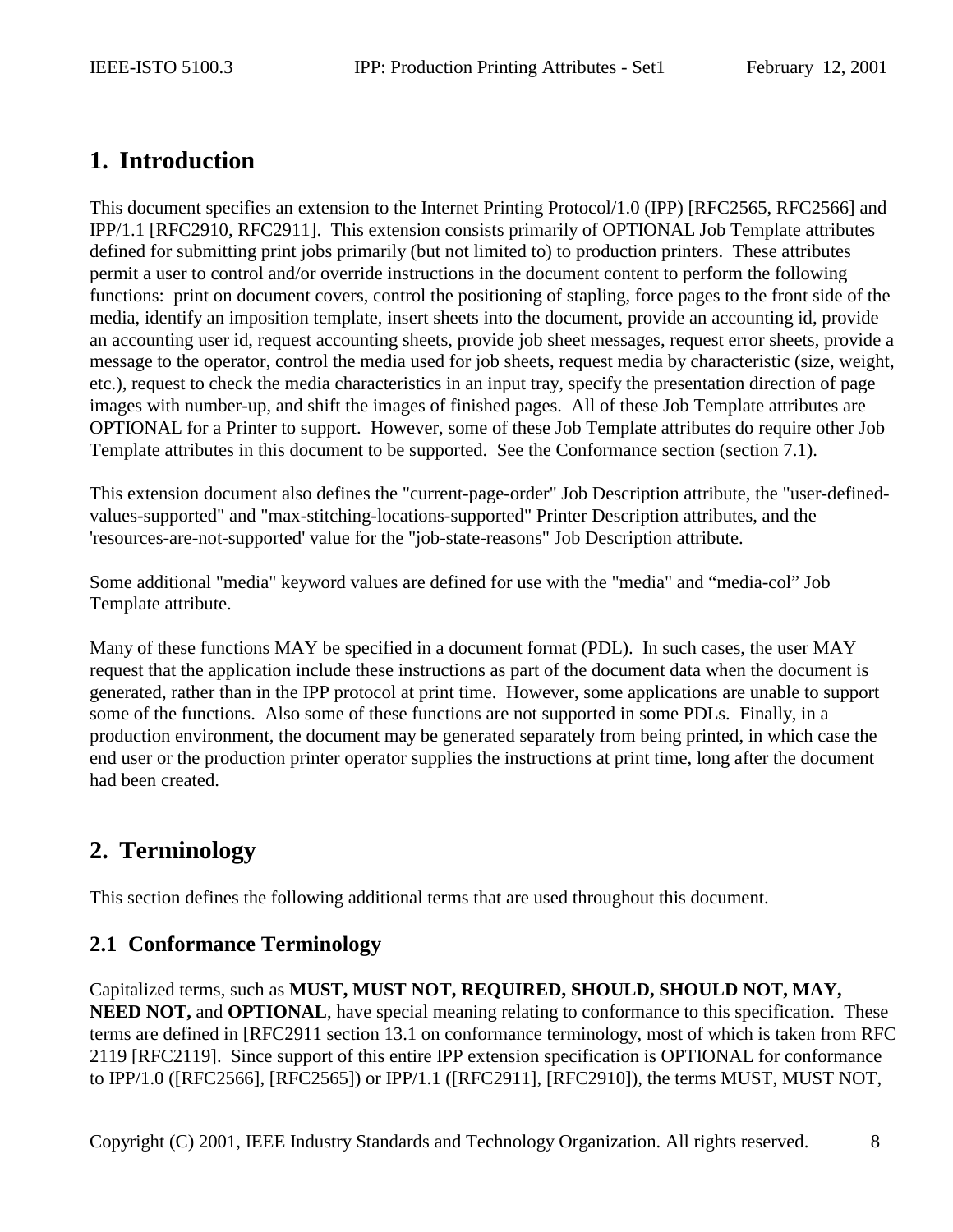<span id="page-8-0"></span>REQUIRED, SHOULD, SHOULD NOT, MAY, NEED NOT, and OPTIONAL apply *if and only if the extension specification in this document is implemented.* Thus a feature labeled as REQUIRED in this document is not REQUIRED if implementing the basic IPP/1.1 protocol defined by [RFC2911] and [RFC2910].

## **2.2 Other terminology**

| collection               | An attribute syntax consisting of a set of attributes. Such a collection        |  |
|--------------------------|---------------------------------------------------------------------------------|--|
|                          | attribute has a value that is a set of attributes, similar to a Java Map or a   |  |
|                          | PostScript dictionary. See [ipp-coll].                                          |  |
| document data            | The data that represent an "original document" supplied with a Job              |  |
|                          | Creation request. Typically Document Data is in the form of a PDL.              |  |
| <b>Finished Document</b> | The document that results after the operation of printing, folding,             |  |
|                          | cutting, finishing, etc. are completed. Lay terms include 'book', 'booklet'     |  |
|                          | and 'document'.                                                                 |  |
| <b>Finished Page</b>     | One side of a sheet in a Finished Document, i.e., one side of a sheet as        |  |
|                          | perceived by a person <i>after</i> any cutting, folding, and/or booklet making. |  |
|                          | See the expanded definitions and figures in section 2.3. The lay term is        |  |
|                          | 'page'.                                                                         |  |
| Finished-Page Image      | The single image on a Finished Page, i.e. all the marks imaged on a             |  |
|                          | Finished Page. See the expanded definitions and figures in section 2.3.         |  |
| Finished-Page-Image      | The region on the surface (i.e. side) of a sheet where the Finished-Page        |  |
| Cell                     | Image is placed.                                                                |  |
| Imposition               | The process of laying out multiple Finished-Page Images on the sides            |  |
|                          | of one or more larger sheets. The side of each sheet contains multiple          |  |
|                          | Finished-Page Images. The sheets are folded and possibly cut in order           |  |
|                          | to produce a series of Finished Pages. See the expanded definitions             |  |
|                          | and figures in section 2.3.                                                     |  |
| Impression               | The single image on one side of a sheet, i.e. all the marks that are            |  |
|                          | imaged on one side of a sheet. See the figures in section 2.3.                  |  |
| Input-Document           | The sequence of input pages that the client sends as document data to           |  |
|                          | the IPP Printer (see [ipp-override]).                                           |  |
| <b>Insert-Sheet</b>      | A media sheet that the Printer inserts into an Output-Document, on              |  |
|                          | which no Input-Pages are imaged.                                                |  |
| Job Creation operation   | An operation that creates a Job, i.e., Create-Job, Print-Job, and Print-        |  |
|                          | URI, but not Validate-Job. If Validate-Job is intended as well, then it is      |  |
|                          | explicitly mentioned.                                                           |  |
| Number Up                | The process of laying out multiple consecutive page images to produce           |  |
|                          | a Finished-Page Image (see RFC 2911 "number-up" Job Template                    |  |
|                          | attribute). See the expanded definitions and figures in section 2.3.            |  |
| original document        | The document composed by a user that is eventually submitted in the             |  |
|                          | form of Document Data as part of a Job Creation request.                        |  |
| original document        | The orders of the pages, typically reading order, as defined in the             |  |
| order                    | Original Document.                                                              |  |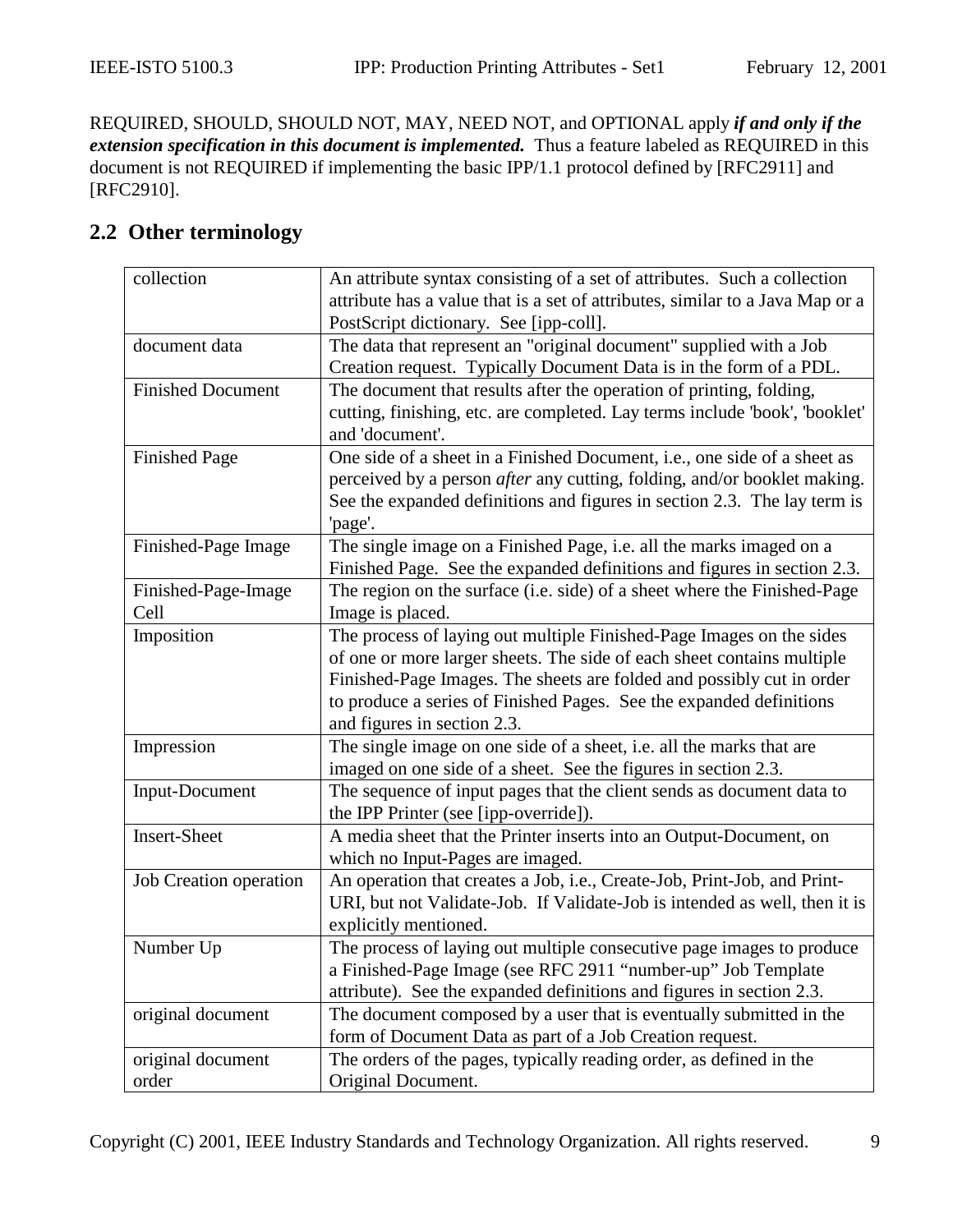<span id="page-9-0"></span>

| Output-Document    | The sequence of output pages that the Printer renders onto output         |  |  |
|--------------------|---------------------------------------------------------------------------|--|--|
|                    | media (see [ipp-override]).                                               |  |  |
| print-stream pages | The sequence of pages according to the definition of pages in the         |  |  |
|                    | language used to express the document data defined relative to the        |  |  |
|                    | Input Document (see section 2.5).                                         |  |  |
| rendered output    | Media sheets that are delivered as part of the output of a print request, |  |  |
|                    | typically containing Impressions.                                         |  |  |
| set                | The sheets of either $(1)$ one copy of an output document copy with       |  |  |
|                    | collated sheets or (2) all the copies of a single sheet for uncollated    |  |  |
|                    | sheets. See description in section 3.18.1.                                |  |  |

## **2.3 Number-up and Imposition**

The concepts of "number-up" (see RFC 2911 section ) and imposition are similar. However, they have some important differences which are explained in this section. The relevant terms from section 2.2 are presented again with more elaboration.

**Finished Page** - One side of a sheet in a Finished Document, i.e., one side of a sheet as perceived by a person *after* any cutting, folding, and/or booklet making. The lay term is 'page'. See the right-most part of each of the figures in this section.

**Finished-Page Image** - The single image on a Finished Page, i.e. all the marks imaged on a Finished Page.

- **Finished-Page-Image Cell** The region on the surface (i.e. side) of a sheet where the Finished-Page Image is placed. When imposition is not applied, the Finished-Page-Image Cell coincides with the entire surface of one side of the sheet. When imposition is applied, a) the sheet is partitioned into multiple non-overlapping Finished-Page-Image Cells, typically in a rectangular grid, and b) the area near the edges of the sheet may not belong to any Finished-Page-Image Cell.
- **Number Up** The process of laying out multiple Input-Page images to produce a Finished-Page Image (see RFC 2911 "number-up" Job Template attribute). Such page images are typically reduced in size, rotated, and placed in reading order in a Finished-Page Image. People use a Number Up process to save paper or have a thinner document (see [Figure 1\)](#page-10-0). When "number-up" is not applied, a Finished-Page Image is the same as a single page image (see [Figure 2, Figure 3,](#page-11-0) [Figure 4,](#page-12-0) and [Figure](#page-12-0)  [5](#page-12-0)). This concept of Number Up is common in office printing, but not in production printing.
- **Impression** The single image on one side of a sheet, i.e. all the marks that are imaged on one side of a sheet. See the middle part of each of the figures in this section. When the printing process does not include Imposition, an Impression is the same as a Finished-Page Image (see [Figure 1\)](#page-10-0). When the printing process includes Imposition, an Impression contains multiple Finished-Page images (see [Figure 2, Figure 3,](#page-11-0) [Figure 4,](#page-12-0) and [Figure 5\)](#page-12-0).
- **Imposition** The process of laying out multiple Finished-Page Images on the sides of one or more sheets (see "imposition-template" in section [3.4\)](#page-26-0). Imposition MAY also include, but is not limited to,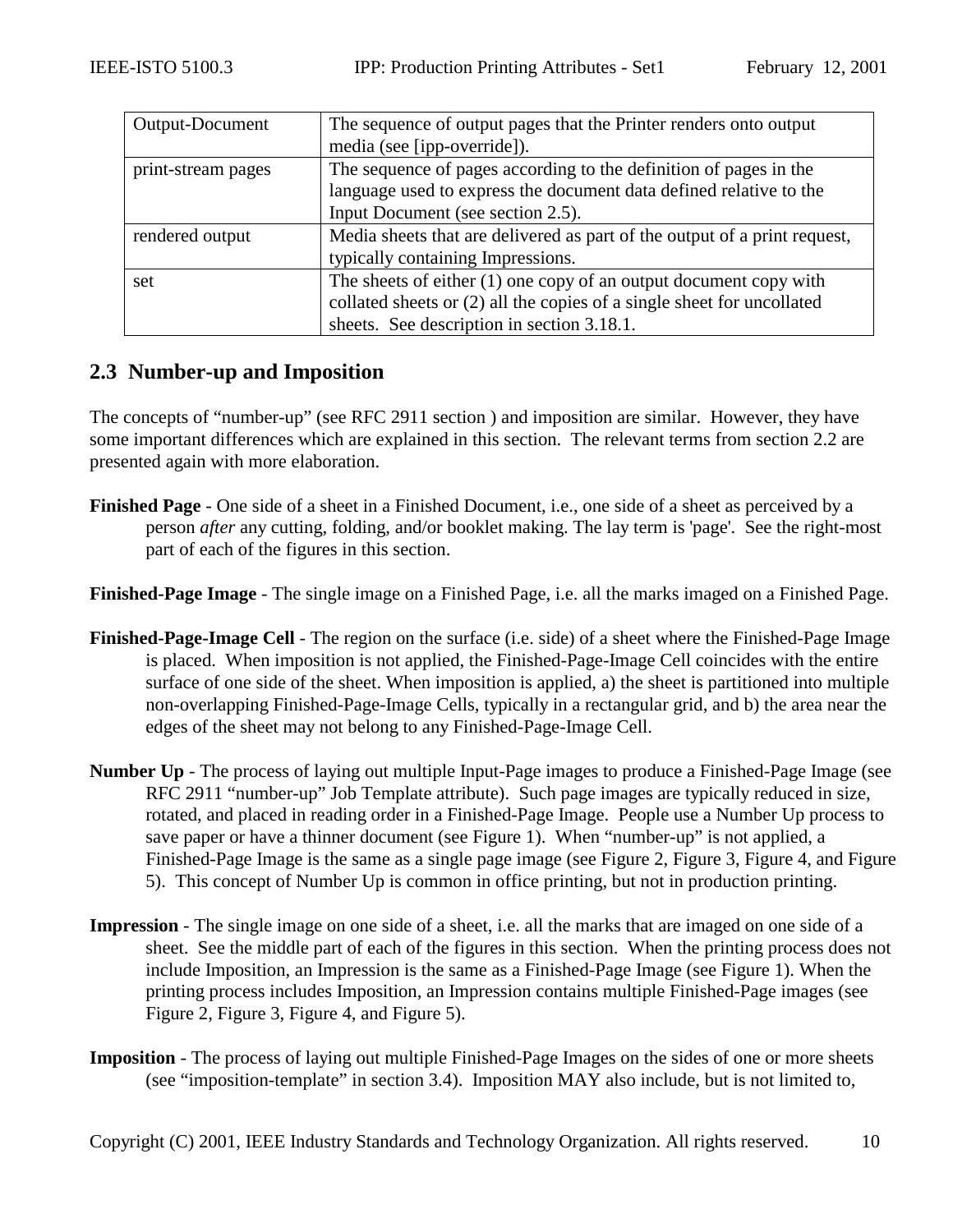<span id="page-10-0"></span>rotation, scaling, shifting, cropping, replicating page images, and re-ordering Finished-Page Images to create output Impressions properly formatted for a specific finishing operation to make, say, a pamphlet or booklet. The sheets are typically larger than the Finished-Page Images, so that the Finished-Page Images are not reduced in size. However, some impositions scale the Finished-Page Images, up or down. The sheets are folded and possibly cut in order to produce a series of Finished Pages. The concept of Imposition was originated by the printing industry. Examples of imposition include:

- **Signaturization** lays out Finished-Page Images onto the surface of a series of sheets so that when the sheets are folded (and possibly cut) they form a "signature". Books and booklets consist of one or more signatures bound together. There is exactly one Finished-Page Image per sheet surface (i.e., side) in the Finished Document. Typically there is one page image per Finished-Page Image. If Number Up is also specified with a value greater than 1, there is more than one page image per Finished-Page Image.
- **Z-fold** lays out three portrait Finished-Page Images on each side of a sheet for a so-called z-fold brochure, with a concave and a convex fold between the page images.
- **Same-up** lays out multiple copies of the same Finished-Page Image on the same side of a larger sheet for printing productivity, with the larger sheet then being cut into the target size. This is a standard concept in production press printing

See section [3.19.1.2](#page-56-0) for the interaction between "number-up" and Imposition attributes.

#### **2.3.1 Figures Illustrating "number-up" and Imposition**

Typical number-up is shown in Figure 1 (with scaling) compared with typical Impositions shown in [Figure](#page-11-0)  [2,](#page-11-0) [Figure 3,](#page-11-0) [Figure 4,](#page-12-0) and [Figure 5](#page-12-0) (without scaling). The first Impression (the first side of the first sheet) and the first Finished Page (the first page that a human would read) are shown for each figure.



**Figure 1 - number-up = 2** 

Figure 1 shows number-up with a value of 2 so that the Input-Page images, say, iso-a4, are being scaled down to fit onto the same size media (iso-a4). Note that consecutive Input-Page images are placed next to each other on an Impression.

Copyright (C) 2001, IEEE Industry Standards and Technology Organization. All rights reserved. 11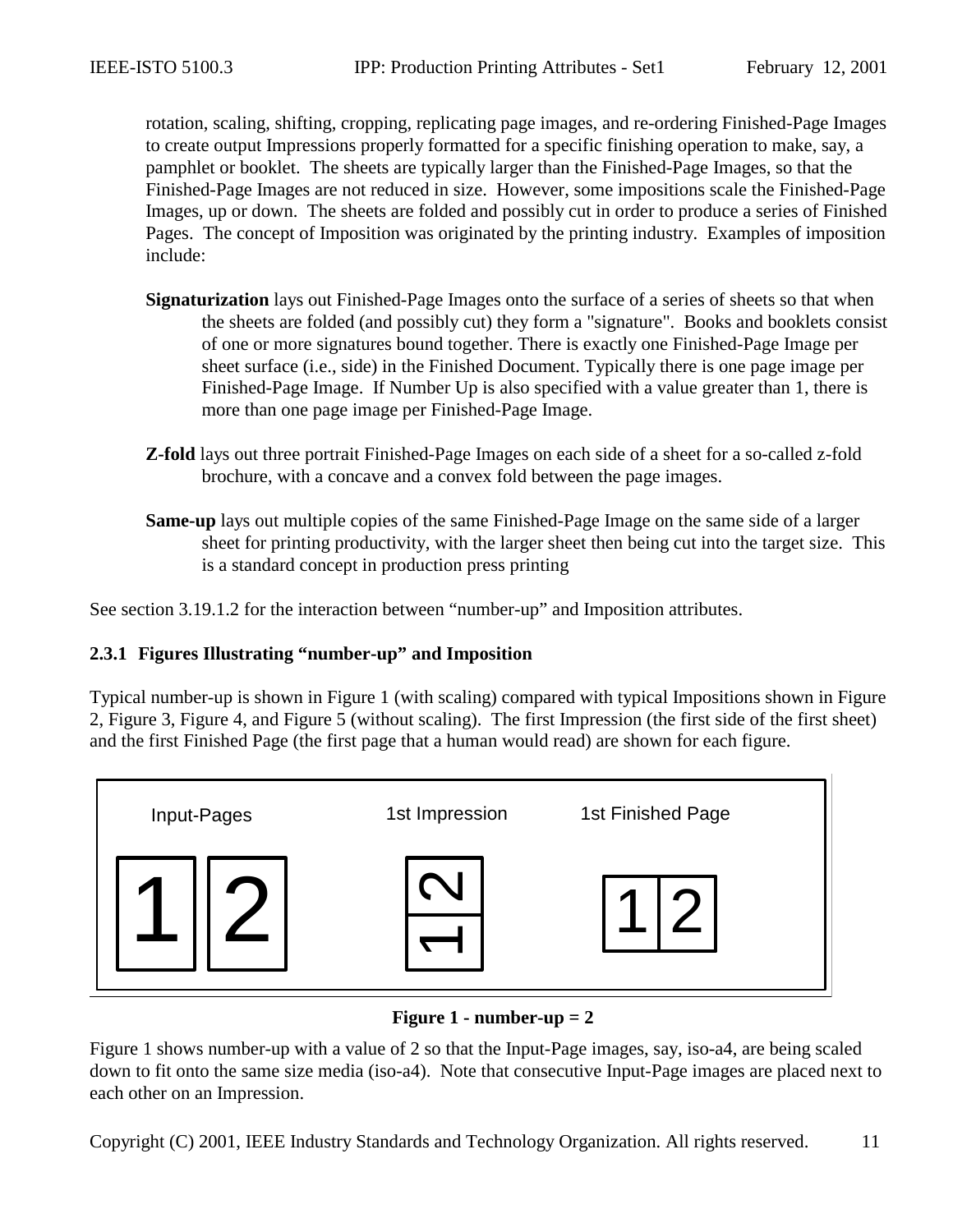<span id="page-11-0"></span>

**Figure 2 - Imposition: 8-page, two-sheet signature** 

Figure 2 shows a signature imposition that takes 8 Input-Page images and places them on both sides of two larger sheets without scaling. Two Input-Page images, say iso-a4, appear side by side on each Impression on the twice as large medium (iso-a3). Note, that unlike number-up, consecutive Input-Page images are *not* placed next to each other on an Impression.



**Figure 3 - Imposition: 8-page, one-sheet signature** 

Figure 3 shows a signature imposition that takes 8 Input-Page images and places them on both sides of one larger sheet without scaling. Four Input-Page images, say iso-a4, appear side by side on each Impression on the four-times as large medium (iso-a2). Note, that unlike number-up, consecutive Input-Page images are *not* placed next to each other on an Impression.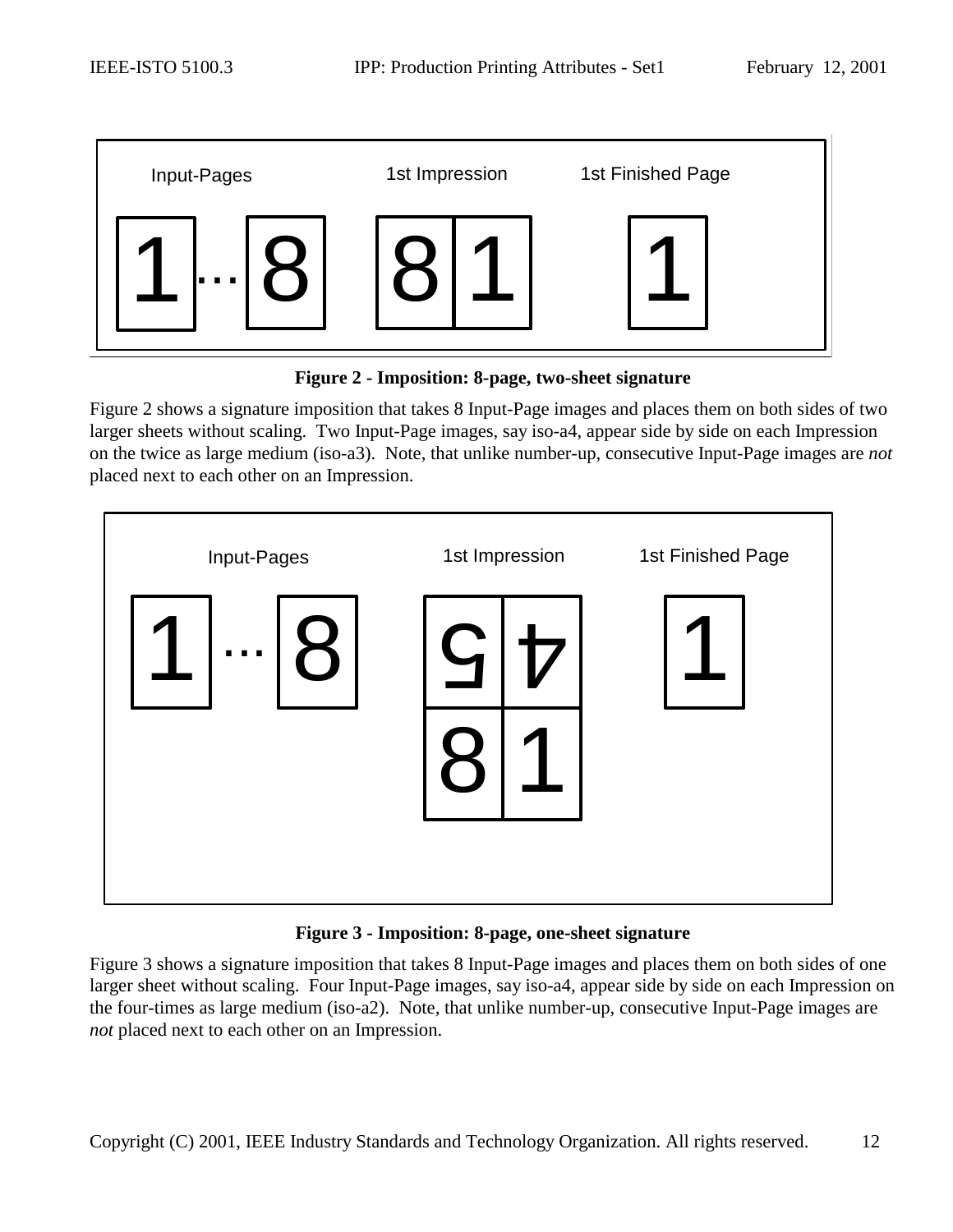<span id="page-12-0"></span>

#### **Figure 4 - Imposition: z-fold**

Figure 4 shows a z-fold imposition that takes 3 Input-Page images and places them on both sides of one larger sheet without scaling. Three Input-Page images are placed next to each other on an Impression.





Figure 5 shows a same-up imposition that takes 4 copies of pairs of Input-Page images (actually Finished Page images), say iso-a4 size, and replicates them on both sizes of an iso-a2 impressions. Then the sheet is cut into four separate sheets of iso-a4 size.

## **2.4 Coordinate System**

Some of the attribute extensions defined in this document refer to specific edges of a sheet of printed media. Specifying that a staple be placed in the upper left corner of a printed document is an example. To resolve ambiguity the following coordinate system is used throughout this document:

Copyright (C) 2001, IEEE Industry Standards and Technology Organization. All rights reserved. 13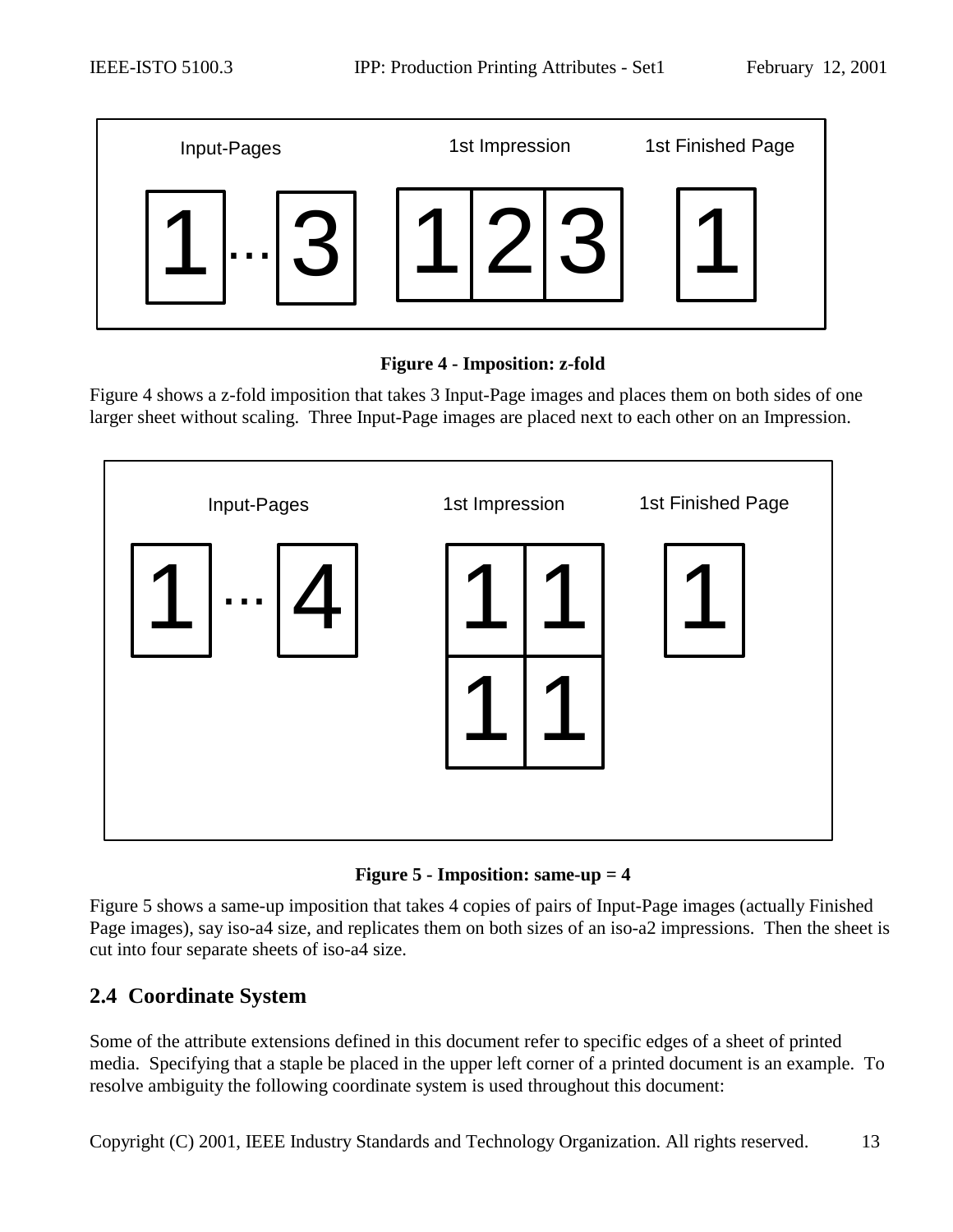<span id="page-13-0"></span>The specified edge is always with respect to the document as if the document were a portrait document. If the document is actually a landscape or a reverse-landscape document, the client (which may include a user) supplies the appropriate transformed value. For example, to position a staple in the upper left hand corner of a landscape document when held for reading, the client supplies the 'staple-bottom-left' value (since landscape is defined as a +90 degree rotation from portrait, i.e., anti-clockwise). On the other hand, to position a staple in the upper left hand corner of a reverse-landscape document when held for reading, the client supplies the 'staple-top-right' value (since reverse-landscape is defined as a –90 degree rotation from portrait, i.e., clockwise).

The x-axis is defined to be along the bottom edge, with positive values extending in the direction of the right edge.

The y-axis is defined to be along the left edge, with positive values extending toward the top edge.

The origin  $(0,0)$  is the bottom-left corner.

Some other attribute extensions defined in this document refer to edges of the Finished-Page-Image Cell and to axes relative to the Finished-Page-Image Cell. For example, there is an attribute that shifts a Finished-Page Image along the x-axis and another that shifts it to a left edge.

When imposition is not applied, the Finished-Page-Image Cell coincides to the surface of a medium. The rules cited in the above paragraphs of this section apply.

When imposition is applied, the Finished-Page-Image Cell acts like the surface of a medium with regard to the co-ordinate system. That is, the edges and axes are as if the Finished-Page-Image Cell were in portrait orientation. The x-axis is along the bottom of the Finished-Page-Image Cell, the y-axis is along the left edge of the Finished-Page-Image Cell, and the origin at the bottom-left corner of the Finished-Page-Image Cell.

### **2.5 Enumeration and Ordering of print-stream pages**

A *print-stream page* is a page according to the definition of pages in the language used to express the document data" (see section of 13.2.4 of the IPP Model and Semantics Document). The *document data* included in an IPP request is typically a PDL representation of a document composed by a user. For the remainder of this description we will use the term document data to mean the typical PDL representation sent with an IPP request (e.g., a PostScript File), and the term *original document* to mean the document composed by the user (e.g., a Word97 document). The print-stream page numbering is with respect to the Input-Document, not the Output-Document (see [ipp-override]). Furthermore, the page numbers are ordinal numbers starting at 1 and are independent of the page numbers that may be printed on the pages.

The order of the print-stream pages in the document data is either the same as the order of the original document, known as 1-N (read "one to N"), or the reverse of that order, known as N-1. There are no assumptions on the order of the original document, other than it is ordered.

Copyright (C) 2001, IEEE Industry Standards and Technology Organization. All rights reserved. 14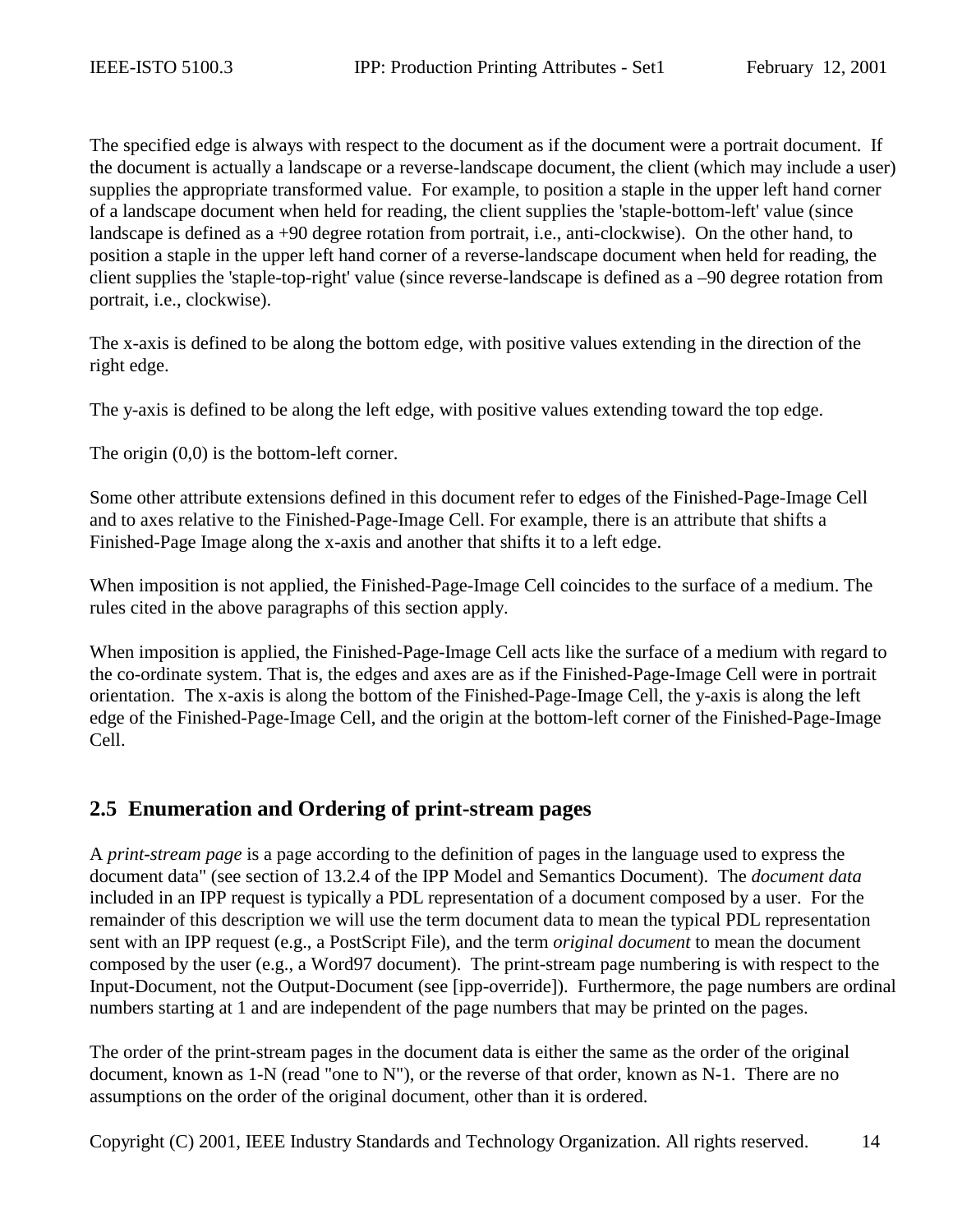<span id="page-14-0"></span>The enumeration of print-stream pages begins with 1 and increments by 1 for each additional print-stream page. The enumeration is based on the order of the original document, not the document data supplied with the IPP request. In other words, if the document data is supplied in N-1 order (reverse of the original document order), then print-stream page number '1' in the enumeration is actually the N th print-stream page defined in the document data (see the "page-order-received" attribute in section [3.16\)](#page-50-0). Similarly, print-stream page number '2' is defined by the (N-1) th print-stream page defined in the document data. Suppose the document data is supplied in the 1-N order (same as the original document order), then printstream page number '1' in the enumeration is the 1 st print-stream page defined in the document data. Similarly, print-stream page number '2' is defined by the 2 nd print-stream page defined in the document data. The enumeration of print-stream pages is only relevant when applying attributes or operations that act on a page, or range of page basis (e.g., the "insert-sheet" attribute in section [3.5\)](#page-27-0).

The enumeration of print-stream pages is affected by the "multiple-document-handling" attribute. When the "multiple-document-handling" attribute is 'single-document' or 'single-document-new-sheet,' the enumeration is based on the concatenation of all the print-stream pages in the job. In the case of 'separatedocuments-collated-copies' and 'separate-documents-uncollated-copies,' the enumeration of print-stream pages applies to each document. For example, for a job with eight documents, referring to print-stream page number '1' actually refers to print-stream page number '1' in each of the eight documents included with the job.

The enumeration of print-stream pages is NOT affected by the "page-ranges" Job Template attribute, if supplied. The "page-ranges" attribute merely affects which Input-Document pages are actually printed. For example, if an insert sheet is to be inserted after print-stream page number is 5 of a 10-page document, the insert page will be inserted after page 5 with respect to the Input-Document as long as page 5 is included in the "page-ranges" attribute. If the "page-ranges" attribute does not include Input-Document page 5, then the insert sheet will not be inserted. Thus a user can supply the "page-ranges" attribute without having to change any other attributes in order to print a part of a document.

## **2.6 Collection Attributes**

An attribute of type 'collection' has a value that is a set of attributes, called *member* attributes. The definition for each member attribute is specified as a sub-section of the collection attribute definition. Each member attribute MAY in turn be single-valued or multi-valued. The Printer validates and processes each member attribute of a Job Template collection attribute in the same way that it validates and processes Job Template attributes. The collection merely serves as a container for the member attributes. In other words, the 'collection' attribute type serves the same purpose as the 'map' data type in the Java programming language and the dictionary mechanism in PostScript. See [ipp-coll] for a complete definition and encoding of the 'collection' attribute syntax with examples.

## **2.7 Definition of 'none' values**

For most Job Template attributes, the client needs a way to indicate that the Printer MUST NOT perform the feature associated with the attribute, including not performing the default action indicated by the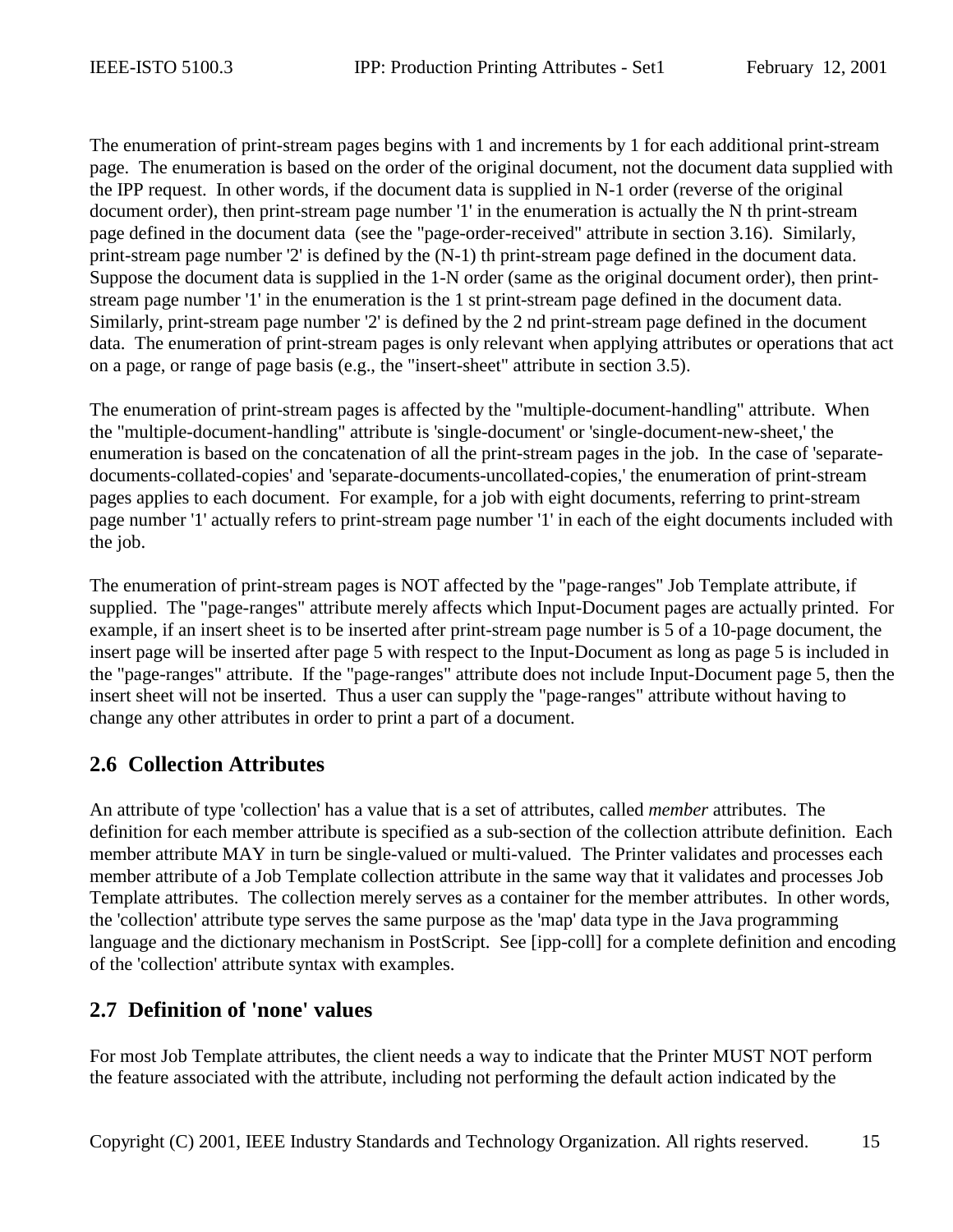<span id="page-15-0"></span>Printer's "xxx-default" attribute. If the client omits the "xxx" Job Template attribute, a corresponding value is used from the PDL data, if present. Otherwise, the Printer's "xxx-default" attribute value is used.

For each attribute definition, the representation of none is specified or is explicitly disallowed. For string attribute syntax types, such as 'text', 'name', 'uri', 'uriScheme', 'charset', 'naturalLanguage', 'mimeMediaType', and 'octetString', the client supplies a zero-length value to indicate an explicit none. For 'enum', 'keyword', or 'keyword | name' a specific 'none' enum or keyword value is defined. For 'integer' or 'rangeOfInteger' values, a particular distinguished value, such as 0 or -1' is defined to mean none. The client can supply the defined none value in order to override a Printer's "xxx-default" value. The Printer MUST return the 'novalue' out-of-band value for Printer Description attributes that have 'dateTime' or 'integer' time values that do not yet have a value (see [RFC2911] sections 4.3.14 and 4.4.30).

Similarly, for the corresponding Printer's "xxx-default", the Printer MUST use the same none value to indicate that there is no default value that will be applied. Thus the defined values for the "xxx-default" attribute are the same as those that a client can supply, including the none case. Consequently, no special mention is made of the none case in each "xxx-default" attribute definition. However, a Printer implementation MUST support the defined none value for each Job Template attribute in job submission, as a value of the "xxx-default" Printer attribute, and as one of the values of the "xxx-supported" Printer attribute, if the Printer supports the "xxx" Job Template attribute. Also the administrator SHOULD be able to remove the 'none' value from the list of supported values if the site policy is to disallow the none case. See [ipp-set-ops] for means to set the values of the "xxx-supported" and "xxx-default" Printer attributes using the Set-Printer-Attributes operation.

There are a few Job Template attributes for which there is no none value defined, because of the inherent nature of the semantics associated with the attribute the Printer always supplies some value. Examples of such attributes (see [RFC2911]) are: "media" (type3 keyword | name) and "sides" (keyword). There is no 'none' keyword value defined for use with the media and a zero-length string will not match any supported values. Similarly, there is no 'none' keyword value defined for the "sides" attribute. All jobs that print use some media instance and either print on one side or on both sides. Thus this kind of attribute does not have a defined none value. Because some attributes do not have none values defined, while most do, the definition document MUST specify the distinguished none value in each attribute definition or explicitly state that there is no distinguished none value.

## **3. Job Template Attributes**

This section defines Job Template Attribute extensions for production printing. Table 1 summarizes the Job and Printer Job Template attributes.

| <b>Job Attribute</b>     | Printer: Default Value Attribute | <b>Printer: Supported Values Attribute</b>       |
|--------------------------|----------------------------------|--------------------------------------------------|
| cover-back (collection)  | cover-back-default (collection)  | cover-back-supported (1setOf type2<br>keyword)   |
| cover-front (collection) | cover-front-default (collection) | cover-front-supported (1setOf type2)<br>keyword) |

**Table 1 - Summary of Job Template Attributes**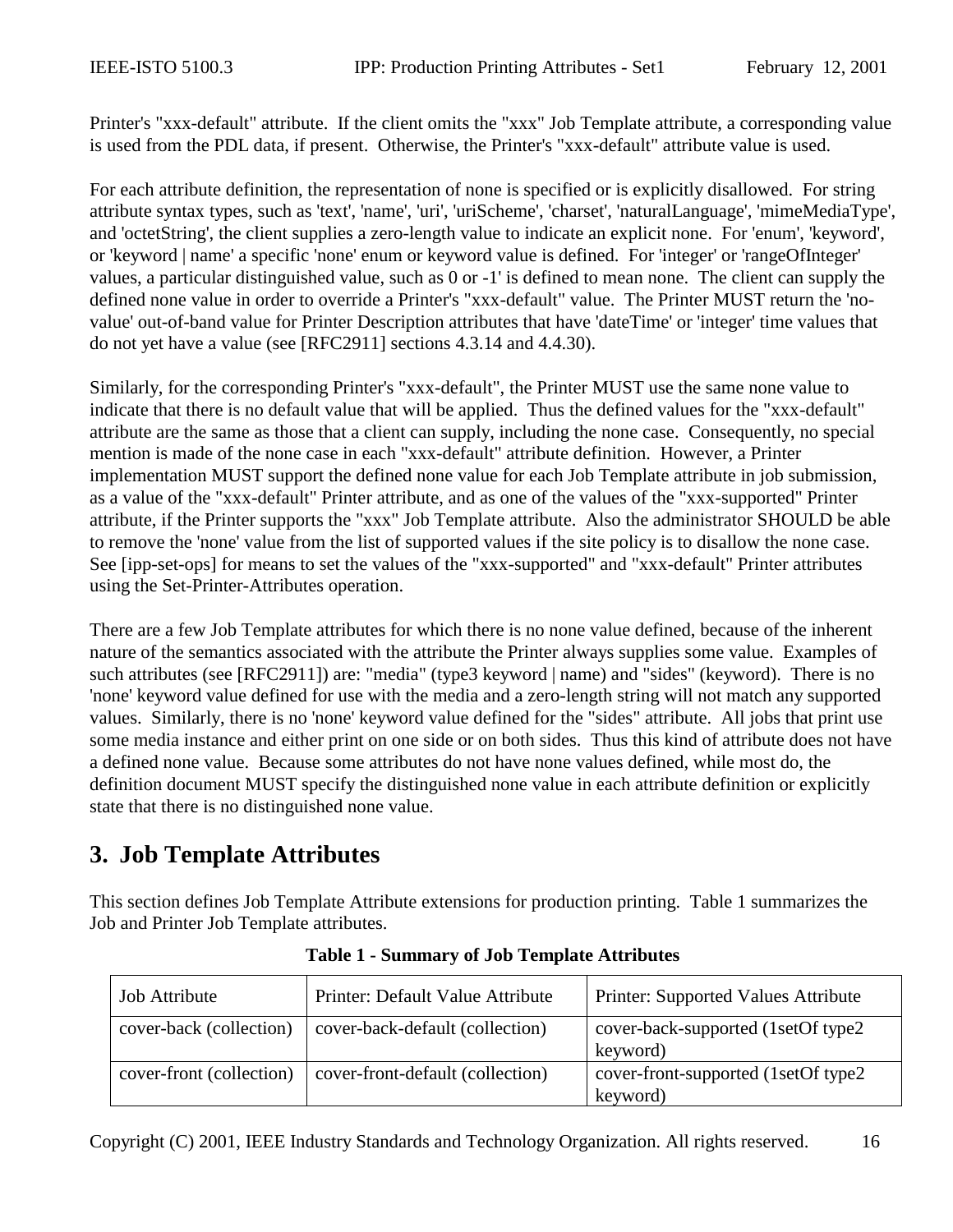| finishings-col            | finishings-col-default (collection)  | finishings-col-supported (1setOf type2   |
|---------------------------|--------------------------------------|------------------------------------------|
| (collection)              |                                      | keyword)                                 |
|                           |                                      | finishings-col-ready (1setOf collection) |
| force-front-side (1setOf  | force-front-side-default (1setOf     | force-front-side-supported               |
| integer(1:MAX))           | integer(1:MAX))                      | (rangeOfInteger(1:MAX))                  |
| imposition-template       | imposition-template-default (type3   | imposition-template-supported (1setOf    |
| (type3 keyword            | keyword   name(MAX))                 | (type3 keyword   name(MAX)))             |
| name(MAX))                |                                      |                                          |
| insert-sheet (collection) | insert-sheet-default (collection)    | insert-sheet-supported (1setOf type2     |
|                           |                                      | keyword)                                 |
| job-account-id            | job-account-id-default               | job-account-id-supported (boolean)       |
| (name(MAX))               | (name(MAX))                          |                                          |
| job-accounting-user-id    | job-accounting-user-id-default       | job-accounting-user-id-supported         |
| (name(MAX))               | (name(MAX))                          | (boolean)                                |
| job-accounting-sheets     | job-accounting-sheets-default        | job-accounting-sheets-supported          |
| (collection)              | (collection)                         | (1setOf type2 keyword)                   |
| job-error-sheet           | job-error-sheet-default (collection) | job-error-sheet-supported (1setOf type2  |
| (collection)              |                                      | keyword)                                 |
| job-message-to-           | job-message-to-operator-default      | job-message-to-operator-supported        |
| operator (text(MAX))      | (text(MAX))                          | (boolean)                                |
| job-sheets-col            | job-sheets-col-default (collection)  | job-sheets-col-supported (1setOf type2   |
| (collection)              |                                      | keyword)                                 |
| job-sheet-message         | job-sheet-message-default            | job-sheet-message-supported (boolean)    |
| (text(MAX))               | (text(MAX))                          |                                          |
| media-col (collection)    | media-col-default (collection)       | media-col-supported (1setOf type2        |
|                           |                                      | keyword)                                 |
|                           |                                      | media-col-ready (1setOf collection)      |
| media-input-tray-check    | media-input-tray-check-default       | media-input-tray-check-supported         |
| (type3 keyword            | (type3 keyword   name(MAX))          | (1setOf (type3 keyword   name(MAX)))     |
| name(MAX))                |                                      |                                          |
| page-delivery (type2      | page-delivery-default (type2         | page-delivery-supported (1setOf type2    |
| keyword)                  | keyword)                             | keyword)                                 |
| page-order-received       | page-order-received-default (type2   | page-order-received-supported (1setOf    |
| (type2 keyword)           | keyword)                             | type2 keyword)                           |
| presentation-direction-   | presentation-direction-number-up-    | presentation-direction-number-up-        |
| number-up (type2          | default (type2 keyword)              | supported (1setOf type2 keyword)         |
| keyword)                  |                                      |                                          |
| separator-sheets          | separator-sheets-default             | separator-sheets-supported (1setOf       |
| (collection)              | (collection)                         | type2 keyword)                           |
| x-image-position (type2   | x-image-position-default (type2      | x-image-position-supported (1setOf       |
| keyword)                  | keyword)                             | type2 keyword)                           |
| x-image-shift (integer    | x-image-shift-default (integer       | x-image-shift-supported                  |
| (MIN:MAX))                | (MIN:MAX))                           | (rangeOfInteger (MIN:MAX))               |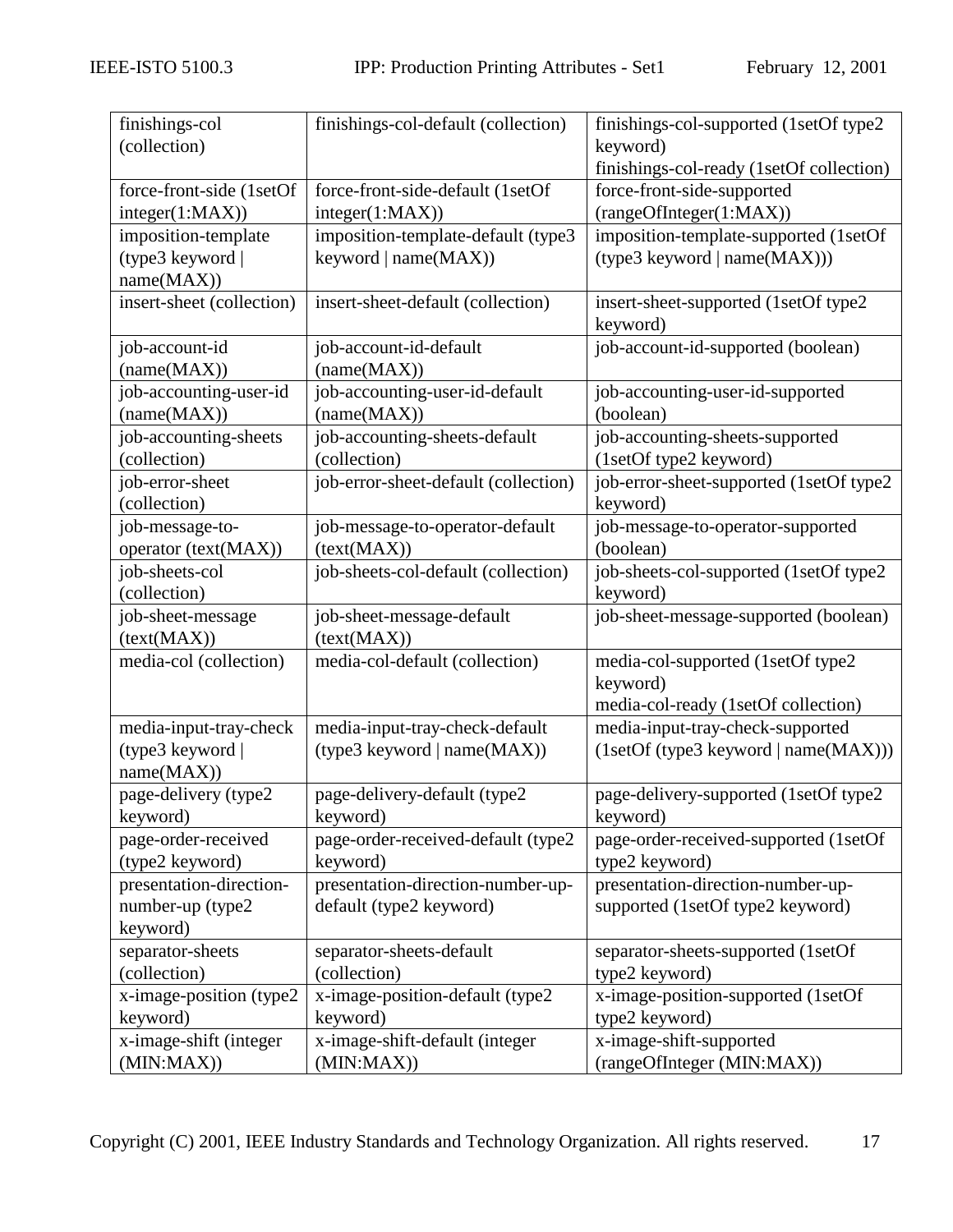<span id="page-17-0"></span>

| x-side1-image-shift      | x-side1-image-shift-default      | x-side1-image-shift-supported       |
|--------------------------|----------------------------------|-------------------------------------|
| (integer (MIN:MAX))      | (integer (MIN:MAX))              | (rangeOfInteger (MIN:MAX))          |
| x-side2-image-shift      | x-side2-image-shift-default      | x-side2-image-shift-supported       |
| (integer (MIN:MAX))      | (integer (MIN:MAX))              | (rangeOfInteger (MIN:MAX))          |
| y-image-position (type2) | y-image-position-default (type2) | y-image-position-supported (1setOf) |
| keyword)                 | keyword)                         | type2 keyword)                      |
| y-image-shift (integer   | y-image-shift-default (integer   | y-image-shift-supported             |
| (MIN:MAX)                | (MIN:MAX)                        | (rangeOfInteger (MIN:MAX))          |
| y-side1-image-shift      | y-side1-image-shift-default      | y-side1-image-shift-supported       |
| (integer (MIN:MAX))      | (integer (MIN:MAX))              | (rangeOfInteger (MIN:MAX))          |
| y-side2-image-shift      | y-side2-image-shift-default      | y-side2-image-shift-supported       |
| (integer (MIN:MAX))      | (integer (MIN:MAX))              | (rangeOfInteger (MIN:MAX))          |

## **3.1 cover-front (collection) and cover-back (collection)**

These two attributes specify how covers are to be applied to each copy of each printed document within a job. Presence of the "cover-front" attribute indicates that a front cover is requested, and similarly, the presence of the "cover-back" attribute indicates that a back cover is requested. Each of the "cover-front" and "cover-back" attributes includes where printing should be applied on the cover (if any), and what media should be used for the cover.

Both the "cover-front" and "cover-back" attributes are affected by the "multiple-document-handling" attribute. In the case of the 'single-document' and 'single-document-new-sheet' values, the covers MUST be applied to each copy of the composite (single) document. When the value is either 'separate-documentscollated-copies' or 'separate-documents-uncollated-copies', then the covers MUST be applied to each document copy individually.

The sheets in the rendered output that represent the covers are treated like any other sheet in the document copy. For example, if the "finishings" attribute (see [RFC2911] section 4.2.6) has a value of 'staple,' then the staple would bind the covers, along with all of the other sheets in the output.

A client SHOULD use this attribute rather than the "page-overrides" attribute with the "media" attribute overridden for the first and last page of each Output-Document. A Printer MAY perform some special function with covers that it wouldn't perform for "page-overrides".

Both the "cover-front" and "cover-back" attributes are defined by the following collection:

|       | Attribute name   attribute syntax | request           | <b>Printer Support</b> |
|-------|-----------------------------------|-------------------|------------------------|
| media | type3 keyword   $name(MAX)$       | MAY be neither or | <b>MUST</b>            |

#### **Table 2 - "cover-front" and "cover-back" member attributes**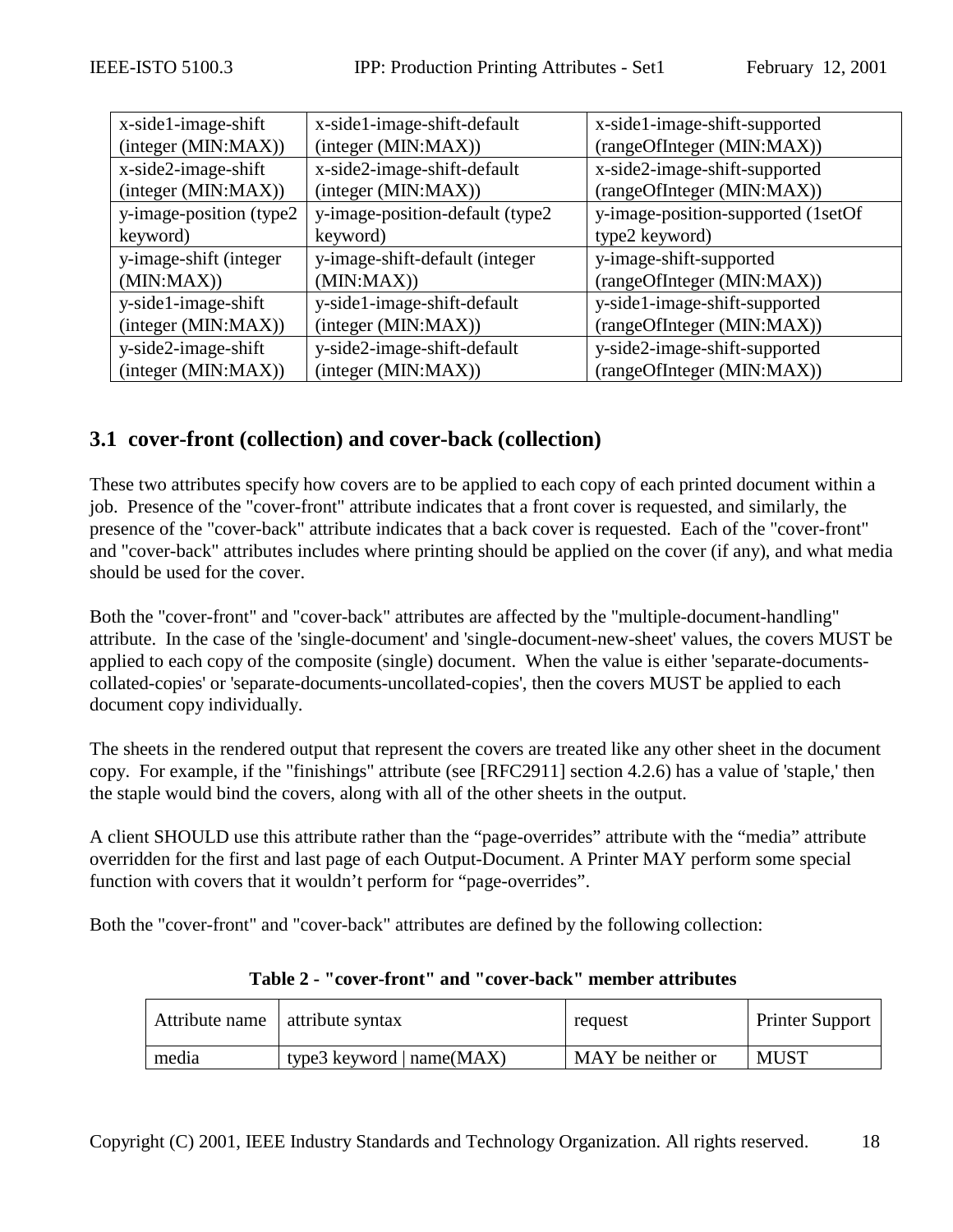<span id="page-18-0"></span>

| media-col        | - -<br>collection           |                                     | $\sqrt{2}$<br>NЛ |
|------------------|-----------------------------|-------------------------------------|------------------|
| -tvpe<br>cover-t | $t$ vpe $\angle$<br>keyword | TCTT<br>M <sub>I</sub><br><u>UN</u> | $T \cap T$<br>NЛ |

#### **3.1.1 media (type3 keyword | name(MAX)) or media-col (collection)**

Either the "media" (defined in [RFC2911] section 4.2.11) or the "media-col" member attribute is used to indicate what media that the Printer MUST use for the specified cover. The member attributes are the same as those for the "media-col" attribute shown in [Table 10.](#page-39-0)

If the client omits both the "media" and the "media-col" member attributes, then the media currently being used by the Printer object for the document copy SHOULD also be used for the cover. The client MUST NOT supply both the "media" and the "media-col" member attributes. If the client supplies such a mal-formed request by supplying both, the Printer MUST either (1) reject the request and return the 'client-error-bad-request' status code (see [RFC2911] section 13.1.4.1) or (2) use either the "media" or the "media-col" member attribute, independent of the value of the "ippattribute-fidelity" attribute supplied by the client.

Since this "media" member attribute has the same name as the "media" Job Template attribute defined in [RFC2911] section 4.2.11), the "media-supported" (1setOf (type3 keyword | name(MAX))) Printer attribute (also defined in [RFC2911] section 4.2.11) identifies the values of this "media" member attribute (as well as the values of the "media" Job Template attribute) that the Printer supports, i.e., the names of the supported media.

Since this "media-col" member attribute has the same name as the "media-col" Job Template attribute defined in section [3.13\)](#page-37-0), the "media-col-supported" Printer attribute (defined in section [3.13.14\)](#page-47-0) identifies the keyword names of the member attributes supported in this "media-col" member attribute (as well as the keyword names of the "media-col" Job Template attribute), i.e., the names of the member attributes in [Table 10](#page-39-0) that the Printer supports.

#### **3.1.2 cover-type (type2 keyword)**

The "cover-type" member attribute indicates whether covers are wanted and which sides of the cover MUST contain print-stream pages. The print-stream pages used for printing on a cover come from the document data.

Standard keyword values for "cover-type" are:

|                              | 'no-cover'   No covers are to be produced. |
|------------------------------|--------------------------------------------|
| 'print-<br>none <sup>'</sup> | No printing on either side of the cover.   |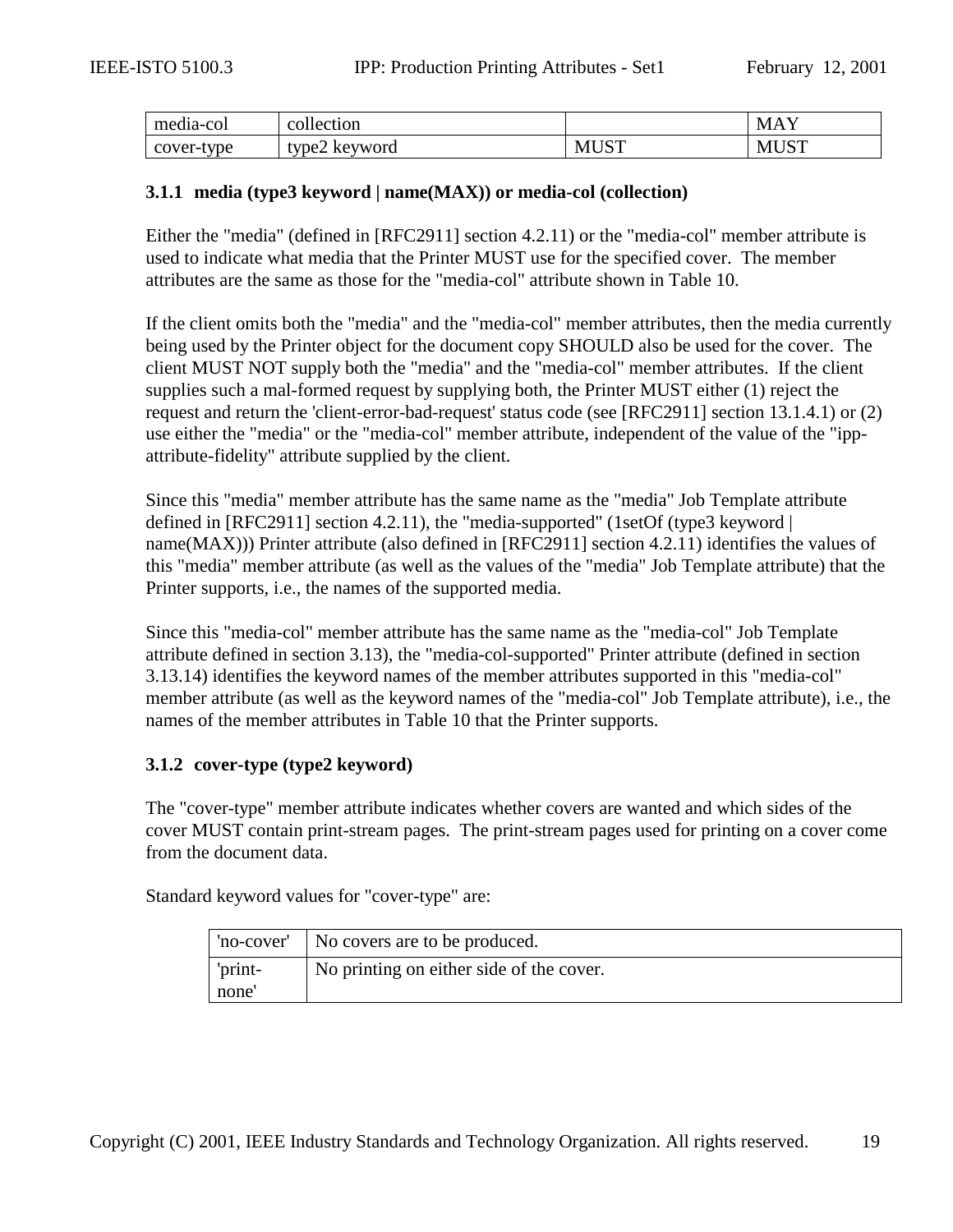| 'print-      | The front side (side one) of the cover MUST contain a print-stream page.       |
|--------------|--------------------------------------------------------------------------------|
| front'       |                                                                                |
|              | For a front cover ("cover-front") the first print-stream page MUST be placed   |
|              | on side one of the front cover sheet (this is the outside of the front cover). |
|              | The Printer MUST place the second print stream page on side one of the first   |
|              | sheet of the output document.                                                  |
|              |                                                                                |
|              | For back cover ("cover-back") the last print-stream page MUST be placed on     |
|              | side one of the back cover sheet (this is the inside of the back cover). The   |
|              | Printer MUST place the second to last print stream page on the front or back   |
|              | side of the last sheet of the output document depending on whether there are   |
|              | an odd or an even number of print stream pages.                                |
| 'print-      | The back side (side two) of the cover MUST contain a print-stream page.        |
| back'        |                                                                                |
|              | For a front cover ("cover-front") the first print-stream page MUST be placed   |
|              | on side two of the front cover sheet (this is the inside of the front cover).  |
|              | The Printer MUST place the second print stream page on side one of the first   |
|              | sheet of the output document.                                                  |
|              |                                                                                |
|              | For a back cover ("cover-back") the last print-stream page MUST be placed      |
|              | on side two of the back cover sheet (this is the outside of the back cover).   |
|              | The Printer MUST place the second to last print stream page on the front or    |
|              | back side of the last sheet of the output document depending on whether        |
|              | there are an odd or an even number of print stream pages.                      |
| 'print-both' | Both the front and back sides of the cover MUST contain a print-stream         |
|              | page.                                                                          |
|              |                                                                                |
|              | The front cover MUST contain the first and second print-stream pages on the    |
|              | front and back sides of the front cover sheet, respectively. The Printer       |
|              | MUST place the third print stream page on side one of the first sheet of the   |
|              | output document.                                                               |
|              |                                                                                |
|              | The back cover MUST contain the second to last and last print-stream pages     |
|              | on the front and back sides of the back cover sheet, respectively. The Printer |
|              | MUST place the third to last print stream page on the front or back side of    |
|              | the last sheet of the output document depending on whether there are an odd    |
|              | or an even number of print stream pages.                                       |

When printing on the back side (side two) of a cover, the value of the "sides" attribute SHOULD be used to determine which edge is the reference edge (i.e., long or short edge). In the case where the "sides" attribute is 'one-sided,' then the reference edge SHOULD be the long edge.

NOTE: If referencing the "sides" attribute is insufficient for determining the reference edge printing on the back side of a cover, then an additional member attribute could be defined that indicates which edge to reference. However, the predominate use cases are covered without this additional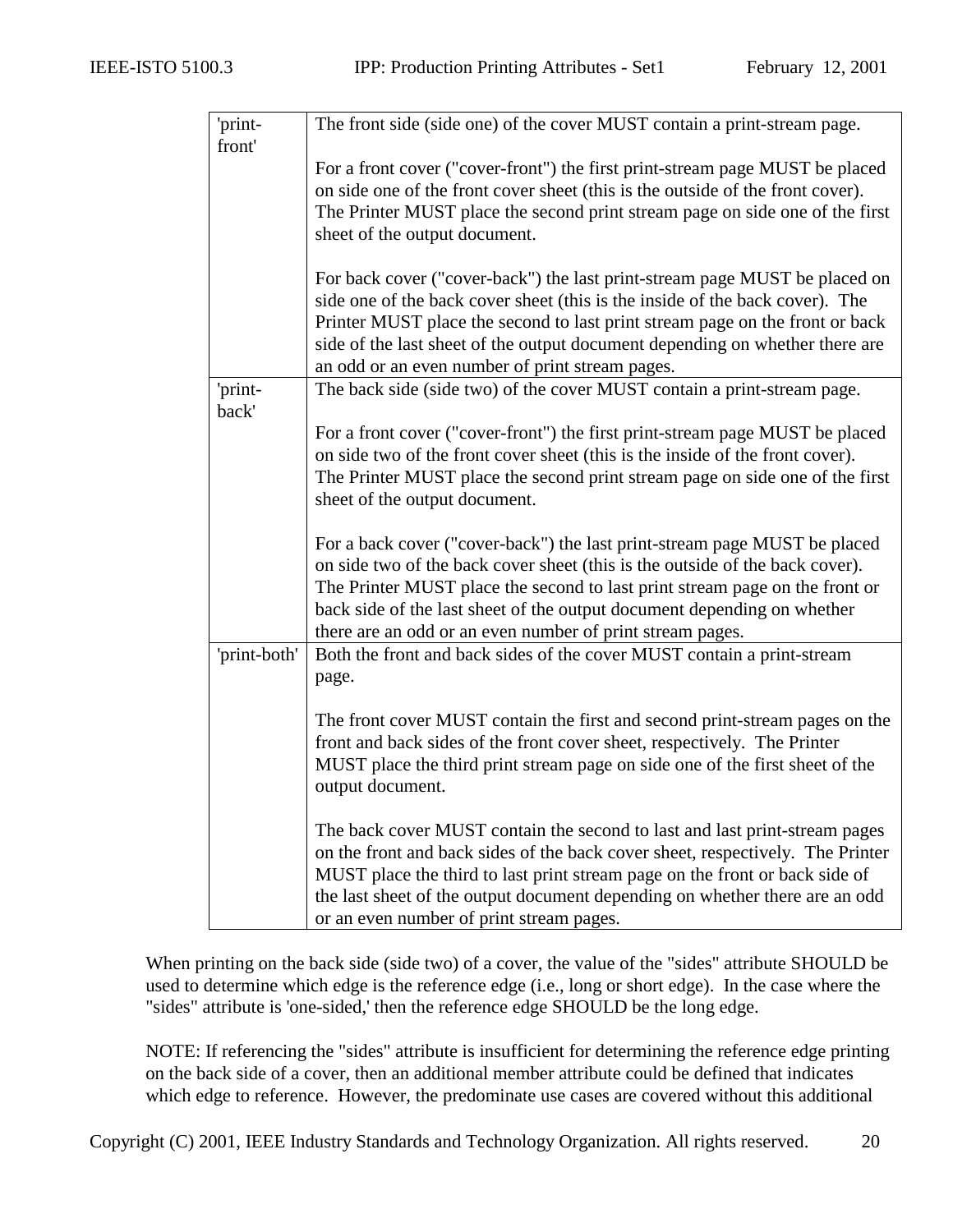<span id="page-20-0"></span>member attribute.

In cases where the document data does not contain enough print-stream pages to satisfy the "coverfront" or "cover-back" request, the behavior is implementation dependent.

#### **3.1.2.1 cover-type-supported (1setOf type2 keyword)**

The "cover-type-supported" (1setOf type2 keyword) Printer attribute identifies the values that the Printer supports, i.e., the keyword cover types supported.

#### **3.1.3 cover-front-default (collection) and cover-back-default (collection)**

The "cover-front-default" and "cover-back-default" specify the cover that the Printer will provide, if any, if the client omits the "cover-front" or "cover-back" Job Template attribute, respectively. The member attributes are defined in [Table 2.](#page-17-0) A Printer MUST support the same member attributes and values for these default attributes as it supports for the corresponding "cover-front" and "coverback" Job Template attributes.

#### **3.1.4 cover-front-supported (1setOf type2 keyword), cover-back-supported (1setOf type2 keyword)**

The "cover-front-supported" and "cover-back-supported" attributes identify the keyword names of the member attributes supported in the "cover-front" and "cover-back" collection Job Template attributes, respectively, i.e., the keyword names of the member attributes in [Table 2](#page-17-0) that the Printer supports.

#### **3.2 finishings-col (collection) - augments IPP "finishings"**

This attribute augments the IPP "finishings" Job Template attribute (defined in [RFC2911] section 4.2.6). This "finishings-col" Job Template collection attribute enables a client end user to specify detailed finishing operations that cannot be specified using simple enumerated finishing values of the IPP "finishings" Job Template attribute. [Figure 6](#page-21-0) shows the general finishing coordinate system used by the member attributes of the "finishing-col" collection attribute and relates to the general coordinate system defined in section [2.3](#page-12-0)  for all Job Template attributes. A Printer MAY support the "finishings" attribute without supporting the "finishings-col" attribute. However, if a Printer supports the "finishings-col" attribute, it MUST also support the "finishings" attribute. Otherwise, clients that support only the IPP/1.0 or IPP/1.1 "finishings" Job Template attribute would not be able to interoperate with a Printer that supports only the "finishingscol" Job Template attribute.

Note: The "finishings-col" (and the IPP/1.1 "finishing" ) Job Template attribute MAY be applied to page ranges using the "pages-per-subset" Job Template attribute (see [ipp-override]) in order to achieve so-called "subset finishing".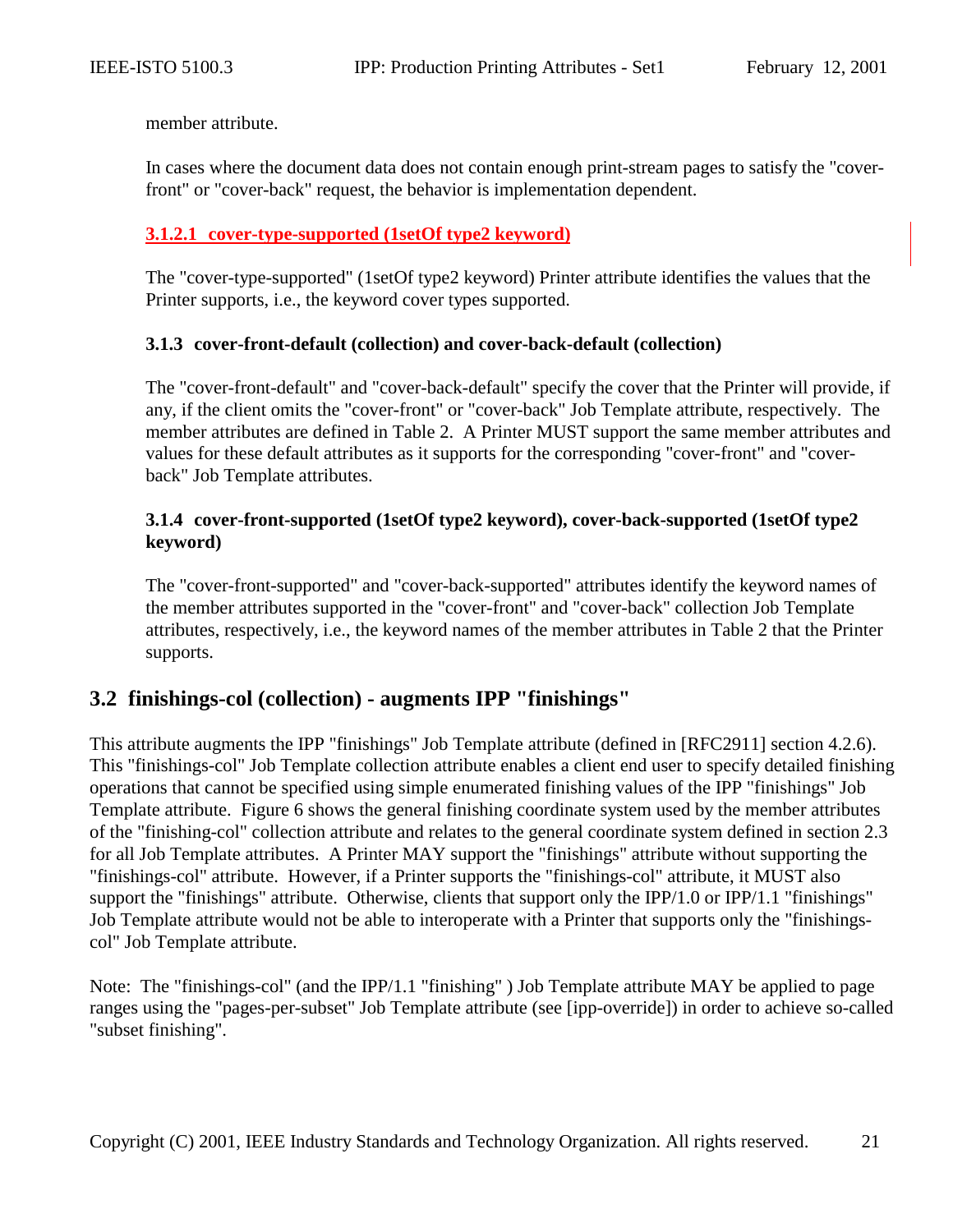<span id="page-21-0"></span>

#### **Figure 6 - General Finishing Coordinate System**

Table 3 lists the member attributes of the "finishings-col" (collection) attribute. Some of these member attributes are themselves collection attributes.

| Attribute                          | Request    | Printer    |
|------------------------------------|------------|------------|
|                                    |            | Support    |
| finishing-template ( $name(MAX)$ ) | <b>MAY</b> | MAY        |
| stitching (collection)             | <b>MAY</b> | <b>MAY</b> |

**Table 3 - The "finishings-col" member attributes** 

Note: other collection member attributes will be defined in the future, such as: "binding", "drilling", "folding", "trimming", and "offsetting", etc. There may also be some future non-collection member attributes that are simply 'keyword | name'.

#### **3.2.1 finishing-template (name(MAX))**

The "finishing-template" member attribute contains a string value that specifies some particular finishing operation. The value MAY be a list of parameters used by some implementation defined finishing software or finishing device, e.g. a third party finisher. Alternatively, the value MAY be the name of a file containing finishing parameters.

#### **3.2.1.1 finishing-template-supported (1setOf name(MAX))**

The "finishing-template-supported" (1setOf name(MAX)) Printer attribute identifies the values of this "finishing-template" member attribute that the Printer supports, i.e., the implementation-specific parameter values supported.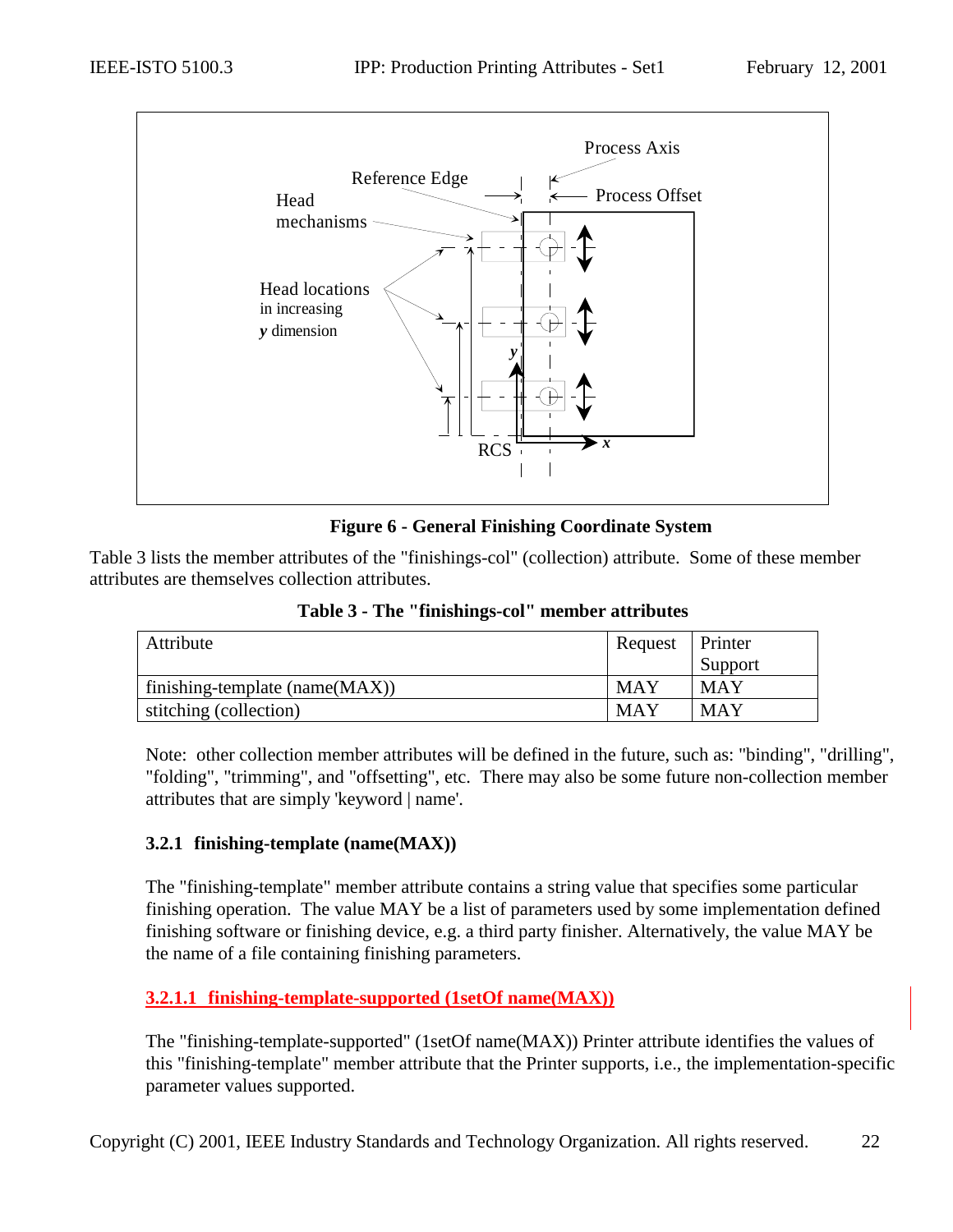#### <span id="page-22-0"></span>**3.2.2 stitching (collection)**

The "stitching" member attribute is used to specify that each copy of each document in the job MUST be stitched or stapled using the detailed stitching parameters provided in the collection. The stitching member attribute is used whether the implementation uses wire stitches or staples. Table 4 lists the member attributes of the "stitching" (collection) attribute.

| Attribute                                   | Request     | <b>Printer</b> |
|---------------------------------------------|-------------|----------------|
|                                             |             | Support        |
| stitching-reference-edge (type2 keyword)    | <b>MUST</b> | <b>MUST</b>    |
| stitching-offset (integer $(0:MAX)$ )       | <b>MUST</b> | <b>MUST</b>    |
| stitching-locations (1setOf integer(0:MAX)) | <b>MUST</b> | <b>MUST</b>    |

**Table 4 - The "stitching" member attributes** 

While the "stitching-reference-edge," "stitching-offset", and "stitching-locations" member attributes are required to completely specify all possible stitching locations, it may not be possible to specify all of these (or to specify all of them independently) for every stitching device.

A Printer that chooses to support the "stitching" collection attribute MUST support the "stitching-reference-edge", the "stitching-offset", and the "stitching-locations" member attributes (in order to provide programmable stitching capability beyond that available through the IPP "finishings" Job Template attribute - see [RFC2911] section 4.2.6) A client that chooses to request custom stitching using the "stitching" collection attribute MUST specify the "stitching-reference-edge", the "stitching-offset", and the "stitchinglocations". If the client supplies a mal-formed request by not supplying all three member attributes, the Printer MUST (depending on implementation) either (1) reject the request and return the "client-error-bad-request' (see [RFC2911] section 13.1.4.1) or (2) default the omitted member attributes, independent of the value of the "ipp-attribute-fidelity" attribute supplied by the client.

#### **3.2.2.1 stitching-reference-edge (type2 keyword)**

The "stitching-reference-edge" member attribute specifies the Stitching Reference Edge of the output media relative to which the stapling or stitching MUST be applied. The individual staples or stitches will be situated along a line or axis parallel to the Stitching Reference Edge that is called the Stitching Axis.

Notice that the "stitching-reference-edge" member attribute is single valued, and thus prohibits specification of location by a combination of values (e.g., top-left is not allowed).

The standard keyword values are:

'bottom': The bottom edge coincides with the x-axis of the coordinate system. 'top': The top edge is opposite and parallel to the bottom edge.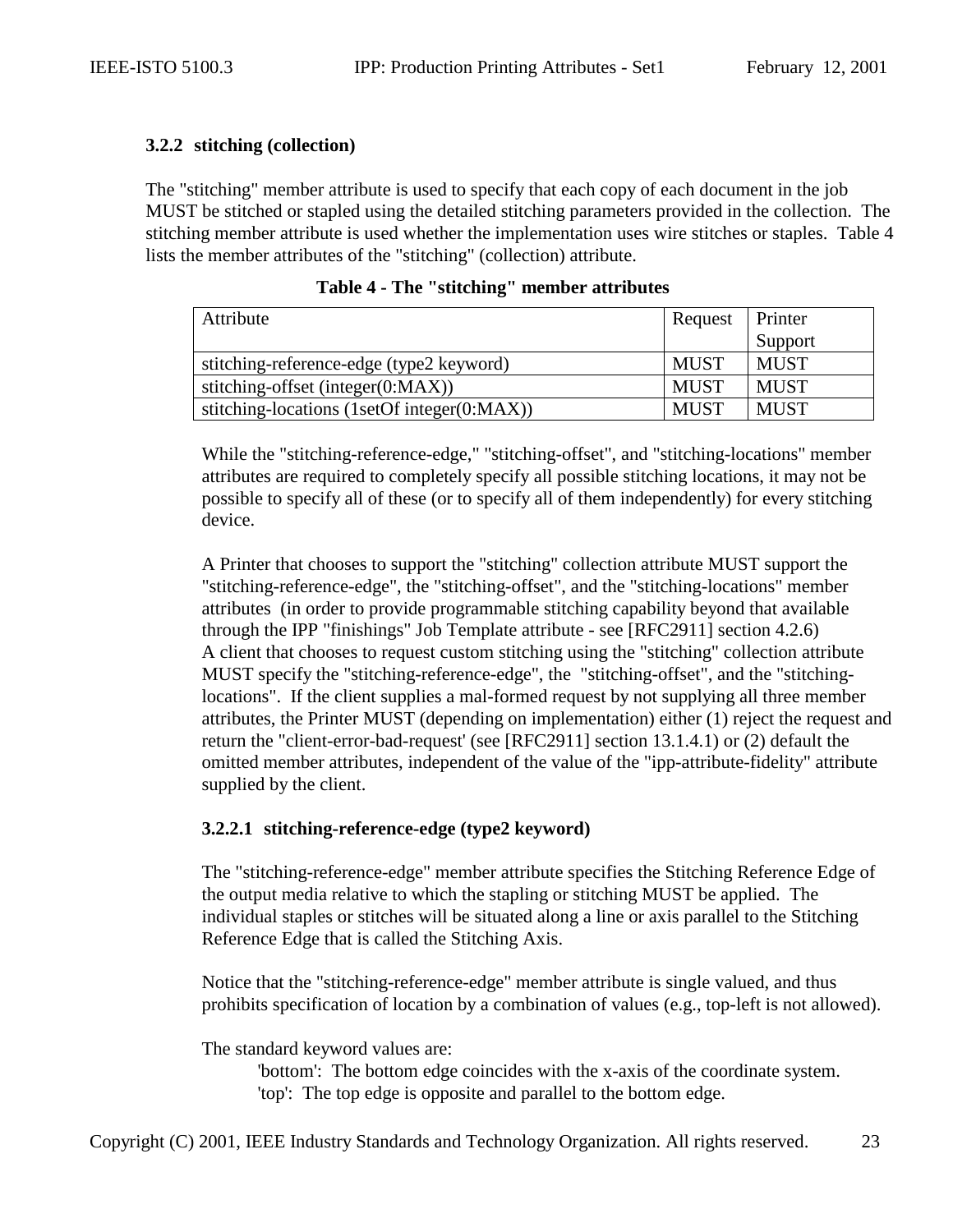'left': The left edge coincides with the y-axis of the coordinate system. 'right': The right edge is opposite and parallel to the left edge.

<span id="page-23-0"></span>A Printer MUST support this member attribute and at least the 'left' value, however, which additional values depend on implementation.

Note that the 'left' value works with 'portrait' and 'landscape' documents, since 'landscape' documents are rotated anti-clock-wise 90 degrees, i.e., plus 90 degrees, with respect to 'portrait' documents, if landscape documents are stapled along the long edge (which becomes the top edge when the human reader orients the 'landscape' document for reading). If the documents to be stapled are two-sided, then the client supplies the 'two-sided-long' and 'twosided-short' values for the "sides" attribute for the 'portrait' and 'landscape' documents, respectively. Note: the client can supply the proper value for the "sides" attribute for the user, by knowing whether the document is portrait or landscape, thereby relieving the user of having to distinguish between the two values for two-sided printing.

If the 'landscape' documents are to be stapled on the short edge (which becomes the left edge when the human reader orients the 'landscape' document for reading), the client supplies the 'bottom' and 'two-sided-short' values for the "stitching-reference-edge" and "sides" attributes, respectively.

For 'reverse-landscape' documents (ones rotated clock-wise 90 degrees, i.e., minus 90 degrees, the client supplies 'right' and 'two-sided-long' values for the "stitching-referenceedge" and "sides" attributes, respectively, if landscape documents are stapled along the long edge (which becomes the top edge when the human reader orients the 'landscape' document for reading). If the 'reverse-landscape' documents are to be stapled on the short edge (which becomes the left edge when the human reader orients the 'landscape' document for reading), the client supplies the 'top' and 'two-sided-short' values for the "stitching-reference-edge" and "sides" attributes, respectively.

#### **3.2.2.1.1 stitching-reference-edge-supported (1setOf type2 keyword)**

The "stitching-reference-edge-supported" (1setOf type2 keyword) Printer attribute identifies the values of this "stitching-reference-edge" member attribute that the Printer supports, i.e., the stitching reference edges supported.

#### **3.2.2.2 stitching-offset (integer (0:MAX))**

The "stitching-offset" member attribute specifies the perpendicular distance of the Stitching Axis from the Stitching Reference Edge. Since the "stitching-offset" member attribute is positive or zero, the offset is always in the direction that is both away from the Stitching Reference Edge and toward the center of the media sheet.

The unit of measure for the "stitching-locations" member attribute is one hundredth of a millimeter. This unit is equivalent to 1/2540 th of an inch resolution.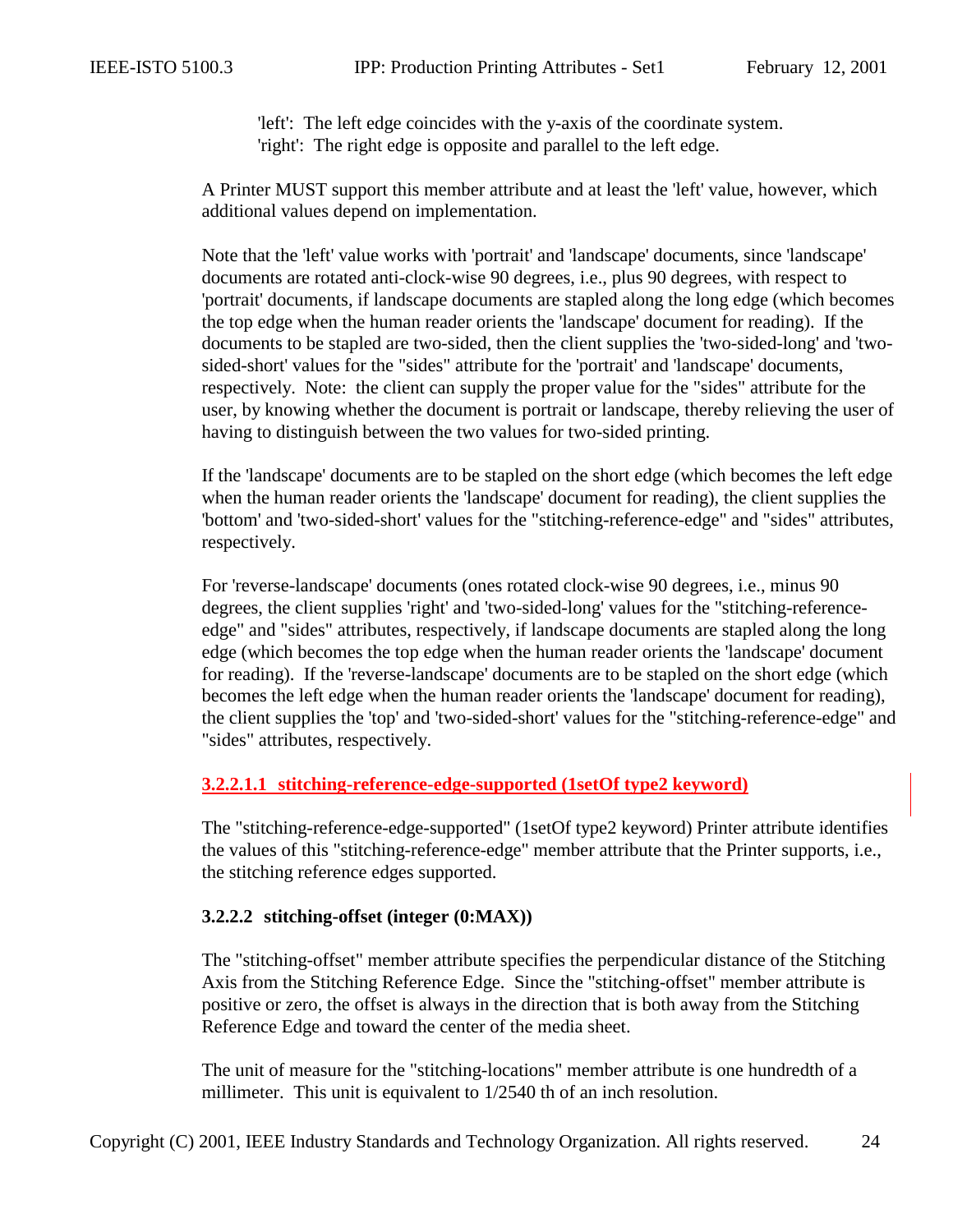<span id="page-24-0"></span>If the client specifies a "stitching-offset" then the Printer MUST produce a stitch (or stitches) along a line that is the specified number of hundreds of millimeters specified by the "stitching-offset" attribute away from the "stitching-reference-edge".

#### **3.2.2.2.1 stitching-offset-supported (1setOf (integer (0:MAX) | rangeOfInteger(0:MAX)))**

The "stitching-offset-supported" (1setOf (integer (0:MAX) | rangeOfInteger(0:MAX))) Printer attribute identifies the values of this "stitching-offset" member attribute that the Printer supports, i.e., the stitching offsets supported which can be a series of discrete numbers and/or ranges. No relationship between values of this attribute and the number of stitching locations that the device supports can be inferred.

#### **3.2.2.3 stitching-locations (1setOf integer(0:MAX))**

Each value of "stitching-locations" specifies an absolute offset along the Stitching Axis at which a stitch MUST occur. Each value in the 1set Of MUST be in order of increasing distance.

If the "stitching-reference-edge" is either 'top' or 'bottom', then each value in the "stitchinglocations" represents an offset in hundreds of millimeters from the left edge along the Stitching Axis toward the center of the medium. If the "stitching-reference-edge" is either 'left' or 'right, then each value in the "stitching-locations" represents an offset in hundreds of millimeters from the bottom edge along the Stitching Axis toward the center of the medium.

The unit of measure for the "stitching-locations" member attribute is one hundredth of a millimeter. This unit is equivalent to 1/2540 th of an inch resolution.

#### **3.2.2.3.1 stitching-locations-supported (1setOf (integer(0:MAX) | rangeOfInteger(0:MAX)))**

The "stitching-locations-supported" (1setOf (integer(0:MAX) | rangeOfInteger(0:MAX))) Printer attribute identifies the values of this "stitching-locations" member attribute that the Printer supports, i.e., the stitching locations supported which can be a series of discrete numbers and/or ranges. No relationship between values of this attribute and the number of stitching locations that the device supports can be inferred.

The "max-stitching-locations-supported" (integer(1:MAX)) Printer Description attribute (see section [5.2\)](#page-65-0) indicates the maximum number of stitches or staples that the implementation is capable of inserting into an Output Document, even if that number would require human intervention in order to configure the (manual configured) stitcher. See section [5.2.](#page-65-0) In other words, "max-stitching-locations-supported" attribute specifies the maximum number of values that the client can supply in the "stitching-locations" member attribute.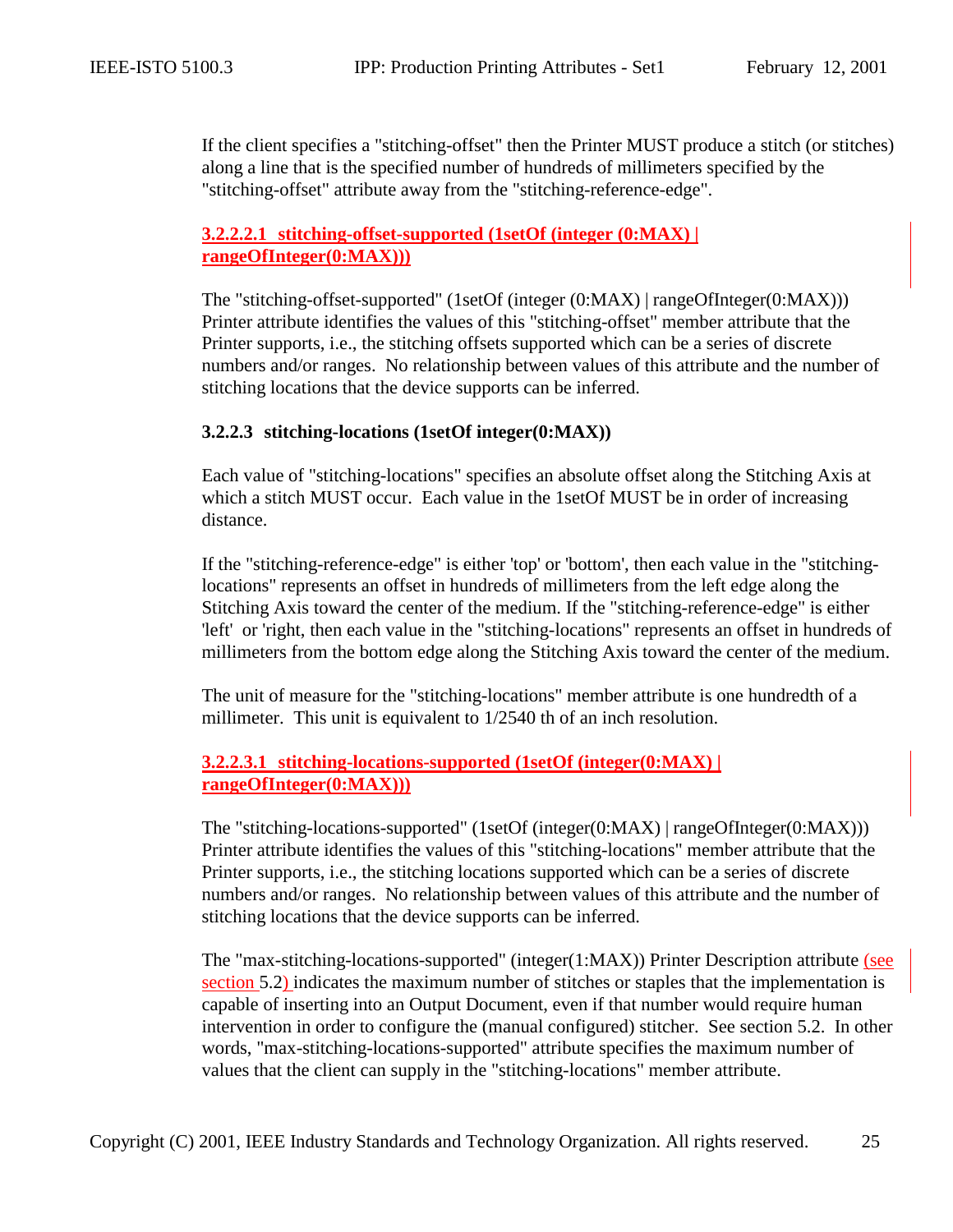#### <span id="page-25-0"></span>**3.2.2.4 stitching-supported (1setOf type2 keyword)**

The "stitching-supported" Printer attribute identifies the keyword names of the member attributes supported in the "stitching" collection member attribute, i.e., the keyword names of the member attributes in [Table 4](#page-22-0) that the Printer supports.

#### **3.2.3 finishings-col-default (collection)**

The "finishings-col-default" Printer attribute specifies the finishing that the Printer uses, if any, if the client omits the "finishings-col" Job Template attribute in the Job Creation operation (and the PDL doesn't include a finishing specification). The member attributes are defined in [Table 3.](#page-21-0) A Printer MUST support the same member attributes for this default collection attribute as it supports for the corresponding "finishings-col" Job Template attribute.

#### **3.2.4 finishings-col-ready (1setOf collection)**

The "finishings-col-ready" Printer attribute identifies the finishings configurations that do not require human intervention in order to be used. Table 5 lists the member attributes, their attribute syntaxes, and the corresponding "xxx-supported" Printer attributes. The member attributes have the same names as the member attributes that the client can supply in the "finishing-col" collection attribute (see [Table 4\)](#page-22-0), but have the attribute syntaxes of the corresponding "xxx-supported" Printer attributes. The member attribute values will differ from the corresponding "xxx-supported" Printer attribute values to the extent that human intervention is needed, such as running out of staples (or stitching wire) and/or a stapler that requires manual position setting. The rangeOfInteger value is used to indicate the range that can be selected by the client without human intervention, if the finisher is programmable.

| member attribute                        | section | corresponding supported attribute               |
|-----------------------------------------|---------|-------------------------------------------------|
| finishing-template (1setOf)             | 3.2.1   | finishing-template-supported (1setOf)           |
| name(MAX))                              |         | name(MAX))                                      |
| stitching (1setOf collection)           | 3.2.2   | stitching-supported (1setOf type2               |
| which contains:                         |         | keyword)                                        |
| stitching-reference-edge (1setOf type2) | 3.2.2.1 | stitching-reference-edge-supported              |
| keyword)                                |         | (1setOf type2 keyword)                          |
| stitching-offset (1setOf (integer       | 3.2.2.2 | stitching-offset-supported <sup>"</sup> (1setOf |
| $(0:MAX)$   rangeOfInteger $(0:MAX))$   |         | (integer (0:MAX)                                |
|                                         |         | rangeOfInteger(0:MAX)))                         |
| stitching-locations (1setOf             | 3.2.2.3 | stitching-locations-supported (1setOf)          |
| interger(0:MAX)                         |         | interger(0:MAX)                                 |
| rangeOfInteger(0:MAX))                  |         | rangeOfInteger(0:MAX))                          |

|  | Table 5 - The "finishings-col-ready" member attributes |  |  |  |
|--|--------------------------------------------------------|--|--|--|
|--|--------------------------------------------------------|--|--|--|

#### **3.2.5 finishings-col-supported (1setOf type2 keyword)**

The "finishings-col-supported" Printer attribute identifies the keyword names of the member

Copyright (C) 2001, IEEE Industry Standards and Technology Organization. All rights reserved. 26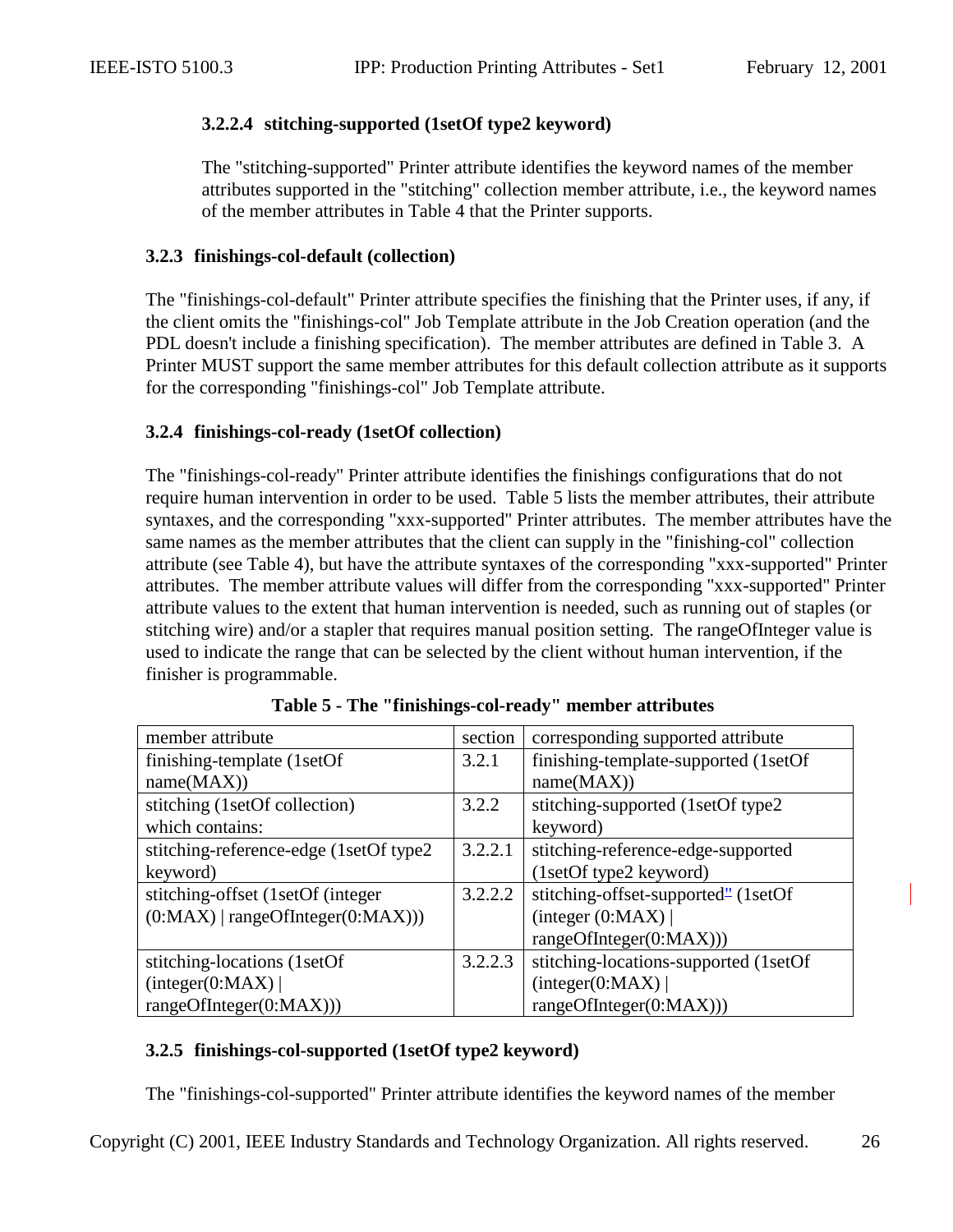<span id="page-26-0"></span>attributes supported in the "finishings-col" collection Job Template attribute, i.e., the keyword names of the member attributes in [Table 3](#page-21-0) that the Printer supports.

## **3.3 force-front-side (1setOf integer(1:MAX))**

This attribute forces the identified Input-Pages (numbered 1 to n) to be imaged on the front side of a sheet in the Finished Document. This attribute is typically used to start a new chapter or section of a document. For each identified Input-Page, if that page:

- (1) would have been imaged on the back side of a sheet in the Finished Document, that back side is left blank and the page is imaged on the front side of the next sheet in the Finished Document
- (2) Otherwise, the Printer prints the identified page as usual.

#### **3.3.1 Interaction between the "force-front-sided" and "number-up" attributes**

If the "number-up" attribute (see [RFC2911] section 4.2.9) is also supplied and the specified page image would have been in the first position on the front side of a sheet anyway, this attribute has no effect. Otherwise, the Printer places the specified page image in the first position of the front side of next sheet in the Finished Document and the intervening page positions are left blank.

## **3.4 imposition-template (type3 keyword | name(MAX))**

This attribute identifies which imposition method the Printer MUST use to layout Finished-Page Images onto the surface of a series of one or more sheets (see section [2.3](#page-9-0) for a more detailed definition of Imposition and examples). The value of this attribute identifies the Imposition method to be used in an IMPLEMENTATION-DEFINED manner. For example, the value (1) can identify a known algorithm implemented in software or (2) can be mapped to a file which contains the imposition parameters or a script.

Standard keyword values are:

| 'none'      | No imposition template is applied.                 |
|-------------|----------------------------------------------------|
| 'signature' | The standard site signature template MUST be used. |

See section [2.3](#page-9-0) for examples of different kinds of imposition. See section [3.19.1.2](#page-56-0) for the interaction of this attribute with the Image Shifting and "number-up" attributes.

#### **3.4.1 Interaction between the "imposition-template" and "sides" attributes**

Whether or not the "sides" attribute (see [RFC2911] section 4.2.8) is overriden by this attribute DEPENDS ON IMPLEMENTATION, including the value supplied.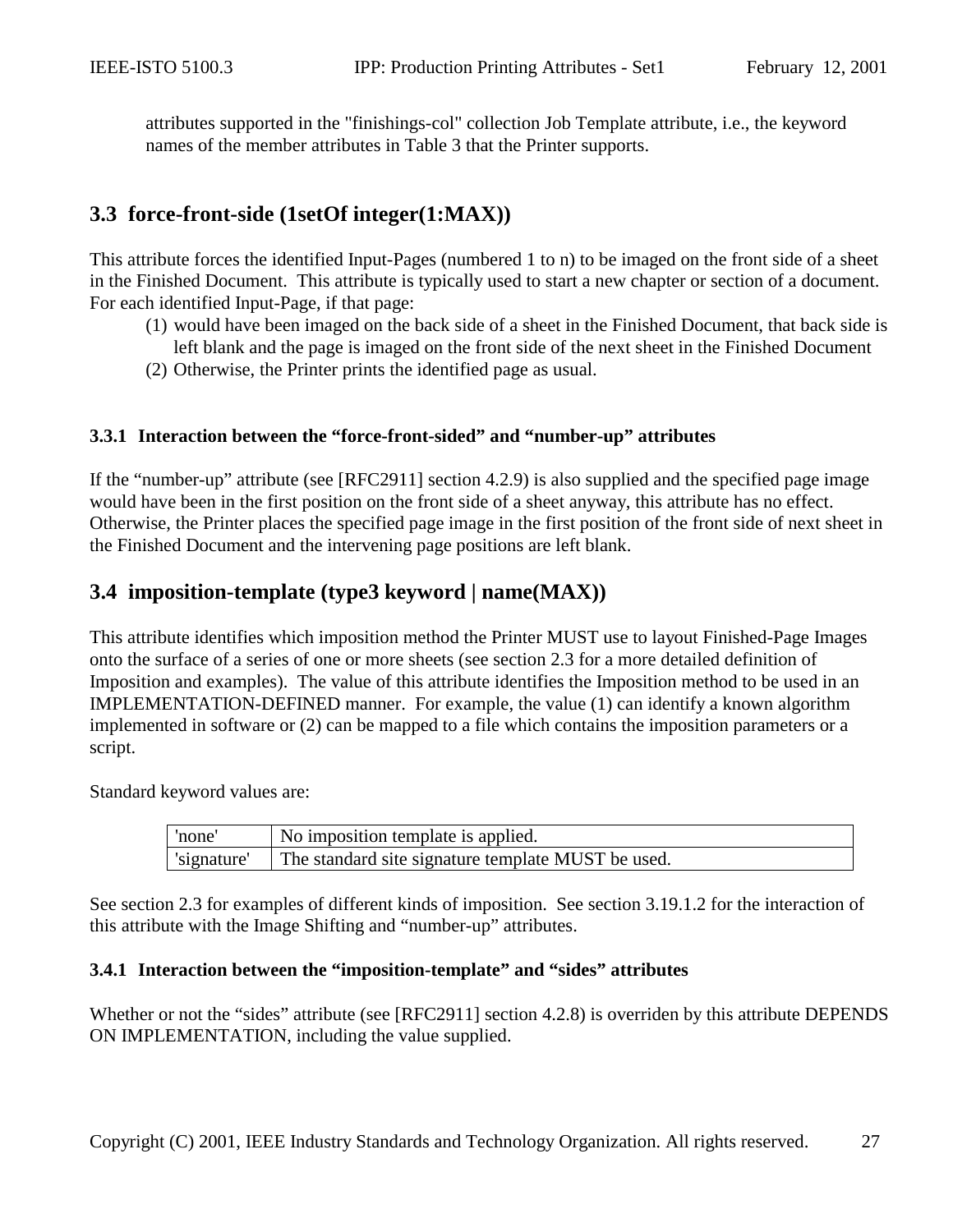#### <span id="page-27-0"></span>**3.4.2 Interaction between the "imposition-template" and "number-up" attributes**

See section [3.19.1.2](#page-56-0) for the interaction between Imposition attributes and the "number-up" attribute (see [RFC2911] section 4.2.9).

## **3.5 insert-sheet (1setOf collection)**

This attribute specifies how Insert-Sheets are to be inserted into the sequence of media sheets that are produced for each copy of each printed document in the job. Insert-Sheets are sheets on which no Input-Pages from the Input-Document are imaged. However, the media specified for Insert-Sheets can be preprinted media. How the sheet is inserted is implementation dependent, and could be as sophisticated as insertion hardware, or as simple as using media from an existing input-tray.

The order of the values of the "insert-sheet" attribute is important. In the case where more than one value refers to the same page (i.e., multiple values contain the same value for the "insert-after-page-number" member attribute), the values of "insert-sheet" are to be applied in the order that they occur.

This attribute is affected by the "multiple-document-handling" attribute. For values of 'single-document' and 'single-document-new-sheet', the sheet is inserted in the composite (single) document created by the concatenation of all the print-stream pages in all of the documents. In the case of 'separate-documentscollated-copies' and 'separate-documents-uncollated-copies', the inserted sheets are applied to the printstream in each document separately. The collection consists of:

| Attribute name           | attribute syntax            | request        | <b>Printer Support</b> |
|--------------------------|-----------------------------|----------------|------------------------|
| insert-after-page-number | integer $(0:MAX)$           | <b>MUST</b>    | <b>MUST</b>            |
| insert-count             | integer $(0:MAX)$           | <b>MAY</b>     | <b>MUST</b>            |
| media                    | type3 keyword $ name(MAX) $ | MUST be one or | <b>MUST</b>            |
| media-col                | collection                  | the other, but | <b>MAY</b>             |
|                          |                             | NOT both       |                        |

**Table 6 - "insert-sheet" member attributes** 

#### **3.5.1 insert-after-page-number (integer(0:MAX))**

The "insert-after-page-number" member attribute specifies the page in the Input-Document (see sections [2.2](#page-8-0) and [2.5\)](#page-13-0) print-stream after which the Insert-Sheet(s) is(are) to be placed. The inserted sheet(s) does not affect the numbering of print-stream pages. For-example, to insert a single sheet after both pages 2 and 3 of a given document, the value of "input-after-page-number" would be 2 and 3 respectively (not 2 and 4, as it would be if the inserted sheet affected the Input-Document print-stream page count). For a complete description of the enumeration of print-stream pages see section [2.5.](#page-13-0)

If the value of the "insert-after-page-number" member attribute is 0, then the sheet is inserted before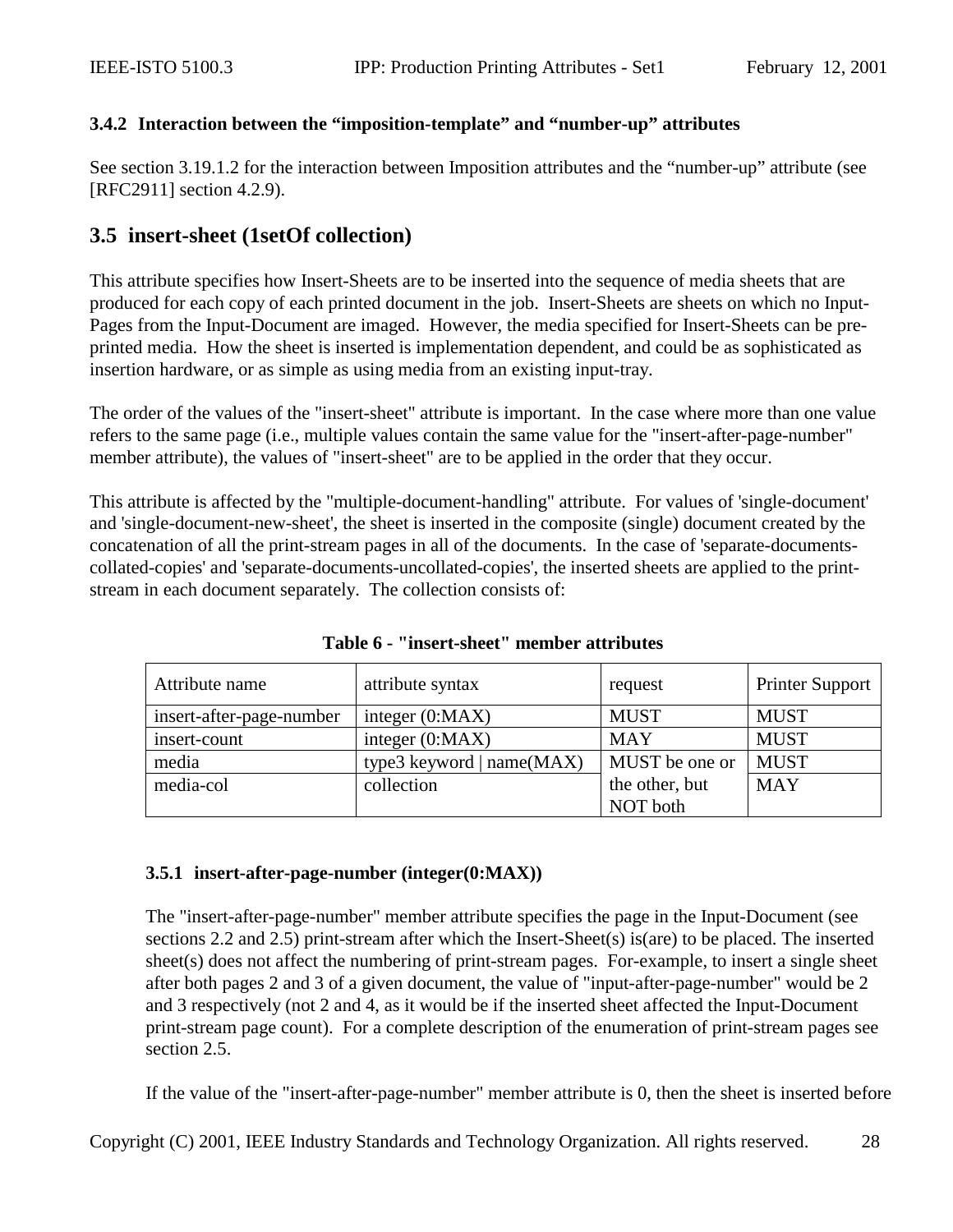<span id="page-28-0"></span>the first page. If the value is MAX, then the sheet is inserted after the last sheet in the document.

If the "insert-after-page-number" member attribute is not a valid input document page reference in the print-stream, then the IPP Printer SHOULD ignore the request. For example, (1) the page number is beyond the last page of the document AND is not MAX or (2) the "page-ranges" Job Template attribute does not include the specified page number (see section [2.5\)](#page-13-0). There is no way to validate the "insert-after-page-number" attribute with the Validate-Job operation, since the validation cannot occur until the pages of the documents have arrived at the printer.

Since the "insert-after-page-number" member attribute refers to a specific Input-Document printstream page, it is possible to specify a page that would not be the last page on a sheet, e.g. an insertion occurs after the page that is on the front side of a two sided document. In this case, the Printer MUST force a new Sheet after the specified page, insert the specified sheet, place the following pages starting on the first side of the next Sheet, and issue a warning by adding 'jobwarnings-detected' to the "job-state-reasons" and by increasing the value of the "job-warningscount" Job Description attribute by 1. See [ipp-override] for this error handling specification under "Common Behavior for Sheet Attributes".

#### **3.5.1.1 insert-after-page-number-supported (rangeOfInteger(0:MAX))**

The "insert-after-page-number-supported" (rangeOfInteger(0:MAX)) Printer attribute indicates the range of page numbers supported in the "insert-after-page-number" member attribute, i.e., the minimum (SHOULD be 0) and the maximum (SHOULD be MAX) page numbers supported.

#### **3.5.2 insert-count (integer(0:MAX))**

The "insert-count" member attribute indicates how many sheets to insert. If the "insert-count" attribute is omitted, then the printer assumes a value of 1. The value 0 indicates that no inserts sheets are to be inserted.

#### **3.5.2.1 insert-count-supported (rangeOfInteger(0:MAX))**

The "insert-count-supported" (rangeOfInteger(0:MAX)) Printer attribute specifies the range of values that the Printer supports, i.e., the minimum number and the maximum number of pages.

#### **3.5.3 media (type3 keyword | name(MAX)) or media-col (collection)**

Either the "media" (defined in [RFC2911] section 4.2.11) or the "media-col" member attribute is used to indicate the media that the Printer MUST use for the insert sheet. The member attributes are the same as those for the "media-col" attribute shown in [Table 10.](#page-39-0)

The client MUST supply either the "media" or the "media-col" member attribute, but NOT both. If the client supplies such a mal-formed request by supplying neither or both, the Printer MUST (depending on implementation) either (1) reject the request and return the 'client-error-bad-request'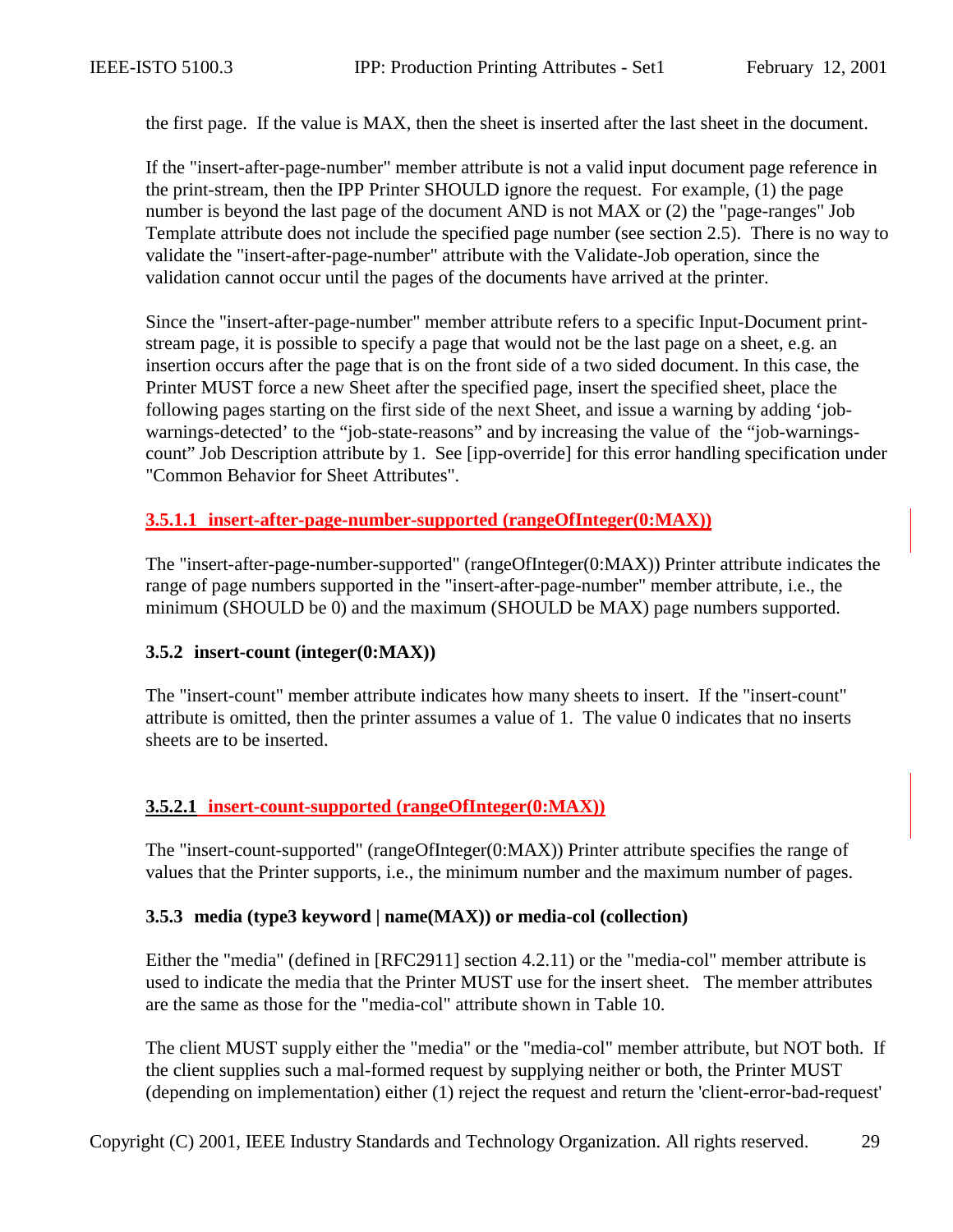<span id="page-29-0"></span>status code (see [RFC2911] section 13.1.4.1) or (2) use either the "media" or the "media-col" member attribute, independent of the value of the "ipp-attribute-fidelity" attribute supplied by the client.

Since this "media" member attribute has the same name as the "media" Job Template attribute defined in  $[RFC2911]$  section 4.2.11), the "media-supported" (1setOf (type3 keyword | name(MAX))) Printer attribute (also defined in [RFC2911] section 4.2.11) identifies the values of this "media" member attribute (as well as the values of the "media" Job Template attribute) that the Printer supports, i.e., the names of the supported media.

Since this "media-col" member attribute has the same name as the "media-col" Job Template attribute defined in section [3.13\)](#page-37-0), the "media-col-supported" Printer attribute (defined in section [3.13.14\)](#page-47-0) identifies the keyword names of the member attributes supported in this "media-col" member attribute (as well as the keyword names of the "media-col" Job Template attribute), i.e., the names of the member attributes in [Table 10](#page-39-0) that the Printer supports.

#### **3.5.4 insert-sheet-default (1setOf collection)**

The "insert-sheet-default" Printer attributes specify the insert sheet(s) that the Printer MUST provide, if any, if the client omits the "insert-sheet" Job Template attribute. The member attributes are defined in [Table 6.](#page-27-0) A Printer MUST support the same member attributes for this default collection attribute as it supports for the corresponding "insert-sheet" Job Template attribute.

#### **3.5.5 insert-sheet-supported (1setOf type2 keyword)**

The "insert-sheet-supported" attribute identifies the keyword names of the member attributes supported in the "insert-sheet" collection Job Template attribute, i.e., the keyword names of the member attributes in [Table 6](#page-27-0) that the Printer supports.

## **3.6 job-account-id (name(MAX))**

The "job-account-id" attribute is a character string representing the account associated with the job. The "job-account-id" attribute could be a customer name, a sequence of digits referencing an internal billing number, or even a credit card number. How the printer uses the "job-account-id" attribute is implementation dependent.

A zero-length value indicates that there is no account name.

## **3.7 job-accounting-user-id (name(MAX))**

The "job-accounting-user-id" attribute specifies the user ID associated with the account specified by the "job-account-id" attribute (see section 3.6) used for this job. These two attributes are used for authentication and account tracking either by a mechanism internal to the printer, or by tracking software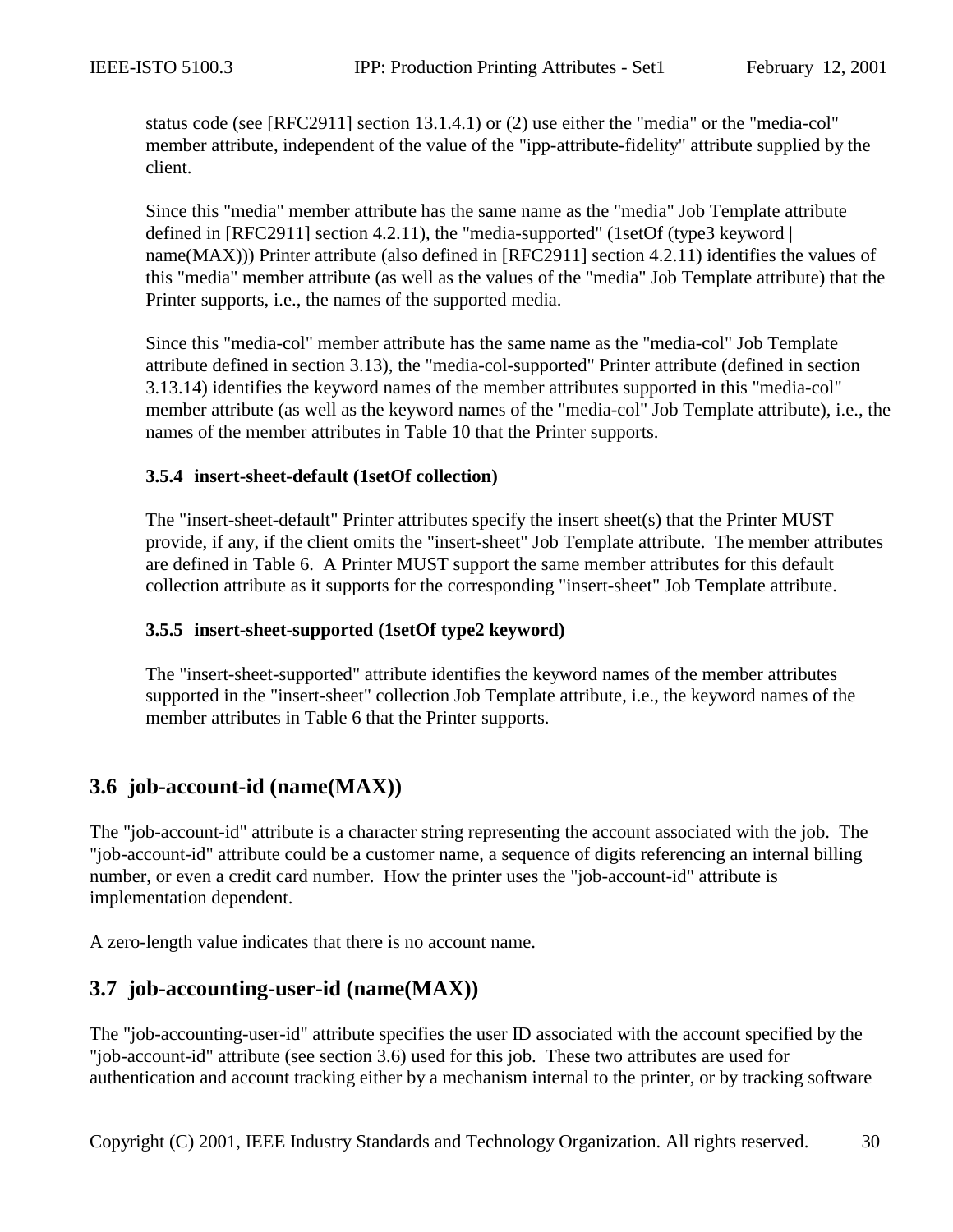<span id="page-30-0"></span>external to the printer such as Equitrac. Account tracking systems will usually support a job account ID as having multiple job accounting user IDs, as well as, a job accounting user ID to be used with multiple job account IDs. It is allowable for value of the "job-originating-user-name" (see RFC 2911 section 4.3.6) to be the same as the "job-accounting-user-id".

A zero-length value indicates that there is no user accounting ID.

## **3.8 job-accounting-sheets (collection)**

This attribute specifies which job accounting sheets MUST be printed with the job. Job accounting sheets typically contain information such as the value of the "job-account-id" attribute (see section [3.6\)](#page-29-0) and the "job-accounting-user-id" attribute (see section [3.7\)](#page-29-0), and the number and type of media sheets used while printing the job. The exact information contained on a job accounting sheet is implementation dependent, but should always be a reflection of the account information associated with the job. Typically, job accounting sheets are printed after the job and are not finished (e.g., not stapled) with the document(s).

The 'collection' syntax allows a client to specify media for job accounting sheets that is different than the current media being used for the print-stream page impressions. The collection consists of:

| Attribute name             | attribute syntax            | request                       | <b>Printer Support</b> |
|----------------------------|-----------------------------|-------------------------------|------------------------|
| job-accounting-sheets-type | type3 keyword $ name(MAX) $ | <b>MUST</b>                   | <b>MUST</b>            |
| media                      | type3 keyword $ name(MAX) $ | MAY be                        | <b>MUST</b>            |
| media-col                  | collection                  | neither or one<br>of, but NOT | <b>MAY</b>             |
|                            |                             | both                          |                        |
| job-accounting-output-bin  | type3 keyword   $name(MAX)$ | <b>MAY</b>                    | <b>MAY</b>             |

#### **Table 7 - "job-accounting-sheets" member attributes**

#### **3.8.1 job-accounting-sheets-type (type3 keyword | name(MAX))**

The "job-accounting-sheets-type" member attribute specifies which job accounting sheets format the Printer MUST use to print on the specified media. Standard keyword values are:

| 'none'     | No accounting sheets are to be printed (i.e. printing of job accounting<br>sheets is totally suppressed). |
|------------|-----------------------------------------------------------------------------------------------------------|
| 'standard' | The standard site accounting sheet MUST be printed with the job.                                          |

**3.8.1.1 job-accounting-sheets-type-supported (1setOf (type3 keyword | name(MAX)))**

The "job-accounting-sheets-type-supported" (1setOf (type3 keyword | name(MAX))) Printer attribute identifies the values of this "job-accounting-sheets-type" member attribute that the Printer supports, i.e., the names of the job accounting sheets supported.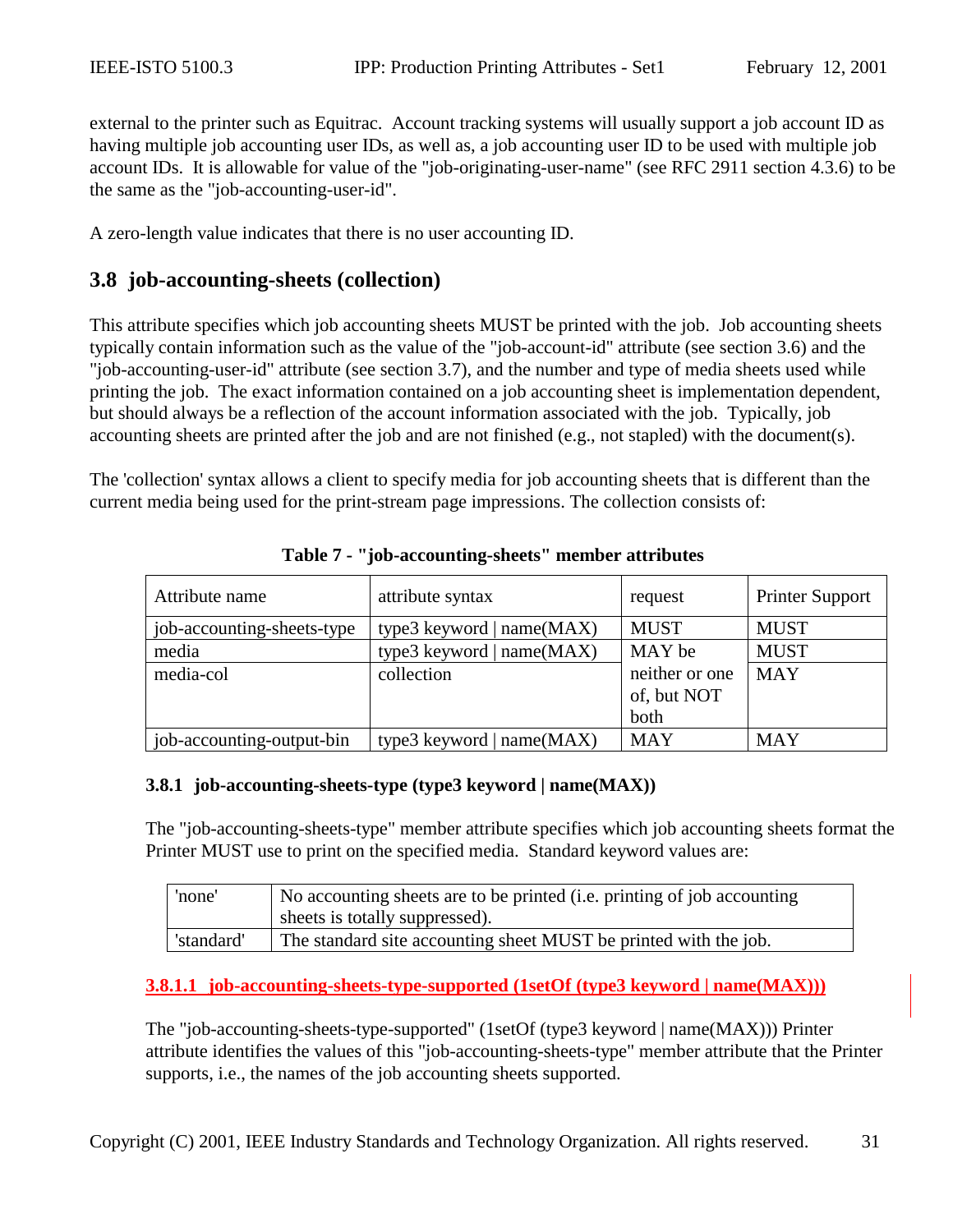#### <span id="page-31-0"></span>**3.8.2 media (type3 keyword | name(MAX)) or media-col (collection)**

Either the "media" (defined in [RFC2911] section 4.2.11) or the "media-col" member attribute is used to indicate the media that the Printer SHOULD use for the job accounting sheet. The member attributes are the same as those for the "media-col" attribute shown in [Table 10.](#page-39-0)

If both the "media" and the "media-col" member attributes are omitted, then the media currently being used by the Printer object for the document copy SHOULD also be used for the accounting sheet. The client MUST NOT supply both the "media" and the "media-col" member attribute. If the client supplies such a mal-formed request by supplying both, the Printer MUST (depending on implementation) either (1) reject the request and return the 'client-error-bad-request' status code (see [RFC2911] section 13.1.4.1) or (2) use either the "media" or the "media-col" member attribute, independent of the value of the "ipp-attribute-fidelity" attribute supplied by the client.

Since this "media" member attribute has the same name as the "media" Job Template attribute defined in [RFC2911] section 4.2.11), the "media-supported" (1setOf (type3 keyword | name(MAX))) Printer attribute (also defined in [RFC2911] section 4.2.11) identifies the values of this "media" member attribute (as well as the values of the "media" Job Template attribute) that the Printer supports, i.e., the names of the media supported.

Since this "media-col" member attribute has the same name as the "media-col" Job Template attribute defined in section [3.13\)](#page-37-0), the "media-col-supported" Printer attribute (defined in section [3.13.14\)](#page-47-0) identifies the keyword names of the member attributes supported in this "media-col" member attribute (as well as the keyword names of the "media-col" Job Template attribute), i.e., the names of the member attributes in [Table 10](#page-39-0) that the Printer supports.

#### **3.8.3 job-accounting-output-bin (type3 keyword | name(MAX))**

The "job-accounting-output-bin" member attribute specifies the output bin in which the accounting sheets are to be placed (see [pwg-output-bin]). If this member attribute is not supplied by the client or not supported by the Printer, then the Printer places the accounting sheets in the same output-bin as the rest of the job.

#### **3.8.3.1 job-accounting-output-bin-default (type3 keyword | name(MAX))**

The "job-accounting-output-bin-default" (type3 keyword | name(MAX)) Printer attribute is configured to contain the default output bin for job accounting sheets. If this attribute is not configured (has the 'no-value' out-of-band value), then the accounting sheets are printed with the job when not specified otherwise by the client.

#### **3.8.3.2 job-accounting-output-bin-supported (1setOf (type3 keyword | name(MAX)))**

The "job-accounting-output-bin-supported" (1setOf (type3 keyword | name(MAX))) Printer attribute is configured to contain the supported output bins for accounting sheets. As with any member attribute of a Job Template attribute, if the administrator wants to force accounting sheets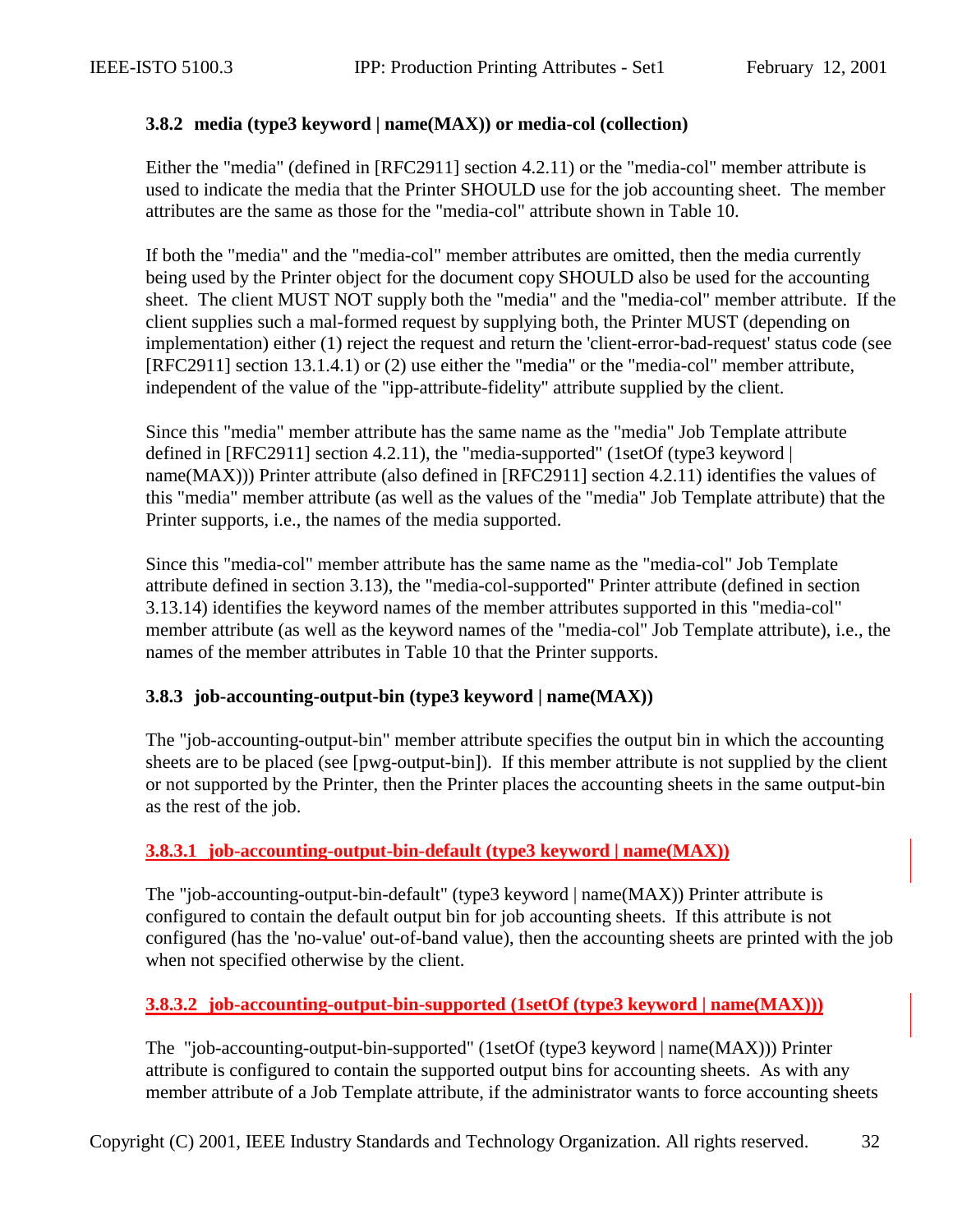<span id="page-32-0"></span>into a specific output bin, then the administrator configures the "job-accounting-output-bin-default" and "job-accounting-output-bin-supported" Printer attributes to contain only that value.

#### **3.8.4 job-accounting-sheets-default (collection)**

The "job-accounting-sheets-default" Printer attribute specify the job accounting that the Printer MUST provide, if any, if the client omits the "job-accounting-sheets" Job Template attribute. The member attributes are defined in [Table 7.](#page-30-0) A Printer MUST support the same member attributes and value for this default collection attribute as it supports for the corresponding "job-accountingsheets" Job Template attribute.

#### **3.8.5 job-accounting-sheets-supported (1setOf type2 keyword)**

The "job-accounting-sheets-supported" attribute identifies the keyword names of the member attributes supported in the "job-accounting-sheets" Job Template collection attribute, i.e., the keyword names of the member attributes in [Table 7](#page-30-0) that the Printer supports.

As with any Job Template attribute, if the system administrator wishes to force job accounting sheets to always be printed, then he/she configures the Printer's "job-accounting-sheets-default" (collection) Printer attribute and the "job-accounting-sheet-type-supported" Printer attribute to contain only the desired value and not contain the 'none' value.

### **3.9 job-error-sheet (collection)**

This attribute specifies which job error sheet MUST be printed with the job. This is a printer specific sheet enumerating any known errors or warnings that occurred during processing. For example: a printer could put the text 'warning: image off page 2," on the error sheet to indicate a possible image processing defect. The printer vendor defines the content of the error sheet. If necessary the error sheet can consist of more than one page of output.

If the Printer is producing a job sheet for this job (see section [3.11](#page-35-0) and [RFC2911] section 4.2.3), then the Printer object MAY print any error and warning information on that same job sheet, i.e., merge the error sheet with the job sheet. This use of the job sheet for errors only applies if the "job-error-sheet" attribute is supplied without either a "media" or "media-col" member attribute. If the "media" or "media-col" member attribute is supplied, a separate error sheet MUST always be used to print errors and warnings.

The 'collection' syntax allows a client to specify media for job error sheets that is different than the current media being used for the print-stream page impressions. The collection consists of:

| Attribute name       | attribute syntax            | request     | <b>Printer Support</b> |
|----------------------|-----------------------------|-------------|------------------------|
| job-error-sheet-type | type3 keyword $ name(MAX) $ | <b>MUST</b> | <b>MUST</b>            |
| job-error-sheet-when | type2 keyword               | <b>MAY</b>  | <b>MAY</b>             |

|  |  | Table 8 - "job-error-sheet" member attributes |
|--|--|-----------------------------------------------|
|--|--|-----------------------------------------------|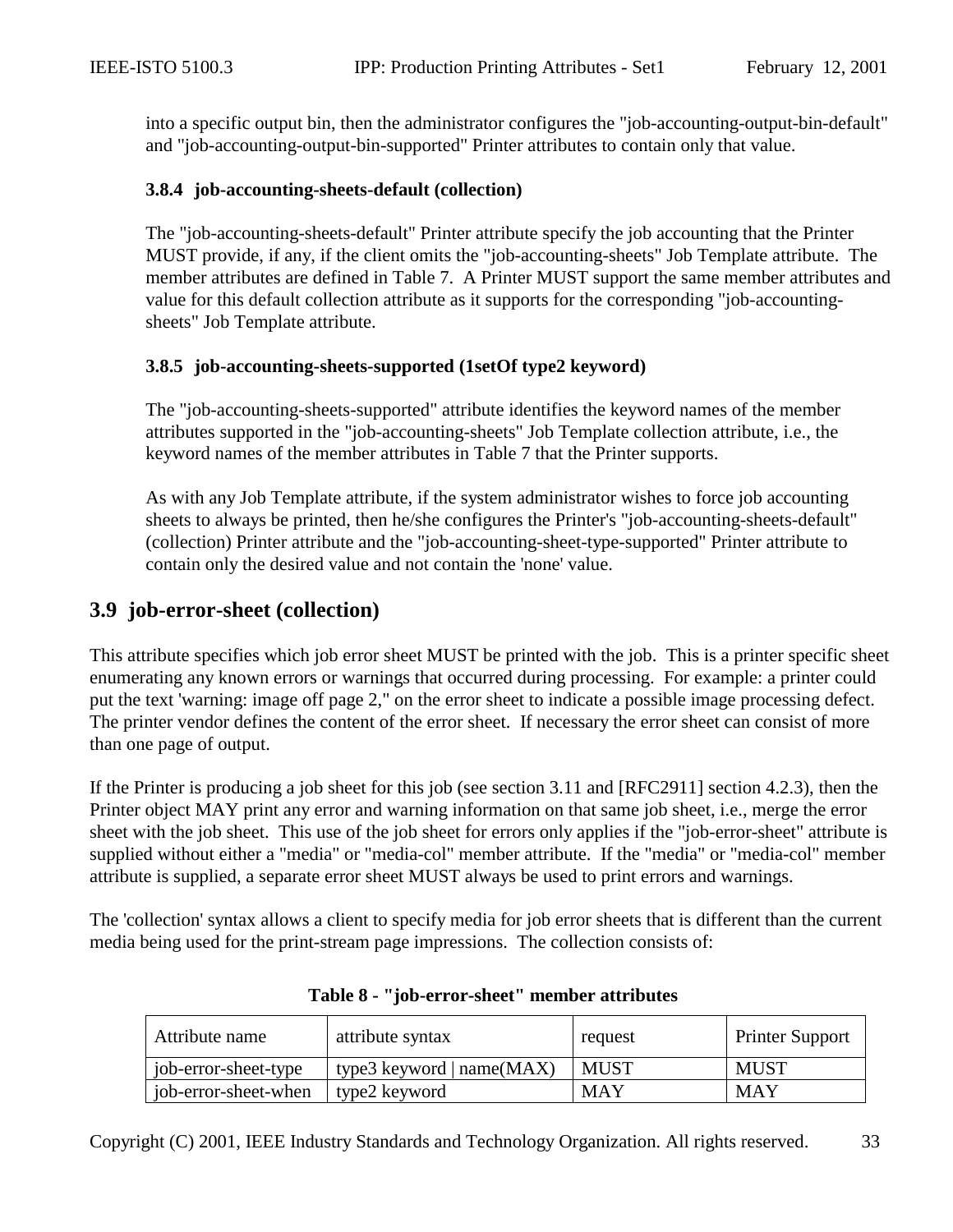<span id="page-33-0"></span>

| media     | type3 keyword $ name(MAX) $ | MAY be neither | <b>MUST</b> |
|-----------|-----------------------------|----------------|-------------|
| media-col | collection                  | or one of, but | <b>MAY</b>  |
|           |                             | NOT both       |             |

#### **3.9.1 job-error-sheet-type (type3 keyword | name(MAX))**

The "job-error-sheet-type" member attribute specifies which job error sheets format that the Printer SHOULD to print error information. Standard keyword values are:

| 'none'     | No error sheet information is to be printed. (i.e., printing of error sheets is totally |
|------------|-----------------------------------------------------------------------------------------|
|            | suppressed – even if errors or warnings occurred during job processing).                |
| 'standard' | The standard site or vendor defined error sheet information MUST be printed             |
|            | with the job depending on the conditions specified by the "job-error-sheet-when"        |
|            | attribute.                                                                              |

#### **3.9.1.1 job-error-sheet-type-supported (1setOf (type3 keyword | name(MAX)))**

The "job-error-sheet-type-supported" (1setOf (type3 keyword | name(MAX))) Printer attribute identifies the values of this "job-error-sheet-type" member attribute that the Printer supports, i.e., the names of the job error sheets.

#### **3.9.2 job-error-sheet-when (type2 keyword)**

The "job-error-sheet-when" member attribute specifies the conditions under which the error sheet information is to be produced. The standard keyword values are:

| 'on-error' | Print the error sheet information if and only if errors or warnings occurred     |
|------------|----------------------------------------------------------------------------------|
|            | during the life of the job.                                                      |
| 'always'   | Always print the error sheet information, i.e., error sheets are printed even if |
|            | no errors or warnings occurred during job processing – when no errors or         |
|            | warnings occurred a suitable message will be printed on the sheet to indicate    |
|            | this. The 'always' value gives an explicit indication of whether or not there    |
|            | were errors or warnings detected during the processing of the job.               |

#### **3.9.2.1 job-error-sheet-when-supported (1setOf type2 keyword)**

The "job-error-sheet-when-supported" (1setOf type2 keyword) Printer attribute identifies the values of this "job-error-sheet-when" member attribute that the Printer supports, i.e., the possible conditions under which the job error sheet will be printer.

#### **3.9.3 media (type3 keyword | name(MAX)) or media-col (collection)**

Either the "media" (defined in [RFC2911] section 4.2.11) or the "media-col" member attribute is used to indicate the media that the Printer SHOULD be use for the job error sheets. The member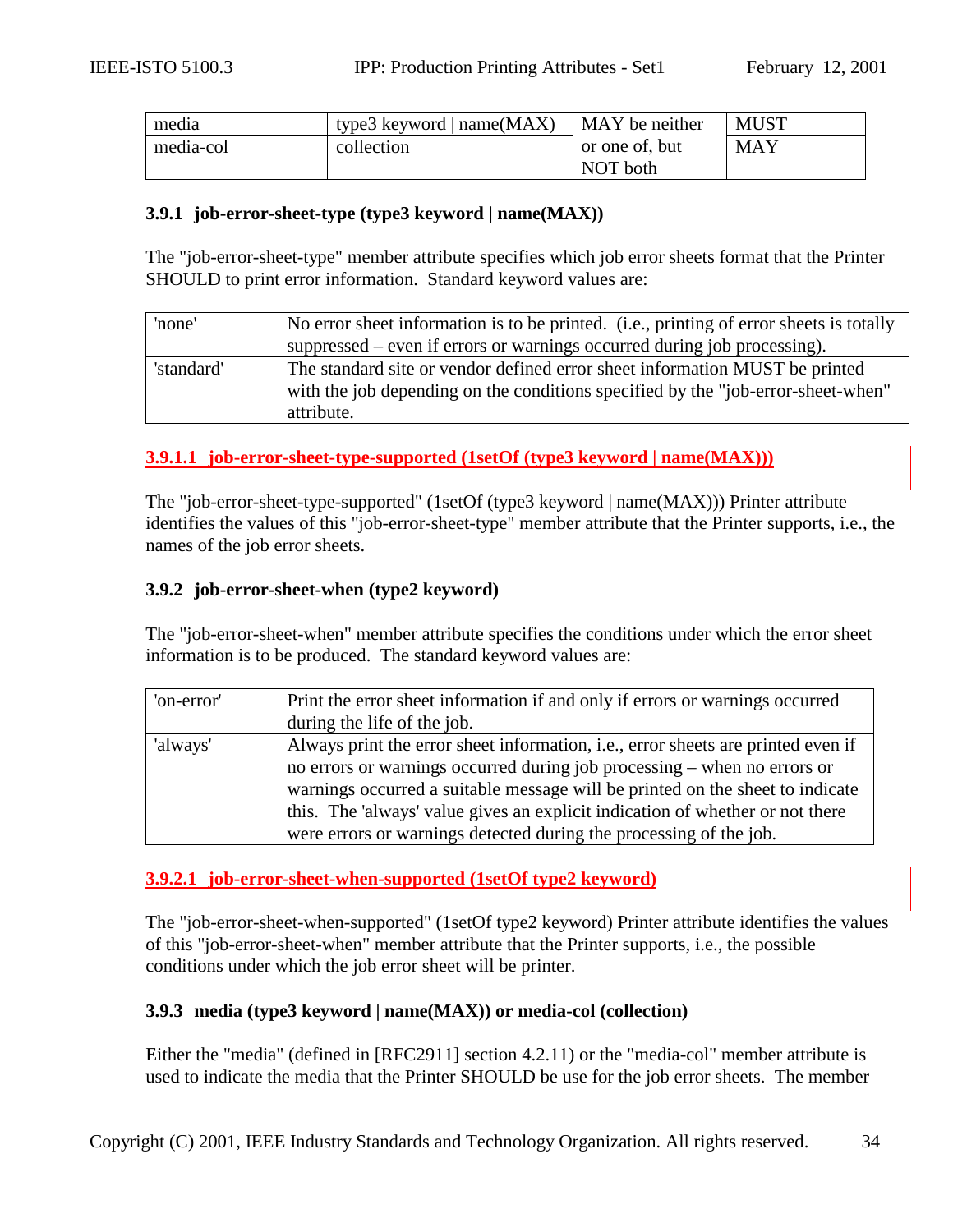<span id="page-34-0"></span>attributes are the same as those for the "media-col" attribute shown in [Table 10.](#page-39-0)

If the client omits both of the "media" or the "media-col" member attributes, the Printer prints any job sheet error information on either the job sheet, if it is being produced, or a separate sheet using the media of the document, depending on implementation.

The client MUST NOT supply both the "media" and the "media-col" member attribute. If the client supplies such a mal-formed request by supplying both, the Printer MUST (depending on implementation) either (1) reject the request and return the 'client-error-bad-request' status code (see [RFC2911] section 13.1.4.1) or (2) use either the "media" or the "media-col" member attribute, independent of the value of the "ipp-attribute-fidelity" attribute supplied by the client.

Since this "media" member attribute has the same name as the "media" Job Template attribute defined in [RFC2911] section 4.2.11), the "media-supported" (1setOf (type3 keyword | name(MAX))) Printer attribute (also defined in [RFC2911] section 4.2.11) identifies the values of this "media" member attribute (as well as the values of the "media" Job Template attribute) that the Printer supports, i.e., the names of the supported media.

Since this "media-col" member attribute has the same name as the "media-col" Job Template attribute defined in section [3.13\)](#page-37-0), the "media-col-supported" Printer attribute (defined in section [3.13.14\)](#page-47-0) identifies the keyword names of the member attributes supported in this "media-col" member attribute (as well as the keyword names of the "media-col" Job Template attribute), i.e., the names of the member attributes in [Table 10](#page-39-0) that the Printer supports.

#### **3.9.4 job-error-sheet-default (collection)**

The "job-error-sheet-default" Printer attributes specify the job error sheets that the Printer MUST provide, if any, if the client omits the "job-error-sheet" Job Template attribute. The member attributes are defined in [Table 8.](#page-32-0) A Printer MUST support the same member attributes and values for this default attribute as it supports for the corresponding "job-error-sheet" Job Template attribute.

An implementation SHOULD be configured out-of-the-box so that the "job-error-sheet-default" Printer Attribute has the collection value consisting of the "job-error-sheet-type" with a value of: 'standard' rather than 'none'. Then the Administrator and End Users have to explicitly turn off error information.

#### **3.9.5 job-error-sheet-supported (1setOf type2 keyword)**

The "job-error-sheet-supported" attribute identifies the names of the member attributes supported in the "job-error-sheet" Job Template collection attribute, i.e., the keyword names of the member attributes in [Table 8](#page-32-0) that the Printer supports.

#### **3.10 job-message-to-operator (text(MAX))**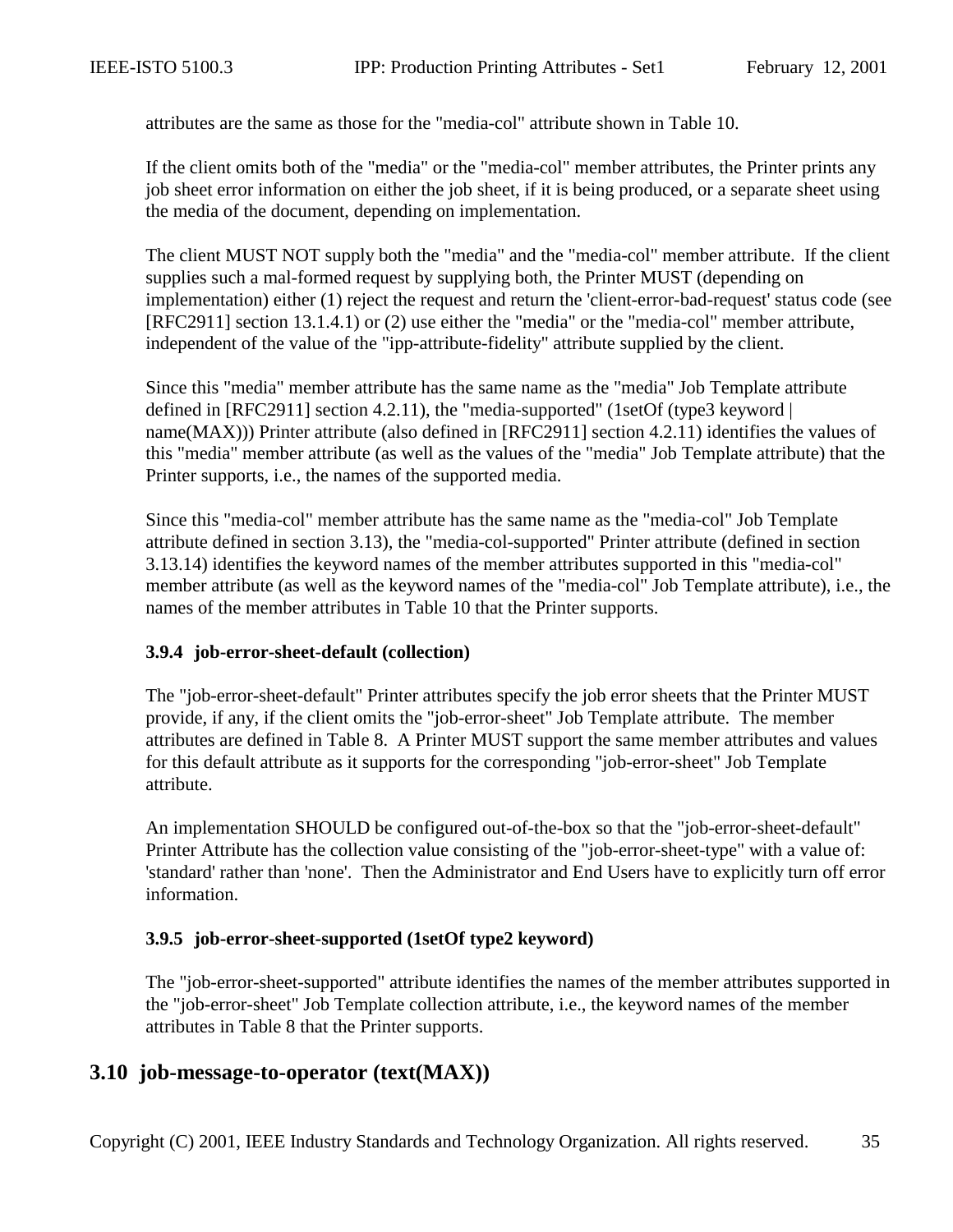<span id="page-35-0"></span>This attribute carries a message from the user to the operator to indicate something about the processing of the print job. A zero length text value indicates no message.

Note: this attribute may be used in conjunction with the IPP "job-hold-until" Job Template attribute (see [RFC2911] section 4.2.2); specifically with the 'indefinite' value. This combination allows a client to specify instructions to the operator, while simultaneously preventing the job from being processed until some operator intervention occurs. This combination is particularly useful in production printing environments, where printer configuration may be required to properly print the job.

## **3.11 job-sheets-col (collection) - augments IPP "job-sheets" attribute**

This attribute augments the IPP "job-sheets" Job Template attribute (define in [RFC2911] section 4.2.3). The 'collection' attribute syntax allows a client to specify media for job sheets that is different than the current media being used for the print stream images. An example of where this is useful is for separator sheets, which may allow easier distinction of document copies.

Table 9 lists the member attributes of the "job-sheets-col" collection attribute:

| Attribute name | attribute syntax            | request                       | <b>Printer Support</b> |
|----------------|-----------------------------|-------------------------------|------------------------|
| job-sheets     | type3 keyword $ name(MAX) $ | <b>MUST</b>                   | <b>MUST</b>            |
| media          | type3 keyword $ name(MAX) $ | MUST be one MUST              |                        |
| media-col      | collection                  | or the other, but $\vert$ MAY |                        |
|                |                             | NOT both                      |                        |

#### **Table 9 - "job-sheets-col" member attributes**

#### **3.11.1 job-sheets (type3 keyword | name(MAX))**

The "job-sheets" member attribute specifies which job sheets to print on the specified media. The values for this member attribute are identical to the keyword and name values for the "job-sheets" Job Template attribute itself, including the 'none' value, and convey the same semantics.

Since this "job-sheets" member attribute has the same name as the "job-sheets" Job Template attribute defined in [RFC2911] section 4.2.3), the "job-sheets-supported" (1setOf (type3 keyword | name(MAX))) Printer attribute specifies which are the values of this "job-sheets" member attribute (as well as the values of the IPP/1.1 "job-sheets" Job Template attribute) that the Printer supports.

#### **3.11.2 media (type3 keyword | name(MAX)) or media-col (collection)**

Either the "media" (defined in [RFC2911] section 4.2.11) or the "media-col" member attribute is used to indicate the media that the Printer SHOULD use for the job sheet. The member attributes are the same as those for the "media-col" attribute shown in [Table 10.](#page-39-0)

The client MUST supply either the "media" or the "media-col" member attribute, but NOT both. If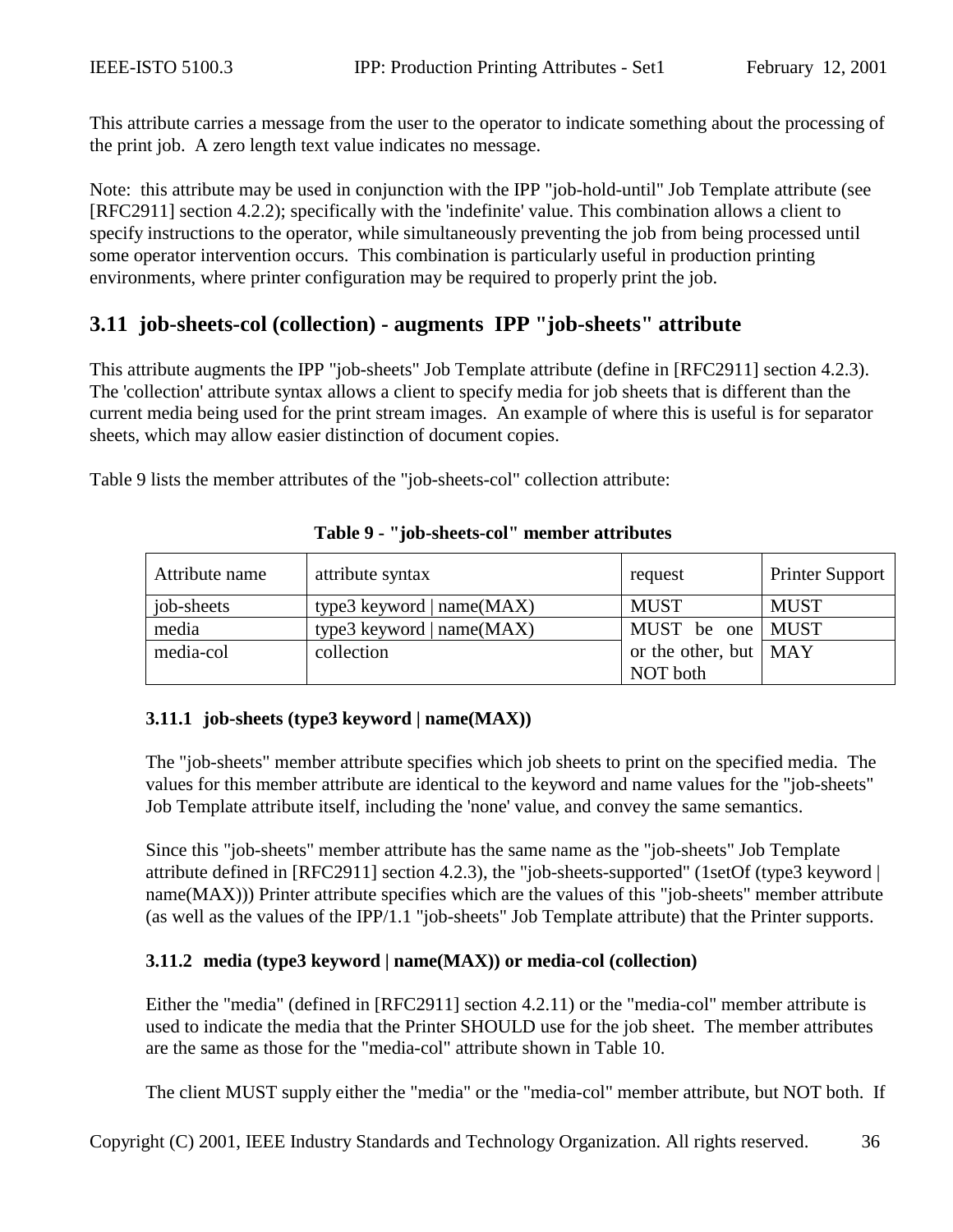the client supplies such a mal-formed request by supplying neither or both, the Printer MUST (depending on implementation) either (1) reject the request and return the 'client-error-bad-request' status code (see [RFC2911] section 13.1.4.1) or (2) use either the "media" or the "media-col" member attribute, independent of the value of the "ipp-attribute-fidelity" attribute supplied by the client.

Since this "media" member attribute has the same name as the "media" Job Template attribute defined in  $[RFC2911]$  section 4.2.11), the "media-supported" (1setOf (type3 keyword | name(MAX))) Printer attribute (also defined in [RFC2911] section 4.2.11) identifies the values of this "media" member attribute (as well as the values of the "media" Job Template attribute) that the Printer supports, i.e., the names of the supported media.

Since this "media-col" member attribute has the same name as the "media-col" Job Template attribute defined in section [3.13\)](#page-37-0), the "media-col-supported" Printer attribute (defined in section [3.13.14\)](#page-47-0) identifies the keyword names of the member attributes supported in this "media-col" member attribute (as well as the keyword names of the "media-col" Job Template attribute), i.e., the names of the member attributes in [Table 10](#page-39-0) that the Printer supports.

#### **3.11.3 job-sheets-col-default (collection)**

The "job-sheets-default (see [RFC2911] section 4.2.3) attribute and the "job-sheets-col-default" Printer attribute specify the job sheets that the Printer MUST provide, if the client omits both the "job-sheets" and the "job-sheets-col" Job Template attribute in the Job Creation operation (and the PDL doesn't include a job sheets specification). The member attributes are defined in [Table 9.](#page-35-0) A Printer MUST support the same member attributes for this default collection attribute as it supports for the corresponding "job-sheets-col" Job Template attribute.

The "job-sheets-default" and "job-sheets-col-default" Printer attributes MUST both be configured to specify the same job sheet instance. If the administrator sets one of them to a value (either locally or with the Set-Printer-Attributes operation - see [ipp-set]), the Printer MUST set the other attribute's value to specify the same job sheet instance or to the 'unknown' out-of-band value, if there isn't a corresponding value to be set for the other attribute. If a client attempts to set both attributes, but their values specify different job sheet instances, the Printer MUST reject the Set-Printer-Attributes operation and return the 'client-error-conflicting-attributes' status code. The reason to have both default attributes configured, is so that clients that only know about the "job-sheets" attribute will see the "job-sheets-default" attribute, while clients that know about the "job-sheets-col" attribute will be able to determine the characteristics of the job sheet default.

### **3.11.4 job-sheets-col-supported (1setOf type2 keyword)**

The "job-sheets-col-supported" attribute identifies the keyword names of the member attributes supported in the "job-sheets-col" collection Job Template attribute, i.e., the keyword names of the member attributes in [Table 9](#page-35-0) that the Printer supports.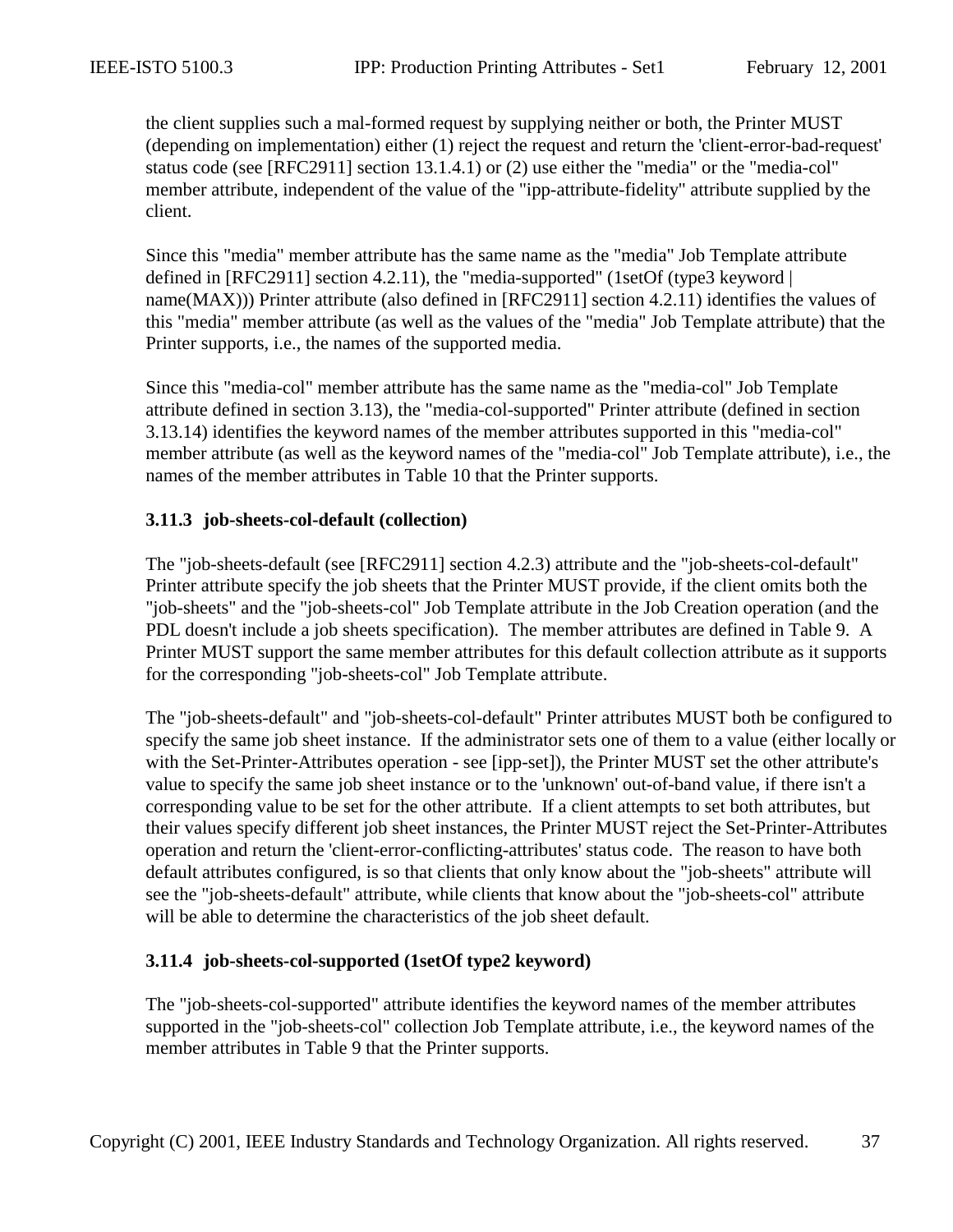# <span id="page-37-0"></span>**3.12 job-sheet-message (text(MAX))**

This attribute is used to convey a message that is delivered with the job, and may be printed on a job sheet (e.g., the 'standard' job sheet). The message may contain any type of information, but typically includes either instructions for offline processing (e.g., finishing), or a message for the job recipient.

## **3.13 media-col (collection) - augments IPP "media"**

This attribute augments the "media" Job Template attribute (defined in [RFC2911] section 4.2.11). This "media-col" Job Template collection attribute enables a client end user to submit a list of media characteristics to the Printer as a way to more completely specify the media to be used. Each member attribute of the collection identifies a media characteristic. A Printer MAY support the "media" attribute without supporting the "media-col" attribute. However, if a Printer supports the "media-col" attribute, it MUST also support the "media" attribute. Otherwise, clients that support only the IPP/1.0 or IPP/1.1 "media" Job Template attribute would not be able to interoperate with a Printer that supports only the "media-col" Job Template attribute.

Each value of the "media" (type3 keyword | name) Job Template attribute uniquely identifies an instance of media. Each combination of values of the "media-col" collection attribute also uniquely identify an instance of media. In other words, each media instance supported by a Printer MUST have a combination of member attribute values that differs from the combination of values for all other supported media instances.

When associating standard media keywords with media instances to be used with the "media" attribute, the implementation and/or the administrator SHOULD associate them with media instances whose characteristics are what users would normally expect. For example, the 'iso-a4-white' keyword SHOULD be associated with a media instance that is A4 in size, 20 pound or 24 pound in weight, white in color, with 'stationery' media type, no holes, etc.

The standard media keywords that identify media sizes, such as 'iso-a4' and 'na-letter', are associated with any media in an input tray that is configured for that media size. Thus specifying media size keywords with the "media" attribute does not guarantee reproducible results from one job submission to another, since different media of the same size may be present from one time to the next. If none of the input trays are configured for that size, the association with a media instance is IMPLEMENTATION DEPENDENT.

The client MUST NOT supply both the "media" and the "media-col" Job Template attributes in a Job Creation request. If the client supplies such a mal-formed request by supplying both, the Printer MUST (depending on implementation) either (1) reject the request and return the 'client-error-bad-request' status code (see [RFC2911] section 13.1.4.1) or (2) use either the "media" or the "media-col" attribute, independent of the value of the "ipp-attribute-fidelity" attribute supplied by the client.

A number of collection Job Template attributes defined in this document have both the "media" and "media-col" member attributes. The same rule against supplying both in a request holds for those collection attributes. Those Job Template attributes whose sole purpose is to specify the media are defined so that the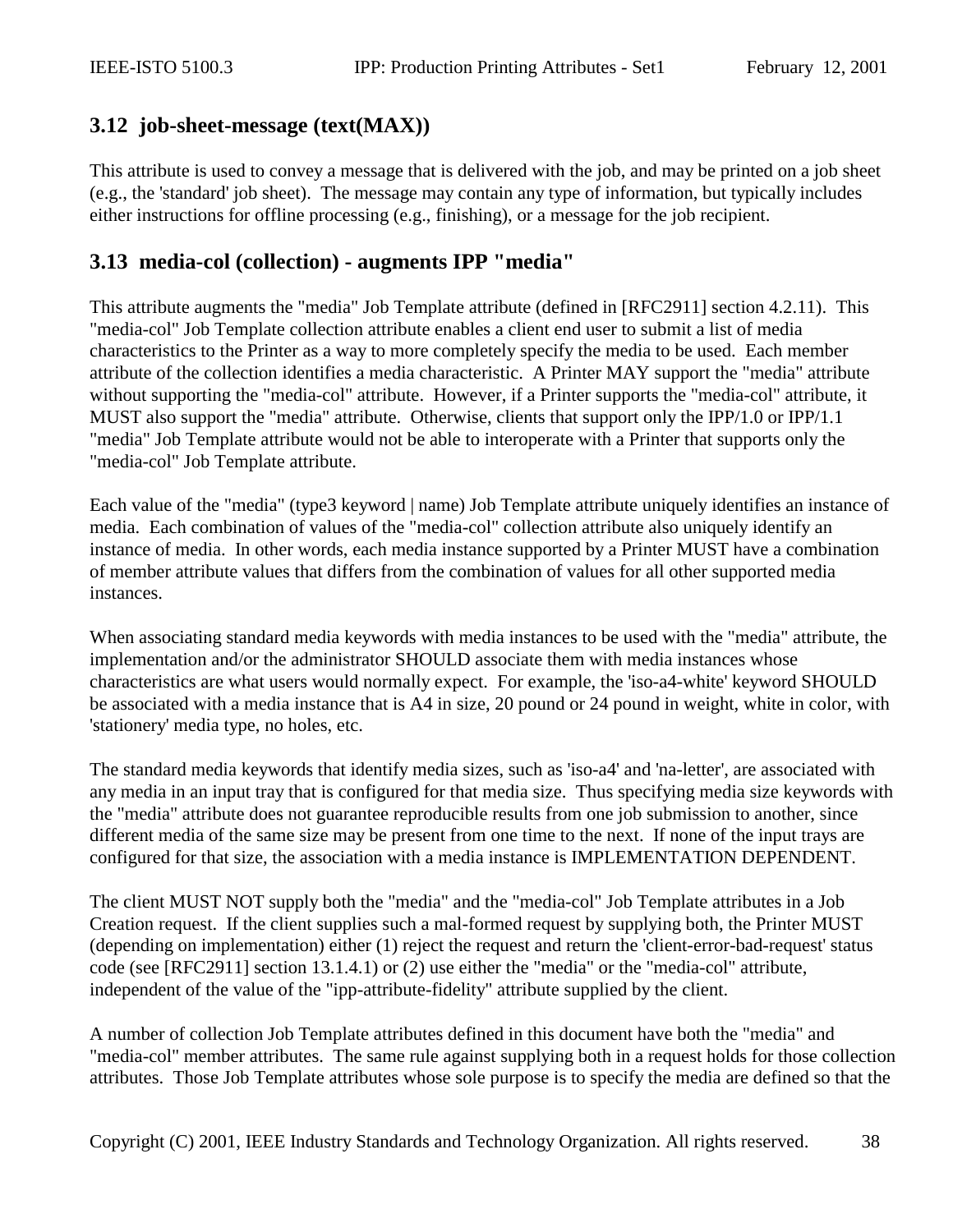Printer MUST use the requested media, while those that have additional purposes as well are defined so that the Printer SHOULD use the requested media.

Each "media-col" value in a Printer MUST contain a value for each "media-col" member attribute supported by the Printer. That is, all "media-col" values in a Printer contain the same member attributes. The "media-col" values supported by a Printer MUST be either all combinations of supported member attribute values or a subset thereof. When a client supplies a "media-col" attribute in a Job Creation or Validate-Job request, the client NEED NOT include all "media-col" member attributes supported by the Printer.

When a Printer receives a "media-col" attribute in a Job Creation or Validate-Job request, it finds the specified "media-col" value in the Printer using the following "*matching algorithm*": (this algorithm effectively fills in the member attributes not supplied by the client)

- 1) Find all "media-col" values where each member attribute value is identical to the corresponding member attribute in the client supplied "media-col" attribute. Any member attribute not supplied by the client matches any value of the corresponding member attribute in the Printer. The Printer ignores those member attributes supplied by the client and not supported by the Printer.
- 2) If the number of *matched* "media-col" values is:
	- **0:** the Printer MUST either
		- **a)** treat the client-supplied "media-col" value as an unsupported value (see [RFC2911] Print-Job operation) if "media-col" is not a value of the "user-defined-values-supported" attribute (see section [5.1\)](#page-64-0), or
		- **b)** accept the "media-col" value and put the Job in the 'pending-held' state if "media-col" is a value of the "user-defined-values-supported" attribute, and if the Job is otherwise accepted.
	- **1:** a Printer implementation MUST either
		- a) use this single value of "media-col" as the value specified by the client, or
		- b) use step "2 or more" below to confirm the single matched value or to eliminate it.
	- **2 or more:** a Printer MUST reduce the number "media-col" values in an implementation-defined manner to 1 or 0. If the number of values from this step is 1, the Printer implementation MUST go to step '1a)' above. If the number of values from this step is 0, the Printer implementation MUST go to step '0' above.

To reduce the number of "media-col" values, an implementation SHOULD pick an algorithm that gives reproducible results. For example, an algorithm that picks one value at random does not give reproducible results. The following are some possible algorithms. Others are possible too.

a) A Printer MAY apply implementation-defined defaults for member attributes not specified by the client and perform the matching algorithm again on the matched values. This algorithm may result in 0 matches.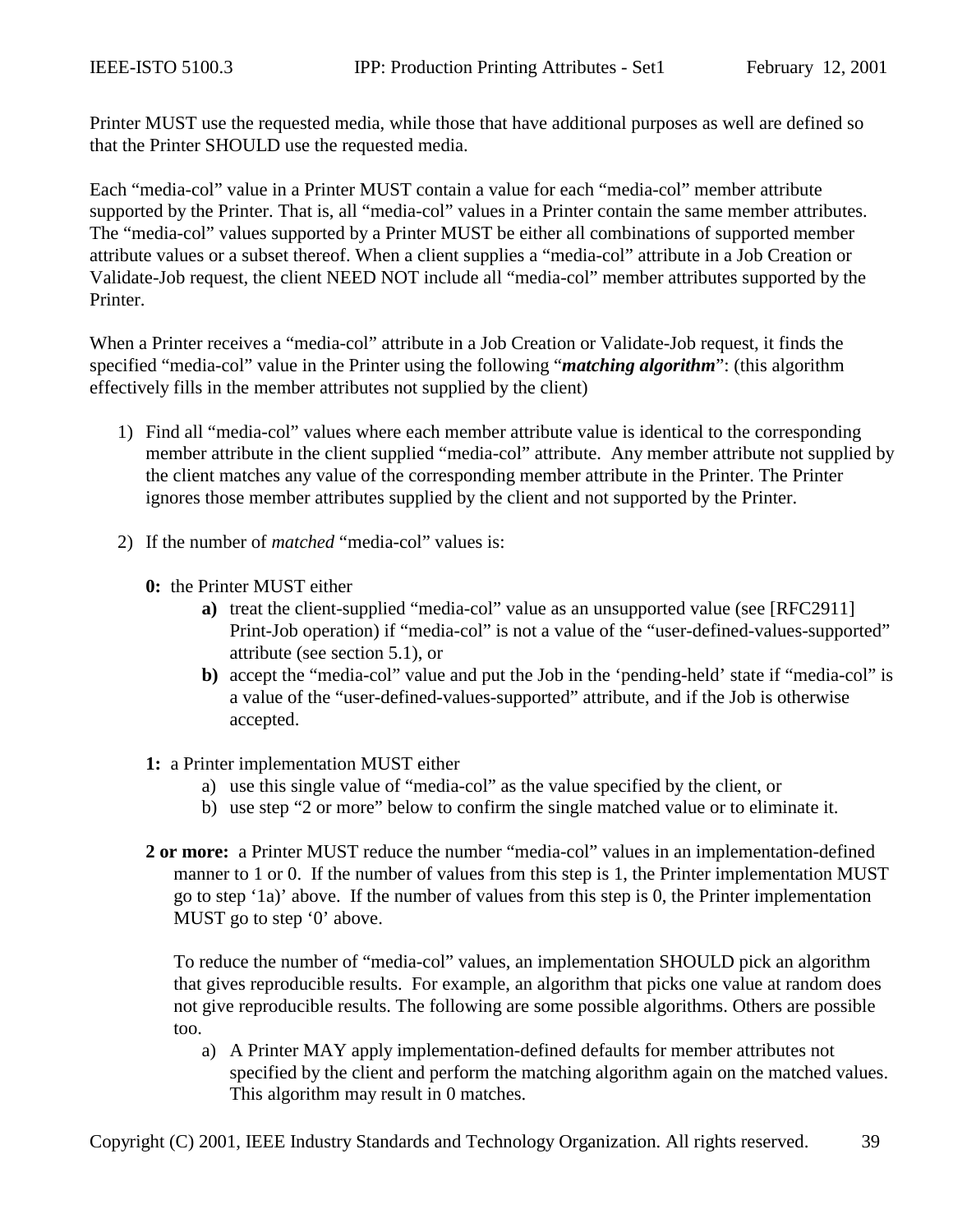- <span id="page-39-0"></span>b) A Printer MAY find the "closest" or "best" match of the matched "media-col" values. This document doesn't attempt to define "closest" or "best", but the result MUST be a single match.
- c) A Printer MAY find the "closest" or "best" match of the matched "media-col" values that are also ready (i.e. loaded in trays). This algorithm has a chance of being less reproducible, but may still be sufficiently reproducible to be useful. This algorithm may yield 0 matches unless there is a fallback, such as to the preceding algorithm (b).

A Printer MUST implement either the above algorithm or one that produces equivalent results.

Table 10 lists the member attributes of the "media-col" collection attribute:

| Attribute name      | attribute syntax            | request    | <b>Printer Support</b> |
|---------------------|-----------------------------|------------|------------------------|
| media-key           | type3 keyword   $name(MAX)$ | <b>MAY</b> | <b>MAY</b>             |
| media-type          | type3 keyword   name(MAX)   | <b>MAY</b> | <b>MAY</b>             |
| media-info          | text(255)                   | <b>MAY</b> | <b>MAY</b>             |
| media-color         | type3 keyword   name(MAX)   | <b>MAY</b> | <b>MAY</b>             |
| media-pre-printed   | type3 keyword   name(MAX)   | <b>MAY</b> | <b>MAY</b>             |
| media-hole-count    | integer(0:MAX)              | <b>MAY</b> | <b>MAY</b>             |
| media-order-count   | integer(1:MAX)              | <b>MAY</b> | <b>MAY</b>             |
| media-size          | collection                  | <b>MAY</b> | <b>MUST</b>            |
| media-weight-metric | integer(0:MAX)              | <b>MAY</b> | <b>MAY</b>             |
| media-back-coating  | type3 keyword   name(MAX)   | <b>MAY</b> | <b>MAY</b>             |
| media-front-coating | type3 keyword   name(MAX)   | <b>MAY</b> | <b>MAY</b>             |
| media-recycled      | type3 keyword $ name(MAX) $ | <b>MAY</b> | <b>MAY</b>             |

**Table 10 - "media-col" member attributes** 

The "media-col" collection member attributes definitions are:

### **3.13.1 media-key (type3 keyword | name(MAX))**

The "media-key" member attribute contains the name of the media represented as a keyword or name. Values MUST be the same as the keyword and name values for the "media" Job Template attribute and represent the same media, except for media size and input tray keywords (see section [6.3](#page-67-0) in this document and [RFC2911] Appendix C) which MUST NOT be "media-key" values.

The value of this member attribute MUST be unique for each media supported by an IPP Printer instance, i.e., no two media instances can have the same "media-key" value on the same IPP Printer instance. However, the same "media-key" value can represent the same or different media on different IPP Printer instances. For example, the 'iso-a4-white' keyword might represent recycled 80 gm/mm on two Printer instances and non-recycled, 72 gm/mm on a third Printer instance. An administrator or a number of administrators within an organization MAY choose to have "mediakey" values represent the same media instances across a set of Printers.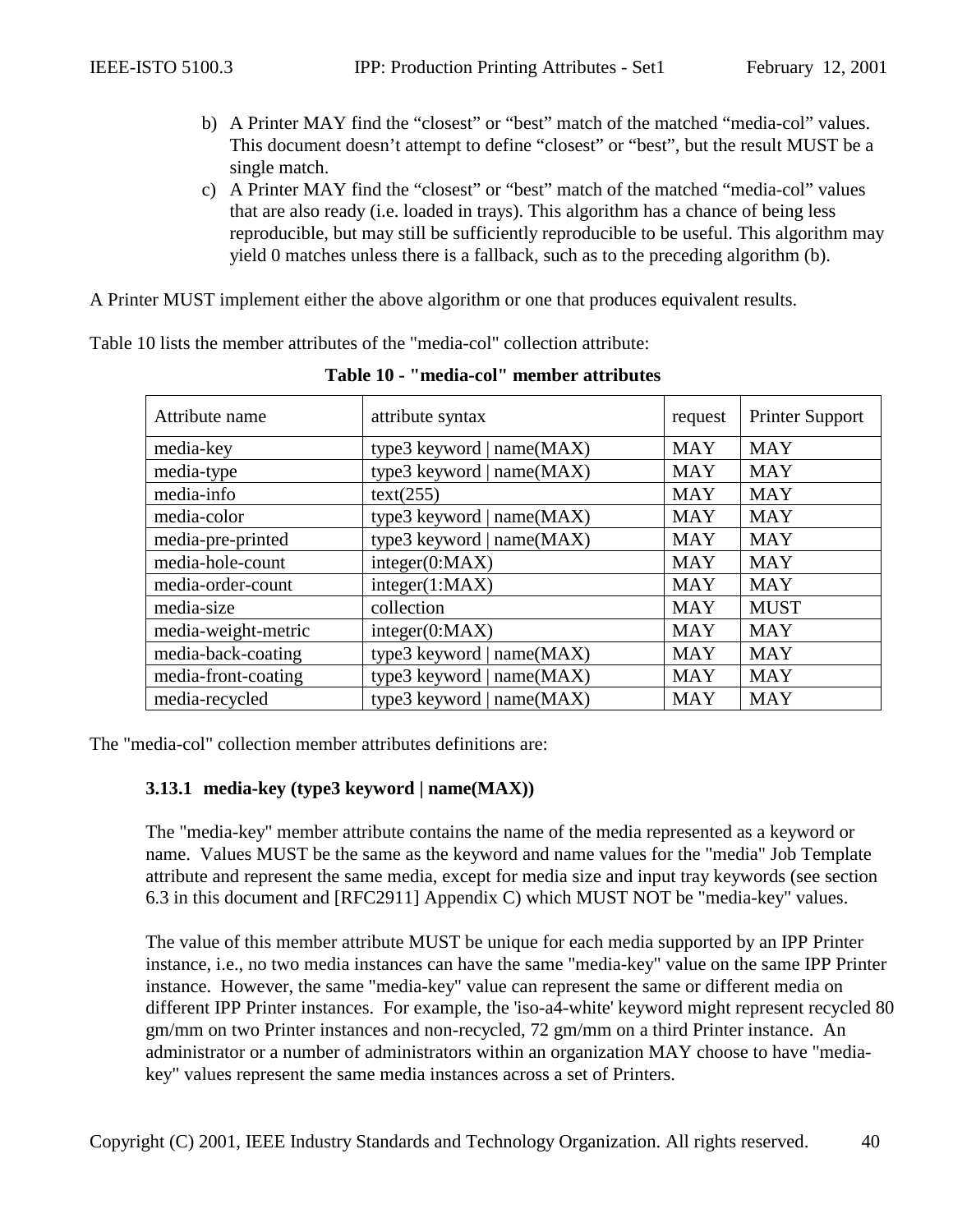<span id="page-40-0"></span>Note: Since the above requires that each media instance have a unique "media-key" value (if "media-key" attribute is supported), then the Printer automatically meets the requirement (see section [3.13\)](#page-37-0) that each media instance have a unique combination of member attribute values.

Note: As with any combination of supported "media-col" member attributes, if a client supplies the "media-key" member attribute and other member attributes, the Printer will attempt to match all of the supplied member attributes, including the "media-key" value, following the algorithm defined in section [3.13.](#page-37-0) So if the supplied collection value does not match any supported "media-col" value, the Printer treats the "media-col" attribute as having an undefined attribute value. Thus, a client can ensure that the Printer maps a standard media name keyword to certain expected member attribute values.

### **3.13.1.1 media-key-supported (1setOf (type3 keyword | name(MAX)))**

The "media-key-supported" (1setOf (type3 keyword | name(MAX))) Printer attribute identifies the values of this "media-key" member attribute that the Printer supports.

For Printers that support a large number of media (and the "media-key" attribute), the burden of an administrator to define unique "media-key" values for each media instance could be quite large. Therefore, it is RECOMMENDED that such a Printer assign a unique "media-key" value in an IMPLEMENTATION-DEFINED manner for each media instance for which the administrator has not defined a "media-key" value, rather than refusing the media definition. The Printer also adds such generated values to its "media-key-supported" attribute. A client can supply such a Printergenerated value with either (1) the "media-key" member attribute or (2) the "media" Job Template attribute.

#### **3.13.2 media-type (type3 keyword | name(MAX))**

The "media-type" member attribute identifies the type of media, i.e., the media instance's predominate characteristic. Depending on implementation, the Printer MAY need to behave differently or perform different validation, depending on the type of the media. For example, prohibiting stapling transparencies or selecting a different paper path for an envelope.

The values and descriptions indicated with 'yes' are taken verbatim from the Printer MIB [RFC1759] and "Media Features for Display, Print, and Fax" [RFC2534] documents. Bracketed text indicates additions to these Descriptions taken from other standards. Additional values MAY be registered according to both [REG] and [RFC2911].

| Keyword        | Description                                           | Printer    | $ $ RFC    |
|----------------|-------------------------------------------------------|------------|------------|
|                |                                                       | <b>MIB</b> | 2534       |
| stationery     | Separately cut sheets of an opaque material           | yes        | yes        |
| transparency   | Separately cut sheets of a transparent material       | yes        | yes        |
| envelope       | Envelopes that can be used for conventional mailing   | yes        | yes        |
|                | purposes                                              |            |            |
| envelope-plain | Envelopes that are not preprinted and have no windows | yes        | <b>ves</b> |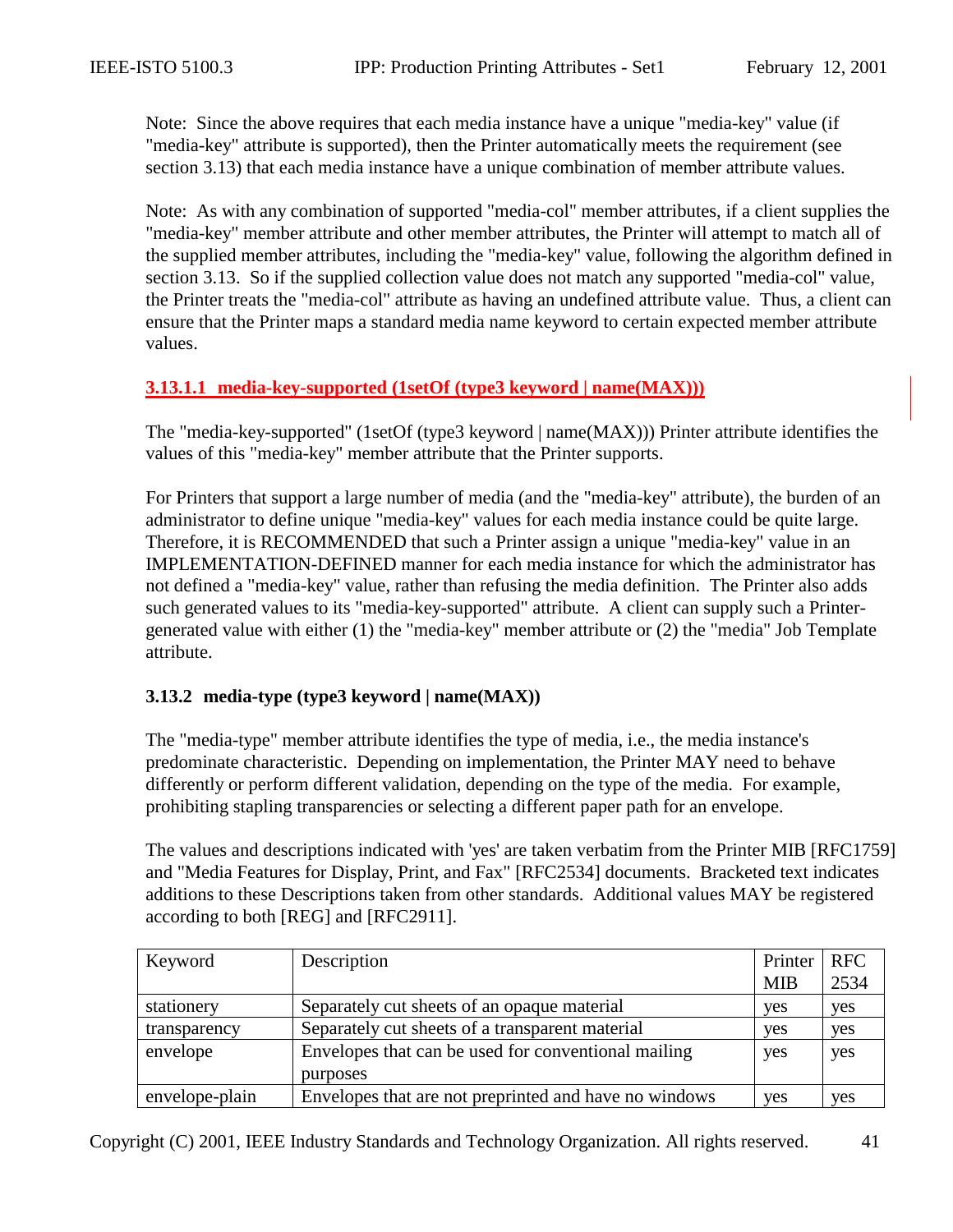| envelope-window  | Envelopes that have windows for addressing purposes           | yes | no  |
|------------------|---------------------------------------------------------------|-----|-----|
| continuous       | Continuously connected sheets of an opaque material -         | no  | yes |
|                  | which edge is connected is not specified                      |     |     |
| continuous-long  | Continuously connected sheets of an opaque material           | yes | no  |
|                  | connected along the long edge                                 |     |     |
| continuous-short | Continuously connected sheets of an opaque material           | yes | no  |
|                  | connected along the short edge                                |     |     |
| tab-stock        | Media with tabs [either pre-cut or full-cut]                  | yes | no  |
| pre-cut-tabs     | Media with tabs that are cut so that more than one tab is     | no  | no  |
|                  | visible extending out beyond the edge of non-tabbed media     |     |     |
|                  | in an Output-Document.                                        |     |     |
| full-cut-tabs    | Media with a tab that runs the full length of the sheet so    | no  | no  |
|                  | that only one tab is visible extending out beyond the edge    |     |     |
|                  | of non-tabbed media in an Output-Document.                    |     |     |
| multi-part-form  | Form medium composed of multiple layers not pre-              | yes | no  |
|                  | attached to one another; each sheet may be drawn              |     |     |
|                  | separately from an input source                               |     |     |
| labels           | Label stock [For example, a sheet of peel-off labels].        | yes | no  |
| multi-layer      | Form medium composed of multiple layers which are pre-        | yes | no  |
|                  | attached to one another; e.g., for use with impact printers.  |     |     |
| screen           | A refreshable display                                         | no  | yes |
| screen-paged     | A refreshable display which cannot scroll                     | no  | yes |
| photographic     | Separately cut sheets of an opaque material to produce        | no  | no  |
|                  | photographic quality images                                   |     |     |
| cardstock        | Separately cut sheets of a heavier or stiffer opaque material | no  | no  |
|                  | than stationery                                               |     |     |
| other            | The 'other' keyword value is used when the media instance     | no  | no  |
|                  | does not correspond to any of the Printer's supported media   |     |     |
|                  | types (keyword or name).                                      |     |     |
|                  |                                                               |     |     |
|                  | The 'other' keyword value SHOULD NOT be used to refine        |     |     |
|                  | the defined values. For example, the "media-type" member      |     |     |
|                  | attribute SHOULD use the 'envelope' value for both self-      |     |     |
|                  | sealing and moisture-required envelopes in combination        |     |     |
|                  | with the "media-info" attributes indicating the difference,   |     |     |
|                  | rather than using the value 'other'. Alternatively, if the    |     |     |
|                  | Printer supports the name attribute syntax for the "media-    |     |     |
|                  | type" member attribute and allows the 'name' attribute        |     |     |
|                  | syntax for envelopes, the administrator could define two      |     |     |
|                  | new "media-type" name values: 'envelope-self-sealing' and     |     |     |
|                  | 'envelope-moisture-required'.                                 |     |     |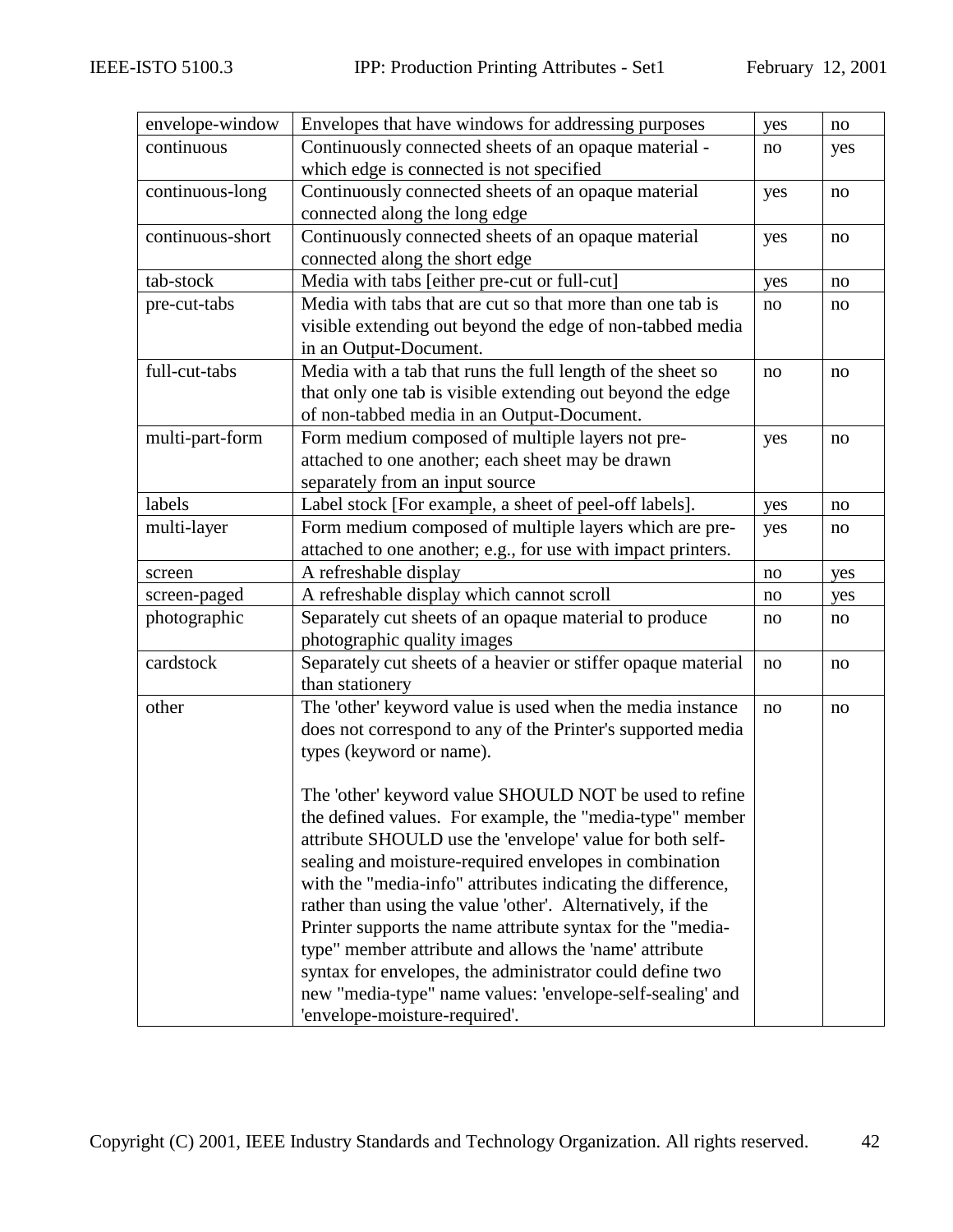### <span id="page-42-0"></span>**3.13.2.1 media-type-supported (1setOf (type3 keyword | name(MAX)))**

The "media-type-supported" (1setOf (type3 keyword | name(MAX))) Printer attribute identifies the values of this "media-type" member attribute that the Printer supports, i.e., the media types supported.

Note: The Administrator can define custom media types using the 'name' (MAX) attribute syntax of the "media-type-supported" (1setOf (type3 keyword | name(MAX))) Printer attribute, if the Printer supports the 'name' attribute syntax for this attribute. As with other Job Template and member attributes, the user can also supply user-defined media type names that are not among the values of the "media-type-supported" Printer attribute, if the Administrator has configured the Printer's "userdefined-values-supported" attribute to contain the 'media-type' attribute keyword value (see section [5.1\)](#page-64-0).

### **3.13.3 media-info (text(255))**

The "media-info" member attribute specifies information that helps describe the media instance for human consumption. This attribute can also be used to distinguish two media instances for which all other member attributes (except "media-key", if implemented) are the same. For example, this member attribute could be used to distinguish between self-sticking and moisture-required envelopes, both of which have a "media-type" value of 'envelope'.

## **3.13.3.1 media-info-supported (boolean)**

The "media-info-supported" (boolean) Printer attribute indicates whether or not the Printer supports the "media-info" member attribute.

### **3.13.4 media-color (type3 keyword | name(MAX))**

The "media-color" member attribute indicates the desired color of the media being specified.

| 'no-color'  | The specified media should have no color. |
|-------------|-------------------------------------------|
| 'white'     | The specified media should be white.      |
| 'pink'      | The specified media should be pink.       |
| 'yellow'    | The specified media should be yellow.     |
| 'blue'      | The specified media should be blue.       |
| 'green'     | The specified media should be green.      |
| 'buff'      | The specified media should be buff.       |
| 'goldenrod' | The specified media should be goldenrod.  |
| 'red'       | The specified media should be red.        |
| 'gray'      | The specified media should be gray.       |
| 'ivory'     | The specified media should be ivory.      |

Standard keyword values for "media-color" are: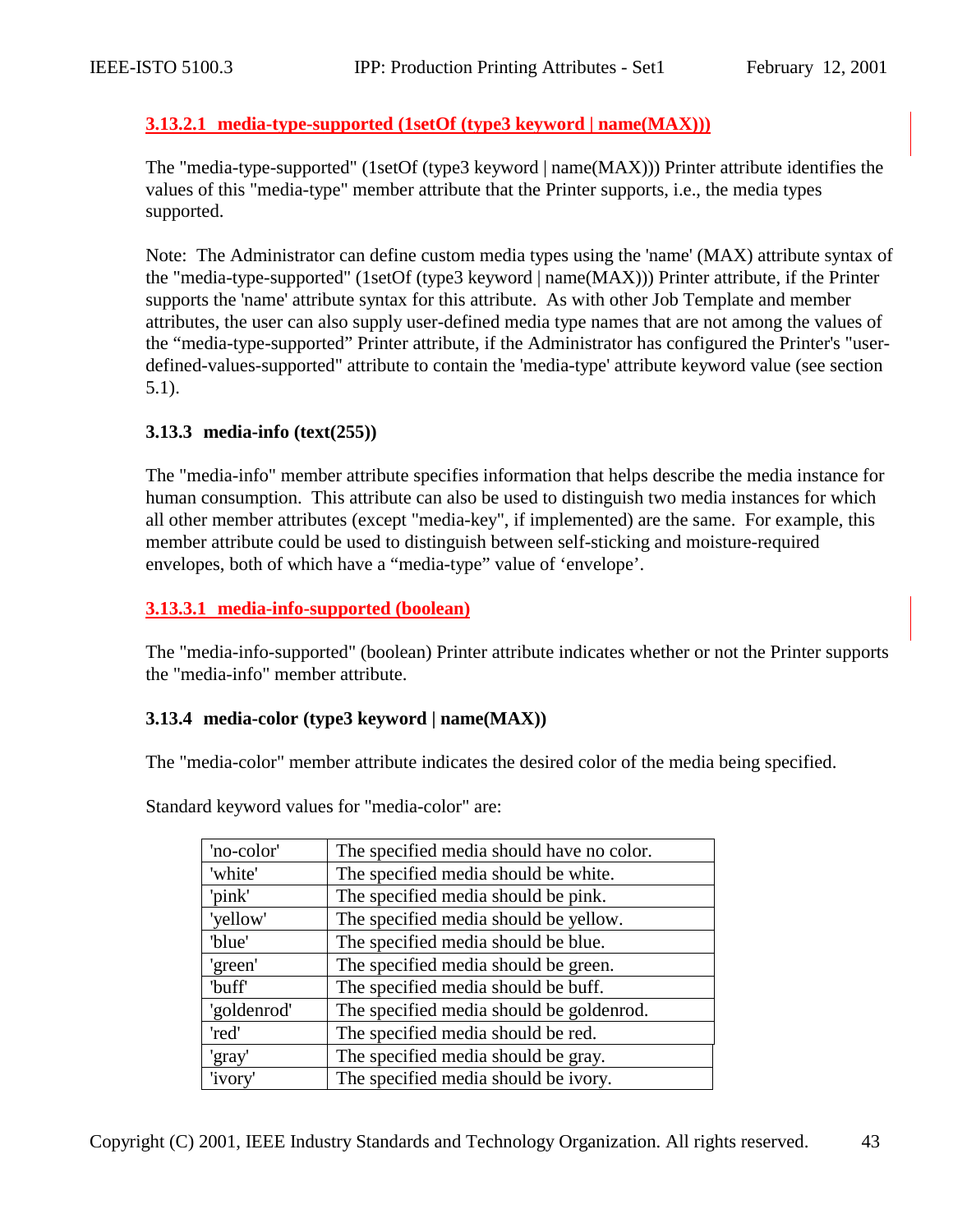'orange' The specified media should be orange.

<span id="page-43-0"></span>Note: The standard keyword values for the "media-color" attribute are derived primarily from the Printer MIB [RFC1759] prtInputMediaColor standard values with the addition of 'blue', 'red', 'gray', 'ivory', 'orange', and 'no-color' (instead of 'transparent' - see 'transparency' in "media-type", section [3.13.2\)](#page-40-0).

#### **3.13.4.1 media-color-supported (1setOf (type3 keyword | name(MAX)))**

The "media-color-supported" (1setOf (type3 keyword | name(MAX))) Printer attribute identifies the values of this "media-color" member attribute that the Printer supports, i.e., the colors supported.

The Administrator can define custom paper colors using the 'name' (MAX) attribute syntax of the "media-color-supported" (1setOf (type3 keyword | name(MAX))) Printer attribute. Note: as with other Job Template and member attributes, the user can also supply user-defined color names that are not among the values of the "media-color-supported" Printer attribute, if the Administrator has configured the Printer's "user-defined-values-supported" attribute to contain the 'media-color' attribute keyword value (see section [5.1\)](#page-64-0).

#### **3.13.5 media-pre-printed (type3 keyword | name(MAX))**

The "media-pre-printed" member attribute indicates that the pre-printed characteristics of the desired media. Examples of pre-printed media include forms and company letterhead. The standard keyword values for "media-pre-printed" are:

| 'blank'       | The desired medium is not pre-printed. The Printer MAY use an    |
|---------------|------------------------------------------------------------------|
|               | electronic representation of a form, if the medium has some      |
|               | imaged information already associated with it.                   |
| 'pre-printed' | The desired medium is pre-printed; the other attributes identify |
|               | which medium instance and so what is actually pre-printed.       |
| 'letter-head' | The site-defined letter head pre-printed is desired.             |

#### **3.13.5.1 media-pre-printed-supported (1setOf (type3 keyword | name(MAX)))**

The "media-pre-printed-supported" (1setOf (type3 keyword | name(MAX))) Printer attribute identifies the values of this "media-pre-printed" member attribute that the Printer supports.

#### **3.13.6 media-hole-count (integer(0:MAX))**

The "media-hole-count" member attribute indicates the number of pre-drilled holes in the desired media. A value of 0 (zero) indicates that no holes should be present in the media.

### **3.13.6.1 media-hole-count-supported (1setOf rangeOfInteger(0:MAX))**

The "media-hole-count-supported" (1setOf rangeOfInteger(0:MAX)) Printer attribute identifies the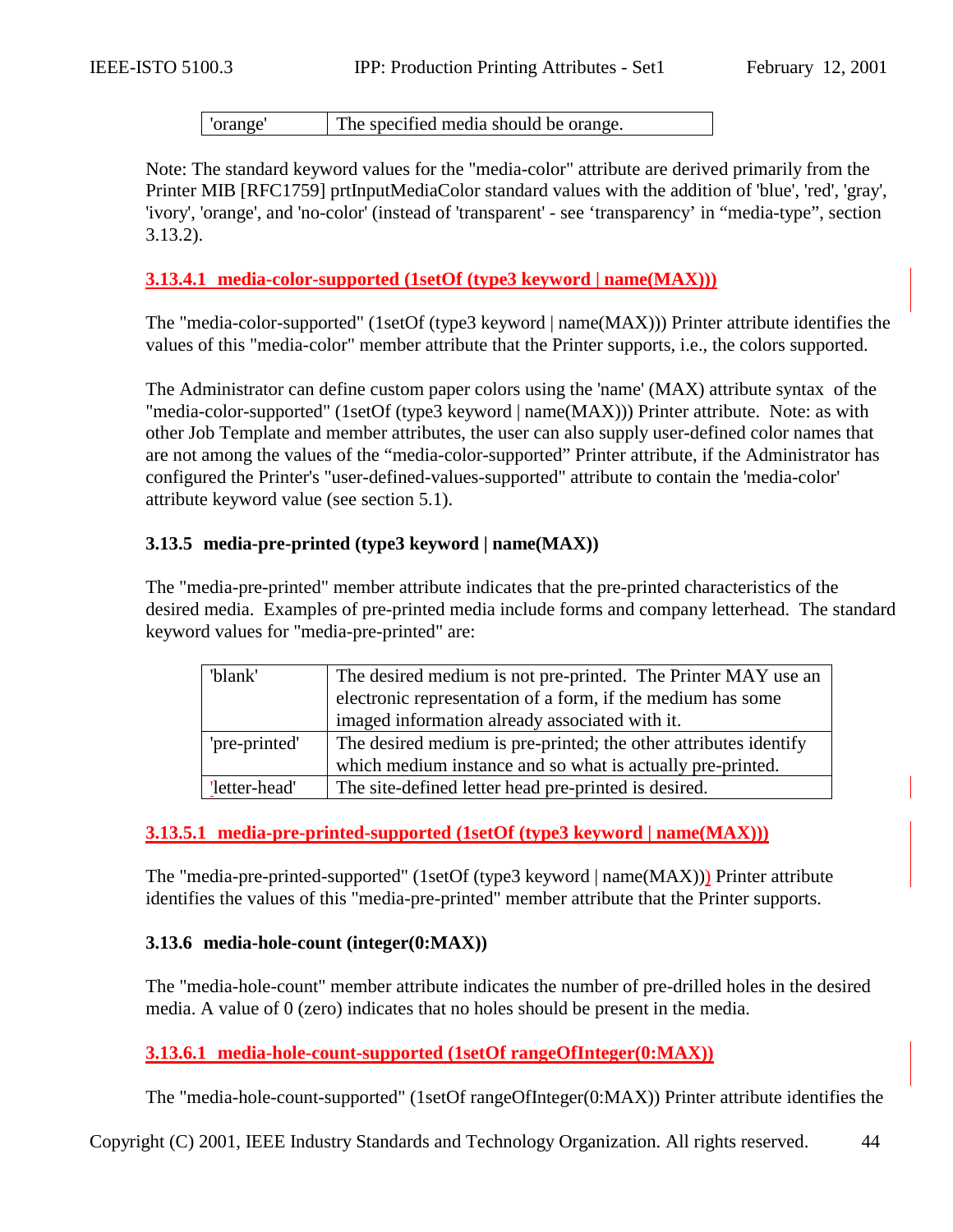<span id="page-44-0"></span>ranges of values of this "media-hole-count" member attribute that the Printer supports.

#### **3.13.7 media-order-count (integer(1:MAX))**

The "media-order-count" member attribute indicates the number of sheets, within an ordered sequence of sheets; after which the sequence begins to repeat. For example, third cut tab stock in which all three forms are present has an order count of 3 (this is also sometimes called the modulus of the ordered media). Full-cut tab stock MAY have an order count greater than 1 if it has an ordered sequence, such as a cycle of colors or cycle of pre-printing.

If the "media-order-count" is 1, then all media is the same.

## **3.13.7.1 media-order-count-supported (1setOf rangeOfInteger(1:MAX))**

The "media-order-count-supported" (1setOf rangeOfInteger(1:MAX)) Printer attribute identifies the range of values of this "media-order-count" member attribute that the Printer supports.

#### **3.13.8 media-size (collection)**

The "media-size" member attribute is a collection that explicitly specifies the numerical media width and height dimensions.

It is RECOMMENDED that a client localize the collection values to the size names that users are familiar with, such as 'letter' and 'A4', possibly also including the exact dimensions as well (and in the units appropriate for the user's locale). If a client does not recognize a pair of numbers as a named size, it can simply display the two numbers instead. Thus the pair of size dimensions serve the same function as keyword values, except that the client has an obvious fallback display for an unrecognized pair, namely, the actual dimension numbers.

The "media-size" collection member attributes are:

| Attribute name | attribute syntax  | request     | <b>Printer Support</b> |
|----------------|-------------------|-------------|------------------------|
| x-dimension    | integer $(0:MAX)$ | MUST        | MUST                   |
| y-dimension    | integer $(0:MAX)$ | <b>MUST</b> | MUST                   |

**Table 11 - "media-size" member attributes** 

### **3.13.8.1 x-dimension (integer(0:MAX))**

Indicates the size of the media in hundredths of a millimeter along the bottom edge of the media. See section [2.4](#page-12-0) regarding the coordinate system. This unit is equivalent to 1/2540 th of an inch resolution.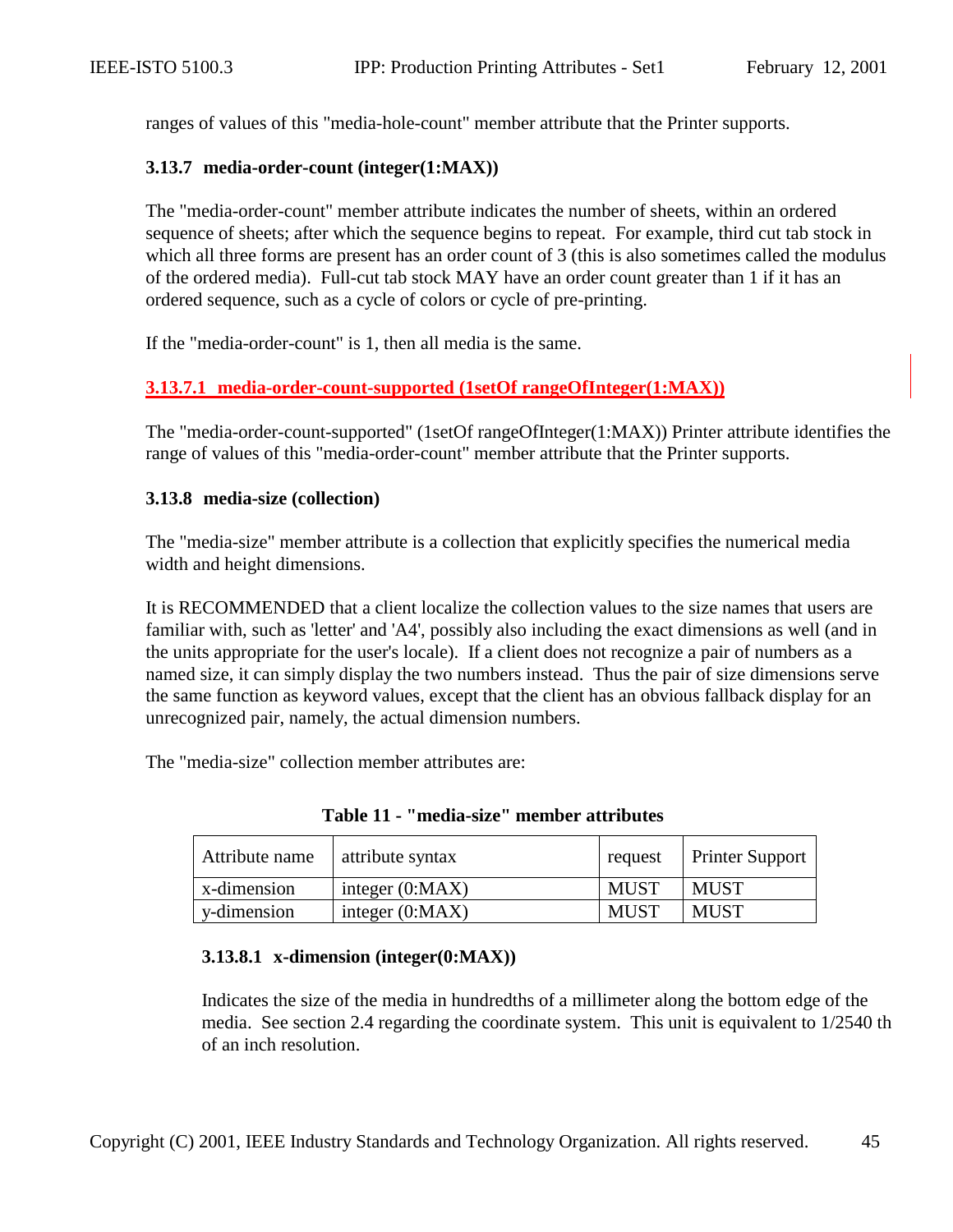## **3.13.8.2 y-dimension (integer(0:MAX))**

Indicates the size of the media in hundredths of a millimeter along the left edge of the media. See section [2.4](#page-12-0) regarding the coordinate system. This is equivalent to 1/2540 th of an inch resolution.

## **3.13.8.3 media-size-supported (1setOf collection)**

Indicates the sizes supported by the Printer. A requested media size dimension matches a supported media dimension if it is within an implementation-defined tolerance. For example, PostScript [redbook] specifies a tolerance of 5 points  $(5/72$  of an inch = 1.7 mm) of a supported dimension, i.e., within 176 units of the value of the dimension.

The "media-size-supported" collection member attributes are:

| Attribute name | attribute syntax                              | request     | <b>Printer Support</b> |
|----------------|-----------------------------------------------|-------------|------------------------|
| x-dimension    | integer $(1:MAX)$<br>rangeOfInteger $(1:MAX)$ | <b>MUST</b> | <b>MUST</b>            |
| y-dimension    | integer $(1:MAX)$<br>rangeOfInteger (1:MAX)   | <b>MUST</b> | <b>MUST</b>            |

#### **Table 12 - "media-size-supported" member attributes**

## **3.13.8.3.1 x-dimension (integer(1:MAX) | rangeOfInteger(1:MAX))**

Indicates the size of the media in hundredths of a millimeter along the bottom edge of the media. This is equivalent to 1/2540 th of an inch resolution. The rangeOfInteger attribute syntax accommodated variable size implementations, such as printers supporting adjustable input trays and web printers. See section [2.4](#page-12-0)  regarding the coordinate system and section [5.1](#page-64-0) regarding user-define media sizes.

## **3.13.8.3.2 y-dimension (integer(1:MAX) | rangeOfInteger(1:MAX))**

Indicates the size of the media in hundredths of a millimeter along the left edge of the media. This is equivalent to 1/2540 th of an inch resolution. The rangeOfInteger attribute syntax accommodated variable size implementations, such as printers supporting adjustable input trays and web printers. See section [2.4](#page-12-0) regarding the coordinate system and section [5.1](#page-64-0) regarding user-defined media sizes.

### **3.13.9 media-weight-metric (integer(0:MAX))**

The "media-weight-metric" member attribute indicates the weight of the desired media rounded to the nearest whole number of grams per square meter.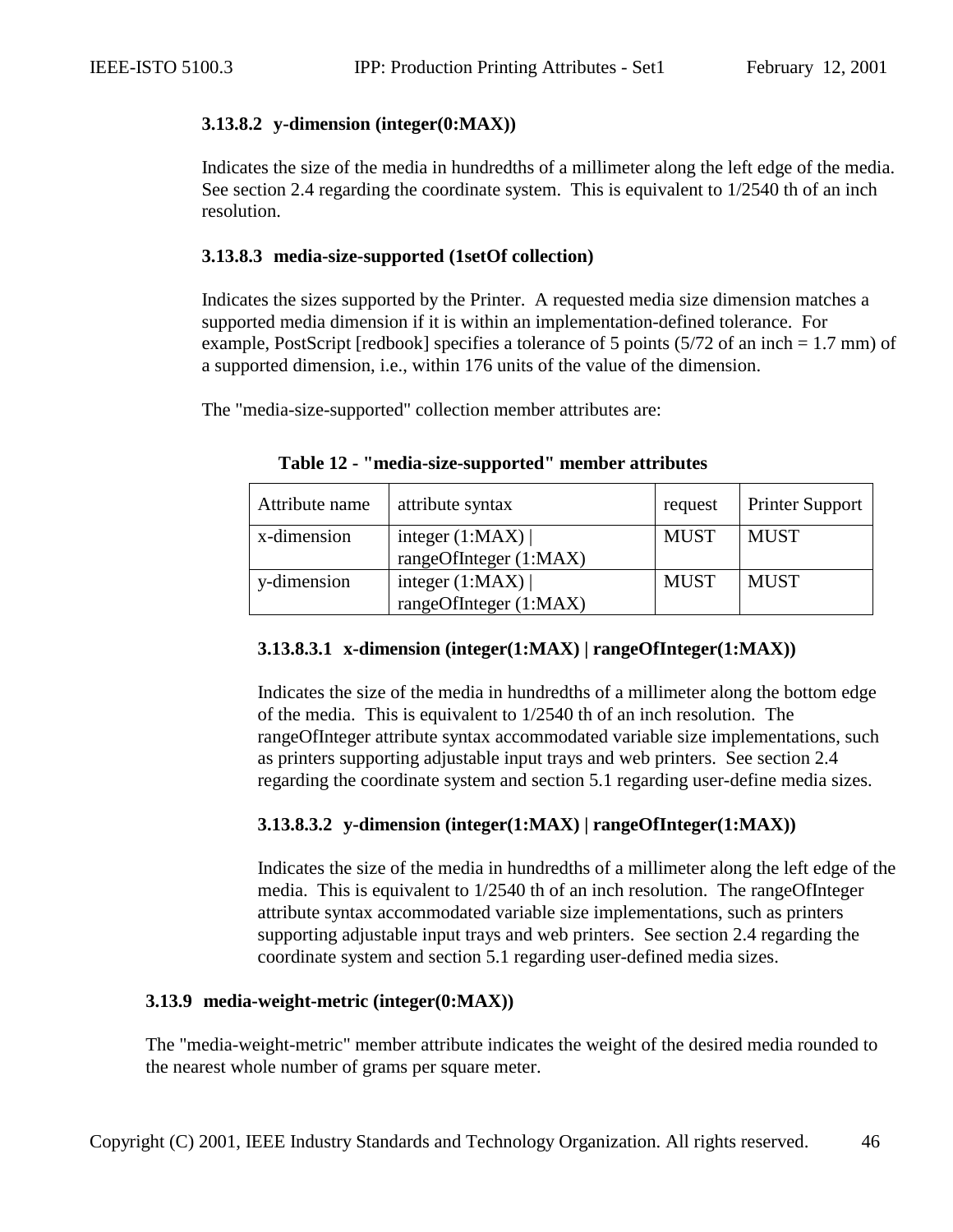## <span id="page-46-0"></span>**3.13.9.1 media-weight-metric-supported (1setOf rangeOfInteger(1:MAX))**

The "media-weight-metric-supported" (1setOf rangeOfInteger(1:MAX)) Printer attribute identifies the values of this "media-weight-metric" member attribute that the Printer supports, i.e., the weights supported in metric units.

### **3.13.10 media-front-coating (type3 keyword | name(MAX)) and media-back-coating (type3 keyword | name(MAX))**

The "media-front-coating" and "media-back-coating" member attributes indicate what pre-process coating has been applied to the front and back of the desired media, respectively.

Standard keyword values for "media-front-coating" and "media-back-coating" are:

| 'none'       | Indicated that the media MUST not have any coating.        |
|--------------|------------------------------------------------------------|
| 'glossy'     | Indicates that the media MUST have a "glossy" coating.     |
| 'high-gloss' | Indicates that the media MUST have a "high-gloss" coating. |
| 'semi-gloss' | Indicates that the media MUST have a "semi-gloss" coating. |
| 'satin'      | Indicates that the media MUST have a "satin" coating.      |
| 'matte'      | Indicates that the media MUST have a "matte" coating.      |

### **3.13.10.1 media-front-coating-supported (1setOf (type3 keyword | name(MAX))) 3.13.10.2 media-back-coating-supported (1setOf (type3 keyword | name(MAX)))**

The "media-front-coating-supported" (1setOf (type3 keyword | name(MAX))) and "media-backcoating-supported" (1setOf (type3 keyword | name(MAX))) Printer attribute identifies the values of these "media-front-coating" and "media-back-coating" member attributes that the Printer supports.

### **3.13.11 media-recycled (type3 keyword | name(MAX))**

The "media-recycled" member attribute indicates the recycled characteristics of the media. The standard keyword values are:

| 'none'    | The media MUST NOT be recycled.                             |
|-----------|-------------------------------------------------------------|
| 'standard | The media MUST be the site-defined standard recycled stock. |

If this member attribute is supported, the Printer MUST support at least the 'none' and 'standard' values.

### **3.13.11.1 media-recycled-supported (1setOf (type3 keyword | name(MAX)))**

The "media-recycled-supported" (1setOf (type3 keyword | name(MAX))) Printer attribute identifies the values of this "media-recycled" member attribute that the Printer supports, i.e., the recycled characteristics supported, which MUST include the 'none' keyword value so that validation follows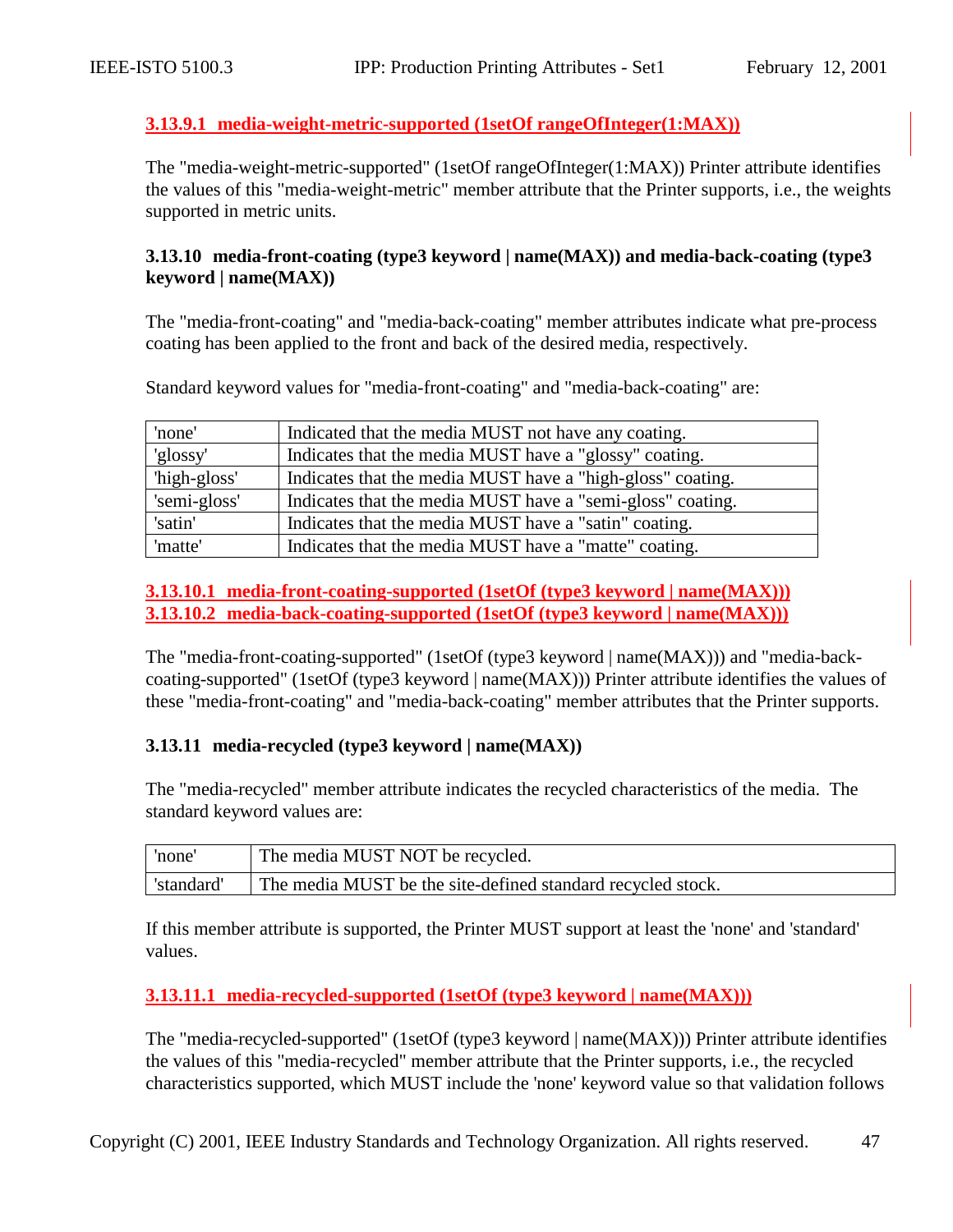<span id="page-47-0"></span>the normal rules.

#### **3.13.12 media-default (type3 keyword | name(MAX)) and media-col-default (collection)**

The "media-default" (see [RFC2911] section 4.2.11) and the "media-col-default" Printer attributes specify the media that the Printer uses, if the client omits both the "media" and the "media-col" Job Template attributes in the Job Creation operation (and the PDL doesn't include a media specification). The member attributes are defined in [Table 10.](#page-39-0) A Printer MUST support the same member attributes for this default collection attribute as it supports for the corresponding "mediacol" Job Template attribute.

The "media-default" and "media-col-default" Printer attributes MUST both be configured to specify the same media instance. If the administrator sets one of them to a value (either locally or with the Set-Printer-Attributes operation - see [ipp-set]), the Printer MUST set the other attribute's value to specify the same media instance or to the 'unknown' out-of-band value, if there isn't a corresponding value to be set for the other attribute. If a client attempts to set both attributes, but their values specify different media instances, the Printer MUST reject the Set-Printer-Attributes operation and return the 'client-error-conflicting-attributes' status code. The reason to have both default attributes configured, is so that clients that only know about the "media" attribute will see the "media-default" attribute, while clients that know about the "media-col" attribute will be able to determine the characteristics of the media default.

## **3.13.13 media-ready (1setOf (type3 keyword | name(MAX))) and media-col-ready (1setOf collection)**

The "media-ready" (see [RFC2911] section 4.2.11) and "media-col-ready" Printer attribute identifies the media that are available for use without human intervention, i.e., the media that are ready to be used without human intervention. The collection value MUST have all of the member attributes that are supported in [Table 10.](#page-39-0) If this attribute is supported, the Printer MUST support the IPP/1.1 "media-ready" (1setOf (type3 keyword | name(MAX))) Printer attribute also. The i th value of the "media-ready" corresponds to the i th value of the "media-col-ready" attribute, so that the client can correlate the media name or keywords with the collection values, i.e., determine the characteristics of each ready media instance.

### **3.13.14 media-col-supported (1setOf type2 keyword)**

The "media-col-supported" Printer attribute identifies the keyword names of the member attributes supported in the "media-col" collection Job Template attribute, i.e., the keyword names of the member attributes in [Table 10](#page-39-0) that the Printer supports.

# **3.14 media-input-tray-check (type3 keyword | name(MAX))**

The "media-input-tray-check" Job Template attribute indicates that the Printer MUST check that the characteristics of the media in the identified input tray are the same as characteristics of the media identified by the Job's "media" Job Template attribute or *matched* (see section [3.13\)](#page-37-0) by the Job's "media-col" Job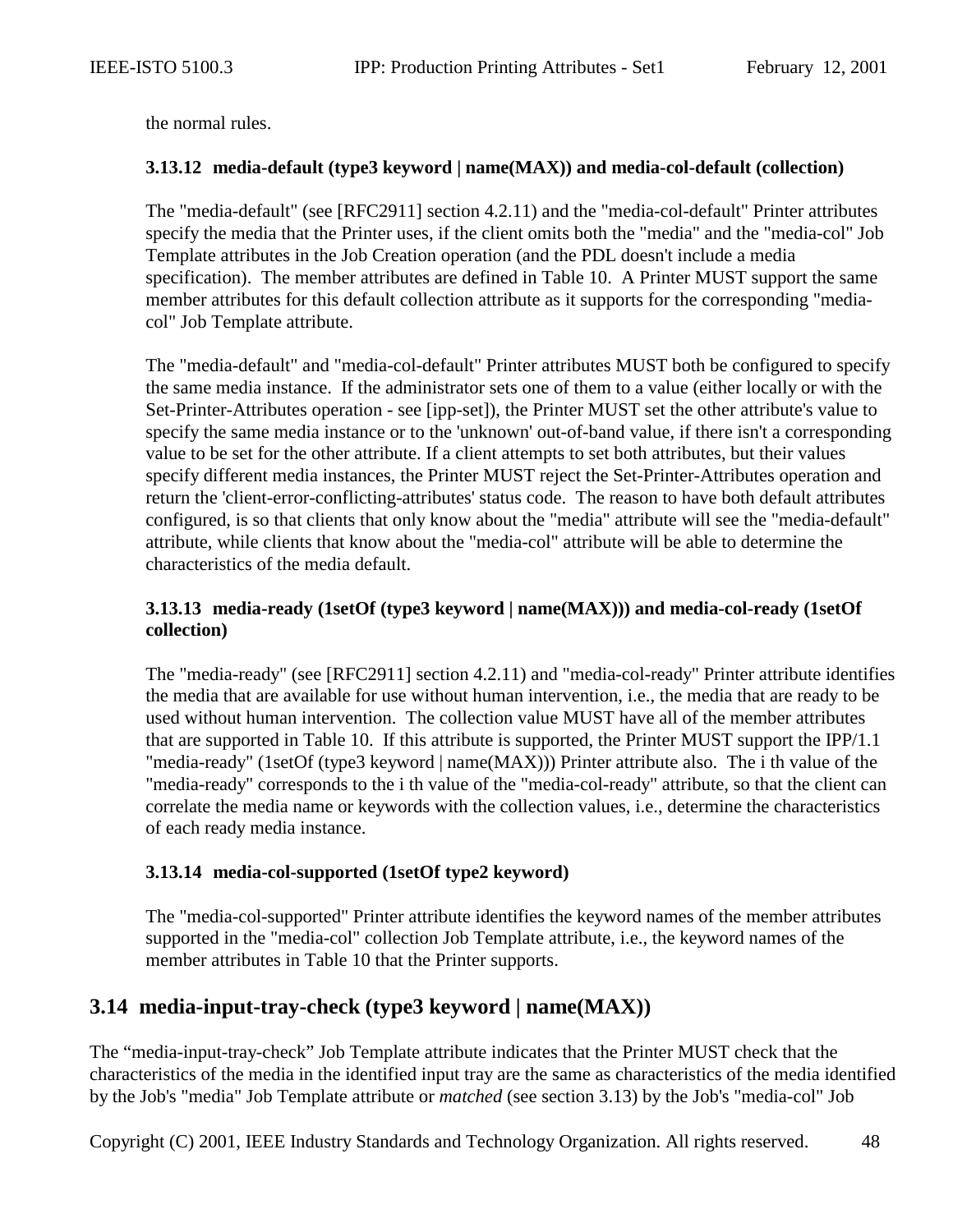<span id="page-48-0"></span>Template attribute. The keyword values are the same input tray keyword values as are defined for the "media" Job Template attribute (see section 6.3 in this document and [RFC2911] Appendix C), i.e., 'top', 'middle', 'bottom', etc. In addition the 'none' keyword value is defined so that the client can explicitly request that no check be made with any input tray.

Independent of the "ipp-attributes-fidelity" operation attribute supplied by the client, if the characteristics differ, the Printer adds the 'resources-are-not-ready' value (see [RFC2911] section 4.3.[86.1\)](#page-66-0) to the job's "job-state-reasons" attribute and MAY either (1) put the job into the 'pending-held' state or (2) start to process the job normally, but immediately stop the job ("job-state" = 'processing-stopped') and the Printer ("printer-state" = 'stopped'). In either implementation, the operator can change the media in the input tray to agree with the job or can modify the job's "media" or "media-col" attributes to agree with the input tray, depending on policy.

# **3.15 page-delivery (type2 keyword)**

This attribute indicates whether print-stream pages of the job are to be delivered to the output bin or finisher in the same page order as the original document, or, in reverse of that order, and, whether the print-stream pages are delivered face up or face down. The "page-delivery" attribute specifies the intent based on the "original document" page order. See section [2.5](#page-13-0) for a complete discussion on the ordering of print-stream pages.

| 'same-order-face-up'      | The media sheets that represent the printed document MUST be<br>delivered to the output bin or finishing device in the same order<br>as defined by the "page-order-received" attribute. Further, side<br>one of each sheet MUST be delivered face up to the output bin<br>or finishing device.    |
|---------------------------|---------------------------------------------------------------------------------------------------------------------------------------------------------------------------------------------------------------------------------------------------------------------------------------------------|
| 'same-order-face-down'    | The media sheets that represent the printed document MUST be.<br>delivered to the output bin or finishing device in the same order<br>as defined by the "page-order-received" attribute. Further, side<br>one of each sheet MUST be delivered face down to the output<br>bin or finishing device. |
| 'reverse-order-face-up'   | The media sheets that represent the printed document MUST be<br>delivered to the output bin or finishing device in the reverse<br>order by the "page-order-received" attribute. Further, side one of<br>each sheet MUST be delivered face up to the output bin or<br>finishing device.            |
| 'reverse-order-face-down' | The media sheets that represent the printed document MUST be<br>delivered to the output bin or finishing device in the reverse<br>order by the "page-order-received" attribute. Further, side one of<br>each sheet MUST be delivered face down to the output bin or<br>finishing device.          |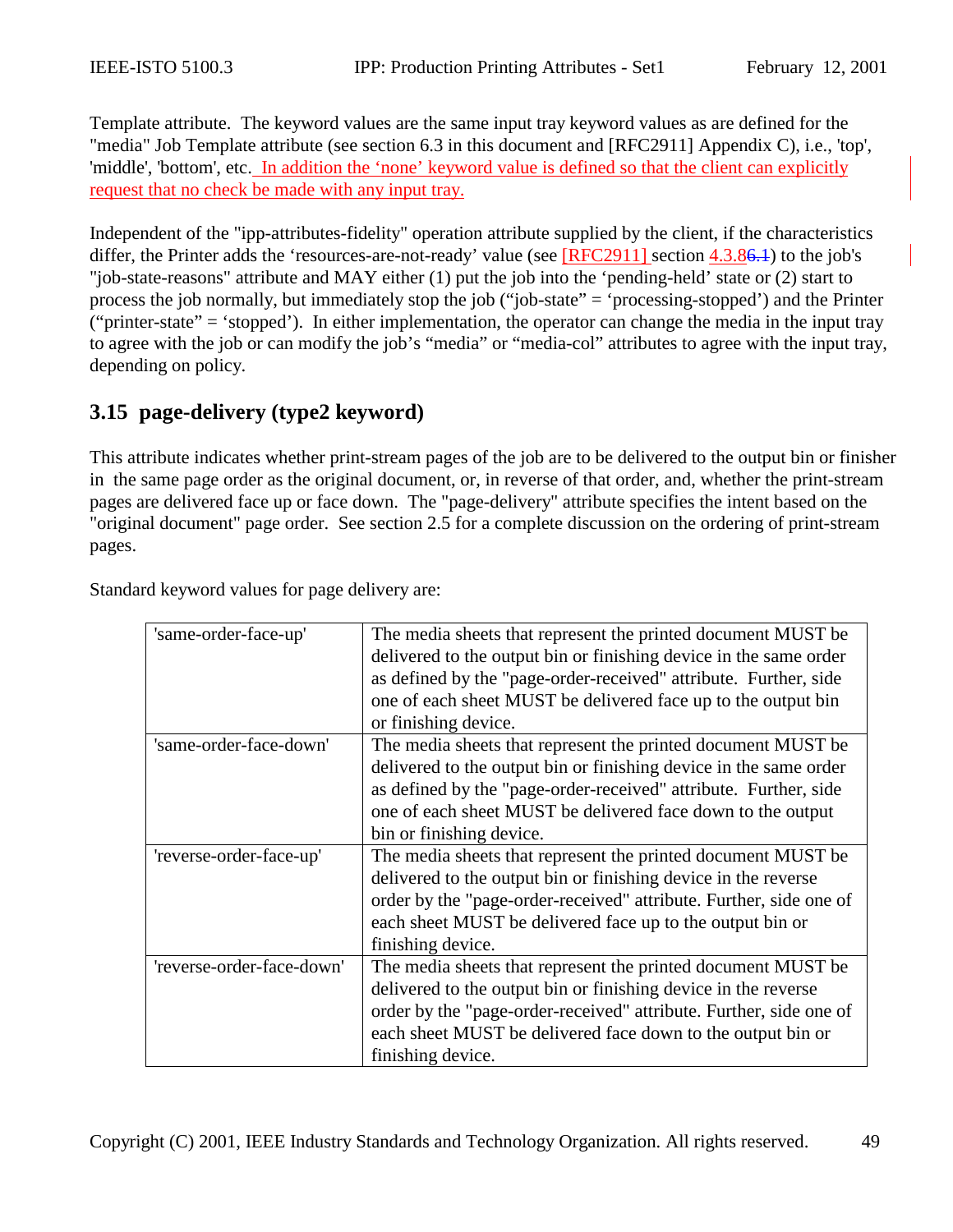| 'system-specified' | The Printer selects the most efficient delivery order based on |
|--------------------|----------------------------------------------------------------|
|                    | other Job Template attributes supplied by the client, such as  |
|                    | "finishings", "finishings-col", and "page-order-received".     |

The "page-delivery" attribute is often used in conjunction with on-line and off-line finishing devices. The intent is to be able to deliver the media sheets in either the order of the page-stream pages as defined in the "original document" or in the reverse of that order.

## **3.15.1 Interaction with the "page-order-received" attribute**

The "page-order-delivery" attribute is dependent on the value of the "page-order-received" attribute (defined in section [3.16 below\)](#page-50-0):

| "page-order-<br>received" | "page-<br>delivery"           | Description of behavior                                                                                                                                                                                                                                         |
|---------------------------|-------------------------------|-----------------------------------------------------------------------------------------------------------------------------------------------------------------------------------------------------------------------------------------------------------------|
| '1-to-n-order'            | 'same-order-<br>face-up'      | The first print-stream page in the "document data" MUST be<br>the first print-stream page delivered, followed by the second<br>"print-stream" page, and so on. Further, each media sheet<br>MUST be delivered with side one of the sheet facing up.             |
| '1-to-n-order'            | 'same-face-<br>order-down'    | The first print-stream page in the "document data" MUST be<br>the first print-stream page delivered, followed by the second<br>"print-stream" page, and so on. Further, each media sheet<br>MUST be delivered with side one of the sheet facing down.           |
| '1-to-n-order'            | 'reverse-order-<br>face-up'   | The last print-stream page in the "document data" MUST be<br>the first print-stream page delivered, followed by the second<br>to last "print-stream" page, and so on. Further, each media<br>sheet MUST be delivered with side one of the sheet facing up.      |
| '1-to-n-order'            | 'reverse-order-<br>face-down' | The last print-stream page in the "document data" MUST be<br>the first print-stream page delivered, followed by the second<br>to last "print-stream" page, and so on. Further, each media<br>sheet MUST be delivered with side one of the sheet facing<br>down. |
| 'n-to-1-order'            | 'same-order-<br>face-up'      | The first print-stream page in the "document data" MUST be<br>the first print-stream page delivered, followed by the second<br>"print-stream" page, and so on. Further, each media sheet<br>MUST be delivered with side one of the sheet facing up.             |
| 'n-to-1-order'            | 'same-order-<br>face-down'    | The first print-stream page in the "document data" MUST be<br>the first print-stream page delivered, followed by the second<br>"print-stream" page, and so on. Further, each media sheet<br>MUST be delivered with side one of the sheet facing down.           |
| 'n-to-1-order'            | 'reverse-order-<br>face-up'   | The last print-stream page in the "document data" MUST be<br>the first print-stream page delivered, followed by the second<br>to last "print-stream" page, and so on. Further, each media<br>sheet MUST be delivered with side one of the sheet facing up.      |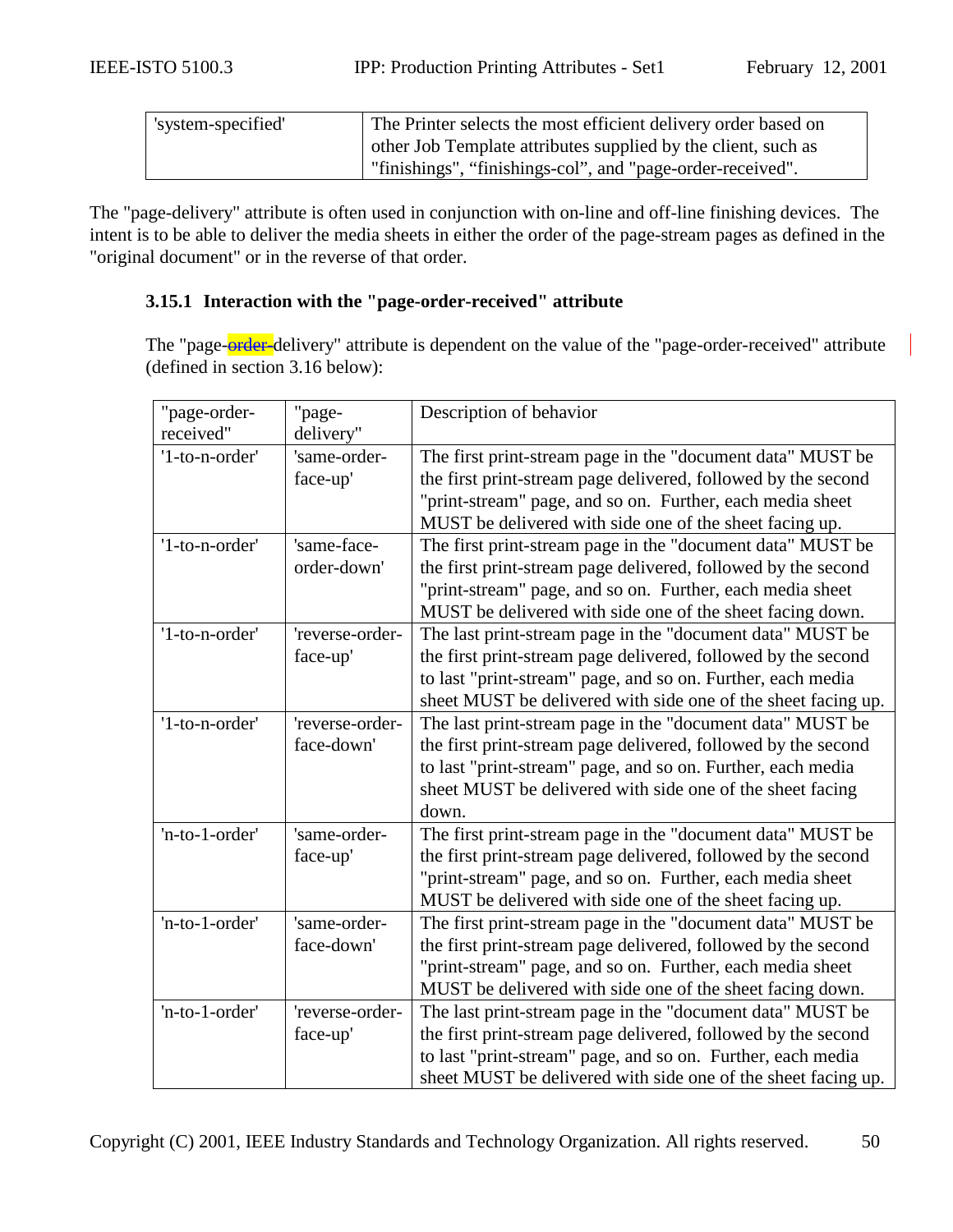<span id="page-50-0"></span>

| 'n-to-1-order' |            | reverse-order- The last print-stream page in the "document data" MUST be |
|----------------|------------|--------------------------------------------------------------------------|
|                | face-down' | the first print-stream page delivered, followed by the second            |
|                |            | to last "print-stream" page, and so on. Further, each media              |
|                |            | sheet MUST be delivered with side one of the sheet facing                |
|                |            | down.                                                                    |

# **3.16 page-order-received (type2 keyword)**

This attribute specifies the page order of the print-stream pages defined in the document data. The "pageorder-received" attribute does not provide any direct processing instructions, it only provides information about the page order so that the client can specify ordinal page numbers with respect to the original source document, rather than having to take into account whether the print stream pages are being sent "one to N" or "N to one". For example, consider such Job Template attributes as "insert-sheet" (section [3.5\)](#page-27-0) and "pageoverrides" (see [ipp-override]). See section [2.5](#page-13-0) for a complete discussion of print-stream page order.

Standard keyword values for "page-order-received" are:

| '1-to-n-order' | The print-stream pages defined in the document data are in |  |  |
|----------------|------------------------------------------------------------|--|--|
|                | the same order as the original document.                   |  |  |
| 'n-to-1-order' | The print-stream pages defined in the document data are in |  |  |
|                | the reverse order of the original document.                |  |  |

The "page-order-received" attribute applies to all documents in a Job Creation or Document Creation request. If a job consists of multiple documents, and all of the documents are not in the same page order, either '1-to-n-order' or 'reverse,' then inconsistent processing of other Job Template attributes that depend on "page-order-received" may occur.

If the "page-order-received" attribute is not present in a Job Creation or Document Creation request, then the printer SHOULD assume a value of '1-to-n-order.'

## **3.17 presentation-direction-number-up (type2 keyword)**

This attribute specifies the order that the Printer places page images on a Finished-Page Image with the "number-up" attribute. This attribute is especially useful to control the presentation direction in languages or multi-lingual documents that have more than one presentation direction, but may be used with any language. For example of the former, in Japanese text on pages can have a presentation direction that is either top-to-bottom-right-to-left or left-to-right-top-to-bottom. For an example of the latter, a mixed English and Hebrew document, text on pages can have a presentation direction that is either left-to-righttop-to-bottom or right-to-left-top-to-bottom. This attribute allows the client to specify the placement of page images on Finished-Page Images to mirror the direction of the text on pages.

Each keyword value that a client supplies for this attribute MUST be a value of the "presentation-directionnumber-up-supported (1setOf type2 keyword)" attribute. [Table 13](#page-52-0) below shows the standard values. A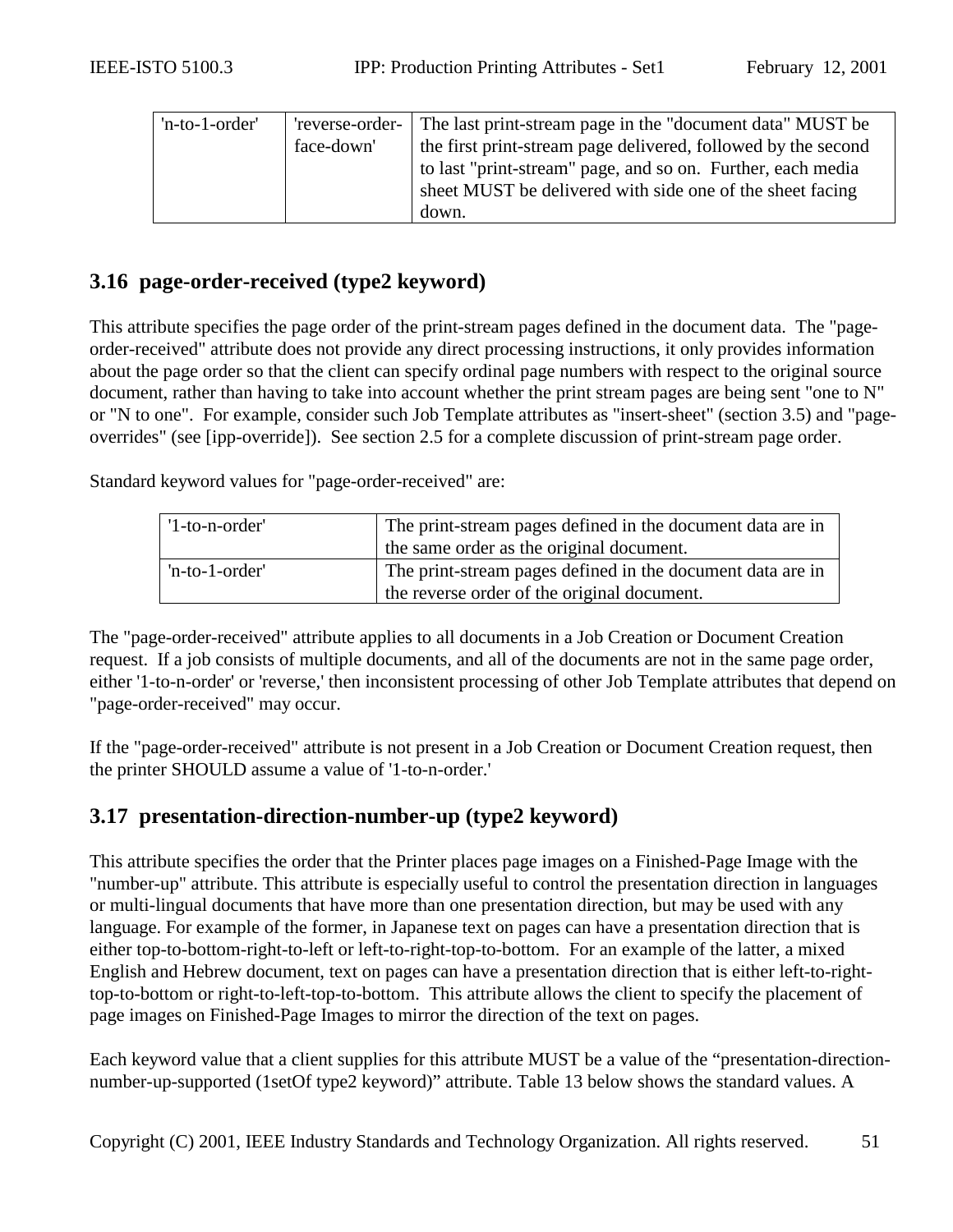Printer MUST support at least one of value of [Table 13.](#page-52-0) It MAY support any additional values from [Table](#page-52-0)  13[.](#page-52-0)

[Table 13](#page-52-0) shows the 8 standard values for this attribute. The name of each attribute value suggests the order of laying out page images on a Finished-Page Image when a human reader is holding the sheet in the proper orientation (i.e., oriented so text is oriented for normal reading). For each 'to*xxx*-to*yyy*' value, the images are placed according to the 'to*xxx'* direction, and then according to the 'to*yyy'* direction, and the first image is placed in the corner diagonally opposite the '*xxx*-*yyy*' corner. For example, 'toright-tobottom' starts in the upper-left corner (which is diagonally opposite the 'right-bottom' corner). The images are placed from left to right in a line, and the line progression is from top to bottom.

[Table 13](#page-52-0) has a separate column to show the order for each orientation. For example, if the orientation is 'landscape', then the order of pages appears to be the same as portrait if the viewer rotates the sheet 90 degrees clockwise. Note: the coordinate system for this attribute is relative to the orientation of the sheets, unlike other Job Template attributes, such as "finishings", "finishing-col" (see section [3.2\)](#page-20-0), and the image shifting attributes (see section [3.19\)](#page-55-0) which are absolute (i.e., as if the sheets were 'portrait' - see section [2.3\)](#page-12-0). The reason that this attribute has a relative coordinate system, is that the client may not know what the orientation of the document actually is, especially if the client did not generate the document.

The Printer determines the orientation in the following way:

- 1) The value of the "orientation-requested" attribute is determined as follows:
	- a) If the client supplies the "orientation-requested" attribute, that attribute specifies the orientation.
	- b) If the client doesn't supply the "orientation-requested" attribute and the Printer is able to determine the orientation by inspecting the document, that is the orientation.
	- c) If the client doesn't supply the "orientation-requested" attribute and the Printer is not able to determine the orientation by inspecting the document, the orientation is the value specified by the "orientation-requested-default" Printer attribute.
- 2) The value of orientation used by the "presentation-direction-number-up" attribute for laying out pages on the Finished-Page Image is as follows:
	- a) If the value of the "number-up" attribute is a power of 4, e.g. 1 and 4, the value from step 1 is the value.
	- b) If the value of the "number-up" attribute is 2 times the power of 4, e.g. 2 and 8, the value is:
		- i) 'landscape' if the value from step 1 is 'portrait'
		- ii) 'portrait' if the value from step 1 is 'landscape'
		- iii) 'reverse-landscape' if the value from step 1 is 'reverse-portrait'
		- iv) 'reverse-portrait' if the value from step 1 is 'reverse-landscape'
	- c) If the value of "number-up" is any other value, e.g. 3, 6 or 12, the value is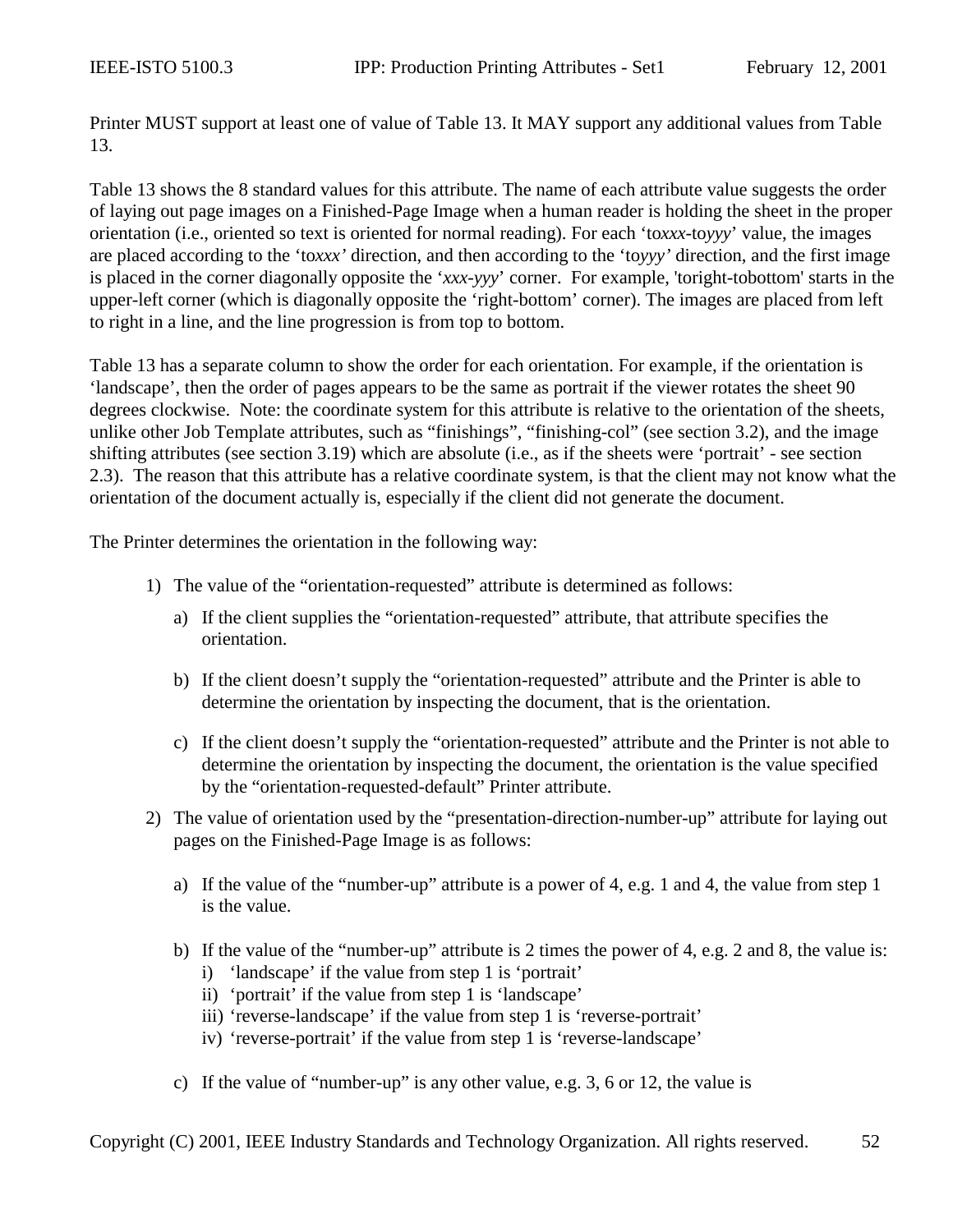#### IMPLEMENTATION DEFINED.

<span id="page-52-0"></span>When a Printer lays out page images for a Finished-Page Image, the "presentation-direction-number-up" attribute determines the order of laying out each page and the frame of reference for that order is specified by the orientation determined from the above algorithm. For example, if the value of "presentationdirection-number-up" is 'toright-tobottom' (English order), the Printer lays out 4 page images in the order of top-left, top-right, bottom-left and bottom-right in the frame of reference specified by the determined orientation. The top row of Table 13 shows this sample presentation direction.

If the Printer supports the "page-order-received" attribute and the value of the attribute is 'n-to-1-order', then the Printer MUST place the pages in reverse order on each Finished-Page Image. For example, if the "number-up" attribute has the value of 4, the first page of each Finished-Page Image is placed in the position labeled "4" in Table 13. If a Printer knows the number of pages in the document, it MUST treat the first Finished-Page Image as the logical last Finished-Page Image and place the first page according to the following formula:

 $P = ((N-1) \mod n) + 1$ 

Where P is the number of pages on the logical last Finished-Page Image (first Finished-Page Image printed).

Where N is the number of pages in the document

Where n is the value of the "number-up" attribute

On the logical last Finished-Page Image (first Finished-Page Image printed), the Printer MUST put the first page at position 'P' on the Finished-Page Image.

A pictorial representation of each "presentation-direction-number-up" value for a "number-up" value of 4 and the orientation as shown below:

| <b>Value</b>       | Portrait | Landscape | <b>Reverse-Landscape</b> | <b>Reverse-Portrait</b> |
|--------------------|----------|-----------|--------------------------|-------------------------|
| 'toright-tobottom' |          | 014.      |                          |                         |
| 'tobottom-toright' | ⋒        | ାଣ୍ଡାଙ୍କ  | ω                        |                         |
| 'toleft-tobottom'  |          | הαשוע     |                          | 43                      |
| 'tobottom-toleft'  |          |           |                          | 17                      |

**Table 13 - Standard Values for the "presentation direction" Attribute**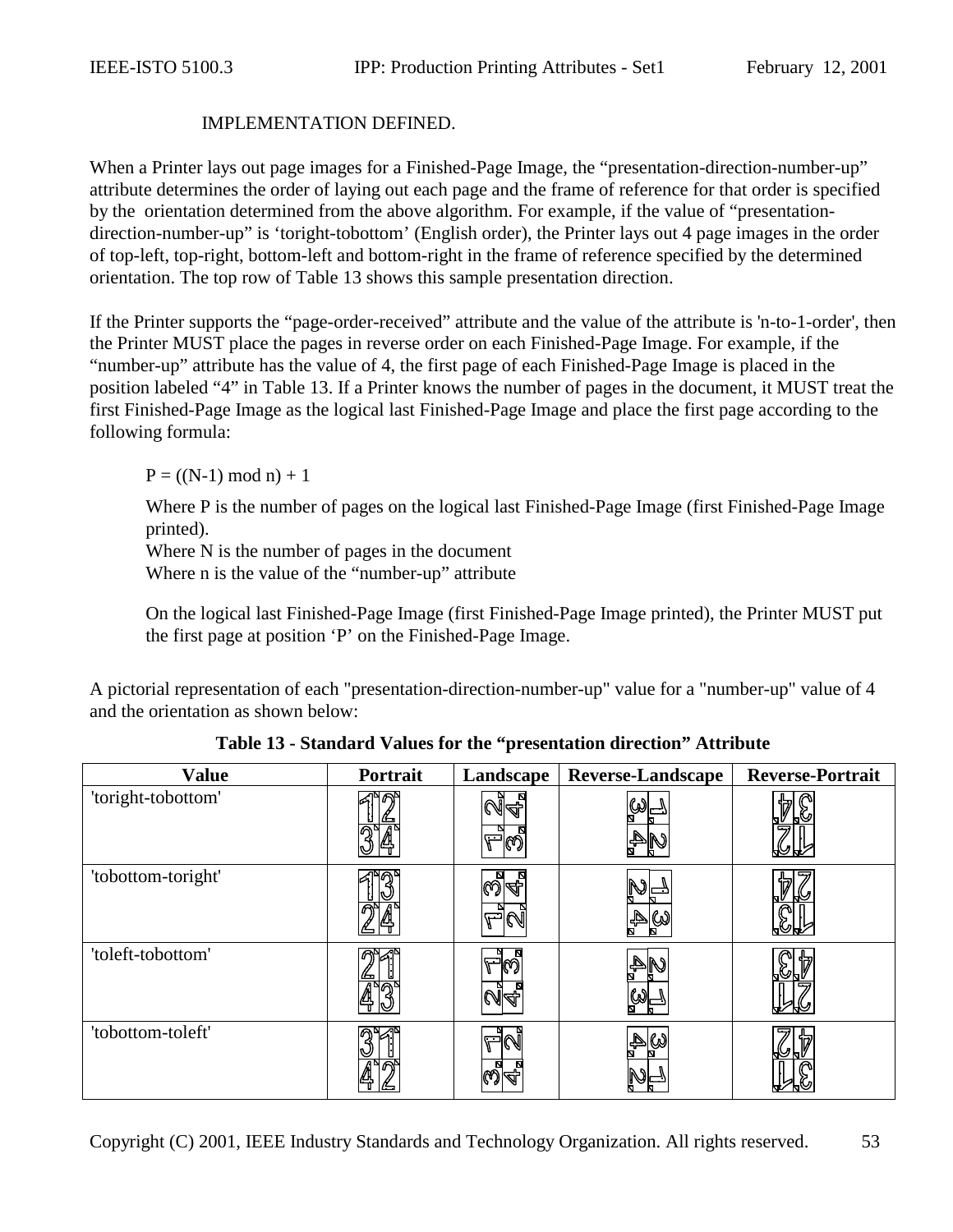<span id="page-53-0"></span>

| <b>Value</b>    | Portrait | Landscape                                      | <b>Reverse-Landscape</b> | <b>Reverse-Portrait</b> |
|-----------------|----------|------------------------------------------------|--------------------------|-------------------------|
| 'toright-totop' |          | N<br>N<br>∕ମା                                  |                          |                         |
| 'totop-toright' |          | 집.<br>ক∣©<br>CAI.                              |                          | ₩                       |
| 'toleft-totop'  | ឝ        | N<br>$\mathbb{Q}$<br>$\mathbb{Z}_{\mathbb{Z}}$ | ∣ພ                       |                         |
| 'totop-toleft'  |          | $\mathbb{N}$ L<br>д.<br>4K.                    | $\mathbb{A}[\omega]$     |                         |

# **3.18 separator-sheets (collection)**

This attribute specifies which separator sheets MUST be printed with the job. Separator sheets are used to separate individual copies of a multiple copy job (i.e., when the "copies" attribute is greater than 1). The "separator-sheets" attribute is dependent both on the value of "multiple-document-handling" and on the value of "sheet-collate" (see [ipp-prog]). See sections [2.2](#page-8-0) and 3.18.1 for a detailed description and examples of what constitutes a "set."

Separator sheets may either be non-imaged sheets, or may contain Printer generated information.

The 'collection' attribute syntax allows a client to specify media for job separator sheets that is different than the current media being used for the print-stream page impressions. The collection consists of:

| Attribute name        | attribute syntax            | request        | <b>Printer Support</b> |
|-----------------------|-----------------------------|----------------|------------------------|
| separator-sheets-type | type3 keyword   $name(MAX)$ | <b>MUST</b>    | <b>MUST</b>            |
| media                 | type3 keyword   $name(MAX)$ | MAY be         | <b>MUST</b>            |
| media-col             | collection                  | neither or one | <b>MAY</b>             |
|                       |                             | of, but NOT    |                        |
|                       |                             | both           |                        |

**Table 14 - "separator-sheets" member attributes** 

## **3.18.1 separator-sheets-type (type3 keyword | name(MAX))**

The "separator-sheets-type" member attribute specifies which separator sheets type the Printer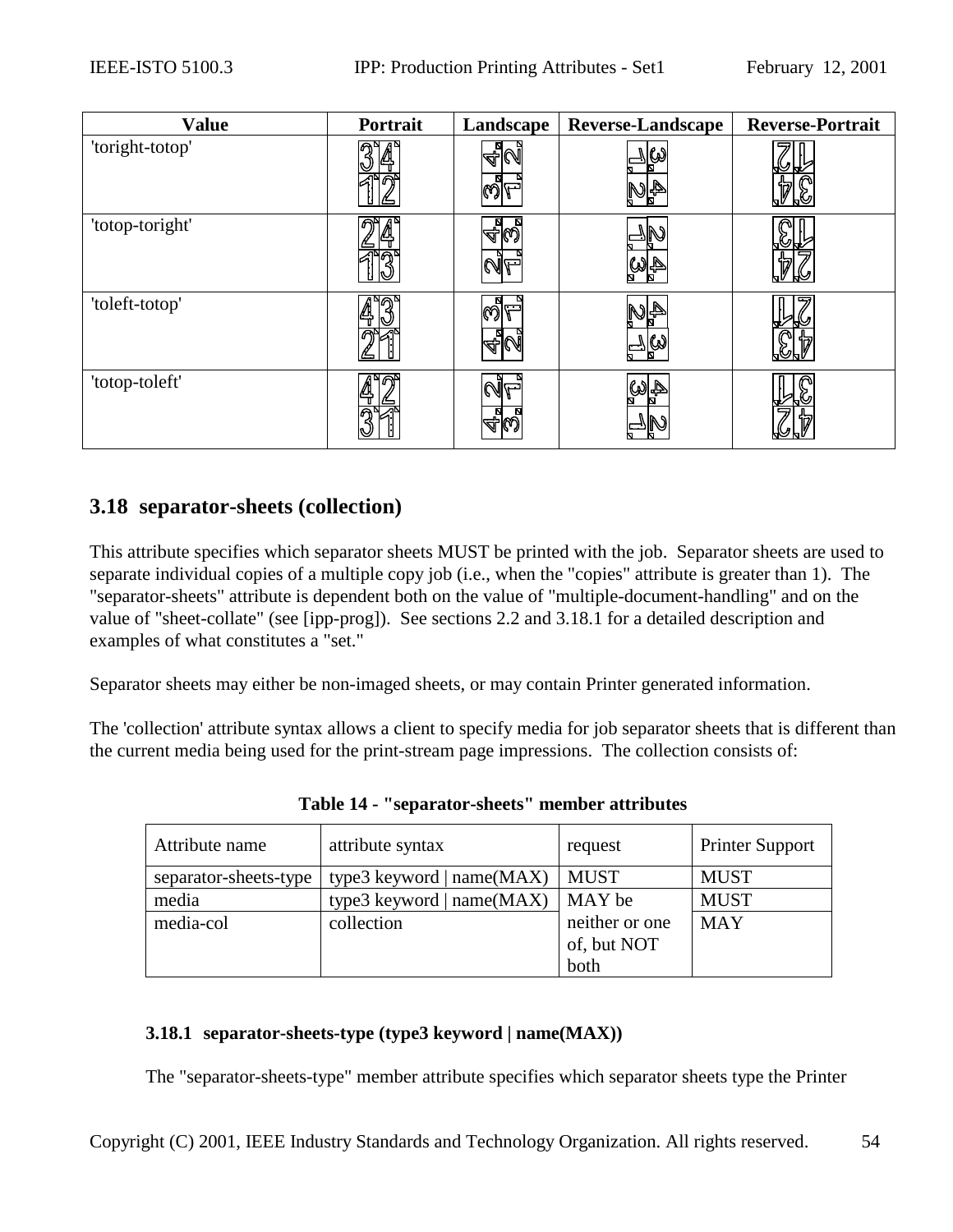| 'none'        | No separator sheets are to be delivered with the printed output.                  |
|---------------|-----------------------------------------------------------------------------------|
| 'slip-sheets' | A separator sheet MUST be printed between "sets" of the job.                      |
| 'start-sheet' | A separator sheet MUST be printed to indicate the start of each "set" of the job. |
| 'end-sheet'   | A separator sheet MUST be printed to indicate the end of each "set" of the job.   |
| 'both-sheets' | Separator sheets MUST be printed to indicate both the start and end of each       |
|               | "set" of the job.                                                                 |

<span id="page-54-0"></span>MUST use for the separator sheets. Standard keyword values are:

Example 1: A job is created consisting of a single document, with the

- a) the value of the "copies" attribute is '3',
- b) the value of "job-sheets" attribute is 'job-both-sheets' (see section [6.2\)](#page-66-0), and
- c) the value of the "separator-sheets-type" attribute is 'slip-sheets'.

If each of the 3 "sets" is denoted by  $(J1)$ ,  $(J2)$ ,  $(J3)$ , a job-sheet is denoted by X, and a separator sheet is denoted by S, then the delivered output would be:  $X(1)$  S ( $J2$ ) S ( $J3$ ) X If the value of the "separator-sheets-type" is 'start-sheet' instead, then the delivered output would be: X S (J1) S (J2) S (J3) X

Example 2: A job is created consisting of two documents J and K, with

- a) the value of "copies" attribute is '3',
- b) the value of "job-sheets" attribute is 'job-both-sheets' (see section [6.2\)](#page-66-0),
- c) the value of the "separator-sheets-type" attribute is 'slip-sheets',
- d) the value of the "sheet-collate" attribute is 'collated' and
- e) the value of the "multiple-document-handling" attribute is 'separate-documentsuncollated-copies.

If each of the "sets" is denoted by  $(J1)$ ,  $(J2)$ ,  $(J3)$ ,  $(K1)$ ,  $(K2)$ ,  $(K3)$ , a job-sheet is denoted by X, and a separator sheet is denoted by S, then the delivered output would be:  $X(11) S(K1) S(J2) S(K2) S$ (J3) S (K3) X

If for example 2, the value of the "separator-sheets-type" is 'start-sheet' instead, then the delivered output would be: X  $S$  (J1)  $S$  (K1)  $S$  (J2)  $S$  (K2)  $S$  (J3)  $S$  (K3)  $X$ .

If for example 2, the value of the "multiple-document-handling" attribute is 'separate-documentsuncollated-copies, then the delivered output would be:  $X$  (J1)  $S$  (J2)  $S$  (J3)  $S$  (K1)  $S$  (K2)  $S$  (K3)  $X$ .

If for example 2, the value of the "sheet-collate" attribute is 'uncollated', then the delivered output would be: X (JP1) S (JP2) S (JP3) S (KP1) S (KP2) X where JPn are 3 copies of page n of Job J and KPn are 3 copies of page n of Job K. Job J has 3 pages and Job K has two in this example.

**3.18.1.1 separator-sheets-type-supported (1setOf (type3 keyword | name(MAX)))**

The "separator-sheets-type-supported" (1setOf (type3 keyword | name(MAX))) Printer attribute identifies the values of this "separator-sheets-type" member attribute that the Printer supports, i.e., the type names of the separator sheets.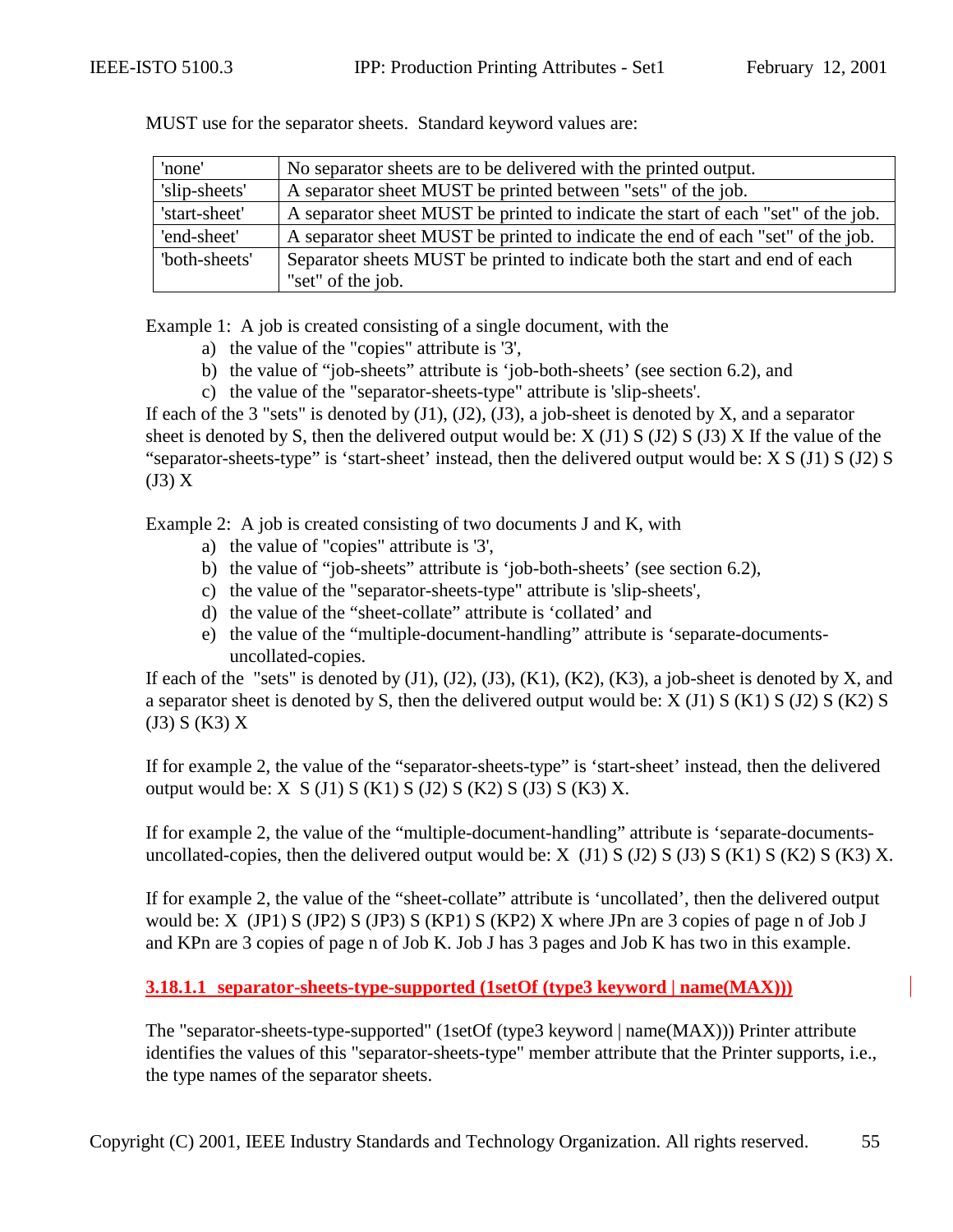### <span id="page-55-0"></span>**3.18.2 media (type3 keyword | name(MAX)) or media-col (collection)**

Either the "media" (defined in [RFC2911] section 4.2.11) or the "media-col" member attribute is used to indicate the media that the Printer MUST use for the job separator sheet. The member attributes are the same as those for the "media-col" attribute shown in [Table 10.](#page-39-0)

If the client omits both the "media" and the "media-col" member attributes, then the implementation selects a media instance (by means outside the scope of this document) that is appropriate for separator sheets. The client MUST NOT supply both the "media" and the "media-col" member attribute. If client supplies such a mal-formed request by supplying both, the Printer MUST (depending on implementation) either (1) reject the request and return the 'client-error-bad-request' status code (see [RFC2911] section 13.1.4.1) or (2) use either the "media" or the "media-col" member attribute, independent of the value of the "ipp-attribute-fidelity" attribute supplied by the client.

Since this "media" member attribute has the same name as the "media" Job Template attribute defined in [RFC2911] section 4.2.11), the "media-supported" (1setOf (type3 keyword | name(MAX))) Printer attribute (also defined in [RFC2911] section 4.2.11) identifies the values of this "media" member attribute (as well as the values of the "media" Job Template attribute) that the Printer supports, i.e., the names of the supported media.

Since this "media-col" member attribute has the same name as the "media-col" Job Template attribute defined in section [3.13\)](#page-37-0), the "media-col-supported" Printer attribute (defined in section [3.13.14\)](#page-47-0) identifies the keyword names of the member attributes supported in this "media-col" member attribute (as well as the keyword names of the "media-col" Job Template attribute), i.e., the names of the member attributes in [Table 10](#page-39-0) that the Printer supports.

### **3.18.3 separator-sheets-default (collection)**

The "separator-sheets-default" Printer attributes specify the separator sheets that the Printer MUST provide, if any, if the client omits the "separator-sheets" Job Template attribute. The member attributes are defined in [Table 14.](#page-53-0) A Printer MUST support the same member attributes for this default collection attribute as it supports for the corresponding "separator-sheets" Job Template attribute.

### **3.18.4 separator-sheets-supported (1setOf type2 keyword)**

The "separator-sheets-supported" attribute identifies the keyword names of the member attributes supported in the "separator-sheets" collection Job Template attribute, i.e., the names of the member attributes in [Table 14](#page-53-0) that the Printer supports.

# **3.19 Image Shifting Attributes**

The attributes defined in this sub-section shift the Finished-Page Images as specified in the attribute definition, i.e., shift the pages that the end user sees in the Finished Document. Typical use cases for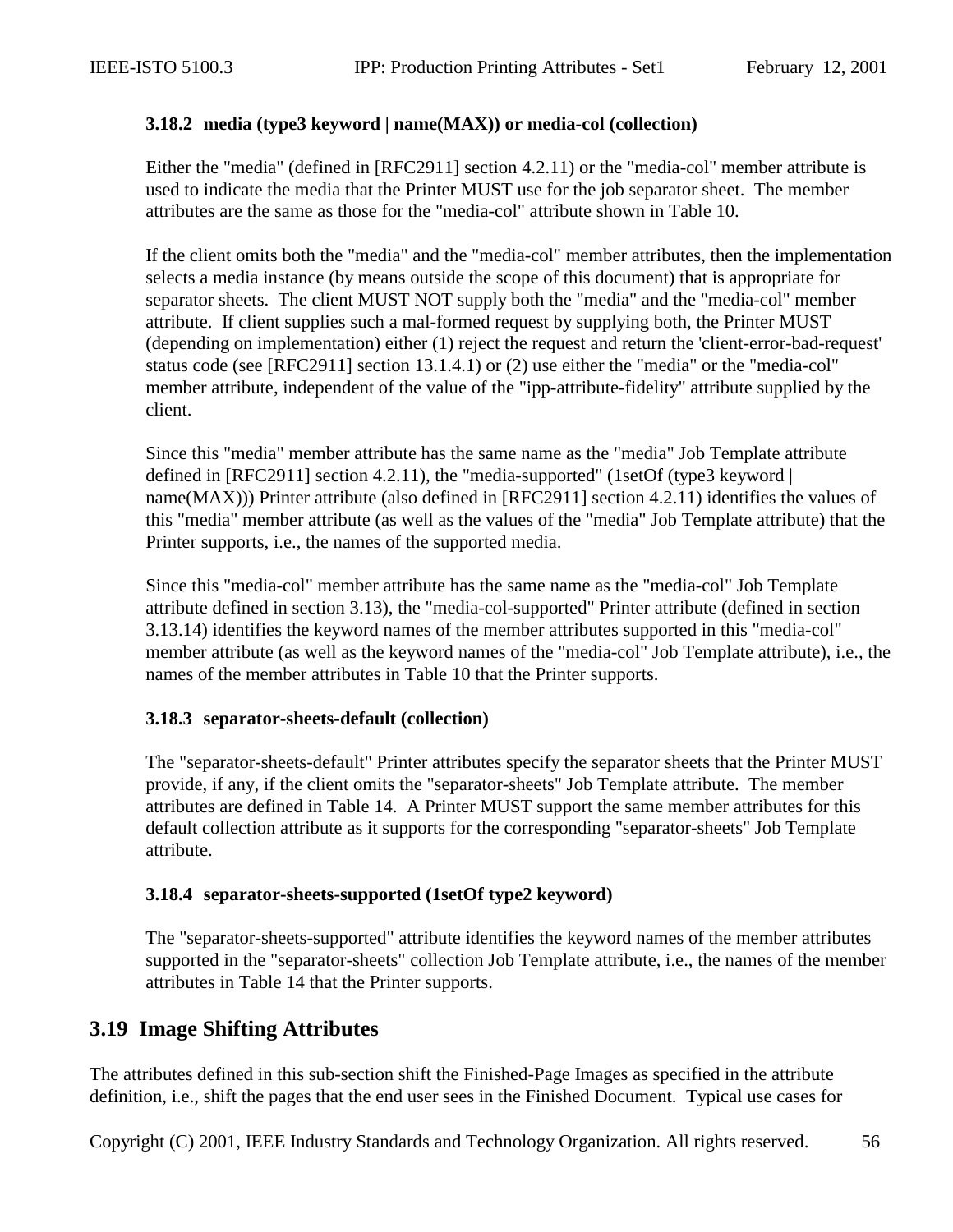<span id="page-56-0"></span>shifting of Finished-Page Images are (1) to compensate for an application or scanning in some consistent direction for each Finished-Page Image and (2) to shift the Finished-Page Images toward or away from a binding edge.

### **3.19.1 Common Semantics for Image Shifting Attributes**

Note: To help understanding, the definitions of the Image Shifting Attributes are specified without the complication of Imposition attributes, such as "imposition-template" (see section [3.4\)](#page-26-0). In order to take into account the interaction of the Image Shifting attributes with Imposition attributes, the reader should change the word *media* to *Finished-Page-Image Cell* in the definitions in this section. See section [2.3](#page-9-0) for detailed definitions of Finished-Page-Image Cell and Imposition. The coordinate system for the Image Shifting attributes is relative to the Finished-Page-Image Cell. See section [2.4](#page-12-0) for details of the coordinate system.

The Printer determines the value for each attribute in this section as follows:

- a) if the client supplies a value and the Printer supports the attribute, the Printer uses that value,
- b) otherwise, if the corresponding "xxx-default" attribute is configured, the Printer uses that value,
- c) otherwise, the Printer uses the value of 0 for each integer valued attribute and 'none' for each keyword-valued attribute. These values cause the Printer to position the image as it normally would without these attributes.

To implement these attributes, the Printer first positions the Finished-Page Image using the values it obtains for the "x-image-position" and "y-image-position" attributes. Then it shifts the Finished-Page Image by the amount it obtains for the "x-image-shift" and "y-image-shift" attributes. Finally, for a Finished-Page Image that would be placed on the front side of a sheet in the Finished Document, it shifts the Finished-Page Image by the amount it obtains for the "x-side1-image-shift" and "y-side1-image-shift". For a Finished-Page Image that would be placed on the back side of a sheet in the Finished Document, it shifts the Finished-Page Image by the amount it obtains for the "x-side2-image-shift" and "y-side2-image-shift" attributes.

### **3.19.1.1 Side1 and Side2**

For the "\*-image-shift" attributes, the terms "side1" and "side2" describe those Finished-Page Images that would be on the front side or back side of a sheet in the Finished Document, respectively. If the document is to be printed one-sided, all Finished-Page Images will be "side1" pages. If the document is to be printed two-sided with one Finished-Page Image on each side of the sheet of paper, this would result in odd Finished-Page Images printed on side1 (or right side in a book format) and even Finished-Page Images printed on side2 (or left side in a book format), with an exception noted below.

### **3.19.1.2 Interaction between the Image Shifting and "number-up" and Imposition attributes**

Usually a print job will not combine the "number-up", image shifting, and Imposition attributes (such as the "imposition-template" attributes - see section [3.4\)](#page-26-0), in a single document. However, this section defines the interaction in case a client does supply more than one of these attributes.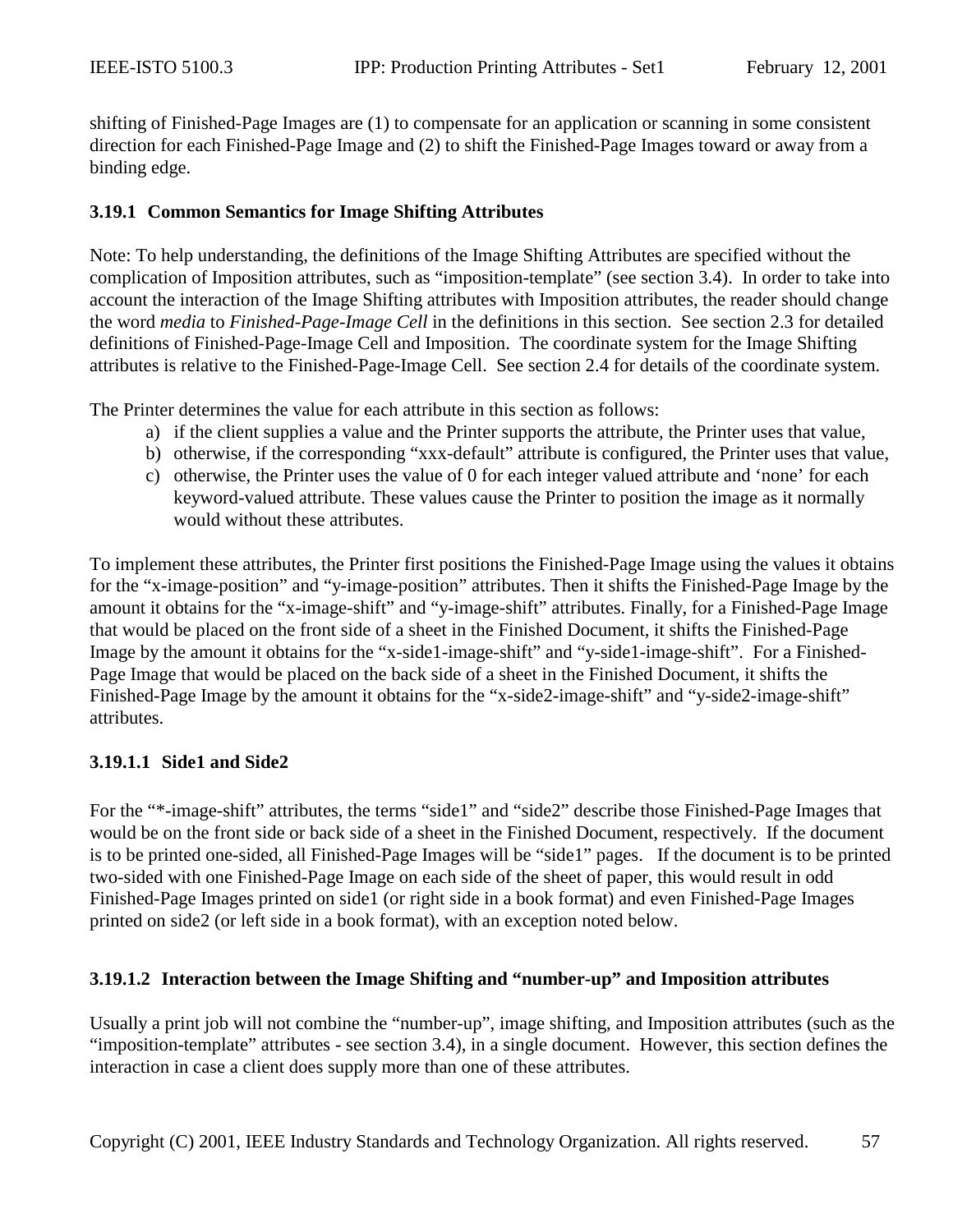<span id="page-57-0"></span>The Printer MUST apply "number-up", image shifting, and Imposition attributes in the following order:

- (1) Create a Finished-Page Image by laying out the number of page images specified by the "numberup" attribute (see [RFC2911] sections 4.2.9 and 15.3). If "number-up" is unsupported or not applied, the Finished-Page Image is the same as the single page image.
- (2) shift the Finished-Page Image as specified by the image shifting attributes. If the image-shifting attributes are unsupported or not applied, the Finished-Page Image is not shifted.
- (3) layout the Finished-Pages Images onto the surfaces (i.e. sides) of a number of (larger) sheets according to the Imposition attributes, such as the "imposition-template" attribute (see section [3.4\)](#page-26-0). If Imposition attributes are unsupported or not applied, an Impression is a single Finished-Page Image and the "sides" attribute specifies whether one or both sides of the sheet are imaged. See section [3.4.1](#page-26-0) for the interaction of the "imposition-template" attribute and the "sides" attribute.

### *Note: As with all Image Shifting attributes, if an Imposition attribute, such as "impositiontemplate" (see section [3.4\)](#page-26-0) is also supplied, the word "media" in these Image Shifting definitions should be interpreted to mean the Finished-Page-Image Cell (see section [3.19.1.2\)](#page-56-0).*

#### **3.19.1.3 Interaction between the Image Shifting and "force-front-side" attributes**

If the "force-front-side" attribute (see section [3.3\)](#page-26-0) is used, "side1" and "side2" apply to the Finished-Page images AFTER the "force-front-side" values are applied. For example, a typical document without "number-up" starts with page 1 as a "side1" page and page 2 as a "side2" page. If "force-front-side" attribute is applied to Input Page 2, then Input Page 2 (and subsequent even pages) will become "side1" pages. Input Page 3 (and subsequent odd pages) will become "side2" pages.

#### **3.19.2 x-image-position (type2 keyword)**

This attribute causes the specified point of the Finished-Page Image to be positioned at a specified location. One standard value causes the Finished-Page Image to be centered along the x-axis on the media to which it is applied. Two other standard values specify that the location is co-incident with the specified edge of the printable area by moving the image parallel to the x-axis on the media to which it is applied.

| 'none'   | Place the Finished-Page Image wherever the print data specifies on the |
|----------|------------------------------------------------------------------------|
|          | medium.                                                                |
| 'center' | Center the Finished-Page Image between the physical edges of the       |
|          | medium by moving the Finished-Page Image in a direction parallel to    |
|          | the x-axis                                                             |
| 'left'   | Position the left edge of the Finished-Page Image so that it is co-    |
|          | incident with the left edge of the printable area of the medium.       |
| 'right'  | Position the right edge of the Finished-Page Image so that it is co-   |
|          | incident with the right edge of the printable area of the medium.      |

Standard keyword values are: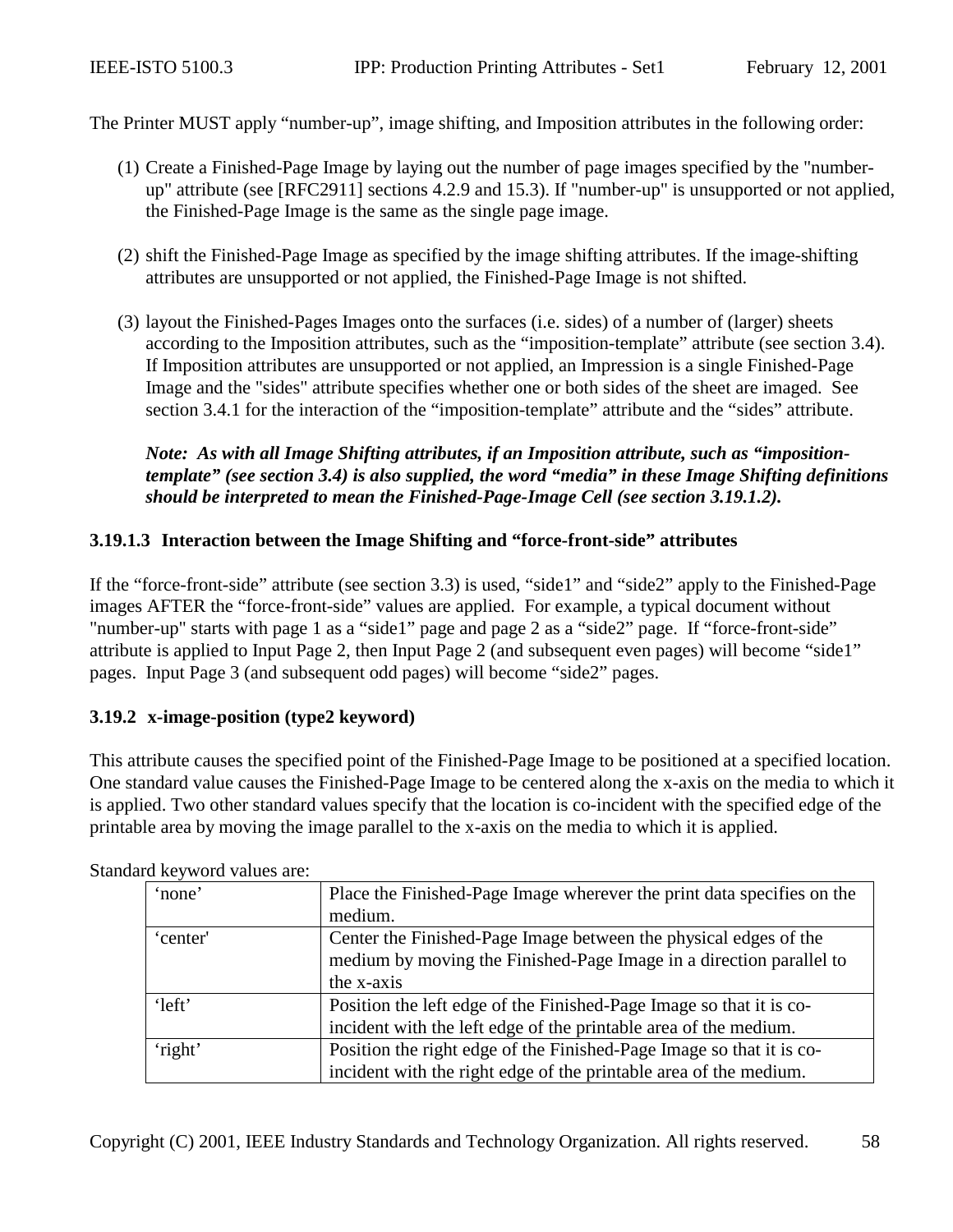Note: the 'center' value is centered with respect to the physical edges of the medium rather than the printable area of it because the printable area may have different left and right margins. If this specification defined two separate attributes, one for values that are medium-relative and one for values that are relative to printable area, the rules for defaulting would be too complicated.

For example, if the Finished-Page Image normally is placed on the media sheet as follows:



with the value of 'center', the result would be:



If the Finished-Page Image normally is placed on the media sheet as follows where the dashed line indicates the edge of the printable area on the media sheet:

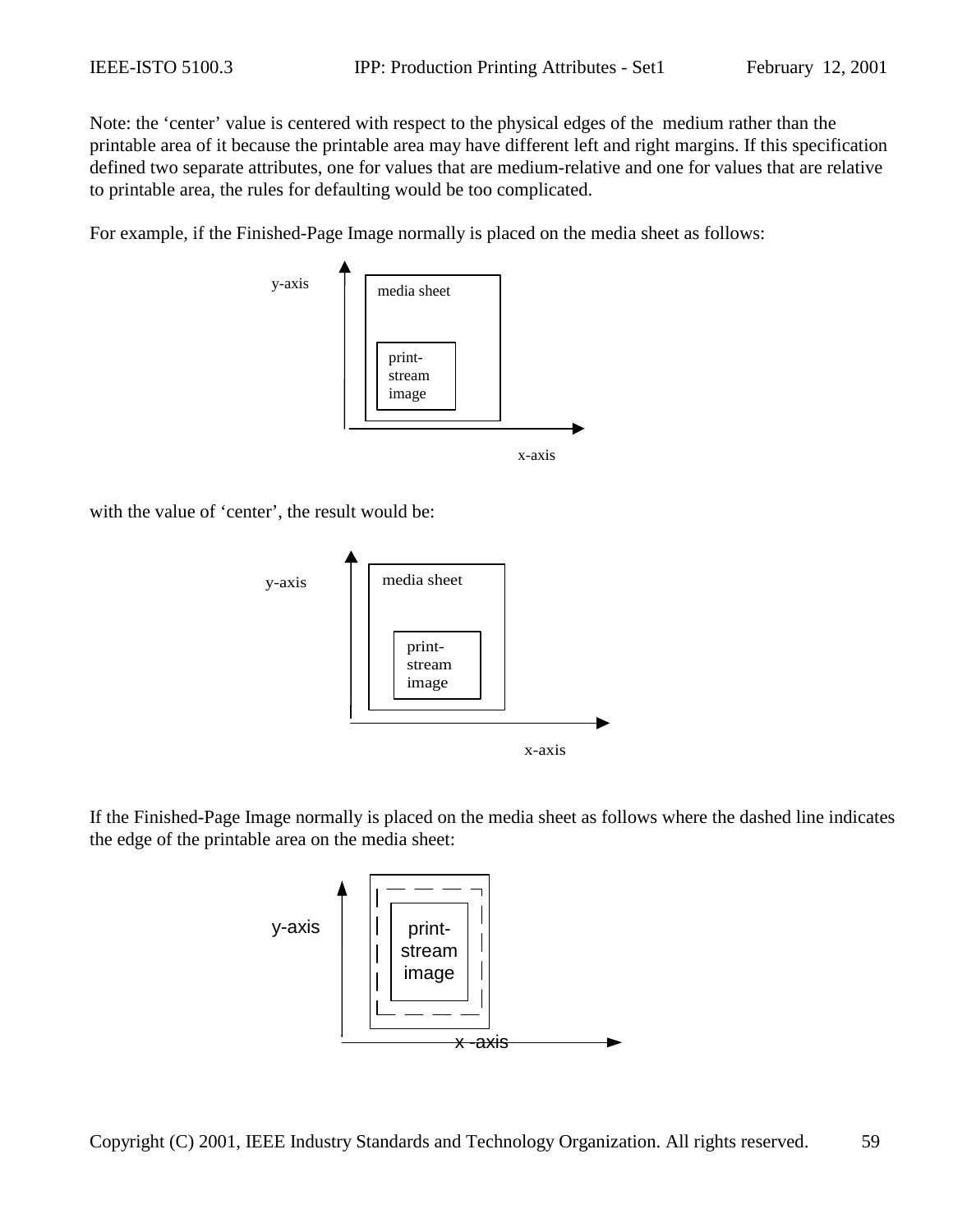<span id="page-59-0"></span>with the value of 'left', the result would be:



As with all Image Shifting attributes, if an Imposition attribute (such as "imposition-template" - see section [3.4\)](#page-26-0) is also supplied, the word *media* in this definition should be interpreted as *Finished-Page-Image Cell* (see section [3.19.1.2\)](#page-56-0).

### **3.19.3 x-image-shift (integer(MIN:MAX))**

This attribute causes the Finished-Page Image (whether it will be on the front side or back side of a sheet of the Finished Document) to be shifted in position with respect to the media on which the Finished-Page Image is to be rendered. The direction of shift MUST be along the x-axis of the Coordinate System (see section [2.4\)](#page-12-0) with respect to the medium. The sign of the value indicates the direction of the shift.

The unit of measure for this attribute is hundredths of a millimeter. This is equivalent to  $1/2540<sup>th</sup>$  of an inch resolution.

As with all Image Shifting attributes, if an Imposition attribute (such as "imposition-template" - see section [3.4\)](#page-26-0) is also supplied, the word *media* in this definition should be interpreted as *Finished-Page-Image Cell* (see section [3.19.1.2\)](#page-56-0).

### **3.19.4 x-side1-image-shift (integer(MIN:MAX))**

This attribute causes each Finished-Page Image that would be placed on the front side of a sheet of the Finished Document to be shifted in position with respect to the media on which the Finished-Page Image is to be rendered. The direction MUST be along the x-axis of the Coordinate System (see section [2.4\)](#page-12-0) with respect to the medium. The sign of the value indicates the direction of the shift.

If the bind edge is along the y-axis, then a bind edge image shift can be accomplished by applying shifts of equal magnitude, and opposite sign, to the "x-side1-image-shift" and "x-side2-image-shift" attributes, respectively (assuming that the "sides" attribute is 'two-sided-long-edge' or imposition has equivalent behavior).

The unit of measure for this attribute is hundredths of a millimeter. This is equivalent to  $1/2540<sup>th</sup>$  of an inch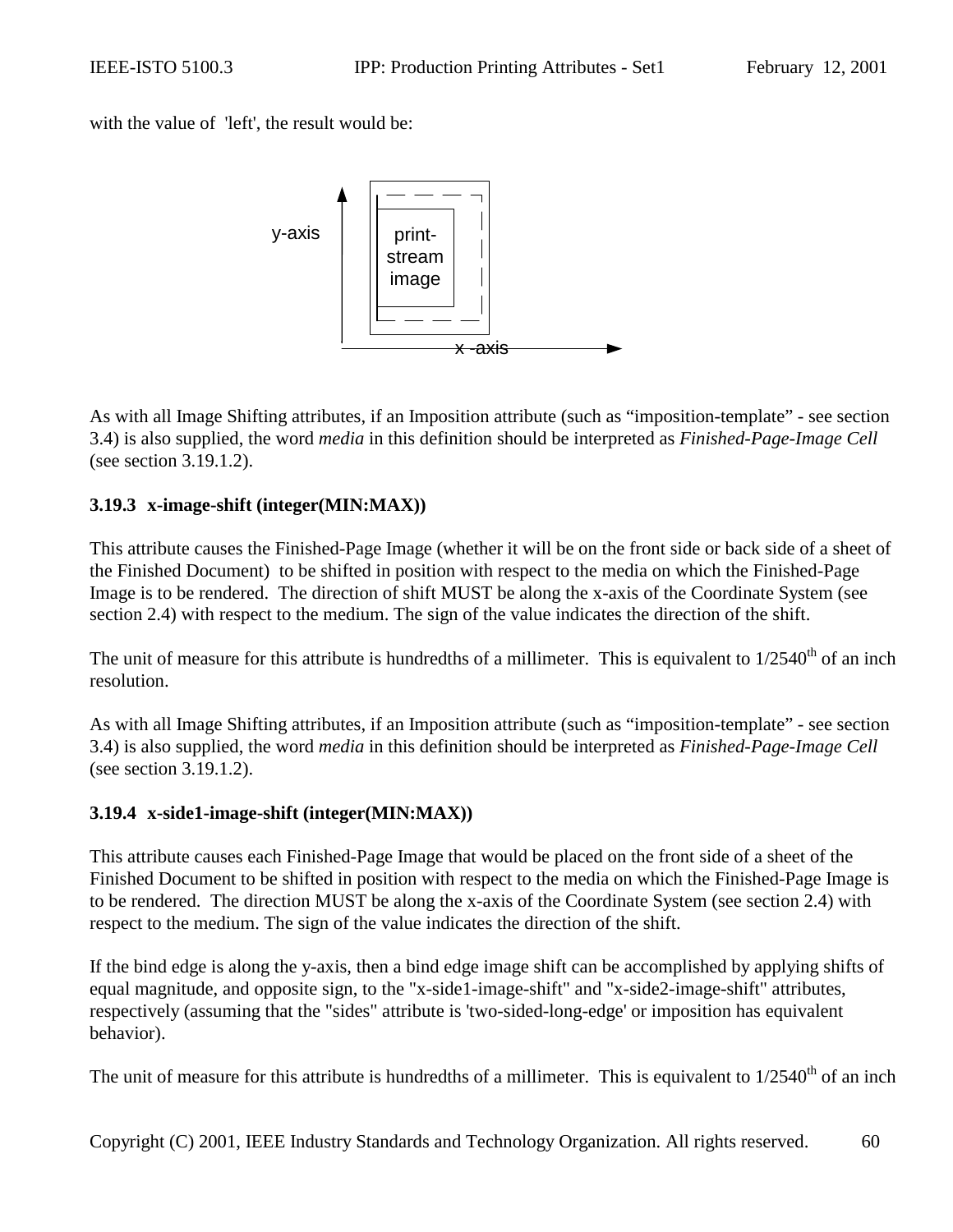<span id="page-60-0"></span>resolution.

As with all Image Shifting attributes, if an Imposition attribute (such as "imposition-template" - see section [3.4\)](#page-26-0) is also supplied, the word *media* in this definition should be interpreted as *Finished-Page-Image Cell* (see section [3.19.1.2\)](#page-56-0).

### **3.19.5 x-side2-image-shift (integer(MIN:MAX))**

This attribute causes a Finished-Page Image that would be placed on the back side of a sheet of the Finished Document to be shifted in position with respect to the media on which the Finished-Page Image is to be rendered. The direction of shift MUST be along the x-axis of the Coordinate System (see section [2.4\)](#page-12-0) with respect to the medium. The sign of the value indicates the direction of the shift.

If the bind edge is along the y-axis, then a bind edge image shift can be accomplished by applying shifts of equal magnitude, and opposite sign, to the "x-side1-image-shift" and "x-side2-image-shift" attributes, respectively (assuming that the "sides" attribute is 'two-sided-long-edge' or imposition has equivalent behavior).

The unit of measure for this attribute is hundredths of a millimeter. This is equivalent to  $1/2540<sup>th</sup>$  of an inch resolution.

As with all Image Shifting attributes, if an Imposition attribute (such as "imposition-template" - see section [3.4\)](#page-26-0) is also supplied, the word *media* in this definition should be interpreted as *Finished-Page-Image Cell* (see section [3.19.1.2\)](#page-56-0).

### **3.19.6 y-image-position (type2 keyword)**

This attribute causes the specified point of the Finished-Page Image to be positioned at a specified location. One standard value causes the Finished-Page Image to be centered along the y-axis on the media to which it is applied. Two other standard values specify that the location is co-incident with the specified edge of the printable area by moving the image parallel to the y-axis on the media to which it is applied.

Standard keyword values are:

| 'none'   | Place the Finished-Page Image wherever the print data specifies on the |  |  |
|----------|------------------------------------------------------------------------|--|--|
|          | medium.                                                                |  |  |
| 'center' | Center the Finished-Page Image between the physical edges of the       |  |  |
|          | medium by moving the Finished-Page Image in the direction parallel to  |  |  |
|          | the y-axis                                                             |  |  |
| 'top'    | Position the top edge of the Finished-Page Image so that it is co-     |  |  |
|          | incident with the top edge of the printable area of the medium.        |  |  |
| 'bottom' | Position the bottom edge of the Finished-Page Image so that it is co-  |  |  |
|          | incident with the bottom edge of the printable area of the medium.     |  |  |

As with all Image Shifting attributes, if an Imposition attribute (such as "imposition-template" - see section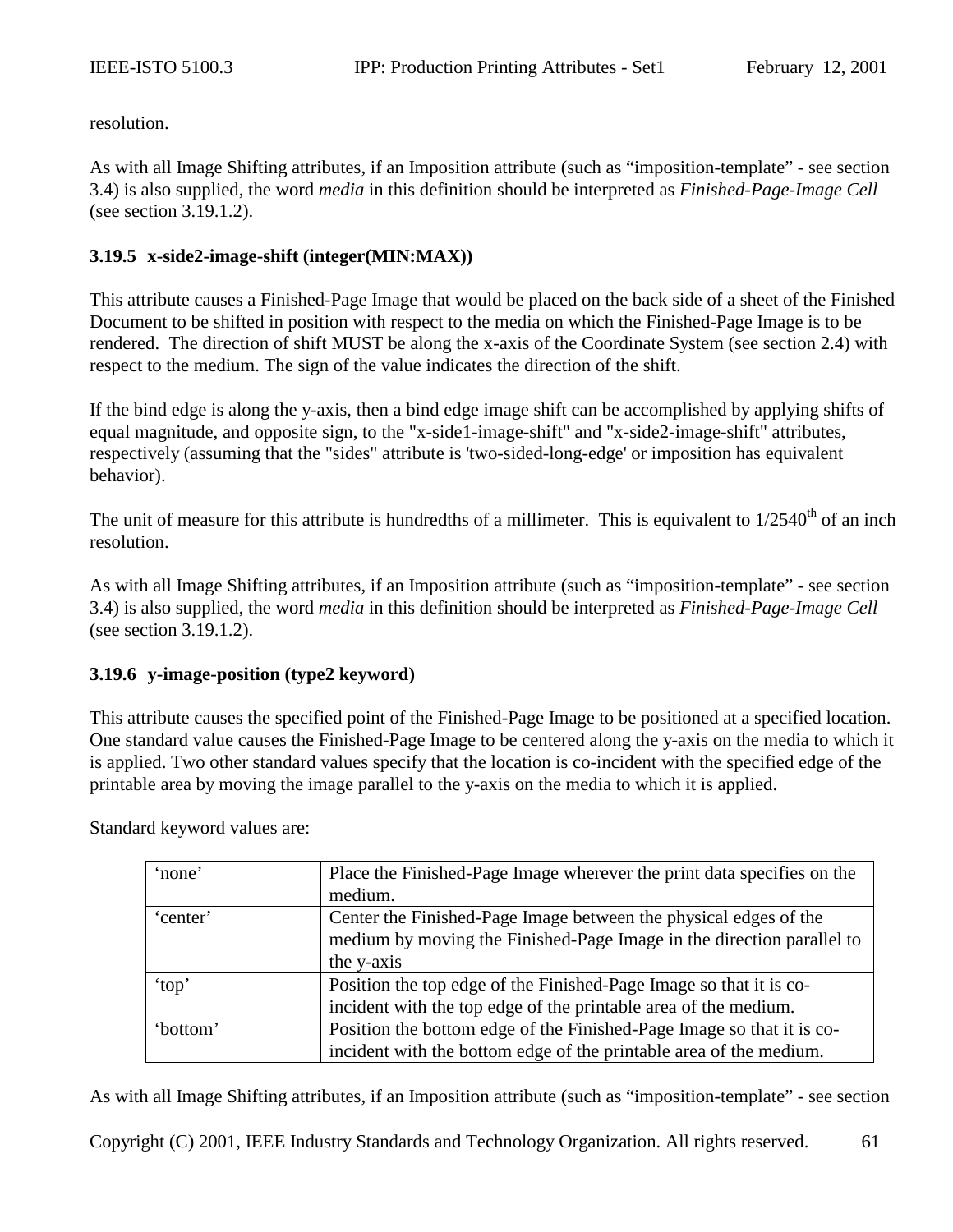<span id="page-61-0"></span>[3.4\)](#page-26-0) is also supplied, the word *media* in this definition should be interpreted as *Finished-Page-Image Cell* (see section [3.19.1.2\)](#page-56-0).

#### **3.19.7 y-image-shift (integer(MIN:MAX))**

This attribute causes the Finished-Page Image (whether it will be on the front side or back side of a sheet of the Finished Document) to be shifted in position with respect to the media on which the Finished-Page Image is to be rendered. The direction of shift MUST be along the y-axis of the Coordinate System (see section [2.4\)](#page-12-0) with respect to the medium. The sign of the value indicates the direction of the shift.

The unit of measure for this attribute is hundredths of a millimeter. This is equivalent to  $1/2540<sup>th</sup>$  of an inch resolution.

As with all Image Shifting attributes, if an Imposition attribute (such as "imposition-template" - see section [3.4\)](#page-26-0) is also supplied, the word *media* in this definition should be interpreted as *Finished-Page-Image Cell* (see section [3.19.1.2\)](#page-56-0).

#### **3.19.8 y-side1-image-shift (integer(MIN:MAX))**

This attribute causes each Finished-Page Image that would be placed on the front side of a sheet of the Finished Document to be shifted in position with respect to the media on which the Finished-Page Image is to be rendered. The direction of shift MUST be along the y-axis of the Coordinate System (see section [2.4\)](#page-12-0) with respect to the medium. The sign of the value indicates the direction of the shift.

If the bind edge is along the x-axis, then a bind edge image shift can be accomplished by applying shifts of equal magnitude, and opposite sign, to the "y-side1-image-shift" and "y-side2-image-shift" attributes, respectively (assuming that the "sides" attribute is 'two-sided-short-edge' or imposition has equivalent behavior).

The unit of measure for this attribute is hundredths of a millimeter. This is equivalent to  $1/2540<sup>th</sup>$  of an inch resolution.

As with all Image Shifting attributes, if an Imposition attribute (such as "imposition-template" - see section [3.4\)](#page-26-0) is also supplied, the word *media* in this definition should be interpreted as *Finished-Page-Image Cell* (see section [3.19.1.2\)](#page-56-0).

### **3.19.9 y-side2-image-shift (integer(MIN:MAX))**

This attribute causes each Finished-Page Image that would be placed on the back side of a sheet of the Finished Document to be shifted in position with respect to the media on which the Finished-Page Image is to be rendered. The direction of shift MUST be along the y-axis of the Coordinate System (see section [2.4\)](#page-12-0) with respect to the medium. The sign of the value indicates the direction of the shift.

If the bind edge is along the x-axis, then bind edge image shift can be accomplished by applying shifts of equal magnitude, and opposite sign, to the "y-side1-image-shift" and "y-side2-image-shift" attributes,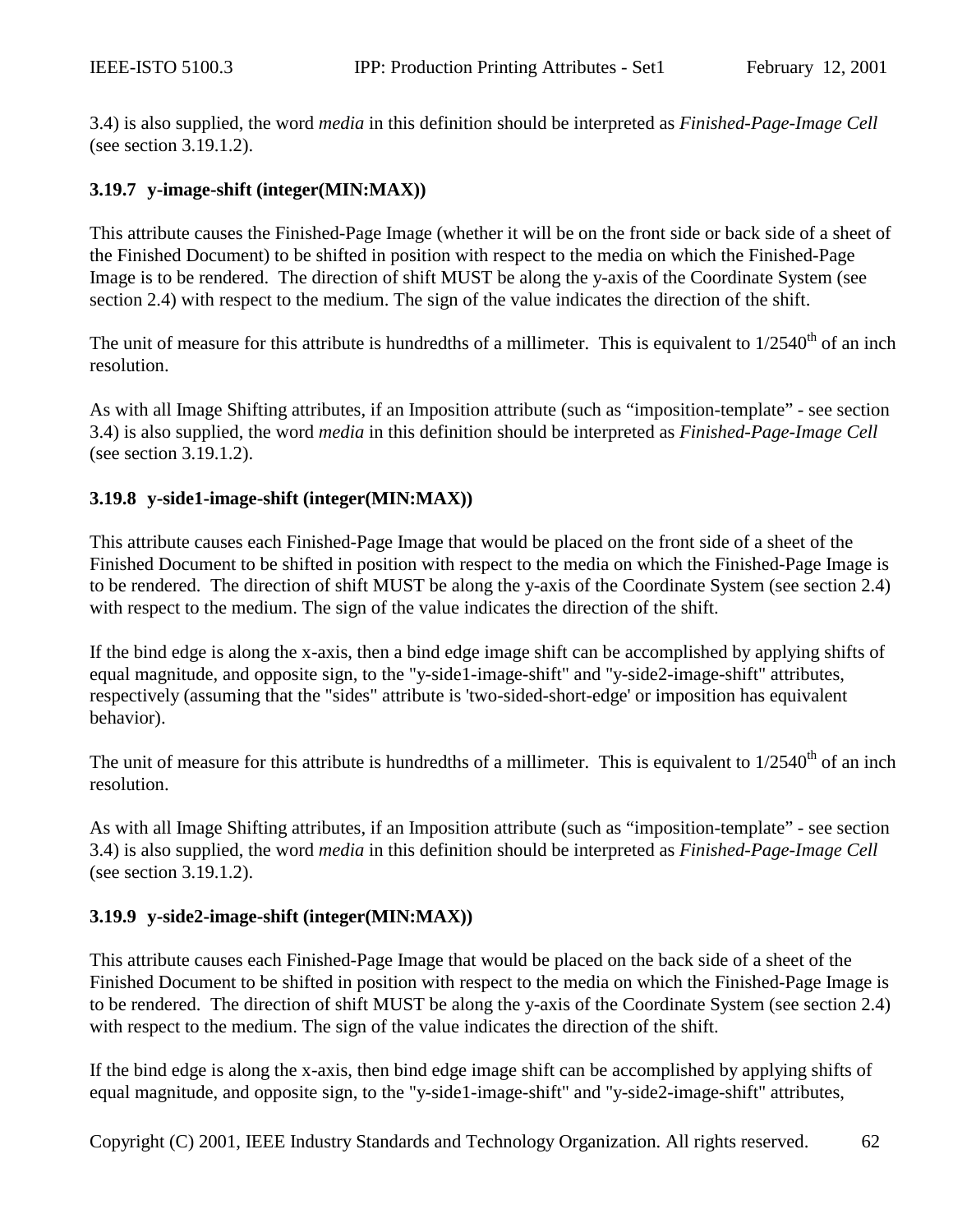<span id="page-62-0"></span>respectively (assuming that the "sides" attribute is 'two-sided-short-edge' or imposition has equivalent behavior).

The unit of measure for this attribute is hundredths of a millimeter. This is equivalent to  $1/2540<sup>th</sup>$  of an inch resolution.

As with all Image Shifting attributes, if an Imposition attribute (such as "imposition-template" - see section [3.4\)](#page-26-0) is also supplied, the word *media* in this definition should be interpreted as *Finished-Page-Image Cell* (see section [3.19.1.2\)](#page-56-0).

# **3.20 Usage in Document-Overrides and Page-Overrides**

Most of the Job Template attributes defined in this document are defined so that they MAY be used in the "document-overrides" (collection) and/or "page-overrides" (collection) Job Template attributes (see [ippoverride]). According to that document, any Job Template attribute document MUST indicate the syntax and semantics for applying each Job Template attribute in any Document and/or Page overrides.

[Table 16](#page-63-0) augments the definitions of each Job Template attribute defined in this document by indicating with which parts of a job, the attribute "associates with" and "affects" (see [ipp-override]). All Job Template attributes associate with the Job, so that is not indicated in [Table 16.](#page-63-0) A subset of the Job Template attributes are defined to be used in Document-Overrides to affect Input-Document and are associated with Input-Documents only via the "document-overrides" attribute. Another subset affect Output-Documents and are associated with either Input-Documents or Output-Documents via the "document-overrides" attribute. A final subset of Job Template attributes affects Sheets, Pages, Finished-Page Images or Impressions and are associated with Pages of an Input-Document or an Output-Document by the "page-overrides" attribute or associated with Input-Document or Output-Document via a "documentoverrides" attribute. See [ipp-override] for the syntax of the "document-overrides" (1setOf collection), "page-overrides" (1setOf collection) and "pages-per-subset" (1setOf integer(1:MAX)) and semantics of association with Document-Overrides, Page-Overrides, Sheets, and Pages. The "pages-per-subset" attribute defines Output-Document to be subsets of pages within Input-Documents.

Table 15 lists the possible attribute override semantics for Job Template attributes and shows what clients can supply in Job Creation operations.

| Affects            | <b>Associates With</b> | Override attribute   | member attributes           |
|--------------------|------------------------|----------------------|-----------------------------|
| Job                | Job                    | none                 | N/A                         |
| Input-Document     | Input-Document         | "document-overrides" | "input-documents"           |
| Output-Document    | <b>Output-Document</b> | "document-overrides" | "output-documents"          |
|                    |                        | "pages-per-subset"   | N/A                         |
|                    | Input-Document         | "document-overrides" | "input-documents"           |
| sheet, impression, | Output-Page            | "page-overrides"     | "output-documents", "pages" |
| Finished-Page      | Input-Page             | "page-overrides"     | "input-documents", "pages"  |
| Image              | <b>Output-Document</b> | "document-overrides" | "output-documents"          |

**Table 15 - Job Template Attribute Override Semantics**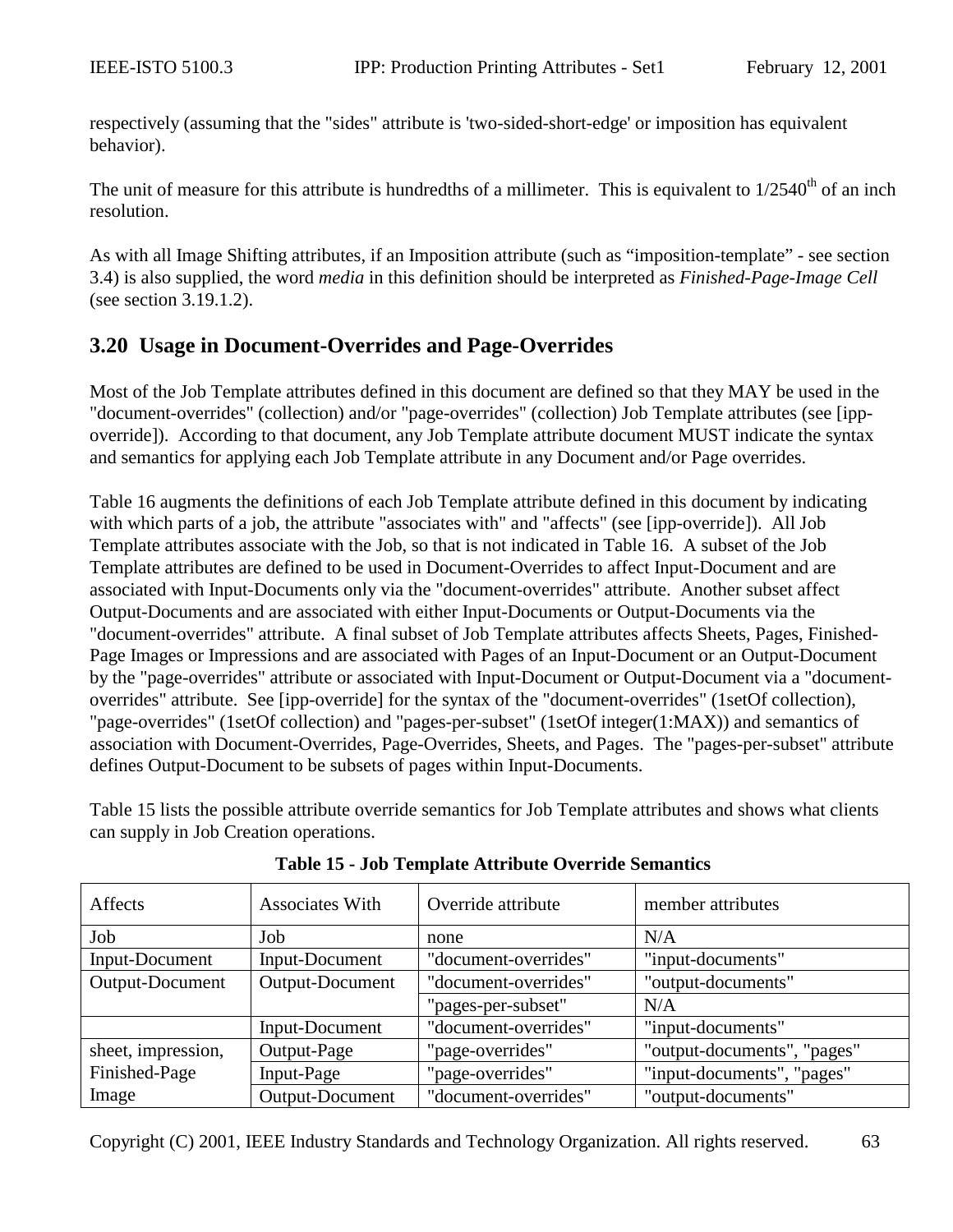<span id="page-63-0"></span>

| Affects | <b>Associates With</b> | Override attribute   | member attributes |
|---------|------------------------|----------------------|-------------------|
|         |                        | "pages-per-subset"   | N/A               |
|         | Input-Document         | "document-overrides" | "input-documents" |

A client MUST NOT submit and a Printer MUST NOT support a Job Creation request with "documentoverrides" (collection), "page-overrides" (collection), or "pages-per-subset" containing member attributes not indicated in [Table 15](#page-62-0) depending on what the Job Template attribute is defined to affect as indicated in Table 16. If a client submits a Job Creation request with such a member attribute and "ipp-attributefidelity" = 'true', the Printer MUST reject the request and return the 'client-error-bad-request' status code. If a client submits a Job Creation request with such a member attribute and "ipp-attribute-fidelity" = 'false' or omitted, the Printer MUST accept the request and return the 'successful-ok-ignored-or-substitutedattributes' status code, along with the collection and only those member attributes.

| Section or Attribute                                                   | Affects:                |
|------------------------------------------------------------------------|-------------------------|
| 3.1 cover-front (collection) and cover-back (collection)               | Output-Documents        |
| 3.2 finishings-col (collection)                                        | <b>Output-Documents</b> |
| 3.3 force-front-side (1setOf integer(1:MAX))                           | <b>Input-Documents</b>  |
| 3.4 imposition-template (type3 keyword   name(MAX))                    | Finished-Page Images    |
| 3.5 insert-sheet (1setOf collection)                                   | Output-Documents        |
| 3.6 job-account-id (name(MAX))                                         | Job                     |
| 3.7 job-accounting-user-id (name(MAX))                                 | Job                     |
| 3.8 job-accounting-sheets (collection)                                 | Job                     |
|                                                                        |                         |
| 3.9 job-error-sheet (collection)                                       | Job                     |
| 3.10 job-message-to-operator (text(MAX))                               | Job                     |
| 3.11 job-sheets-col (collection) - augments IPP "job-sheets" attribute | Job                     |
| 3.12 job-sheet-message (text(MAX))                                     | Job                     |
| 3.13 media-col (collection) - augments IPP "media"                     | <b>Sheets</b>           |
| 3.14 media-input-tray-check (type3 keyword   name(MAX))                | <b>Sheets</b>           |
| 3.15 page-delivery (type2 keyword)                                     | Output-Documents        |
| 3.16 page-order-received (type2 keyword)                               | <b>Input-Documents</b>  |
| 3.17 presentation-direction-number-up (type2 keyword)                  | Finished-Page Images    |
| 3.18 separator-sheets (collection)                                     | Job                     |
| 3.19.2 x-image-position (type2 keyword) through                        | Finished-Page Images    |
| 3.19.9 y-side2-image-shift (integer(MIN:MAX))                          |                         |

## **Table 16 - Document and Page Override Semantics by Attribute**

# **4. Job Description Attributes**

This section defines Job Description attributes for use with IPP/1.0 [RFC 2566] and IPP/1.1 [RFC2911].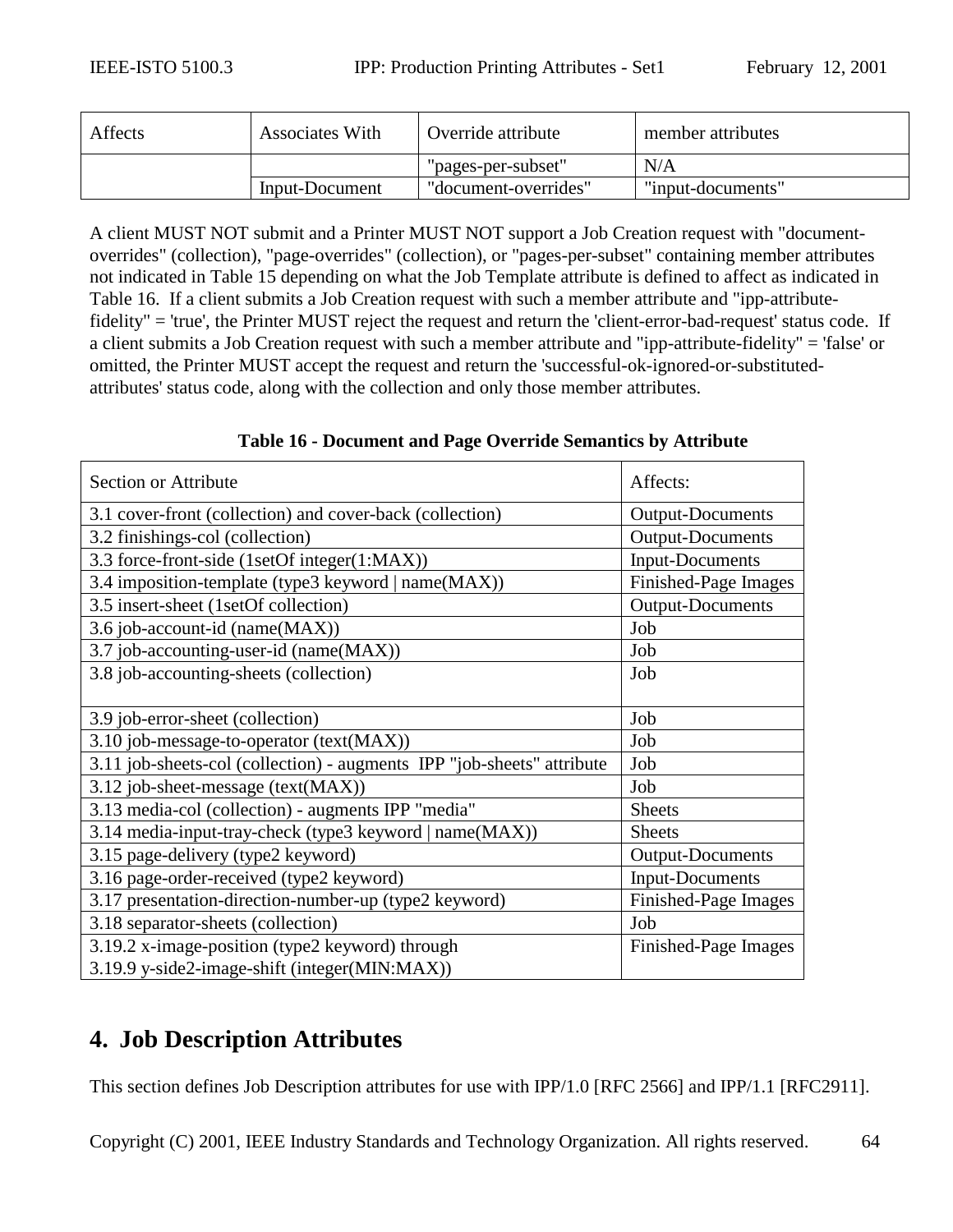# <span id="page-64-0"></span>**4.1 current-page-order (type2 keyword)**

This attribute represents the current page order of the document data supplied with the job. Initially "current-page-order" is set to the value of the Job Template attribute "page-order-received." The value of "current-page-order" may change based on processing and the value of the "page-order-delivery" attribute. If the Printer changes the value of a Job's "current-page-order" Job Description attribute, then it is assumed that the associated document data has been transformed in some way to reflect this change. It should be noted that the document data that "current-page-order" refers to is not always the document data sent with the Job Creation request, but may also refer to the processed images that are to be delivered to the printer. The standard values for this attribute are the same as for of the "page-order-received" attribute (see section [3.16\)](#page-50-0), namely, '1-to-n-order' and 'n-to-1-order'.

# **5. Printer Description Attributes**

This section defines Printer Description attributes for use with IPP/1.0 [RFC 2566] and IPP/1.1 [RFC2911].

# **5.1 user-defined-values-supported (1setOf type2 keyword)**

This Printer attribute identifies the Job Template and Job Template member attributes for which the client can supply any value in a Job Creation request, i.e., any custom or user-defined value. The values of this attribute are any "xxx" attribute names that are Job Template attributes or member attributes of a Job Template collection attributes for which the Printer will accept any value in a Job Creation request. In effect, the presence of the 'xxx' keyword value in this attribute suspends validation of the "xxx" attribute supplied by the client with the values of the corresponding "xxx-supported" Printer attribute. This feature MAY be used to specify any 'name', 'integer', or 'collection' (whose member attributes are 'name' or 'integer') attributes supplied by the client. Thus a user can supply a custom name for this "xxx" attribute. If there are no Job Template attributes that will accept any value, the value of this attribute MUST be the keyword 'none'.

For any "xxx" Job Template or Job Template member attributes identified by this attribute, the Printer suspends validation for values of type 'name', 'integer', and 'collection' and the job is created containing the user-defined value, even when the client supplied the "ipp-attribute-fidelity" with a 'true' value (which would otherwise, have caused the Printer to reject the request, if the "xxx" value had not been among those of the Printer's "xxx-supported" attribute).

For example, the system administrator could add the 'media' keyword attribute name value to the "userdefined-values-supported" Printer attribute in order to allow the user to supply any media name value for the "media" attribute even if that name wasn't one of the media names in the Printer's "media-supported" (1setOf (type3 keyword | name(MAX))) attribute. As another example, the system administrator could add the 'media-size' keyword attribute name value to the "user-defined-values-supported" Printer attribute in order to allow the user to supply any media size x and y dimensions in the "media-size" member attribute of the "media-col" Job Template attribute, even if that pair wasn't one of the pairs in the Printer's "media-size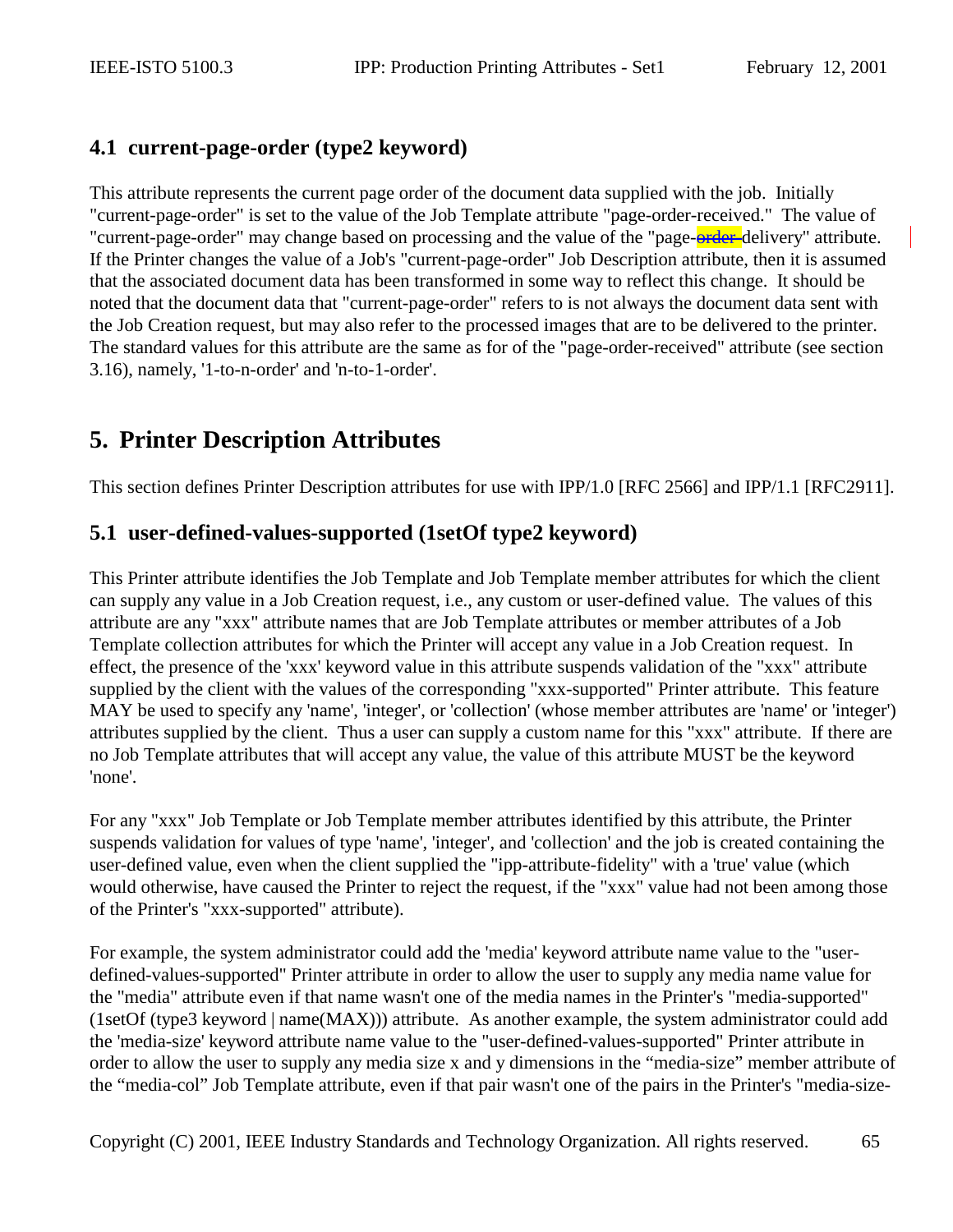<span id="page-65-0"></span>supported" (1setOf collection) attribute.

Keyword values include the IPP/1.1 Job Template attribute name keywords: 'job-priority', 'job-sheets', 'jobhold-until', 'number-up', and 'media', along with the Job Template and member attributes defined in this document: 'finishings-col', 'stitching-offset', 'stitching-locations', 'job-error-sheet-type', 'media-type', 'mediacolor', 'media-pre-punched', 'media-hole-count', 'media-order-count', 'media-size', 'media-weight-metric', 'media-front-coating', 'media-back-coating', 'media-recycled', and 'separator-sheets-type'.

Note: The requirement that the "media-key" member attribute values of the "media-col" attribute be unique and that each supported media have a distinct value precludes the 'media-key' from being a value of the "user-defined-values-supported" Printer attribute.

When the client supplies a 'yyy' value for the "xxx" attribute that is not in the "xxx-supported" Printer attribute, the Printer does not return the "xxx" value in the Unsupported Attributes group in the response. Instead, the Printer stores the requested attribute and value unmodified on the Job object for subsequent queries as with any supported value. Subsequently, a user or operator can query the Job using the Get-Job-Attributes or Get-Jobs operations to see what user-defined value was requested. Depending on implementation and/or site policy, the Printer schedules the job following one of the following options:

- 1. Add the 'resources-are-not-supported' value (see section [6.1\)](#page-66-0) to the Job's "job-state-reasons" attribute and move the job to the 'pending-held' state until either the operator adds the requested value to the Printer's "xxx-supported" attribute or the user or operator modifies the job to contain a value that is in the Printer's "xxx-supported" attribute; then releases the job using the Release-Job operation (see [RFC2911] section 3.3.6).
- 2. Add the 'resources-are-not-supported' value (see section [6.1\)](#page-66-0) to the Job's "job-state-reasons" attribute but keep the job in the 'pending' state and start to process the job as if the requested media were ready, but stop the job ("job-state" = 'processing-stopped') and the Printer ("printerstate" = 'stopped') and request immediate operator intervention. The operator loads the requested media and continues the Printer, using the Resume-Printer operation (see [RFC2911] section 3.2.8).

# **5.2 max-stitching-locations-supported (integer(1:MAX))**

This attribute indicates the maximum number of stitches or staples that the implementation is capable of inserting into an Output Document, even if that number would require human intervention in order to configure the (manual configured) stitcher. In other words, "max-stitching-locations-supported" attribute specifies the maximum number of values that the client can supply in the "stitching-locations" member attribute (see section [3.2.2.3\)](#page-24-0).

Note: the client can determine the number of stitches or staples that the client can request without human intervention by querying the "finishing-col-ready" attribute (see section [3.2.4\)](#page-25-0).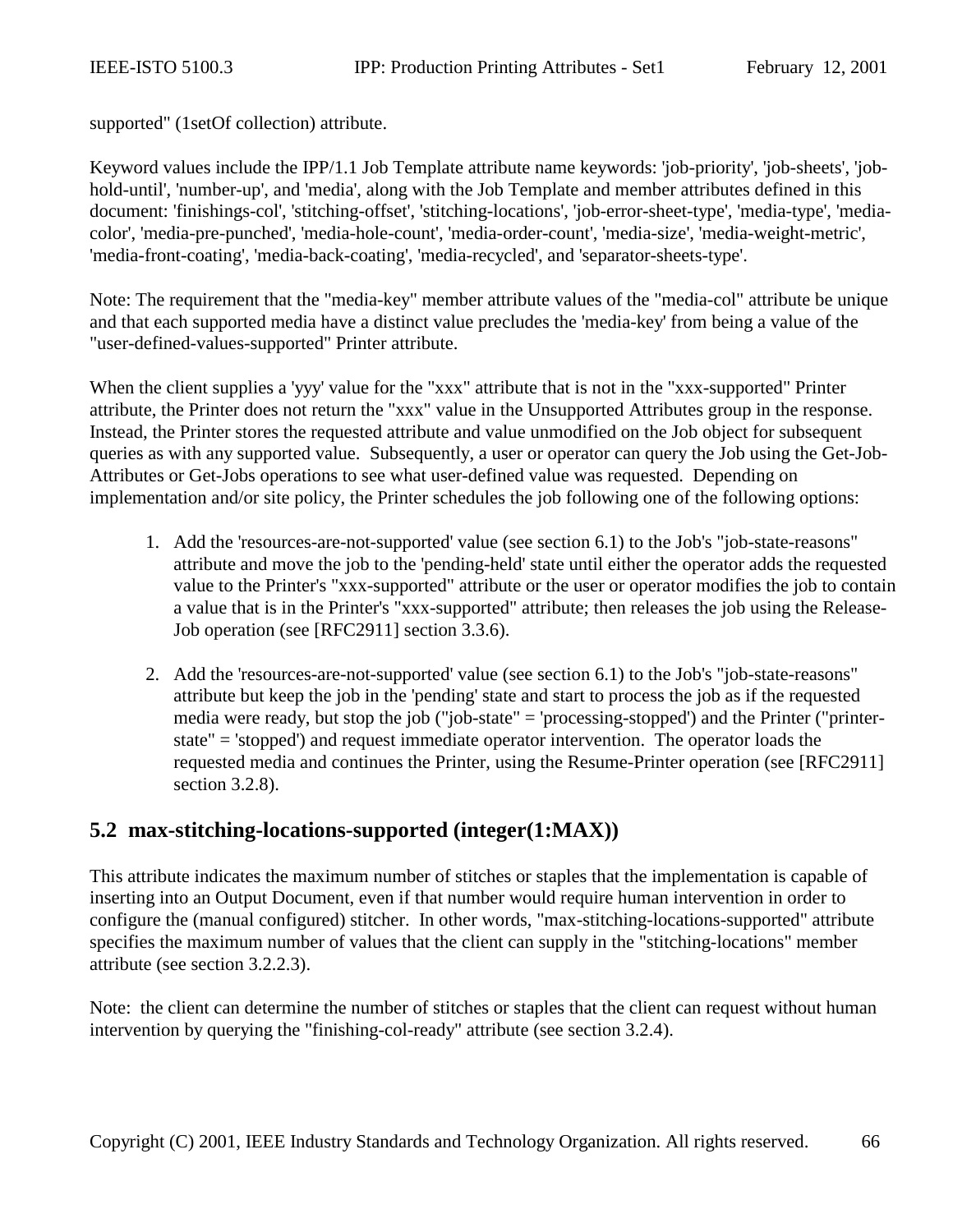# <span id="page-66-0"></span>**5.3 finishings-ready (1setOf type2 enum)**

This attribute differs from "finishings-supported" in that legal values only include the subset of "finishingssupported" values that are physically ready for printing with no operator intervention required. The "finishings-ready" attribute is useful for Printers where human intervention is required in order to change the finisher in order for a job to use certain "finishings" values. If all "finishings-supported" values can be used without human intervention, a Printer NEED NOT implement the "finishings-ready" attribute. If an IPP Printer supports "finishings-supported" (see [RFC2911] section 4.2.6, it NEED NOT support "finishings-ready". However, if a Printer supports "finishings-ready", it MUST support "finishingssupported".

# **6. Additional Values for Existing Attributes**

This section defines additional values for existing attributes.

# **6.1 Additional values for the "job-state-reasons" Job attribute**

This section defines additional values for the "job-state-reasons" (1setOf type2 keyword) Job Description attribute (see [RFC2911] section 4.3.8):

'resources-are-not-supported': At least one of the resources needed by the job, such as media, fonts, resource objects, etc., is not supported on any of the physical printer's for which the job is a candidate. This condition MAY be detected when the job is accepted, or subsequently while the job is pending or processing, depending on implementation. The job may (1) remain in its current state, (2) be moved to the 'pending-held' state, depending on implementation and/or job scheduling policy, or (3) scheduled normally, but the Printer is put into the 'stopped' state when the job is attempted to be processed on the Printer. This value is intended for use with an implementation that supports the "user-defined-values-supported" Printer attribute (see section [5.1\)](#page-64-0) which allows a job to be accepted with an unsupported 'name' value.

# **6.2 Additional values for the IPP "job-sheets" Job Template Attribute**

The following additional values are defined for the IPP/1.1 "job-sheets" Job Template attribute:

| job-start-sheet | A job sheet MUST be printed to indicate the start of the job.                                |  |
|-----------------|----------------------------------------------------------------------------------------------|--|
| job-end-sheet   | A job sheet MUST be printed to indicate the end of the job.                                  |  |
|                 | job-both-sheets   Job sheets MUST be printed to indicate the start and end of all the output |  |
|                 | associated with the job.                                                                     |  |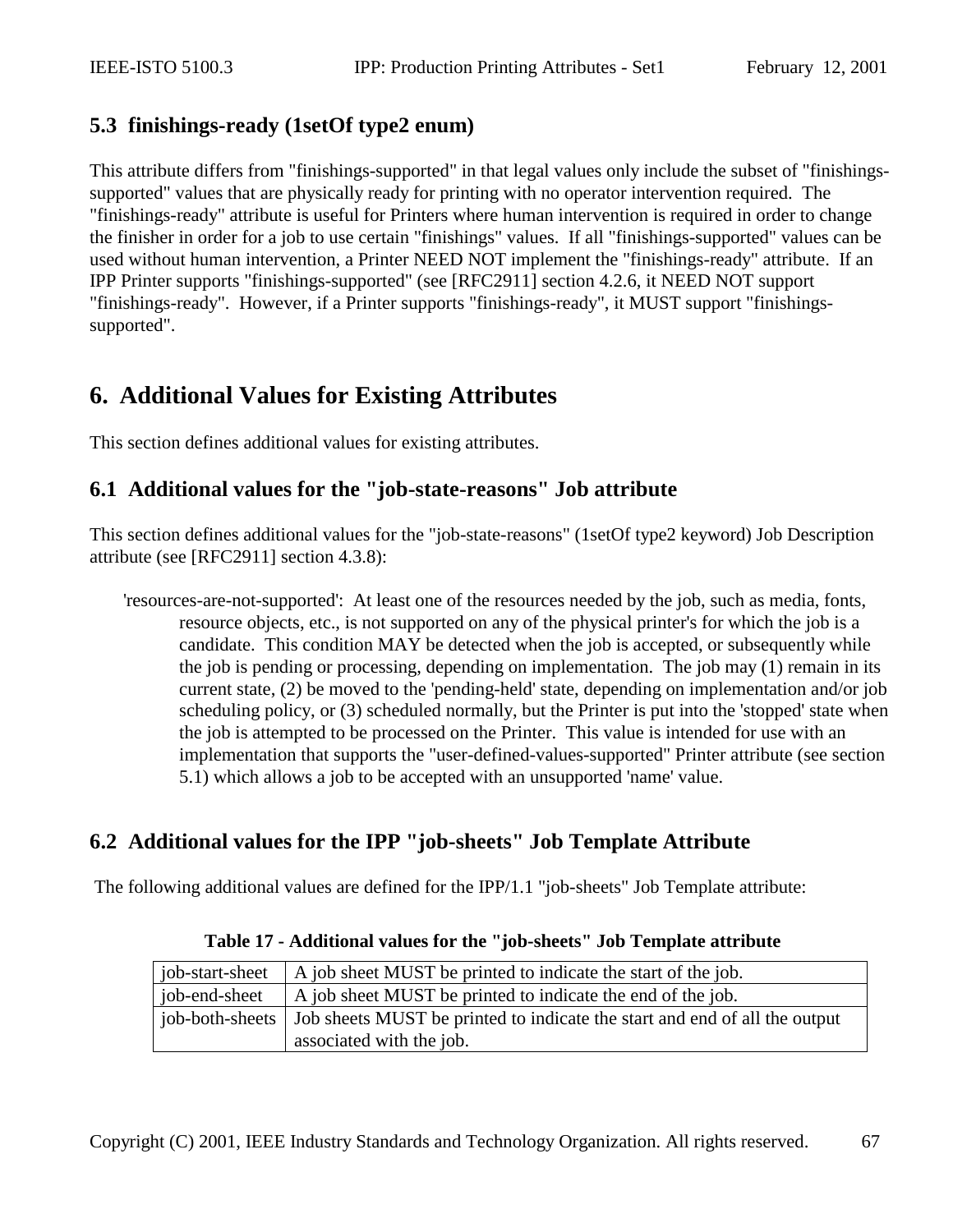<span id="page-67-0"></span>

| first-print- | Some users have customized the banner sheets in their environment           |  |  |  |
|--------------|-----------------------------------------------------------------------------|--|--|--|
| stream-page  | (Microsoft, Novell, etc.) and prefer them instead of the printer's standard |  |  |  |
|              | ones. The custom banner sheet is the first page of the PDL. When the        |  |  |  |
|              | client supplies the 'first-print-stream-page' value, the first page in the  |  |  |  |
|              | document data is printed as the job sheet and the printer's standard job    |  |  |  |
|              | sheet is suppressed.                                                        |  |  |  |
|              |                                                                             |  |  |  |

# **6.3 Additional values for the IPP "media" Job Template and "media-key" member attributes**

This section defines additional values for the "media" (type3 keyword | name(MAX)) Job Template attribute (see [RFC2911] section 4.2.11), the "media" member attribute defined in this document in a number of the collection attributes, and the "media-key" member attribute defined in section [3.13.1.](#page-39-0)

If the Printer implementation supports the use of tray name keywords to identify media, there SHOULD be one and only one keyword assigned for each input tray on the printer. If multiple keywords for the same tray exist in "media-supported", the client UI could potentially become very confusing to the user because the Printer would appear to have more input trays than it actually has. However, see the discussion in the Printer MIB [RFC1759] about a manual input tray that uses the same input slot as a regular input tray. Also, if using tray names, it is RECOMMENDED that the printer implementation use the most descriptive keyword for a logical tray in order to assist the user or operator to recognize the matching physical tray at the printer. There are three methods to choose the keyword: 1) If the printer trays aren't physically labeled, the keyword SHOULD best match the physical location of the tray (e.g. 'top', 'bottom'). 2) If the printer trays are physically labeled, the keyword SHOULD best match the label of the tray (e.g. 'tray-1', tray-2'), 3) If more than one keyword matches the label of the tray, the keyword SHOULD be used that best distinguishes the tray from the Printer's other trays.

If a Printer allows the media to be specified by tray name keyword, the Printer implementation MUST NOT use the 'name(MAX)' attribute syntax to create custom tray names, but rather MUST use the most appropriate tray name keyword value. This ensures interoperability among clients that submit jobs to multiple types of printers.

These are additional standard keyword values defined for input-trays.

| "bypass-tray" | The specified tray is used for handling odd or special paper. This paper tray<br>usually has a small capacity and is physically located such that the paper |
|---------------|-------------------------------------------------------------------------------------------------------------------------------------------------------------|
|               | travels through a shorter paper path. In some printer implementations, the                                                                                  |
|               | "bypass-tray' may also be used to bypass any marking device and be used for                                                                                 |
|               | insert sheets. See the "insert-sheet" definition in section 3.5.                                                                                            |
| 'tray- $N'$   | The input tray that is best specified as a tray with values 'tray-1', 'tray-2'                                                                              |
|               | The correspondence between the 'tray- $N'$ keyword and the actual input-tray is                                                                             |
|               | implementation dependent, as is the number of input trays. If this group of                                                                                 |
|               | 'tray-N' values is supported, at least the 'tray-1' value MUST be supported.                                                                                |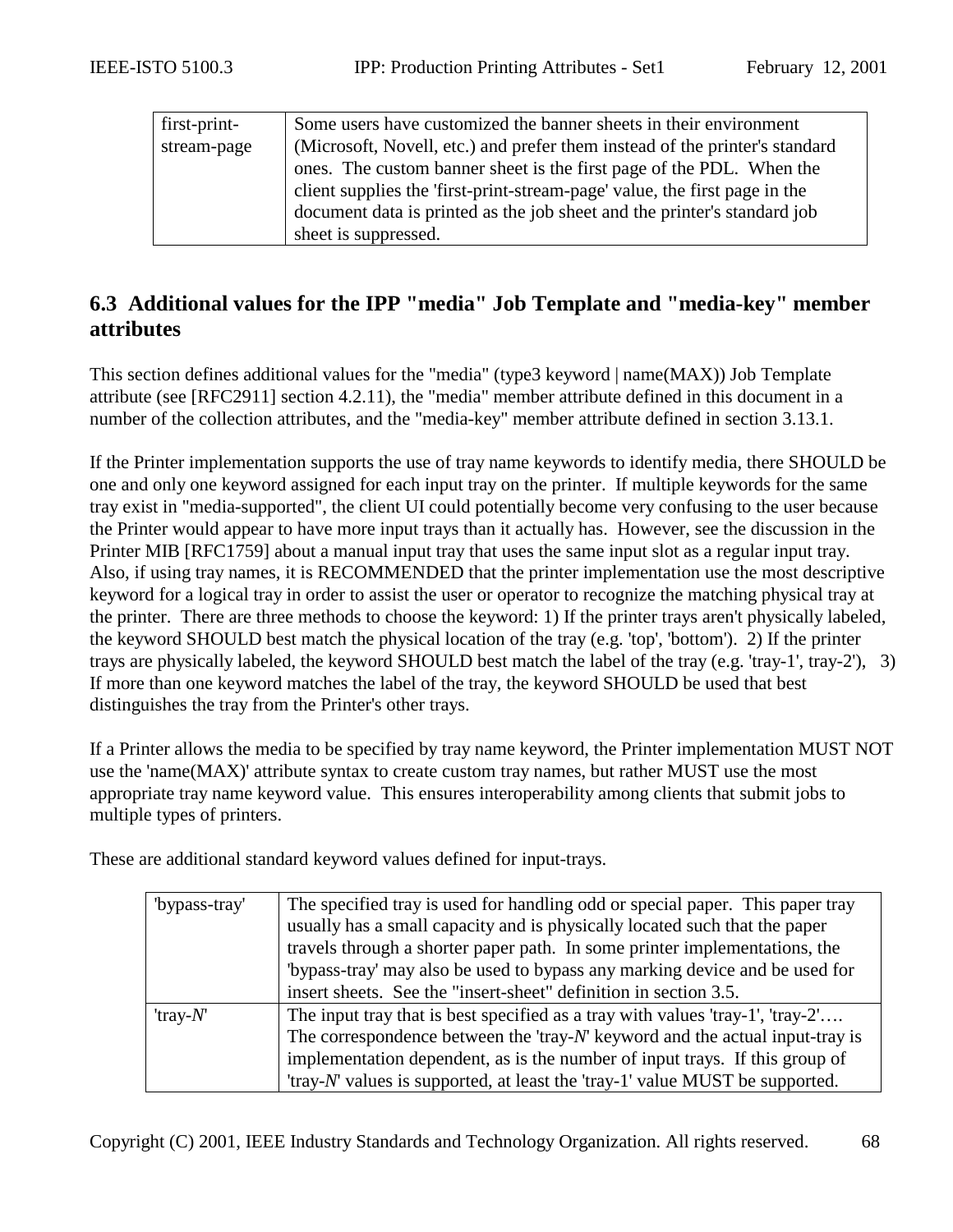These additional keyword values are provided for use in implementations that don't support the "media-col" attribute, since they represent some of the more important "media-col" member attributes:

| 'plain'        | The plain media as specified by the output device.                    |
|----------------|-----------------------------------------------------------------------|
| 'pre-punched'  | The pre-punched media as specified by the output device.              |
| 'transparency' | The transparent media as specified by the output device.              |
| 'letterhead'   | The pre-printed letterhead media as specified by the output device.   |
| 'heavyweight'  | The heavyweight media as specified by the output device.              |
| 'recycled'     | The recycled media as specified by the output device.                 |
| 'bond'         | The bonded media as specified by the output device.                   |
| 'labels'       | The labels media as specified by the output device.                   |
| 'pre-printed'  | The pre-printed media as specified by the output device.              |
| 'custom $N$ '  | A custom type of media understood by the user and the operator. It is |
|                | simply specified to the Printer as the keyword values 'custom1',      |
|                | 'custom2''custom7'.                                                   |

These additional keyword values are the same as the "media-type" keywords (see section [3.13.2\)](#page-40-0), except 'other', for use in implementations that don't support the "media-col" attribute:

stationery envelope envelope-plain envelope-window continuous continuous-long continuous-short tab-stock pre-cut-tab full-cut-tab multi-part-form multi-layer screen screen-paged photographic cardstock

These are additional standard keyword values which are used by the implementation for specifying a predefined media size:

| 'iso-a4-wide'       | Specifies the iso A4 cover size: 223 mm x 297 mm          |
|---------------------|-----------------------------------------------------------|
| 'na-letter-cover'   | Specifies the letter cover size: 9 in x 11 in             |
| 'ip-reply-postcard' | Specifies the Ofuku-Hagaki postcard size: 148 mm x 200 mm |
| 'na-postcard'       | Specifies the North American postcard size: 4.5 in x 6 in |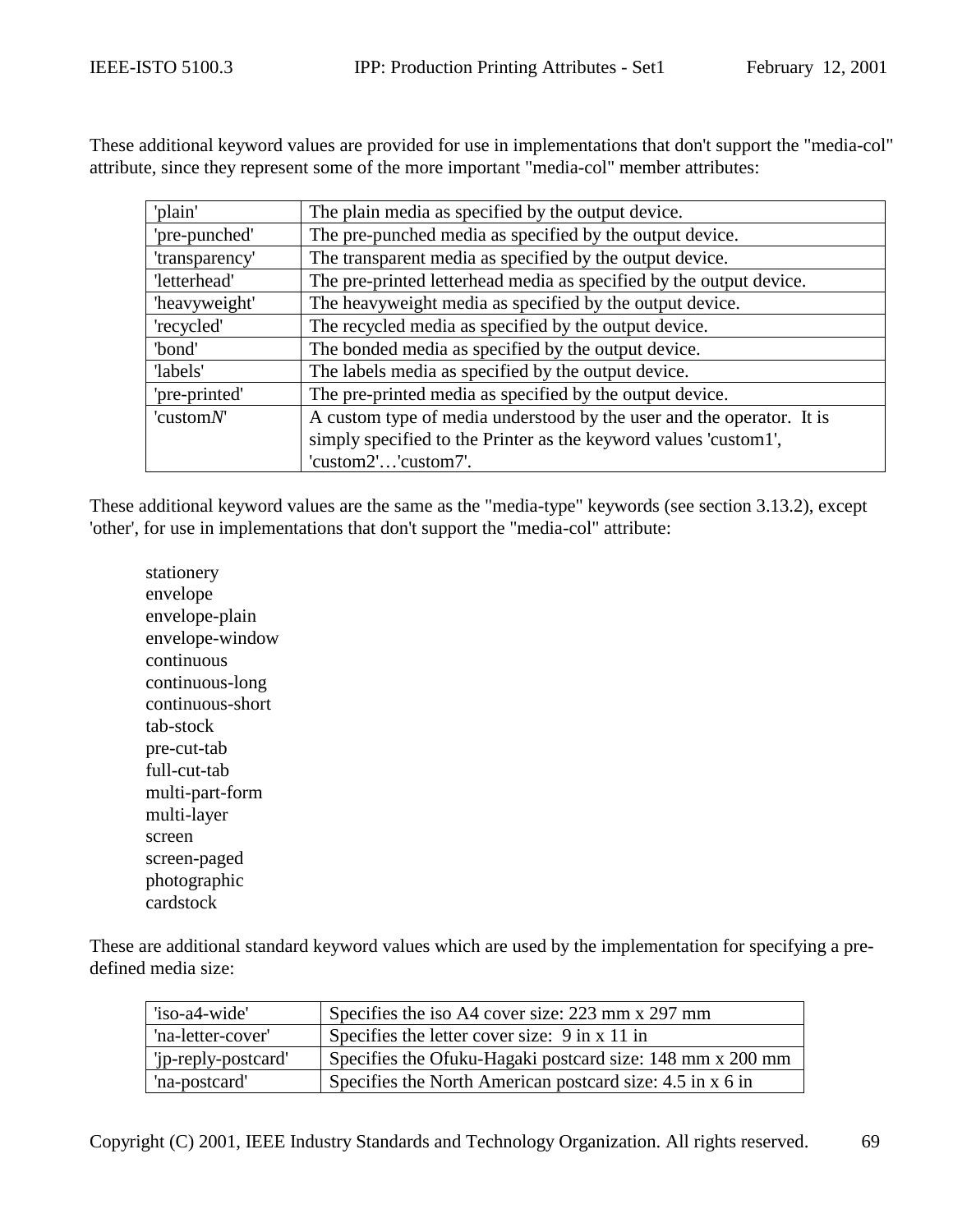| 'taiwan-815'              | Specifies the 815 Taiwan size: 267 mm x 388 mm |
|---------------------------|------------------------------------------------|
| $\frac{1}{2}$ so-220x330' | Specifies the 220 mm x 330 mm size             |

# **7. Conformance Requirements**

This section summarizes the Conformance Requirements detailed in the definitions in this document for clients and Printer objects (servers or devices).

# **7.1 Conformance Requirements for Printer objects**

In general each of the attributes defined in this document are OPTIONAL for a Printer to support, so that Printer implementers MAY implement any combination of attributes. Only the following conditional conformance requirements are defined:

| If the Printer supports: | then the Printer MUST also support (but)<br>vice-versa is OPTIONAL): |
|--------------------------|----------------------------------------------------------------------|
| "cover-back"             | "cover-front"                                                        |
| "finishings-col"         | "finishings" (see [RFC2911] section $4.2.6$ )                        |
| "finishings-col-ready"   | "finishings-ready (see section 5.3)                                  |
| "job-sheets-col"         | "job-sheets" (see [RFC2911] section $4.2.3$ )                        |
| "media-col"              | "media" (see [RFC2911] section $4.2.11$ )                            |
| "media-col-ready"        | "media-ready (see [RFC2911] section                                  |
|                          | 4.2.11)                                                              |
| "media-input-tray-check" | "media" (see [RFC2911] section $4.2.11$ )                            |
|                          | and/or "media-col"                                                   |
| "x-side2-image-shift"    | "x-side1-image-shift"                                                |
| "y-side2-image-shift"    | "y-side1-image-shift"                                                |
| "x-side1-image-shift"    | "x-image-shift"                                                      |
| "y-side1-image-shift"    | "y-image-shift"                                                      |

Each of the collection attribute definitions indicate which member attributes are REQUIRED and which are OPTIONAL for a Printer to support and is not repeated here.

If a Printer supports the 'collection' attribute syntax of a Job Template attribute , then it MUST support the distinguished none value defined for that collection. See section [2.7.](#page-14-0)

Support of the 'name' attribute syntax for Job Template attributes and collection member attributes is OPTIONAL, as in IPP/1.1 [RFC2911].

# **7.2 Conformance Requirements for clients**

Clients that support two Job Template attributes that control the same aspect, such as "media" and "media-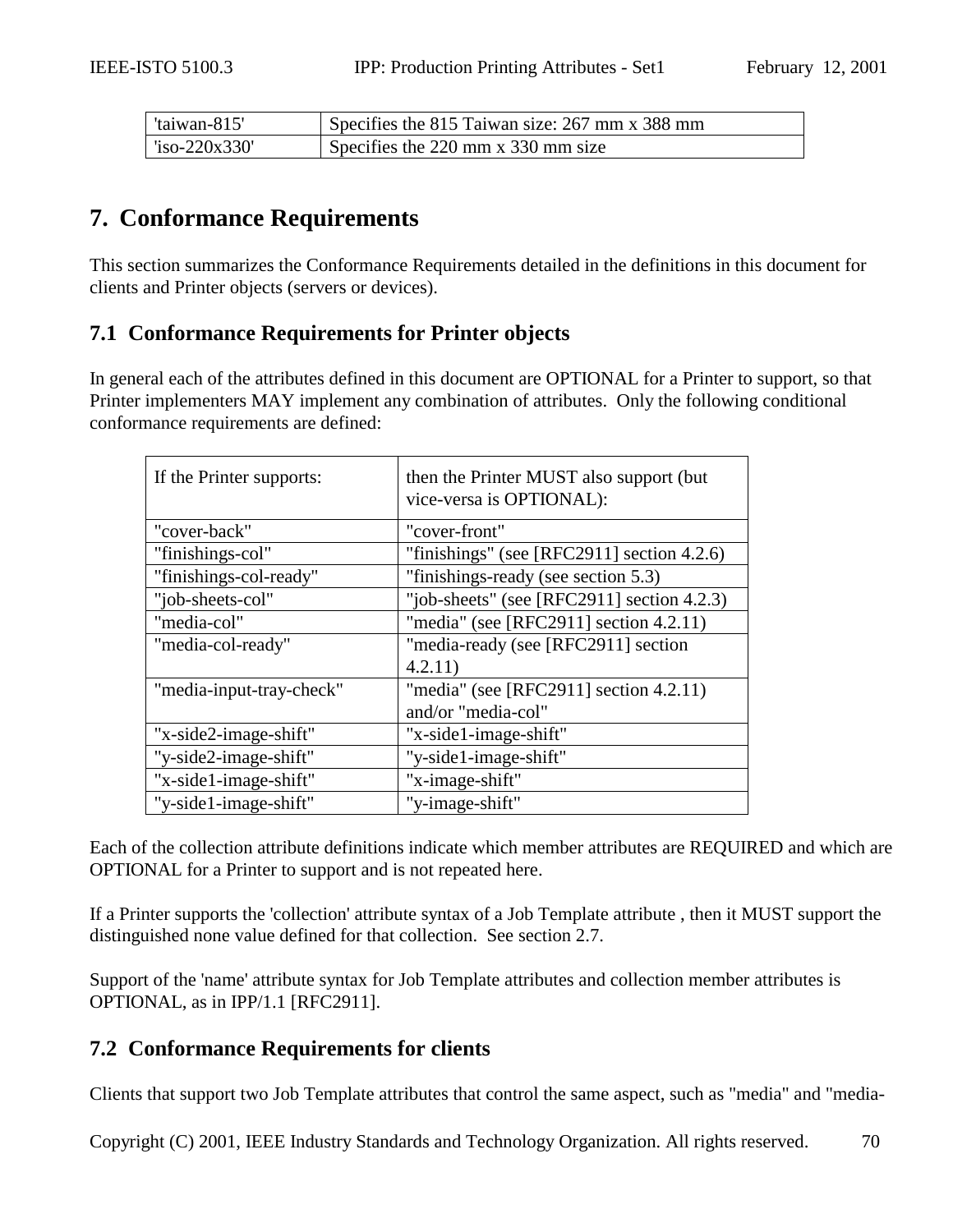col", MUST NOT supply both in a Job Creation request as indicated in the definitions of these attributes.

Clients that support a "xxx" collection Job Template attribute SHOULD use the Get-Printer-Attributes request to obtain the "xxx-default" collection and display that to the user, so that the user can make any changes before submitting the Job. Then the client submits values for all member attributes, rather than depending on the Printer's defaulting for omitted member attributes, since such defaulting is implementation dependent and will vary from Printer to Printer.

# **8. IANA Considerations**

This section contains the exact information for IANA to add to the IPP Registries according to the procedures defined in RFC 2911 [RFC2911] section 6.

## **8.1 Attribute Registration**

The attributes defined in this document will be published by IANA according to the procedures in RFC 2911 [RFC2911] section 6.2 with the following path:

ftp.isi.edu/iana/assignments/ipp/attributes/

The registry entry will contain the following information:

```
Reference IEEE-ISTO 5100.3:
ftp://ftp.pwg.org/pub/pwg/standards/pwg5100.3.pdf
Job Template attributes: Section:
cover-front (collection) and cover-back (collection) 3.1
finishings-col (collection) - augments IPP "finishings" 3.2
force-front-side (1setOf integer(1:MAX)) 3.3
imposition-template (type3 keyword | name(MAX)) 3.4
insert-sheet (1setOf collection)3.5
job-account-id (name(MAX)) 3.6
job-accounting-user-id (name(MAX)) 3.7
job-accounting-sheets (collection) 3.8
job-error-sheet (collection) 3.9
job-message-to-operator (text(MAX)) 3.10
job-sheets-col (collection) - augments IPP "job-sheets" attribute
3.11
job-sheet-message (text(MAX))3.12
media-col (collection) - augments IPP "media" 3.13
media-input-tray-check (type3 keyword | name(MAX)) 3.14
page-delivery (type2 keyword) 3.15
page-order-received (type2 keyword) 3.16
presentation-direction-number-up (type2 keyword) 3.17
separator-sheets (collection) 3.18
x-image-position (type2 keyword) 3.19.2
x-image-shift (integer(MIN:MAX)) 3.19.3
```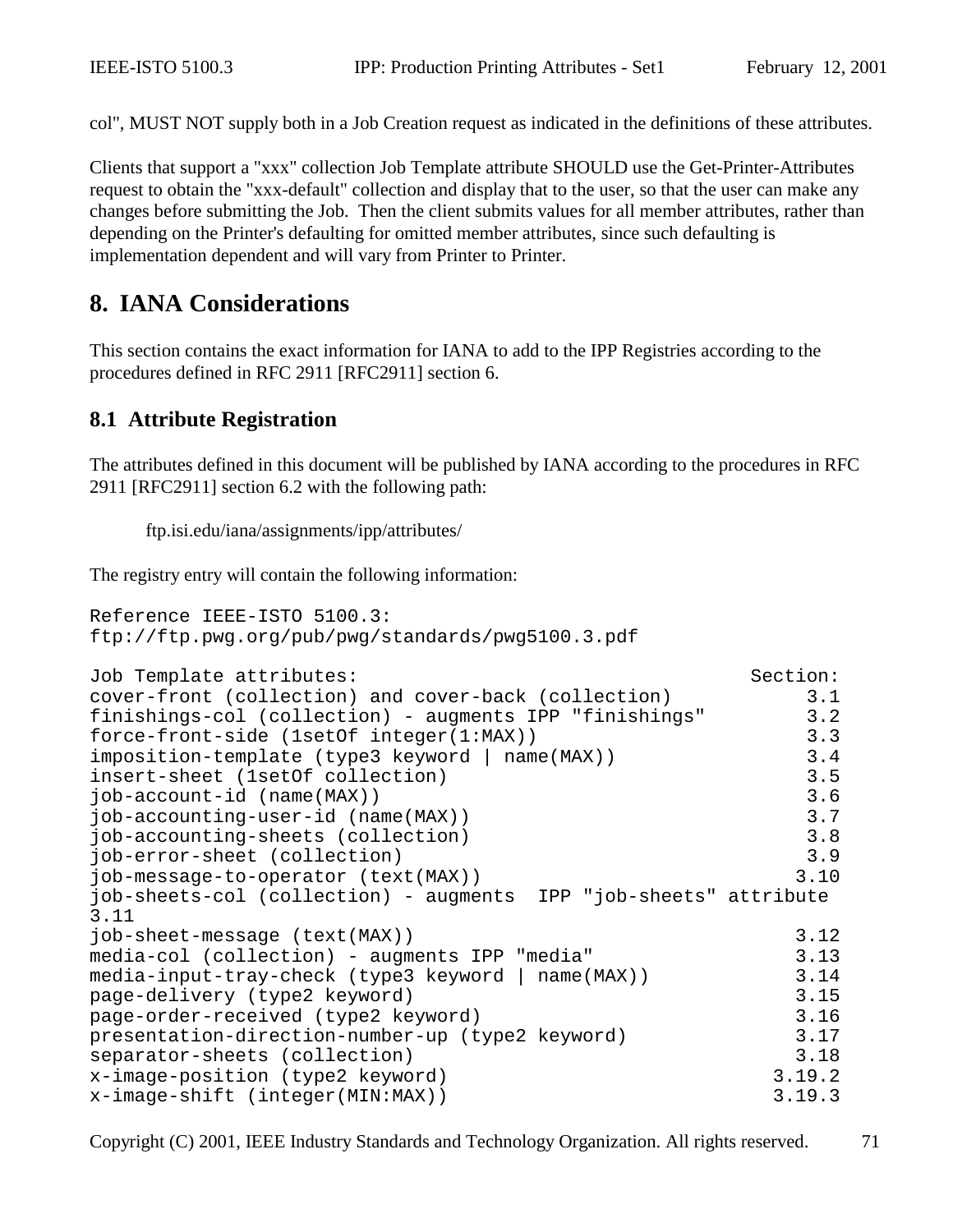| x-side1-image-shift (integer(MIN:MAX))<br>x-side2-image-shift (integer(MIN:MAX))<br>y-image-position (type2 keyword)<br>y-image-shift (integer(MIN:MAX))<br>y-side1-image-shift (integer(MIN:MAX))<br>y-side2-image-shift (integer(MIN:MAX)) | 3.19.4<br>3.19.5<br>3.19.6<br>3.19.7<br>3.19.8<br>3.19.9 |
|----------------------------------------------------------------------------------------------------------------------------------------------------------------------------------------------------------------------------------------------|----------------------------------------------------------|
| Job Description attributes:<br>current-page-order (type2 keyword)                                                                                                                                                                            | Section:<br>4.1                                          |
| Printer Description attributes:<br>user-defined-values-supported (1setOf type2 keyword)<br>max-stitching-locations-supported (integer(1:MAX))<br>finishings-ready (1setOf type2 enum)                                                        | Section:<br>5.1<br>5.2<br>5.3                            |
| Printer attributes:<br>cover-type-supported (1setOf type2 keyword)                                                                                                                                                                           | Section:<br>3.1.2.1                                      |
| finishing-template-supported (1setOf name(MAX))<br>stitching-reference-edge-supported (1setOf type2 keyword)<br>stitching-offset-supported (1setOf (integer (0:MAX)                                                                          | 3.2.1.1<br>3.2.2.1.1                                     |
| rangeOfInteger(0:MAX)))<br>stitching-locations-supported (lsetOf (integer(0:MAX)<br>rangeOfInteger(0:MAX)))                                                                                                                                  | 3.2.2.2.1<br>3.2.2.3.1                                   |
| insert-after-page-number-supported (rangeOfInteger(0:MAX))<br>insert-count-supported (rangeOfInteger(0:MAX))<br>job-accounting-sheets-type-supported (1setOf (type3 keyword                                                                  | 3.5.1.1<br>3.5.2.1                                       |
| name(MAX))<br>job-accounting-output-bin-default (type3 keyword<br>name (MAX)<br>job-accounting-output-bin-supported (1setOf (type3 keyword                                                                                                   | 3.8.1.1<br>3.8.3.1<br>name(MAX))                         |
| job-error-sheet-type-supported (1setOf (type3 keyword                                                                                                                                                                                        | 3.8.3.2<br>name(MAX))<br>3.9.1.1                         |
| job-error-sheet-when-supported (1setOf type2 keyword)<br>media-key-supported (1setOf (type3 keyword<br>name(MAX)))<br>media-type-supported (1setOf (type3 keyword<br>name(MAX))                                                              | 3.9.2.1<br>3.13.1.1<br>3.13.2.1                          |
| media-info-supported (boolean)<br>media-color-supported (1setOf (type3 keyword<br>name (MAX)                                                                                                                                                 | 3.13.3.1<br>3.13.4.1                                     |
| media-pre-printed-supported (1setOf (type3 keyword<br>name(MAX)))<br>media-hole-count-supported (1setOf rangeOfInteger(0:MAX))                                                                                                               | 3.13.5.1<br>3.13.6.1                                     |
| media-order-count-supported (1setOf rangeOfInteger(1:MAX))<br>media-weight-metric-supported (lsetOf rangeOfInteger(1:MAX))<br>media-front-coating-supported (1setOf (type3 keyword                                                           | 3.13.7.1<br>3.13.9.1<br>name(MAX))                       |
| media-back-coating-supported (1setOf (type3 keyword                                                                                                                                                                                          | 3.13.10.1<br>name(MAX))<br>3.13.10.2                     |
| media-recycled-supported (1setOf (type3 keyword<br>name(MAX))<br>separator-sheets-type-supported (1setOf (type3 keyword                                                                                                                      | 3.13.11.1<br>name(MAX))<br>3.18.1.1                      |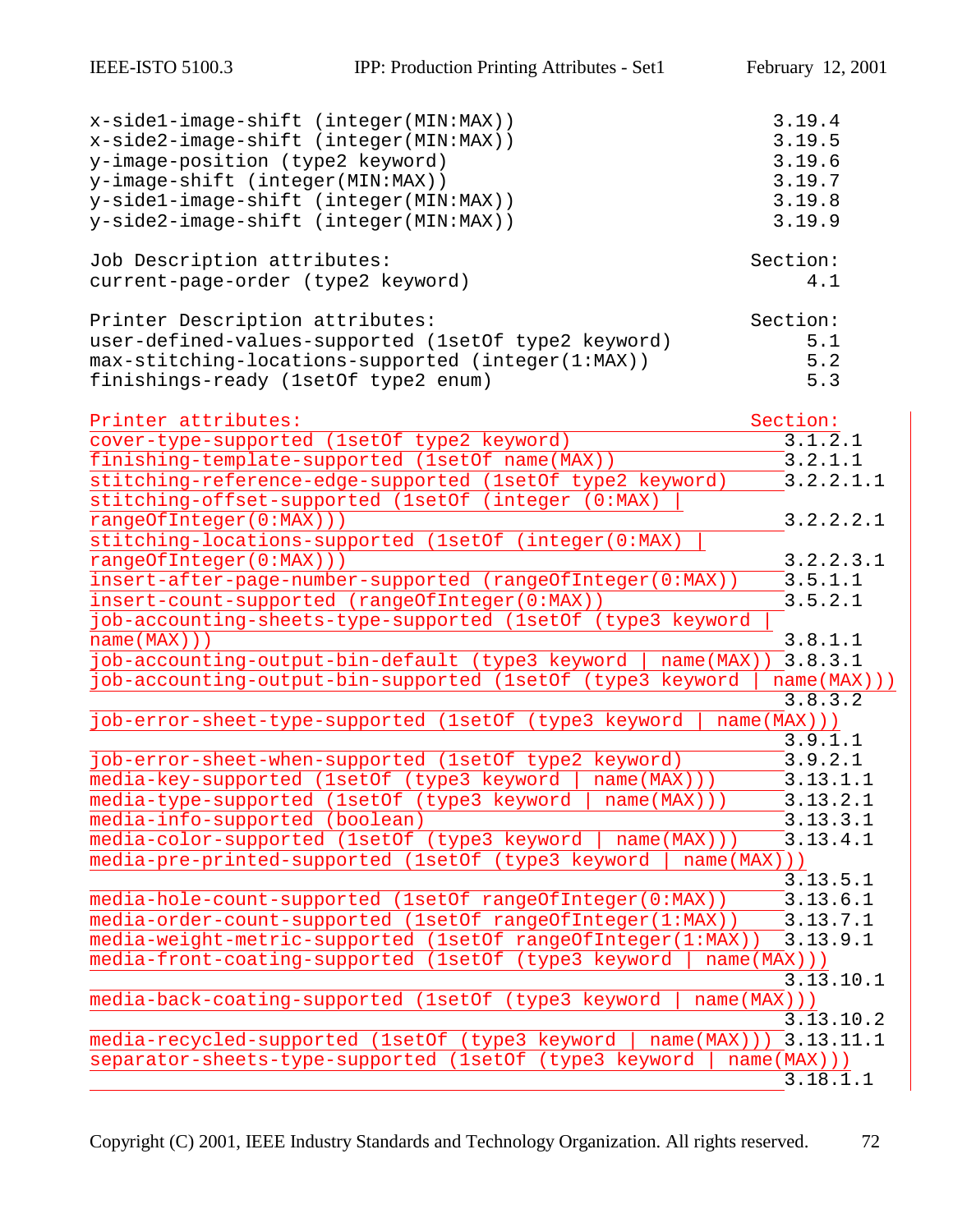### **8.2 Attribute Value Registration**

The "job-state-reasons" type2, "job-sheets" type3, and "media" (and "media-key") type3 keyword attribute values defined in this document will be published by IANA according to the procedures in RFC 2911 [RFC2911] section 6.1 with the following paths:

ftp.isi.edu/iana/assignments/ipp/attribute-values/job-state-reasons/ ftp.isi.edu/iana/assignments/ipp/attribute-values/job-sheets/ ftp.isi.edu/iana/assignments/ipp/attribute-values/media/

The registry entries will contain the following information:

```
Reference IEEE-ISTO 5100.3:
ftp://ftp.pwg.org/pub/pwg/standards/pwg5100.3.pdf
Additional type2 keyword values for "job-state-reasons": Section:
 resources-are-not-supported 6.1
Additional type3 keyword values for "job-sheets":<br>iob-start-sheet 6.2
 job-start-sheet 6.2
 6.2
 job-both-sheet 6.2
 6.2
Additional type3 keyword values for "media" and "media-key" Section:
 by-pass-tray 6.3
 \text{tray-}N6.3
 6.3
 pre-punched 6.3
 6.3
 6.3
 6.3
 6.3
 \lambda6.3
 \lambda6.3
 pre-printed 6.3
 6.3
```
## **9. Internationalization Considerations**

The IPP extensions defined in this document require the same internationalization considerations as any of the Job Template attributes defined in IPP/1.1 [RFC2911].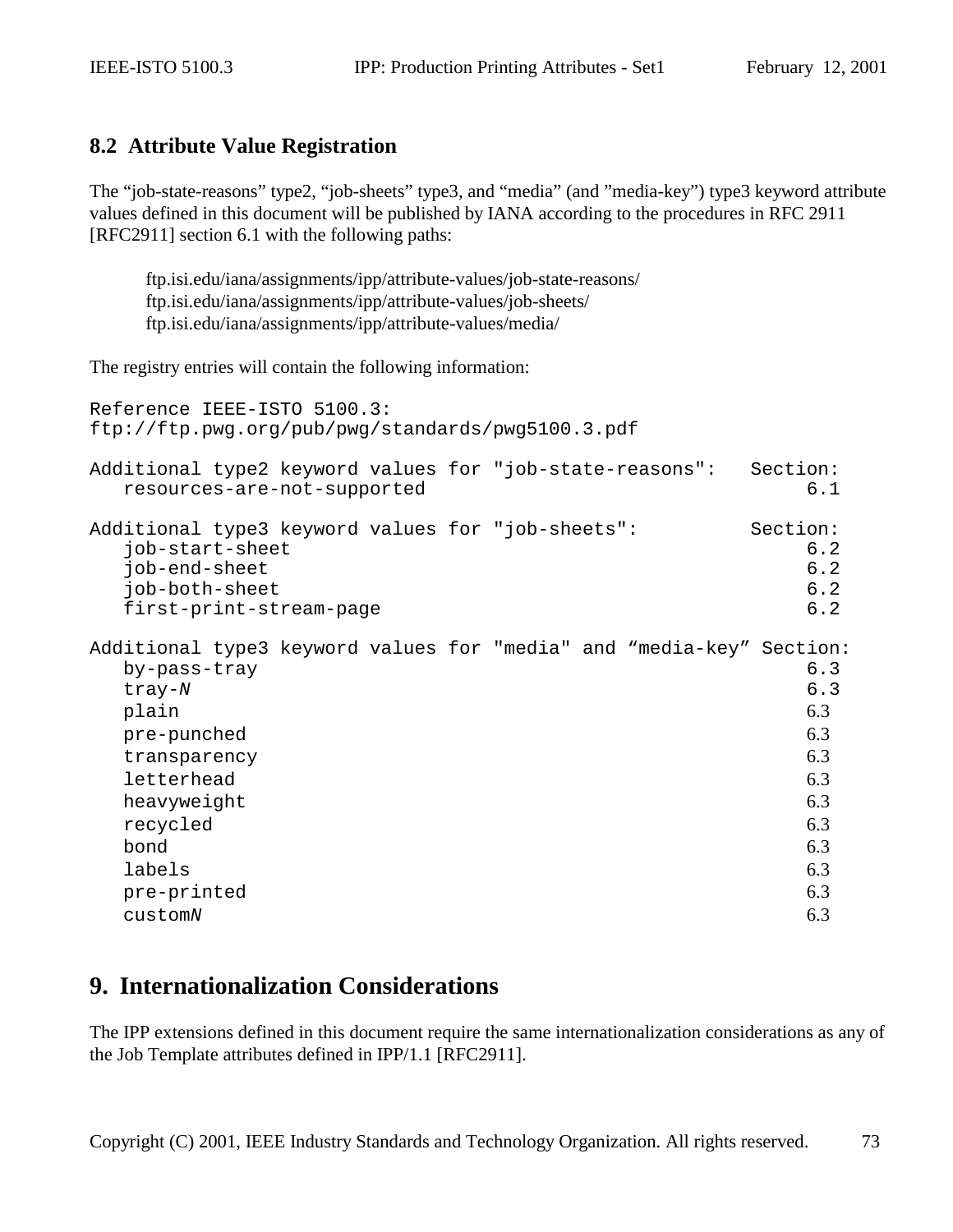### **10. Security Considerations**

The IPP extensions defined in this document require the same security considerations as any of the Job Template attributes defined in IPP/1.1 [RFC2911].

### **11. References**

#### [ipp-admin-ops]

 Kugler, C, Hastings, T., Lewis, H., "Internet Printing Protocol (IPP): Job and Printer Administrative Operations", <draft-ietf-ipp-ops-set2-01.txt>, July 19, 2000.

#### [ipp-coll]

 deBry, R., , Hastings, T., Herriot, R., "Internet Printing Protocol (IPP): collection attribute syntax",  $\langle$ draft-ietf-ipp-collection-01.doc>, work in progress, May 5, 2000.

#### [ipp-override]

Ocke, K., Herriot, R., "Internet Printing Protocol (IPP): Override Attributes for Documents and Pages", <pwg-ipp-exceptions-model-000915.doc>, work in progress, September 15, 2000.

#### [ipp-prog]

Hastings, T., Bergman, R., Lewis, H., "Internet Printing Protocol (IPP): Job Progress Attributes",  $\langle$ draft-ietf-ipp-job-prog-01.txt $>$  work in progress, August 30, 2000.

#### [pwg-output-bin]

 Hastings, T., and R. Bergman, "Internet Printing Protocol (IPP): output-bin attribute extension", <work in progress>.

#### [redbook]

 "PostScript(R) LANGUAGE REFERENCE, third edition", Adobe Systems Incorporated, February 1999**.**

#### [REG]

 Holtman, K., Mutz, A. and T. Hardie, "Feature Tag Registration Procedures", BCP 31, RFC 2506, March 1999.

#### [RFC1759]

 Smith, R., Wright, F., Hastings, T., Zilles, S., and Gyllenskog, J., "Printer MIB", RFC 1759, March 1995.

#### [RFC2119]

S. Bradner, "Key words for use in RFCs to Indicate Requirement Levels", RFC 2119 , March 1997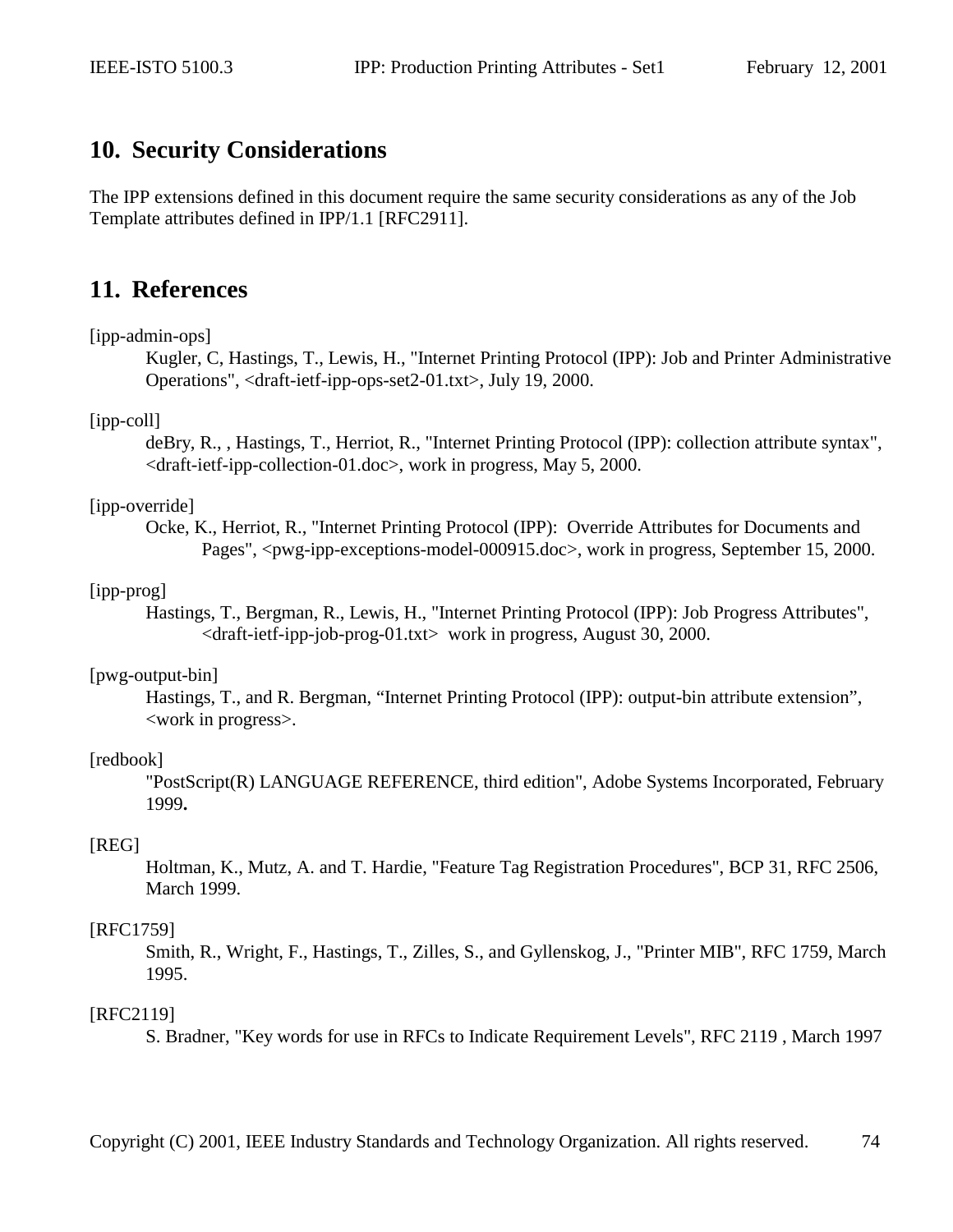#### [RFC2534]

Masinter, L., et al, "Media Features for Display, Print, and Fax", RFC 2534, March 1999.

#### [RFC2565]

Herriot, R., Butler, S., Moore, P., and R. Turner, "Internet Printing Protocol/1.0: Encoding and Transport", RFC 2565, April 1999.

#### [RFC2566]

 deBry, R., , Hastings, T., Herriot, R., Isaacson, S., Powell, P., "Internet Printing Protocol/1.0: Model and Semantics", RFC 2566, April 1999.

#### [RFC2910]

 Herriot, R., Butler, S., Moore, P., Turner, R., and J. Wenn, "Internet Printing Protocol/1.1: Encoding and Transport", RFC 2910, September 2000.

#### [RFC2911]

 Hastings, T., Herriot, R., deBry, R., Isaacson, S., and P. Powell, "Internet Printing Protocol/1.1: Model and Semantics", RFC 2911, September 2000.

### **12. Author's Addresses**

Kirk Ocke Xerox Corporation 800 Phillips Road Webster, NY 14580

Phone: 716 422-4832 e-mail: Kirk.Ocke@usa.xerox.com

Tom Hastings Xerox Corporation 737 Hawaii St. ESAE 231 El Segundo, CA 90245

Phone: 310-333-6413 Fax: 310-333-5514 e-mail: [hastings@cp10.es.xerox.com](mailto:hastings@cp10.es.xerox.com)

IPP Web Page: http://www.pwg.org/ipp/ IPP Mailing List: ipp@pwg.org

To subscribe to the ipp mailing list, send the following email: 1) send it to majordomo@pwg.org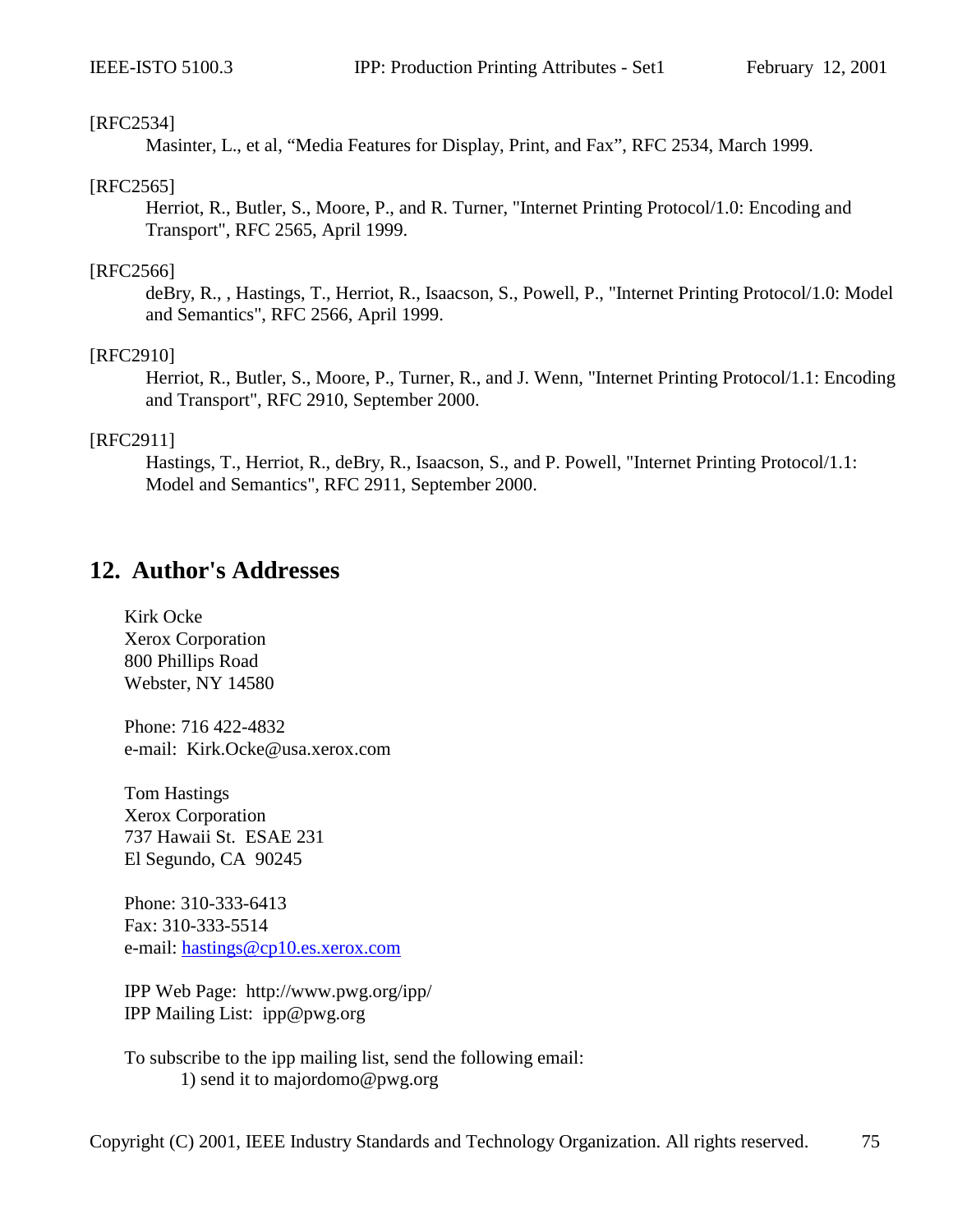2) leave the subject line blank 3) put the following two lines in the message body: subscribe ipp end

Implementers of this specification document are encouraged to join IPP Mailing List in order to participate in any discussions of clarification issues and review of registration proposals for additional attributes and values.

Other Participants: Ron Bergman - Hitachi Koki Imaging Systems Dan Calle - Digital Paper<br>Weihai Chen - Microsoft Lee Farrell - Canon Inform Satoshi Fujitani - Ricoh Roelof Hamberg - Océ Tom Hastings - Xerox Bob Herriot - Xerox David Kellerman - Northlake Software Carl Kugler - IBM Harry Lewis - IBM Carl-Uno Manros - Xerox<br>
Satoshi Matsushita - Brother Fame Carl Light North Carl Light North Paul Moore - Netreon Hugo Parra, Novell Stuart Rowley - Kyocera<br>
Gail Songer - Netreon<br>
Gail Songer - Netreon<br>
Jerry Thrasher - Lexmark Geoff Sorod - Software 2000 Shinichi Tsuruyama - Epson Atsushi Uchino - Epson Shigeru Ueda - Canon William Wagner - NetSilicon/DPI<br>
Mark Vander Wiele - IBM Don Wright - Lexmark Mark Vander Wiele - IBM Michael Wu - Heidelberg Digital Peter Zehler - Xerox

Lee Farrell - Canon Information Systems Ira McDonald - High North Inc.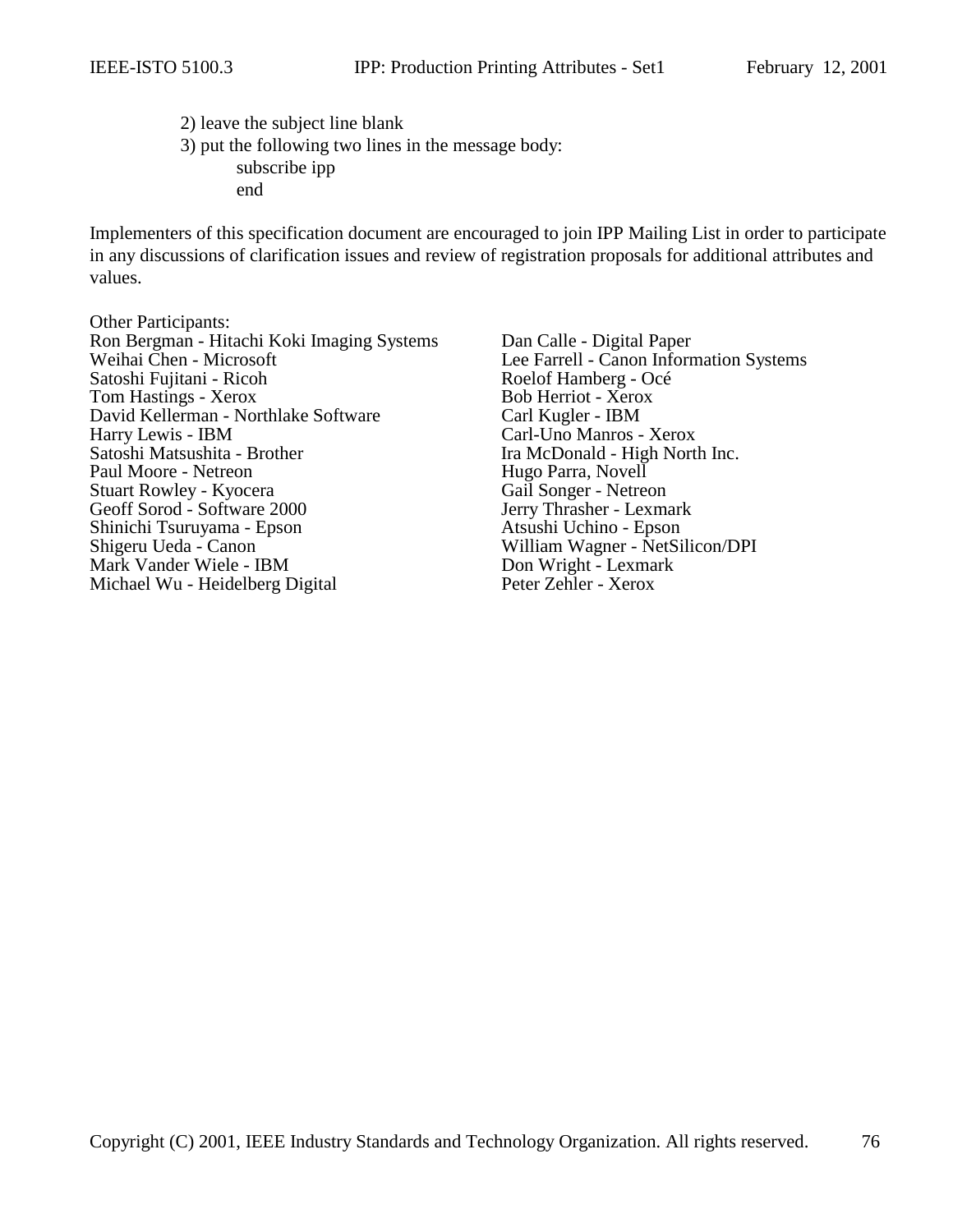# **13. Appendix A: Summary of other IPP documents**

The full set of IPP documents includes:

- 1. Design Goals for an Internet Printing Protocol [RFC2567]
- 2. Rationale for the Structure and Model and Protocol for the Internet Printing Protocol [RFC2568]
- 3. Internet Printing Protocol/1.1: Model and Semantics (this document)
- 4. Internet Printing Protocol/1.1: Encoding and Transport [RFC2910]
- 5. Internet Printing Protocol/1.1: Implementer's Guide [IPP-IIG]
- 6. Mapping between LPD and IPP Protocols [RFC2569]

The "Design Goals for an Internet Printing Protocol" document takes a broad look at distributed printing functionality, and it enumerates real-life scenarios that help to clarify the features that need to be included in a printing protocol for the Internet. It identifies requirements for three types of users: end users, operators, and administrators. It calls out a subset of end user requirements that are satisfied in IPP/1.0. A few OPTIONAL operator operations have been added to IPP/1.1.

The "Rationale for the Structure and Model and Protocol for the Internet Printing Protocol" document describes IPP from a high level view, defines a roadmap for the various documents that form the suite of IPP specification documents, and gives background and rationale for the IETF working group's major decisions.

The "Internet Printing Protocol/1.1: Encoding and Transport" document is a formal mapping of the abstract operations and attributes defined in the model document onto HTTP/1.1 [RFC2616]. It defines the encoding rules for a new Internet MIME media type called "application/ipp". This document also defines the rules for transporting over HTTP a message body whose Content-Type is "application/ipp". This document defines a new scheme named 'ipp' for identifying IPP printers and jobs.

The "Internet Printing Protocol/1.1: Implementer's Guide" document gives insight and advice to implementers of IPP clients and IPP objects. It is intended to help them understand IPP/1.1 and some of the considerations that may assist them in the design of their client and/or IPP object implementations. For example, a typical order of processing requests is given, including error checking. Motivation for some of the specification decisions is also included.

The "Mapping between LPD and IPP Protocols" document gives some advice to implementers of gateways between IPP and LPD (Line Printer Daemon) implementations.